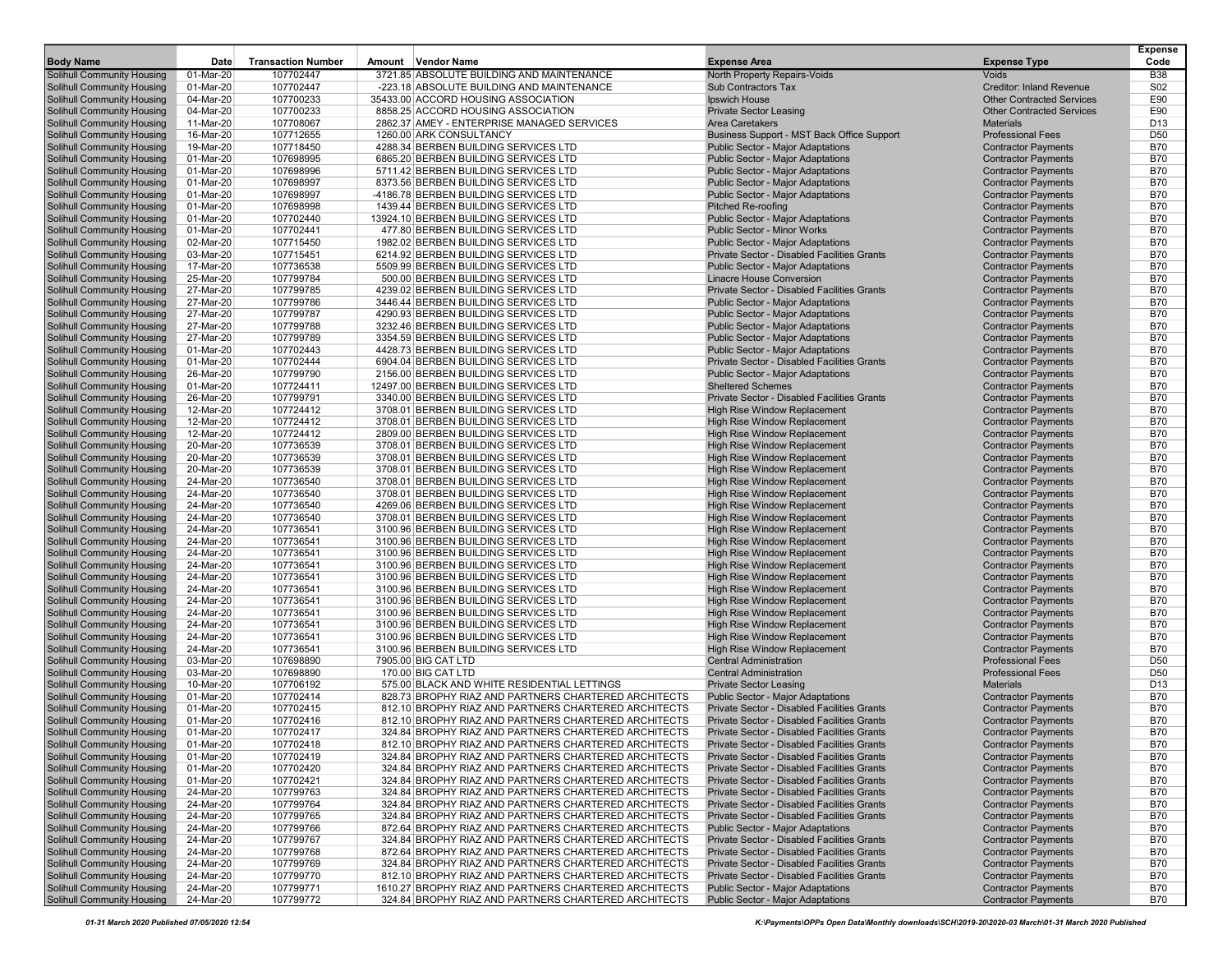| <b>Body Name</b>                                                       | Date                   | <b>Transaction Number</b> | Amount Vendor Name                                                                                            | <b>Expense Area</b>                                                                     | <b>Expense Type</b>                                              | <b>Expense</b><br>Code             |
|------------------------------------------------------------------------|------------------------|---------------------------|---------------------------------------------------------------------------------------------------------------|-----------------------------------------------------------------------------------------|------------------------------------------------------------------|------------------------------------|
| <b>Solihull Community Housing</b>                                      | 24-Mar-20              | 107799773                 | 1136.94 BROPHY RIAZ AND PARTNERS CHARTERED ARCHITECTS                                                         | <b>Public Sector - Major Adaptations</b>                                                | <b>Contractor Payments</b>                                       | <b>B70</b>                         |
| <b>Solihull Community Housing</b>                                      | 24-Mar-20              | 107799774                 | 812.10 BROPHY RIAZ AND PARTNERS CHARTERED ARCHITECTS                                                          | Private Sector - Disabled Facilities Grants                                             | <b>Contractor Payments</b>                                       | <b>B70</b>                         |
| Solihull Community Housing                                             | 24-Mar-20              | 107799775                 | 744.80 BROPHY RIAZ AND PARTNERS CHARTERED ARCHITECTS                                                          | Private Sector - Disabled Facilities Grants                                             | <b>Contractor Payments</b>                                       | <b>B70</b>                         |
| <b>Solihull Community Housing</b>                                      | 24-Mar-20              | 107799776                 | 407.31 BROPHY RIAZ AND PARTNERS CHARTERED ARCHITECTS                                                          | <b>Private Sector - Disabled Facilities Grants</b>                                      | <b>Contractor Payments</b>                                       | <b>B70</b>                         |
| <b>Solihull Community Housing</b><br><b>Solihull Community Housing</b> | 24-Mar-20<br>24-Mar-20 | 107799777<br>107799778    | 777.03 BROPHY RIAZ AND PARTNERS CHARTERED ARCHITECTS<br>1130.57 BROPHY RIAZ AND PARTNERS CHARTERED ARCHITECTS | Private Sector - Disabled Facilities Grants<br><b>Public Sector - Maior Adaptations</b> | <b>Contractor Payments</b><br><b>Contractor Payments</b>         | <b>B70</b><br><b>B70</b>           |
| <b>Solihull Community Housing</b>                                      | 24-Mar-20              | 107799779                 | 872.64 BROPHY RIAZ AND PARTNERS CHARTERED ARCHITECTS                                                          | <b>Public Sector - Major Adaptations</b>                                                | <b>Contractor Payments</b>                                       | <b>B70</b>                         |
| <b>Solihull Community Housing</b>                                      | 24-Mar-20              | 107799780                 | 812.10 BROPHY RIAZ AND PARTNERS CHARTERED ARCHITECTS                                                          | <b>Public Sector - Major Adaptations</b>                                                | <b>Contractor Payments</b>                                       | <b>B70</b>                         |
| <b>Solihull Community Housing</b>                                      | 27-Mar-20              | 107799781                 | 477.52 BROPHY RIAZ AND PARTNERS CHARTERED ARCHITECTS                                                          | <b>Public Sector - Major Adaptations</b>                                                | <b>Contractor Payments</b>                                       | <b>B70</b>                         |
| <b>Solihull Community Housing</b>                                      | 01-Mar-20              | 107706073                 | 475.60 BURROWS HOME COMFORTS LTD                                                                              | North Property Repairs-Day to day                                                       | <b>Internal Works</b>                                            | <b>B31</b>                         |
| <b>Solihull Community Housing</b>                                      | 01-Mar-20              | 107706074                 | 368.00 BURROWS HOME COMFORTS LTD                                                                              | North Property Repairs-Day to day                                                       | <b>Internal Works</b>                                            | <b>B31</b>                         |
| Solihull Community Housing                                             | 01-Mar-20              | 107706077                 | 392.94 BURROWS HOME COMFORTS LTD                                                                              | North Property Repairs-Day to day                                                       | <b>Internal Works</b>                                            | <b>B31</b>                         |
| <b>Solihull Community Housing</b>                                      | 01-Mar-20              | 107706078                 | 368.00 BURROWS HOME COMFORTS LTD                                                                              | North Property Repairs-Day to day                                                       | <b>Internal Works</b>                                            | <b>B31</b>                         |
| <b>Solihull Community Housing</b><br><b>Solihull Community Housing</b> | 01-Mar-20              | 107706079                 | 240.00 BURROWS HOME COMFORTS LTD                                                                              | North Property Repairs-Day to day                                                       | <b>Internal Works</b>                                            | <b>B31</b><br><b>B31</b>           |
| <b>Solihull Community Housing</b>                                      | 01-Mar-20<br>01-Mar-20 | 107706080<br>107706081    | 240.00 BURROWS HOME COMFORTS LTD<br>368.00 BURROWS HOME COMFORTS LTD                                          | North Property Repairs-Day to day<br>North Property Repairs-Day to day                  | <b>Internal Works</b><br><b>Internal Works</b>                   | <b>B31</b>                         |
| <b>Solihull Community Housing</b>                                      | 01-Mar-20              | 107706082                 | 658.44 BURROWS HOME COMFORTS LTD                                                                              | North Property Repairs-Day to day                                                       | <b>Internal Works</b>                                            | <b>B31</b>                         |
| <b>Solihull Community Housing</b>                                      | 01-Mar-20              | 107706083                 | 480.00 BURROWS HOME COMFORTS LTD                                                                              | North Property Repairs-Day to day                                                       | <b>Internal Works</b>                                            | <b>B31</b>                         |
| <b>Solihull Community Housing</b>                                      | 01-Mar-20              | 107706084                 | 480.00 BURROWS HOME COMFORTS LTD                                                                              | North Property Repairs-Day to day                                                       | <b>Internal Works</b>                                            | <b>B31</b>                         |
| Solihull Community Housing                                             | 01-Mar-20              | 107706085                 | 264.00 BURROWS HOME COMFORTS LTD                                                                              | North Property Repairs-Day to day                                                       | <b>Internal Works</b>                                            | <b>B31</b>                         |
| <b>Solihull Community Housing</b>                                      | 03-Mar-20              | 107706087                 | 368.00 BURROWS HOME COMFORTS LTD                                                                              | North Property Repairs-Day to day                                                       | <b>Internal Works</b>                                            | <b>B31</b>                         |
| <b>Solihull Community Housing</b>                                      | 03-Mar-20              | 107706088                 | 296.00 BURROWS HOME COMFORTS LTD                                                                              | North Property Repairs-Day to day                                                       | <b>Internal Works</b>                                            | <b>B31</b>                         |
| <b>Solihull Community Housing</b>                                      | 03-Mar-20              | 107706089                 | 294.70 BURROWS HOME COMFORTS LTD                                                                              | North Property Repairs-Day to day                                                       | <b>Internal Works</b>                                            | <b>B31</b><br><b>B31</b>           |
| <b>Solihull Community Housing</b><br><b>Solihull Community Housing</b> | 03-Mar-20<br>03-Mar-20 | 107706089<br>107706089    | 294.70 BURROWS HOME COMFORTS LTD<br>-294.70 BURROWS HOME COMFORTS LTD                                         | North Property Repairs-Day to day<br>North Property Repairs-Day to day                  | <b>Internal Works</b><br><b>Internal Works</b>                   | <b>B31</b>                         |
| <b>Solihull Community Housing</b>                                      | 11-Mar-20              | 107709245                 | 552.00 CADENT GAS LTD                                                                                         | Gas Warm Air/B'boiler/Storage Heater                                                    | <b>Contractor Payments</b>                                       | <b>B70</b>                         |
| <b>Solihull Community Housing</b>                                      | 04-Mar-20              | 107701775                 | 1750.00 CAPITA BUSINESS SERVICES LTD.                                                                         | <b>IT Strategy</b>                                                                      | <b>ICT Services &amp; Consultancy</b>                            | D38                                |
| <b>Solihull Community Housing</b>                                      | 06-Mar-20              | 107704056                 | 345.00 CAPITAL FURNISHINGS                                                                                    | Homelessness                                                                            | Furniture                                                        | D <sub>11</sub>                    |
| <b>Solihull Community Housing</b>                                      | 06-Mar-20              | 107704059                 | 435.00 CAPITAL FURNISHINGS                                                                                    | Homelessness                                                                            | Furniture                                                        | D <sub>11</sub>                    |
| <b>Solihull Community Housing</b>                                      | 06-Mar-20              | 107704236                 | 565.00 CAPITAL FURNISHINGS                                                                                    | <b>Private Sector Leasing</b>                                                           | Furniture                                                        | D <sub>11</sub>                    |
| Solihull Community Housing                                             | 06-Mar-20              | 107704061                 | 285.00 CAPITAL FURNISHINGS                                                                                    | Homelessness                                                                            | Furniture                                                        | D <sub>11</sub>                    |
| <b>Solihull Community Housing</b><br><b>Solihull Community Housing</b> | 04-Mar-20<br>23-Mar-20 | 107700230<br>107721444    | 285.00 CAPITAL FURNISHINGS<br>1614.60 CENTRICK                                                                | Homelessness<br><b>Private Sector Leasing</b>                                           | Furniture<br><b>Materials</b>                                    | D <sub>11</sub><br>D <sub>13</sub> |
| <b>Solihull Community Housing</b>                                      | 11-Mar-20              | 107709249                 | 1350.00 CHELMSLEY & DISTRICT CONSERVATIVE CLUB LTD                                                            | Business Support - MST Back Office Support                                              | <b>Professional Fees</b>                                         | D <sub>50</sub>                    |
| <b>Solihull Community Housing</b>                                      | 11-Mar-20              | 107709250                 | 1350.00 CHELMSLEY & DISTRICT CONSERVATIVE CLUB LTD                                                            | Business Support - MST Back Office Support                                              | <b>Professional Fees</b>                                         | D <sub>50</sub>                    |
| <b>Solihull Community Housing</b>                                      | 01-Mar-20              | 107710123                 | 440.00 CONTOUR SHOWERS LTD                                                                                    | Stores-Stores and delivery                                                              | <b>Stocks</b>                                                    | R <sub>10</sub>                    |
| Solihull Community Housing                                             | 01-Mar-20              | 107710123                 | 29.50 CONTOUR SHOWERS LTD                                                                                     | Stores-Stores and delivery                                                              | <b>Stocks</b>                                                    | R <sub>10</sub>                    |
| <b>Solihull Community Housing</b>                                      | 25-Mar-20              | 107727763                 | 481.06 DIGITAL ID                                                                                             | <b>Endeavour House</b>                                                                  | <b>ICT Consumables</b>                                           | D33                                |
| <b>Solihull Community Housing</b>                                      | 25-Mar-20<br>19-Mar-20 | 107727763                 | -255.53 DIGITAL ID<br>650.00 DIGITAL ID                                                                       | <b>Endeavour House</b><br><b>Endeavour House</b>                                        | <b>ICT Consumables</b><br><b>ICT Consumables</b>                 | D33<br>D33                         |
| <b>Solihull Community Housing</b><br><b>Solihull Community Housing</b> | 04-Mar-20              | 107718827<br>107701823    | 297.40 DMW ENVIRONMENTAL                                                                                      | North Property Repairs-Day to day                                                       | <b>Internal Works</b>                                            | <b>B31</b>                         |
| <b>Solihull Community Housing</b>                                      | 19-Mar-20              | 107734515                 | 278.86 DODD GROUP                                                                                             | <b>Mechanical &amp; Electrical</b>                                                      | <b>Rev Contractor Payments</b>                                   | <b>B71</b>                         |
| <b>Solihull Community Housing</b>                                      | 19-Mar-20              | 107721479                 | 222.72 DODD GROUP                                                                                             | <b>Mechanical &amp; Electrical</b>                                                      | <b>Rev Contractor Payments</b>                                   | <b>B71</b>                         |
| <b>Solihull Community Housing</b>                                      | 19-Mar-20              | 107734519                 | 228.87 DODD GROUP                                                                                             | <b>Mechanical &amp; Electrical</b>                                                      | <b>Rev Contractor Payments</b>                                   | <b>B71</b>                         |
| Solihull Community Housing                                             | 19-Mar-20              | 107734521                 | 337.14 DODD GROUP                                                                                             | <b>Mechanical &amp; Electrical</b>                                                      | <b>Rev Contractor Payments</b>                                   | <b>B71</b>                         |
| <b>Solihull Community Housing</b>                                      | 19-Mar-20              | 107721482                 | 261.18 DODD GROUP                                                                                             | <b>Mechanical &amp; Electrical</b>                                                      | <b>Rev Contractor Payments</b>                                   | <b>B71</b>                         |
| <b>Solihull Community Housing</b>                                      | 19-Mar-20              | 107734522                 | 351.10 DODD GROUP                                                                                             | <b>Mechanical &amp; Electrical</b>                                                      | <b>Rev Contractor Payments</b>                                   | <b>B71</b>                         |
| <b>Solihull Community Housing</b><br><b>Solihull Community Housing</b> | 19-Mar-20<br>19-Mar-20 | 107721514<br>107721519    | 245.36 DODD GROUP<br>228.87 DODD GROUP                                                                        | <b>Mechanical &amp; Electrical</b><br><b>Mechanical &amp; Electrical</b>                | <b>Rev Contractor Payments</b><br><b>Rev Contractor Payments</b> | <b>B71</b><br><b>B71</b>           |
| <b>Solihull Community Housing</b>                                      | 19-Mar-20              | 107721527                 | 228.87 DODD GROUP                                                                                             | <b>Mechanical &amp; Electrical</b>                                                      | <b>Rev Contractor Payments</b>                                   | <b>B71</b>                         |
| <b>Solihull Community Housing</b>                                      | 19-Mar-20              | 107734523                 | 478.79 DODD GROUP                                                                                             | <b>Mechanical &amp; Electrical</b>                                                      | <b>Rev Contractor Payments</b>                                   | <b>B71</b>                         |
| <b>Solihull Community Housing</b>                                      | 19-Mar-20              | 107734524                 | 356.85 DODD GROUP                                                                                             | <b>Mechanical &amp; Electrical</b>                                                      | <b>Rev Contractor Payments</b>                                   | <b>B71</b>                         |
| Solihull Community Housing                                             | 19-Mar-20              | 107734525                 | 345.50 DODD GROUP                                                                                             | <b>Mechanical &amp; Electrical</b>                                                      | <b>Rev Contractor Payments</b>                                   | <b>B71</b>                         |
| Solihull Community Housing                                             | 19-Mar-20              | 107721540                 | 228.87 DODD GROUP                                                                                             | <b>Mechanical &amp; Electrical</b>                                                      | <b>Rev Contractor Payments</b>                                   | <b>B71</b>                         |
| <b>Solihull Community Housing</b>                                      | 19-Mar-20              | 107734526                 | 344.69 DODD GROUP                                                                                             | <b>Mechanical &amp; Electrical</b>                                                      | <b>Rev Contractor Payments</b>                                   | <b>B71</b>                         |
| <b>Solihull Community Housing</b>                                      | 19-Mar-20              | 107721575<br>107734527    | 228.87 DODD GROUP                                                                                             | <b>Mechanical &amp; Electrical</b><br><b>Mechanical &amp; Electrical</b>                | <b>Rev Contractor Payments</b>                                   | <b>B71</b>                         |
| <b>Solihull Community Housing</b><br><b>Solihull Community Housing</b> | 19-Mar-20<br>19-Mar-20 | 107721619                 | 322.25 DODD GROUP<br>228.87 DODD GROUP                                                                        | <b>Mechanical &amp; Electrical</b>                                                      | <b>Rev Contractor Payments</b><br><b>Rev Contractor Payments</b> | B71<br><b>B71</b>                  |
| <b>Solihull Community Housing</b>                                      | 19-Mar-20              | 107721622                 | 228.47 DODD GROUP                                                                                             | <b>Mechanical &amp; Electrical</b>                                                      | <b>Rev Contractor Payments</b>                                   | <b>B71</b>                         |
| <b>Solihull Community Housing</b>                                      | 19-Mar-20              | 107734529                 | 311.10 DODD GROUP                                                                                             | <b>Mechanical &amp; Electrical</b>                                                      | <b>Rev Contractor Payments</b>                                   | <b>B71</b>                         |
| <b>Solihull Community Housing</b>                                      | 19-Mar-20              | 107734530                 | 283.45 DODD GROUP                                                                                             | <b>Mechanical &amp; Electrical</b>                                                      | <b>Rev Contractor Payments</b>                                   | <b>B71</b>                         |
| <b>Solihull Community Housing</b>                                      | 19-Mar-20              | 107721634                 | 230.97 DODD GROUP                                                                                             | <b>Mechanical &amp; Electrical</b>                                                      | <b>Rev Contractor Payments</b>                                   | <b>B71</b>                         |
| Solihull Community Housing                                             | 19-Mar-20              | 107734531                 | 353.03 DODD GROUP                                                                                             | <b>Mechanical &amp; Electrical</b>                                                      | <b>Rev Contractor Payments</b>                                   | B71                                |
| <b>Solihull Community Housing</b>                                      | 19-Mar-20              | 107734532                 | 647.10 DODD GROUP                                                                                             | <b>Mechanical &amp; Electrical</b>                                                      | <b>Rev Contractor Payments</b>                                   | <b>B71</b>                         |
| <b>Solihull Community Housing</b>                                      | 19-Mar-20              | 107734533                 | 379.62 DODD GROUP                                                                                             | <b>Mechanical &amp; Electrical</b>                                                      | <b>Rev Contractor Payments</b>                                   | <b>B71</b>                         |
| <b>Solihull Community Housing</b><br><b>Solihull Community Housing</b> | 19-Mar-20<br>19-Mar-20 | 107734534<br>107734535    | 297.12 DODD GROUP<br>278.86 DODD GROUP                                                                        | <b>Mechanical &amp; Electrical</b><br><b>Mechanical &amp; Electrical</b>                | <b>Rev Contractor Payments</b><br><b>Rev Contractor Payments</b> | <b>B71</b><br><b>B71</b>           |
| <b>Solihull Community Housing</b>                                      | 19-Mar-20              | 107721662                 | 228.87 DODD GROUP                                                                                             | <b>Mechanical &amp; Electrical</b>                                                      | <b>Rev Contractor Payments</b>                                   | <b>B71</b>                         |
| <b>Solihull Community Housing</b>                                      | 19-Mar-20              | 107721673                 | 228.87 DODD GROUP                                                                                             | <b>Mechanical &amp; Electrical</b>                                                      | <b>Rev Contractor Payments</b>                                   | <b>B71</b>                         |
| <b>Solihull Community Housing</b>                                      | 19-Mar-20              | 107734536                 | 278.86 DODD GROUP                                                                                             | <b>Mechanical &amp; Electrical</b>                                                      | <b>Rev Contractor Payments</b>                                   | B71                                |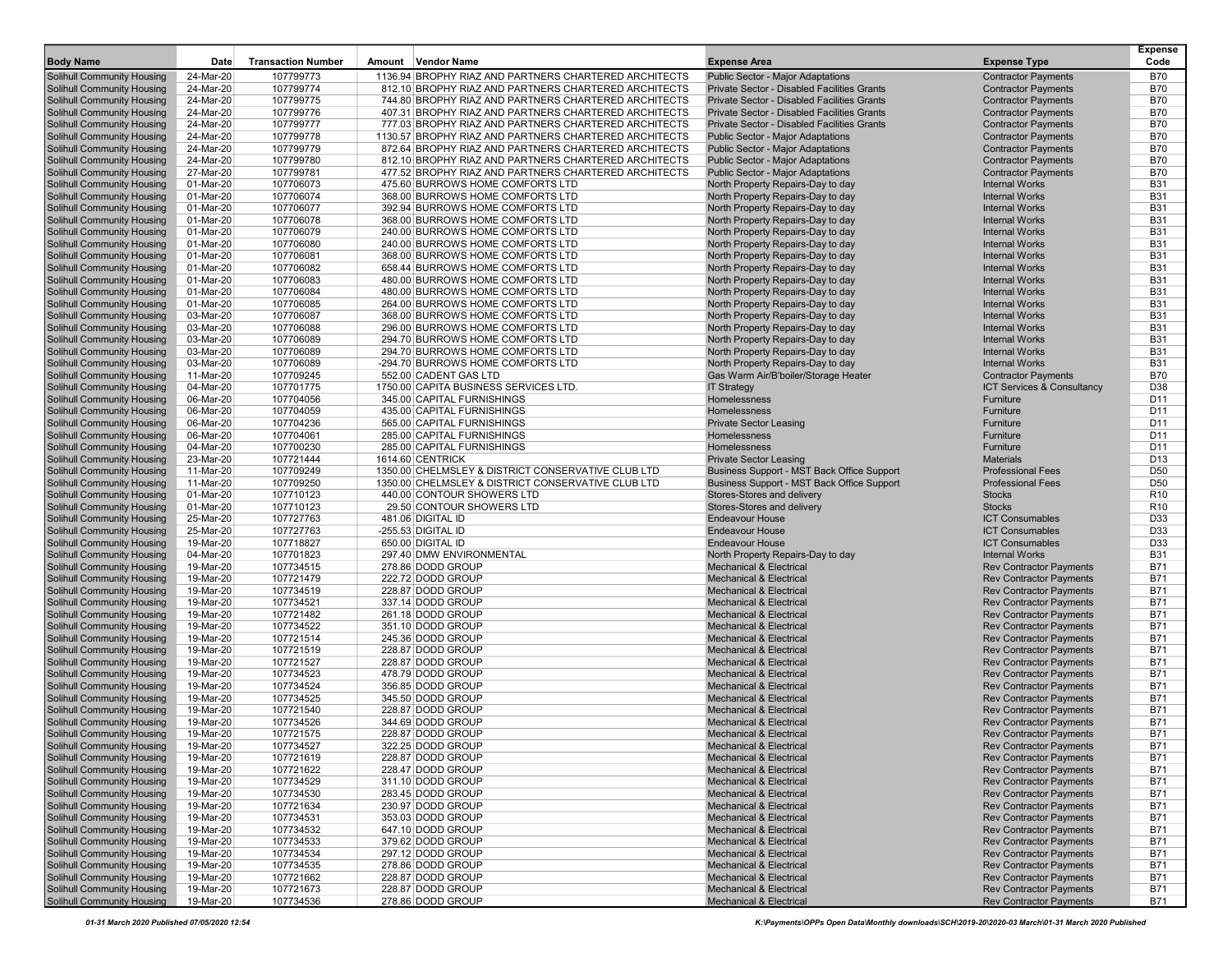| <b>Body Name</b>                                                       | Date                   | <b>Transaction Number</b> | Amount Vendor Name                     | <b>Expense Area</b>                                                        | <b>Expense Type</b>                                              | <b>Expense</b><br>Code   |
|------------------------------------------------------------------------|------------------------|---------------------------|----------------------------------------|----------------------------------------------------------------------------|------------------------------------------------------------------|--------------------------|
| <b>Solihull Community Housing</b>                                      | 19-Mar-20              | 107721680                 | 209.24 DODD GROUP                      | <b>Mechanical &amp; Electrical</b>                                         | <b>Rev Contractor Payments</b>                                   | <b>B71</b>               |
| <b>Solihull Community Housing</b>                                      | 19-Mar-20              | 107734539                 | 490.18 DODD GROUP                      | <b>Mechanical &amp; Electrical</b>                                         | <b>Rev Contractor Payments</b>                                   | <b>B71</b>               |
| Solihull Community Housing                                             | 19-Mar-20              | 107734540                 | 344.10 DODD GROUP                      | <b>Mechanical &amp; Electrical</b>                                         | <b>Rev Contractor Payments</b>                                   | <b>B71</b>               |
| <b>Solihull Community Housing</b>                                      | 19-Mar-20              | 107722566                 | 209.56 DODD GROUP                      | <b>Mechanical &amp; Electrical</b>                                         | <b>Rev Contractor Payments</b>                                   | <b>B71</b>               |
| <b>Solihull Community Housing</b><br><b>Solihull Community Housing</b> | 19-Mar-20<br>19-Mar-20 | 107734541<br>107734542    | 226.34 DODD GROUP<br>344.10 DODD GROUP | <b>Mechanical &amp; Electrical</b>                                         | <b>Rev Contractor Payments</b><br><b>Rev Contractor Payments</b> | <b>B71</b><br><b>B71</b> |
| <b>Solihull Community Housing</b>                                      | 19-Mar-20              | 107734543                 | 269.50 DODD GROUP                      | <b>Mechanical &amp; Electrical</b><br><b>Mechanical &amp; Electrical</b>   | <b>Rev Contractor Payments</b>                                   | <b>B71</b>               |
| <b>Solihull Community Housing</b>                                      | 19-Mar-20              | 107734544                 | 339.36 DODD GROUP                      | <b>Mechanical &amp; Electrical</b>                                         | <b>Rev Contractor Payments</b>                                   | <b>B71</b>               |
| <b>Solihull Community Housing</b>                                      | 19-Mar-20              | 107734545                 | 369.13 DODD GROUP                      | <b>Mechanical &amp; Electrical</b>                                         | <b>Rev Contractor Payments</b>                                   | <b>B71</b>               |
| <b>Solihull Community Housing</b>                                      | 19-Mar-20              | 107722623                 | 211.84 DODD GROUP                      | <b>Mechanical &amp; Electrical</b>                                         | <b>Rev Contractor Payments</b>                                   | <b>B71</b>               |
| <b>Solihull Community Housing</b>                                      | 19-Mar-20              | 107734546                 | 344.10 DODD GROUP                      | <b>Mechanical &amp; Electrical</b>                                         | <b>Rev Contractor Payments</b>                                   | <b>B71</b>               |
| <b>Solihull Community Housing</b>                                      | 19-Mar-20              | 107734547                 | 358.78 DODD GROUP                      | <b>Mechanical &amp; Electrical</b>                                         | <b>Rev Contractor Payments</b>                                   | <b>B71</b>               |
| <b>Solihull Community Housing</b>                                      | 19-Mar-20              | 107722647                 | 210.78 DODD GROUP                      | <b>Mechanical &amp; Electrical</b>                                         | <b>Rev Contractor Payments</b>                                   | B71                      |
| <b>Solihull Community Housing</b>                                      | 19-Mar-20              | 107734548                 | 270.78 DODD GROUP                      | <b>Mechanical &amp; Electrical</b>                                         | <b>Rev Contractor Payments</b>                                   | <b>B71</b>               |
| <b>Solihull Community Housing</b>                                      | 19-Mar-20              | 107734549                 | 208.89 DODD GROUP                      | <b>Mechanical &amp; Electrical</b>                                         | <b>Rev Contractor Payments</b>                                   | <b>B71</b>               |
| <b>Solihull Community Housing</b><br><b>Solihull Community Housing</b> | 20-Mar-20<br>20-Mar-20 | 107721794<br>107721836    | 218.98 DODD GROUP<br>229.21 DODD GROUP | North Property Repairs-Voids<br><b>North Property Repairs-Voids</b>        | Voids<br>Voids                                                   | <b>B38</b><br><b>B38</b> |
| <b>Solihull Community Housing</b>                                      | 20-Mar-20              | 107734550                 | 656.07 DODD GROUP                      | North Property Repairs-Voids                                               | Voids                                                            | <b>B38</b>               |
| <b>Solihull Community Housing</b>                                      | 20-Mar-20              | 107721838                 | 352.92 DODD GROUP                      | <b>North Property Repairs-Voids</b>                                        | Voids                                                            | <b>B38</b>               |
| <b>Solihull Community Housing</b>                                      | 20-Mar-20              | 107734551                 | 495.88 DODD GROUP                      | North Property Repairs-Voids                                               | Voids                                                            | <b>B38</b>               |
| <b>Solihull Community Housing</b>                                      | 20-Mar-20              | 107734552                 | 539.65 DODD GROUP                      | <b>North Property Repairs-Voids</b>                                        | Voids                                                            | <b>B38</b>               |
| <b>Solihull Community Housing</b>                                      | 20-Mar-20              | 107734553                 | 441.57 DODD GROUP                      | North Property Repairs-Voids                                               | Voids                                                            | <b>B38</b>               |
| <b>Solihull Community Housing</b>                                      | 20-Mar-20              | 107734554                 | 468.36 DODD GROUP                      | <b>North Property Repairs-Voids</b>                                        | Voids                                                            | <b>B38</b>               |
| <b>Solihull Community Housing</b>                                      | 20-Mar-20              | 107734555                 | 494.06 DODD GROUP                      | North Property Repairs-Voids                                               | Voids                                                            | <b>B38</b>               |
| <b>Solihull Community Housing</b>                                      | 20-Mar-20              | 107734556                 | 649.42 DODD GROUP                      | <b>North Property Repairs-Voids</b>                                        | Voids                                                            | <b>B38</b>               |
| <b>Solihull Community Housing</b><br><b>Solihull Community Housing</b> | 20-Mar-20<br>20-Mar-20 | 107721842<br>107721844    | 320.50 DODD GROUP<br>333.12 DODD GROUP | <b>North Property Repairs-Voids</b><br><b>North Property Repairs-Voids</b> | Voids<br>Voids                                                   | <b>B38</b><br><b>B38</b> |
| Solihull Community Housing                                             | 20-Mar-20              | 107721845                 | 339.20 DODD GROUP                      | <b>North Property Repairs-Voids</b>                                        | Voids                                                            | <b>B38</b>               |
| <b>Solihull Community Housing</b>                                      | 20-Mar-20              | 107721848                 | 319.44 DODD GROUP                      | <b>North Property Repairs-Voids</b>                                        | Voids                                                            | <b>B38</b>               |
| <b>Solihull Community Housing</b>                                      | 20-Mar-20              | 107721849                 | 227.39 DODD GROUP                      | <b>North Property Repairs-Voids</b>                                        | Voids                                                            | <b>B38</b>               |
| <b>Solihull Community Housing</b>                                      | 20-Mar-20              | 107734557                 | 740.02 DODD GROUP                      | <b>North Property Repairs-Voids</b>                                        | Voids                                                            | <b>B38</b>               |
| <b>Solihull Community Housing</b>                                      | 20-Mar-20              | 107734558                 | 415.46 DODD GROUP                      | <b>North Property Repairs-Voids</b>                                        | Voids                                                            | <b>B38</b>               |
| <b>Solihull Community Housing</b>                                      | 20-Mar-20              | 107721854                 | 293.72 DODD GROUP                      | North Property Repairs-Voids                                               | Voids                                                            | <b>B38</b>               |
| <b>Solihull Community Housing</b>                                      | 20-Mar-20              | 107721855                 | 277.27 DODD GROUP                      | <b>North Property Repairs-Voids</b>                                        | Voids                                                            | <b>B38</b>               |
| <b>Solihull Community Housing</b>                                      | 20-Mar-20<br>20-Mar-20 | 107734559<br>107721859    | 574.93 DODD GROUP<br>234.63 DODD GROUP | North Property Repairs-Voids                                               | Voids<br>Voids                                                   | <b>B38</b><br><b>B38</b> |
| <b>Solihull Community Housing</b><br><b>Solihull Community Housing</b> | 20-Mar-20              | 107721864                 | 343.23 DODD GROUP                      | North Property Repairs-Voids<br><b>North Property Repairs-Voids</b>        | Voids                                                            | <b>B38</b>               |
| <b>Solihull Community Housing</b>                                      | 20-Mar-20              | 107734560                 | 430.04 DODD GROUP                      | <b>North Property Repairs-Voids</b>                                        | Voids                                                            | <b>B38</b>               |
| <b>Solihull Community Housing</b>                                      | 20-Mar-20              | 107721866                 | 395.97 DODD GROUP                      | <b>North Property Repairs-Voids</b>                                        | Voids                                                            | <b>B38</b>               |
| <b>Solihull Community Housing</b>                                      | 20-Mar-20              | 107734561                 | 816.16 DODD GROUP                      | North Property Repairs-Voids                                               | Voids                                                            | <b>B38</b>               |
| <b>Solihull Community Housing</b>                                      | 20-Mar-20              | 107734562                 | 428.13 DODD GROUP                      | North Property Repairs-Voids                                               | Voids                                                            | <b>B38</b>               |
| <b>Solihull Community Housing</b>                                      | 20-Mar-20              | 107734563                 | 457.61 DODD GROUP                      | North Property Repairs-Voids                                               | Voids                                                            | <b>B38</b>               |
| <b>Solihull Community Housing</b>                                      | 20-Mar-20              | 107734564                 | 418.16 DODD GROUP                      | North Property Repairs-Voids                                               | Voids                                                            | <b>B38</b>               |
| <b>Solihull Community Housing</b>                                      | 20-Mar-20              | 107734565                 | 576.61 DODD GROUP                      | <b>North Property Repairs-Voids</b>                                        | Voids                                                            | <b>B38</b>               |
| <b>Solihull Community Housing</b><br><b>Solihull Community Housing</b> | 20-Mar-20<br>20-Mar-20 | 107734566<br>107721868    | 504.88 DODD GROUP<br>375.80 DODD GROUP | North Property Repairs-Voids<br><b>North Property Repairs-Voids</b>        | Voids<br>Voids                                                   | <b>B38</b><br><b>B38</b> |
| <b>Solihull Community Housing</b>                                      | 20-Mar-20              | 107734567                 | 488.52 DODD GROUP                      | <b>North Property Repairs-Voids</b>                                        | Voids                                                            | <b>B38</b>               |
| <b>Solihull Community Housing</b>                                      | 20-Mar-20              | 107721869                 | 336.73 DODD GROUP                      | North Property Repairs-Voids                                               | Voids                                                            | <b>B38</b>               |
| <b>Solihull Community Housing</b>                                      | 20-Mar-20              | 107734569                 | 223.15 DODD GROUP                      | Direct-Standby                                                             | <b>Other Building Costs</b>                                      | <b>B39</b>               |
| <b>Solihull Community Housing</b>                                      | 20-Mar-20              | 107734570                 | 492.48 DODD GROUP                      | Direct-Standby                                                             | <b>Other Building Costs</b>                                      | <b>B39</b>               |
| <b>Solihull Community Housing</b>                                      | 20-Mar-20              | 107734571                 | 394.53 DODD GROUP                      | <b>Electrical Improvement Works</b>                                        | <b>Contractor Payments</b>                                       | <b>B70</b>               |
| <b>Solihull Community Housing</b>                                      | 20-Mar-20              | 107734572                 | 512.82 DODD GROUP                      | <b>Electrical Improvement Works</b>                                        | <b>Contractor Payments</b>                                       | <b>B70</b>               |
| Solihull Community Housing                                             | 20-Mar-20              | 107721923                 | 241.23 DODD GROUP                      | <b>Electrical Improvement Works</b>                                        | <b>Contractor Payments</b>                                       | <b>B70</b>               |
| <b>Solihull Community Housing</b>                                      | 20-Mar-20              | 107721924                 | 241.23 DODD GROUP                      | <b>Electrical Improvement Works</b>                                        | <b>Contractor Payments</b>                                       | <b>B70</b><br><b>B70</b> |
| <b>Solihull Community Housing</b><br><b>Solihull Community Housing</b> | 20-Mar-20<br>20-Mar-20 | 107721926<br>107721940    | 241.23 DODD GROUP<br>218.72 DODD GROUP | <b>Electrical Improvement Works</b><br><b>Electrical Improvement Works</b> | <b>Contractor Payments</b><br><b>Contractor Payments</b>         | <b>B70</b>               |
| <b>Solihull Community Housing</b>                                      | 20-Mar-20              | 107734573                 | 257.79 DODD GROUP                      | <b>Electrical Improvement Works</b>                                        | <b>Contractor Payments</b>                                       | <b>B70</b>               |
| <b>Solihull Community Housing</b>                                      | 20-Mar-20              | 107721944                 | 248.15 DODD GROUP                      | <b>Electrical Improvement Works</b>                                        | <b>Contractor Payments</b>                                       | <b>B70</b>               |
| <b>Solihull Community Housing</b>                                      | 20-Mar-20              | 107721945                 | 233.51 DODD GROUP                      | <b>Electrical Improvement Works</b>                                        | <b>Contractor Payments</b>                                       | <b>B70</b>               |
| <b>Solihull Community Housing</b>                                      | 20-Mar-20              | 107734574                 | 364.82 DODD GROUP                      | <b>Electrical Improvement Works</b>                                        | <b>Contractor Payments</b>                                       | <b>B70</b>               |
| <b>Solihull Community Housing</b>                                      | 20-Mar-20              | 107721950                 | 243.57 DODD GROUP                      | <b>Electrical Improvement Works</b>                                        | <b>Contractor Payments</b>                                       | <b>B70</b>               |
| <b>Solihull Community Housing</b>                                      | 20-Mar-20              | 107734575                 | 457.06 DODD GROUP                      | <b>Electrical Improvement Works</b>                                        | <b>Contractor Payments</b>                                       | <b>B70</b>               |
| <b>Solihull Community Housing</b>                                      | 20-Mar-20              | 107734576                 | 674.22 DODD GROUP                      | <b>Electrical Improvement Works</b>                                        | <b>Contractor Payments</b>                                       | <b>B70</b>               |
| <b>Solihull Community Housing</b>                                      | 20-Mar-20              | 107721957                 | 241.23 DODD GROUP                      | <b>Electrical Improvement Works</b>                                        | <b>Contractor Payments</b><br><b>Contractor Payments</b>         | <b>B70</b>               |
| <b>Solihull Community Housing</b><br><b>Solihull Community Housing</b> | 20-Mar-20<br>20-Mar-20 | 107721959<br>107721968    | 241.23 DODD GROUP<br>241.23 DODD GROUP | <b>Electrical Improvement Works</b><br><b>Electrical Improvement Works</b> | <b>Contractor Payments</b>                                       | <b>B70</b><br><b>B70</b> |
| <b>Solihull Community Housing</b>                                      | 20-Mar-20              | 107722811                 | 241.23 DODD GROUP                      | <b>Electrical Improvement Works</b>                                        | <b>Contractor Payments</b>                                       | <b>B70</b>               |
| Solihull Community Housing                                             | 20-Mar-20              | 107722815                 | 228.91 DODD GROUP                      | <b>Electrical Improvement Works</b>                                        | <b>Contractor Payments</b>                                       | <b>B70</b>               |
| <b>Solihull Community Housing</b>                                      | 20-Mar-20              | 107722825                 | 235.24 DODD GROUP                      | <b>Electrical Improvement Works</b>                                        | <b>Contractor Payments</b>                                       | <b>B70</b>               |
| Solihull Community Housing                                             | 20-Mar-20              | 107734577                 | 251.15 DODD GROUP                      | <b>Electrical Improvement Works</b>                                        | <b>Contractor Payments</b>                                       | B70                      |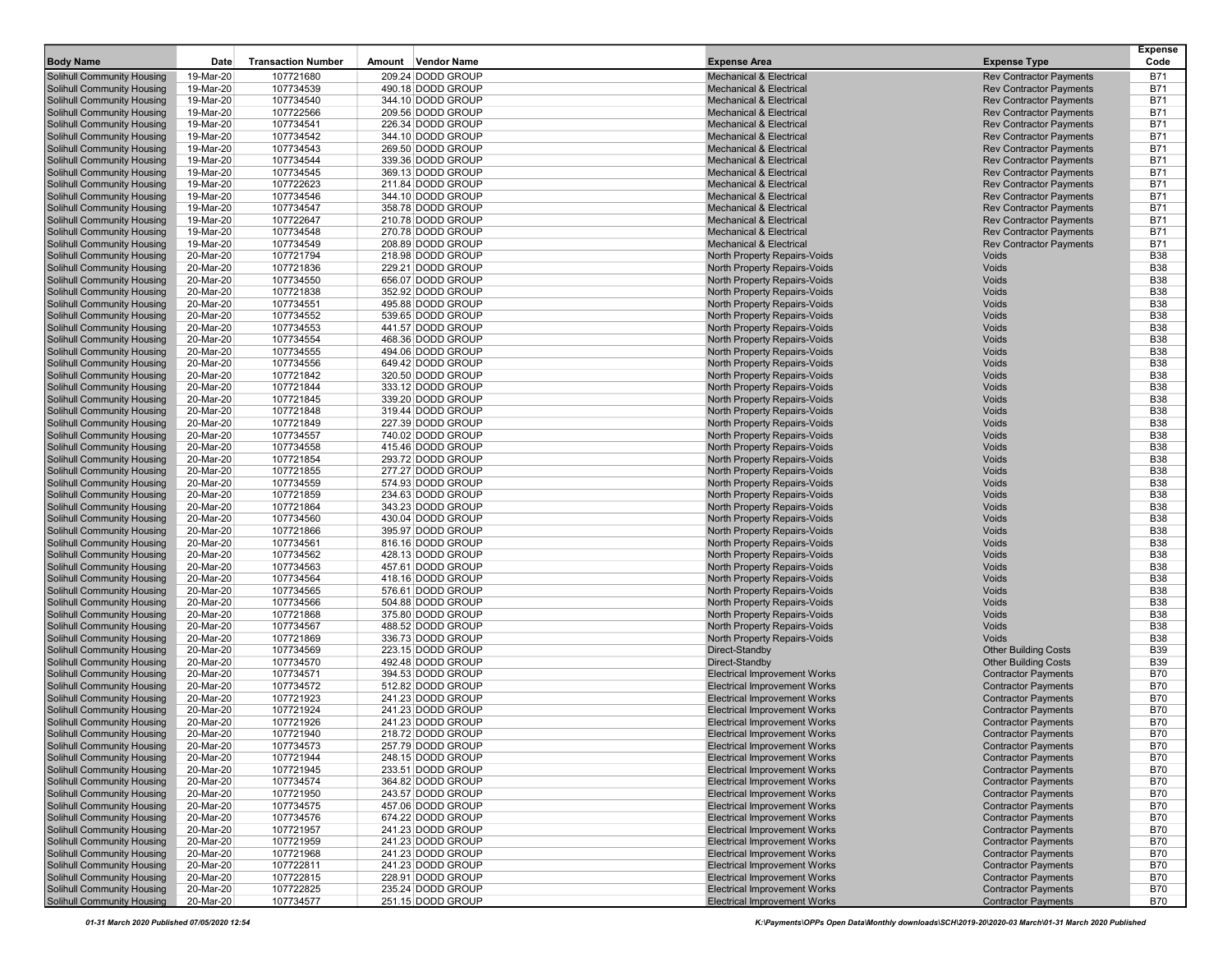| <b>Body Name</b>                                                       | Date                   | <b>Transaction Number</b> | Amount Vendor Name                     | <b>Expense Area</b>                                                        | <b>Expense Type</b>                                              | <b>Expense</b><br>Code   |
|------------------------------------------------------------------------|------------------------|---------------------------|----------------------------------------|----------------------------------------------------------------------------|------------------------------------------------------------------|--------------------------|
|                                                                        | 20-Mar-20              | 107734578                 | 445.44 DODD GROUP                      |                                                                            |                                                                  | <b>B70</b>               |
| Solihull Community Housing<br><b>Solihull Community Housing</b>        | 20-Mar-20              | 107722832                 | 457.54 DODD GROUP                      | <b>Electrical Improvement Works</b><br><b>Electrical Improvement Works</b> | <b>Contractor Payments</b><br><b>Contractor Payments</b>         | <b>B70</b>               |
| Solihull Community Housing                                             | 23-Mar-20              | 107734579                 | 344.79 DODD GROUP                      | <b>Mechanical &amp; Electrical</b>                                         | <b>Utility Related Works</b>                                     | <b>B34</b>               |
| <b>Solihull Community Housing</b>                                      | 23-Mar-20              | 107734580                 | 344.79 DODD GROUP                      | <b>Mechanical &amp; Electrical</b>                                         | <b>Rev Contractor Payments</b>                                   | <b>B71</b>               |
| <b>Solihull Community Housing</b>                                      | 23-Mar-20              | 107734581                 | 347.16 DODD GROUP                      | <b>Mechanical &amp; Electrical</b>                                         | <b>Rev Contractor Payments</b>                                   | <b>B71</b>               |
| Solihull Community Housing                                             | 23-Mar-20              | 107722836                 | 216.17 DODD GROUP                      | <b>Mechanical &amp; Electrical</b>                                         | <b>Rev Contractor Payments</b>                                   | <b>B71</b>               |
| <b>Solihull Community Housing</b>                                      | 23-Mar-20              | 107734582                 | 344.79 DODD GROUP                      | <b>Mechanical &amp; Electrical</b>                                         | <b>Rev Contractor Payments</b>                                   | <b>B71</b>               |
| <b>Solihull Community Housing</b>                                      | 23-Mar-20              | 107734583                 | 344.79 DODD GROUP                      | <b>Mechanical &amp; Electrical</b>                                         | <b>Rev Contractor Payments</b>                                   | <b>B71</b>               |
| <b>Solihull Community Housing</b>                                      | 23-Mar-20              | 107734584                 | 435.66 DODD GROUP                      | <b>Mechanical &amp; Electrical</b>                                         | <b>Rev Contractor Payments</b>                                   | <b>B71</b>               |
| Solihull Community Housing                                             | 23-Mar-20              | 107734585                 | 437.22 DODD GROUP                      | <b>Mechanical &amp; Electrical</b>                                         | <b>Rev Contractor Payments</b>                                   | <b>B71</b>               |
| <b>Solihull Community Housing</b>                                      | 23-Mar-20              | 107734586                 | 284.61 DODD GROUP                      | <b>Mechanical &amp; Electrical</b>                                         | <b>Rev Contractor Payments</b>                                   | <b>B71</b>               |
| Solihull Community Housing                                             | 23-Mar-20              | 107734588                 | 307.68 DODD GROUP                      | <b>Mechanical &amp; Electrical</b>                                         | <b>Rev Contractor Payments</b>                                   | <b>B71</b>               |
| <b>Solihull Community Housing</b><br><b>Solihull Community Housing</b> | 23-Mar-20<br>23-Mar-20 | 107734589<br>107734590    | 409.31 DODD GROUP<br>234.57 DODD GROUP | <b>Mechanical &amp; Electrical</b><br><b>Mechanical &amp; Electrical</b>   | <b>Rev Contractor Payments</b><br><b>Rev Contractor Payments</b> | <b>B71</b><br><b>B71</b> |
| <b>Solihull Community Housing</b>                                      | 23-Mar-20              | 107722880                 | 214.21 DODD GROUP                      | <b>Electrical Improvement Works</b>                                        | <b>Contractor Payments</b>                                       | <b>B70</b>               |
| <b>Solihull Community Housing</b>                                      | 23-Mar-20              | 107734597                 | 2221.38 DODD GROUP                     | Gas Warm Air/B'boiler/Storage Heater                                       | <b>Contractor Payments</b>                                       | <b>B70</b>               |
| <b>Solihull Community Housing</b>                                      | 23-Mar-20              | 107734598                 | 2221.38 DODD GROUP                     | Gas Warm Air/B'boiler/Storage Heater                                       | <b>Contractor Payments</b>                                       | <b>B70</b>               |
| <b>Solihull Community Housing</b>                                      | 23-Mar-20              | 107722882                 | 3529.13 DODD GROUP                     | Gas Warm Air/B'boiler/Storage Heater                                       | <b>Contractor Payments</b>                                       | <b>B70</b>               |
| <b>Solihull Community Housing</b>                                      | 25-Mar-20              | 107788780                 | 285.18 DODD GROUP                      | <b>Mechanical &amp; Electrical</b>                                         | <b>Rev Contractor Payments</b>                                   | <b>B71</b>               |
| Solihull Community Housing                                             | 25-Mar-20              | 107788793                 | 244.25 DODD GROUP                      | <b>Mechanical &amp; Electrical</b>                                         | <b>Rev Contractor Payments</b>                                   | <b>B71</b>               |
| <b>Solihull Community Housing</b>                                      | 25-Mar-20              | 107788794                 | 316.88 DODD GROUP                      | <b>Mechanical &amp; Electrical</b>                                         | <b>Rev Contractor Payments</b>                                   | <b>B71</b>               |
| <b>Solihull Community Housing</b>                                      | 25-Mar-20              | 107788805                 | 228.87 DODD GROUP                      | <b>Mechanical &amp; Electrical</b>                                         | <b>Rev Contractor Payments</b>                                   | <b>B71</b>               |
| <b>Solihull Community Housing</b>                                      | 25-Mar-20              | 107788807                 | 226.86 DODD GROUP                      | <b>Mechanical &amp; Electrical</b>                                         | <b>Rev Contractor Payments</b>                                   | <b>B71</b>               |
| <b>Solihull Community Housing</b>                                      | 25-Mar-20              | 107788815                 | 240.57 DODD GROUP                      | <b>Mechanical &amp; Electrical</b>                                         | <b>Rev Contractor Payments</b>                                   | <b>B71</b>               |
| <b>Solihull Community Housing</b>                                      | 25-Mar-20              | 107788816                 | 318.20 DODD GROUP                      | <b>Mechanical &amp; Electrical</b>                                         | <b>Rev Contractor Payments</b>                                   | <b>B71</b><br><b>B71</b> |
| <b>Solihull Community Housing</b><br><b>Solihull Community Housing</b> | 25-Mar-20<br>25-Mar-20 | 107788821<br>107788822    | 341.17 DODD GROUP<br>267.47 DODD GROUP | <b>Mechanical &amp; Electrical</b><br><b>Mechanical &amp; Electrical</b>   | <b>Rev Contractor Payments</b><br><b>Rev Contractor Payments</b> | <b>B71</b>               |
| Solihull Community Housing                                             | 25-Mar-20              | 107788828                 | 228.87 DODD GROUP                      | <b>Mechanical &amp; Electrical</b>                                         | <b>Rev Contractor Payments</b>                                   | <b>B71</b>               |
| <b>Solihull Community Housing</b>                                      | 25-Mar-20              | 107788829                 | 358.46 DODD GROUP                      | <b>Mechanical &amp; Electrical</b>                                         | <b>Rev Contractor Payments</b>                                   | <b>B71</b>               |
| <b>Solihull Community Housing</b>                                      | 25-Mar-20              | 107788832                 | 228.87 DODD GROUP                      | <b>Mechanical &amp; Electrical</b>                                         | <b>Rev Contractor Payments</b>                                   | <b>B71</b>               |
| Solihull Community Housing                                             | 25-Mar-20              | 107788833                 | 228.87 DODD GROUP                      | <b>Mechanical &amp; Electrical</b>                                         | <b>Rev Contractor Payments</b>                                   | <b>B71</b>               |
| <b>Solihull Community Housing</b>                                      | 25-Mar-20              | 107788836                 | 316.74 DODD GROUP                      | <b>Mechanical &amp; Electrical</b>                                         | <b>Rev Contractor Payments</b>                                   | <b>B71</b>               |
| <b>Solihull Community Housing</b>                                      | 25-Mar-20              | 107788838                 | 350.94 DODD GROUP                      | <b>Mechanical &amp; Electrical</b>                                         | <b>Rev Contractor Payments</b>                                   | <b>B71</b>               |
| Solihull Community Housing                                             | 25-Mar-20              | 107788839                 | 279.13 DODD GROUP                      | <b>Mechanical &amp; Electrical</b>                                         | <b>Rev Contractor Payments</b>                                   | <b>B71</b>               |
| Solihull Community Housing                                             | 25-Mar-20              | 107788840                 | 228.87 DODD GROUP                      | <b>Mechanical &amp; Electrical</b>                                         | <b>Rev Contractor Payments</b>                                   | <b>B71</b>               |
| <b>Solihull Community Housing</b>                                      | 25-Mar-20              | 107788941                 | 356.08 DODD GROUP                      | <b>Mechanical &amp; Electrical</b>                                         | <b>Rev Contractor Payments</b>                                   | <b>B71</b><br><b>B71</b> |
| Solihull Community Housing<br><b>Solihull Community Housing</b>        | 25-Mar-20<br>25-Mar-20 | 107788954<br>107788961    | 220.05 DODD GROUP<br>260.56 DODD GROUP | <b>Mechanical &amp; Electrical</b><br><b>Mechanical &amp; Electrical</b>   | <b>Rev Contractor Payments</b><br><b>Rev Contractor Payments</b> | <b>B71</b>               |
| <b>Solihull Community Housing</b>                                      | 25-Mar-20              | 107788977                 | 245.36 DODD GROUP                      | <b>Mechanical &amp; Electrical</b>                                         | <b>Rev Contractor Payments</b>                                   | <b>B71</b>               |
| <b>Solihull Community Housing</b>                                      | 25-Mar-20              | 107788988                 | 228.87 DODD GROUP                      | <b>Mechanical &amp; Electrical</b>                                         | <b>Rev Contractor Payments</b>                                   | <b>B71</b>               |
| <b>Solihull Community Housing</b>                                      | 25-Mar-20              | 107788994                 | 306.72 DODD GROUP                      | <b>Mechanical &amp; Electrical</b>                                         | <b>Rev Contractor Payments</b>                                   | <b>B71</b>               |
| <b>Solihull Community Housing</b>                                      | 25-Mar-20              | 107789002                 | 286.67 DODD GROUP                      | <b>Mechanical &amp; Electrical</b>                                         | <b>Rev Contractor Payments</b>                                   | <b>B71</b>               |
| <b>Solihull Community Housing</b>                                      | 25-Mar-20              | 107789003                 | 235.88 DODD GROUP                      | <b>Mechanical &amp; Electrical</b>                                         | <b>Rev Contractor Payments</b>                                   | <b>B71</b>               |
| <b>Solihull Community Housing</b>                                      | 25-Mar-20              | 107789004                 | 228.87 DODD GROUP                      | <b>Mechanical &amp; Electrical</b>                                         | <b>Rev Contractor Payments</b>                                   | <b>B71</b>               |
| Solihull Community Housing                                             | 25-Mar-20              | 107789014                 | 701.89 DODD GROUP                      | <b>Mechanical &amp; Electrical</b>                                         | <b>Rev Contractor Payments</b>                                   | <b>B71</b>               |
| <b>Solihull Community Housing</b>                                      | 25-Mar-20              | 107789027                 | 223.16 DODD GROUP                      | <b>Mechanical &amp; Electrical</b>                                         | <b>Rev Contractor Payments</b>                                   | <b>B71</b>               |
| <b>Solihull Community Housing</b>                                      | 25-Mar-20              | 107789032                 | 363.67 DODD GROUP                      | <b>Mechanical &amp; Electrical</b>                                         | <b>Rev Contractor Payments</b>                                   | <b>B71</b><br><b>B71</b> |
| <b>Solihull Community Housing</b><br><b>Solihull Community Housing</b> | 25-Mar-20<br>25-Mar-20 | 107789034<br>107789180    | 228.87 DODD GROUP<br>208.76 DODD GROUP | <b>Mechanical &amp; Electrical</b><br><b>Mechanical &amp; Electrical</b>   | <b>Rev Contractor Payments</b><br><b>Rev Contractor Payments</b> | <b>B71</b>               |
| <b>Solihull Community Housing</b>                                      | 25-Mar-20              | 107789216                 | 277.00 DODD GROUP                      | <b>Mechanical &amp; Electrical</b>                                         | <b>Rev Contractor Payments</b>                                   | <b>B71</b>               |
| Solihull Community Housing                                             | 25-Mar-20              | 107789223                 | 375.72 DODD GROUP                      | <b>Mechanical &amp; Electrical</b>                                         | <b>Rev Contractor Payments</b>                                   | <b>B71</b>               |
| <b>Solihull Community Housing</b>                                      | 25-Mar-20              | 107789261                 | 548.83 DODD GROUP                      | <b>Mechanical &amp; Electrical</b>                                         | <b>Rev Contractor Payments</b>                                   | <b>B71</b>               |
| <b>Solihull Community Housing</b>                                      | 25-Mar-20              | 107789271                 | 248.66 DODD GROUP                      | <b>Mechanical &amp; Electrical</b>                                         | <b>Rev Contractor Payments</b>                                   | <b>B71</b>               |
| <b>Solihull Community Housing</b>                                      | 26-Mar-20              | 107789348                 | 259.87 DODD GROUP                      | North Property Repairs-Voids                                               | Voids                                                            | <b>B38</b>               |
| <b>Solihull Community Housing</b>                                      | 26-Mar-20              | 107789351                 | 249.89 DODD GROUP                      | North Property Repairs-Voids                                               | Voids                                                            | <b>B38</b>               |
| <b>Solihull Community Housing</b>                                      | 26-Mar-20              | 107789377                 | 602.38 DODD GROUP                      | North Property Repairs-Voids                                               | Voids                                                            | <b>B38</b>               |
| <b>Solihull Community Housing</b>                                      | 26-Mar-20              | 107789378                 | 408.19 DODD GROUP                      | North Property Repairs-Voids                                               | Voids                                                            | <b>B38</b>               |
| <b>Solihull Community Housing</b>                                      | 26-Mar-20              | 107789381                 | 394.81 DODD GROUP                      | North Property Repairs-Voids                                               | Voids                                                            | <b>B38</b>               |
| <b>Solihull Community Housing</b><br><b>Solihull Community Housing</b> | 26-Mar-20<br>26-Mar-20 | 107789382<br>107789383    | 333.81 DODD GROUP<br>509.04 DODD GROUP | North Property Repairs-Voids<br>North Property Repairs-Voids               | Voids<br>Voids                                                   | <b>B38</b><br><b>B38</b> |
| <b>Solihull Community Housing</b>                                      | 26-Mar-20              | 107789385                 | 251.21 DODD GROUP                      | North Property Repairs-Voids                                               | Voids                                                            | <b>B38</b>               |
| <b>Solihull Community Housing</b>                                      | 26-Mar-20              | 107789386                 | 248.81 DODD GROUP                      | North Property Repairs-Voids                                               | Voids                                                            | <b>B38</b>               |
| Solihull Community Housing                                             | 26-Mar-20              | 107789388                 | 924.97 DODD GROUP                      | North Property Repairs-Voids                                               | Voids                                                            | <b>B38</b>               |
| <b>Solihull Community Housing</b>                                      | 26-Mar-20              | 107789389                 | 495.94 DODD GROUP                      | North Property Repairs-Voids                                               | Voids                                                            | <b>B38</b>               |
| <b>Solihull Community Housing</b>                                      | 26-Mar-20              | 107789390                 | 1342.99 DODD GROUP                     | North Property Repairs-Voids                                               | Voids                                                            | <b>B38</b>               |
| <b>Solihull Community Housing</b>                                      | 26-Mar-20              | 107789393                 | 483.14 DODD GROUP                      | North Property Repairs-Voids                                               | Voids                                                            | <b>B38</b>               |
| <b>Solihull Community Housing</b>                                      | 26-Mar-20              | 107789394                 | 327.01 DODD GROUP                      | North Property Repairs-Voids                                               | Voids                                                            | <b>B38</b>               |
| <b>Solihull Community Housing</b>                                      | 26-Mar-20              | 107789395                 | 215.98 DODD GROUP                      | North Property Repairs-Voids                                               | Voids                                                            | <b>B38</b>               |
| <b>Solihull Community Housing</b>                                      | 26-Mar-20              | 107789397                 | 682.62 DODD GROUP                      | North Property Repairs-Voids                                               | Voids                                                            | <b>B38</b>               |
| <b>Solihull Community Housing</b>                                      | 26-Mar-20              | 107789398                 | 431.56 DODD GROUP                      | North Property Repairs-Voids                                               | Voids                                                            | <b>B38</b>               |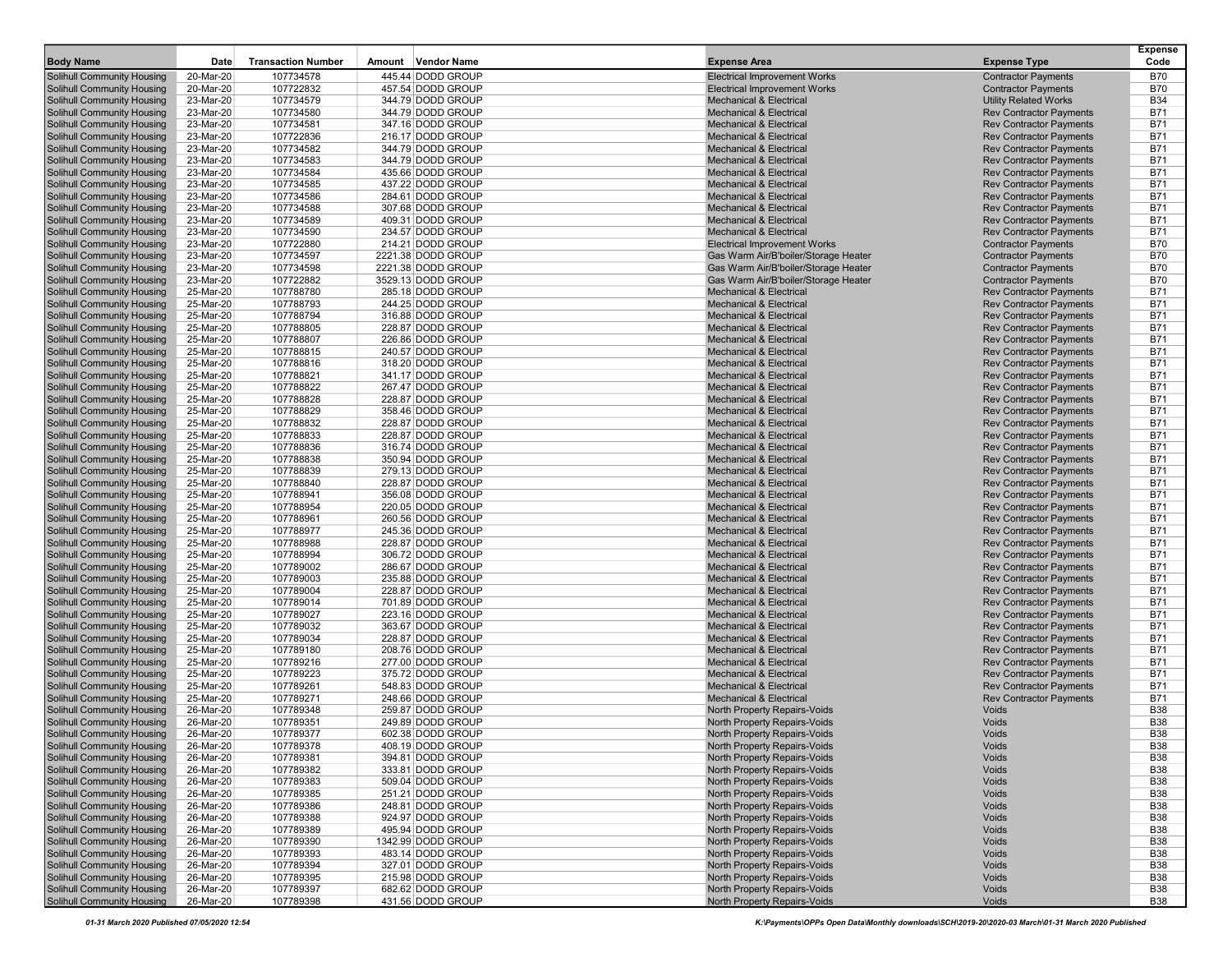| <b>Body Name</b>                                                       | Date                   | <b>Transaction Number</b> | Amount Vendor Name                       | <b>Expense Area</b>                                                          | <b>Expense Type</b>                                              | <b>Expense</b><br>Code   |
|------------------------------------------------------------------------|------------------------|---------------------------|------------------------------------------|------------------------------------------------------------------------------|------------------------------------------------------------------|--------------------------|
| <b>Solihull Community Housing</b>                                      | 26-Mar-20              | 107789407                 | 1688.97 DODD GROUP                       | <b>North Property Repairs-Voids</b>                                          | Voids                                                            | <b>B38</b>               |
| <b>Solihull Community Housing</b>                                      | 26-Mar-20              | 107789409                 | 318.76 DODD GROUP                        | <b>North Property Repairs-Voids</b>                                          | <b>Voids</b>                                                     | <b>B38</b>               |
| <b>Solihull Community Housing</b>                                      | 26-Mar-20              | 107789414                 | 537.42 DODD GROUP                        | North Property Repairs-Voids                                                 | Voids                                                            | <b>B38</b>               |
| <b>Solihull Community Housing</b>                                      | 26-Mar-20              | 107789424                 | 856.63 DODD GROUP                        | North Property Repairs-Voids                                                 | <b>Voids</b>                                                     | <b>B38</b>               |
| <b>Solihull Community Housing</b>                                      | 26-Mar-20              | 107789438                 | 378.78 DODD GROUP                        | North Property Repairs-Voids                                                 | Voids                                                            | <b>B38</b>               |
| <b>Solihull Community Housing</b><br><b>Solihull Community Housing</b> | 26-Mar-20<br>26-Mar-20 | 107789443<br>107789444    | 616.03 DODD GROUP<br>622.83 DODD GROUP   | North Property Repairs-Voids<br>North Property Repairs-Voids                 | Voids<br><b>Voids</b>                                            | <b>B38</b><br><b>B38</b> |
| Solihull Community Housing                                             | 26-Mar-20              | 107789445                 | 440.26 DODD GROUP                        | North Property Repairs-Voids                                                 | Voids                                                            | <b>B38</b>               |
| <b>Solihull Community Housing</b>                                      | 26-Mar-20              | 107789447                 | 762.58 DODD GROUP                        | <b>North Property Repairs-Voids</b>                                          | Voids                                                            | <b>B38</b>               |
| <b>Solihull Community Housing</b>                                      | 26-Mar-20              | 107789454                 | 1259.75 DODD GROUP                       | North Property Repairs-Voids                                                 | Voids                                                            | <b>B38</b>               |
| <b>Solihull Community Housing</b>                                      | 26-Mar-20              | 107789455                 | 465.23 DODD GROUP                        | North Property Repairs-Voids                                                 | <b>Voids</b>                                                     | <b>B38</b>               |
| <b>Solihull Community Housing</b>                                      | 26-Mar-20              | 107789456                 | 370.44 DODD GROUP                        | North Property Repairs-Voids                                                 | <b>Voids</b>                                                     | <b>B38</b>               |
| Solihull Community Housing                                             | 26-Mar-20              | 107789517                 | 362.00 DODD GROUP                        | <b>Electrical Improvement Works</b>                                          | <b>Contractor Payments</b>                                       | <b>B70</b>               |
| <b>Solihull Community Housing</b><br><b>Solihull Community Housing</b> | 26-Mar-20<br>26-Mar-20 | 107789518<br>107789519    | 289.41 DODD GROUP<br>318.71 DODD GROUP   | <b>Electrical Improvement Works</b><br><b>Electrical Improvement Works</b>   | <b>Contractor Payments</b><br><b>Contractor Payments</b>         | <b>B70</b><br><b>B70</b> |
| Solihull Community Housing                                             | 26-Mar-20              | 107789522                 | 281.44 DODD GROUP                        | <b>Electrical Improvement Works</b>                                          | <b>Contractor Payments</b>                                       | <b>B70</b>               |
| <b>Solihull Community Housing</b>                                      | 26-Mar-20              | 107789525                 | 313.45 DODD GROUP                        | <b>Electrical Improvement Works</b>                                          | <b>Contractor Payments</b>                                       | <b>B70</b>               |
| Solihull Community Housing                                             | 26-Mar-20              | 107789535                 | 294.53 DODD GROUP                        | <b>Electrical Improvement Works</b>                                          | <b>Contractor Payments</b>                                       | <b>B70</b>               |
| <b>Solihull Community Housing</b>                                      | 26-Mar-20              | 107789536                 | 477.38 DODD GROUP                        | <b>Electrical Improvement Works</b>                                          | <b>Contractor Payments</b>                                       | <b>B70</b>               |
| Solihull Community Housing                                             | 26-Mar-20              | 107789537                 | 467.57 DODD GROUP                        | <b>Electrical Improvement Works</b>                                          | <b>Contractor Payments</b>                                       | <b>B70</b>               |
| <b>Solihull Community Housing</b>                                      | 26-Mar-20              | 107789538                 | 326.21 DODD GROUP                        | <b>Electrical Improvement Works</b>                                          | <b>Contractor Payments</b>                                       | <b>B70</b>               |
| <b>Solihull Community Housing</b><br><b>Solihull Community Housing</b> | 26-Mar-20<br>26-Mar-20 | 107789540<br>107789543    | 341.27 DODD GROUP<br>489.25 DODD GROUP   | <b>Electrical Improvement Works</b><br><b>Electrical Improvement Works</b>   | <b>Contractor Payments</b><br><b>Contractor Payments</b>         | <b>B70</b><br><b>B70</b> |
| <b>Solihull Community Housing</b>                                      | 26-Mar-20              | 107789544                 | 433.20 DODD GROUP                        | <b>Electrical Improvement Works</b>                                          | <b>Contractor Payments</b>                                       | <b>B70</b>               |
| <b>Solihull Community Housing</b>                                      | 26-Mar-20              | 107789545                 | 450.24 DODD GROUP                        | <b>Electrical Improvement Works</b>                                          | <b>Contractor Payments</b>                                       | <b>B70</b>               |
| Solihull Community Housing                                             | 26-Mar-20              | 107789546                 | 502.46 DODD GROUP                        | <b>Electrical Improvement Works</b>                                          | <b>Contractor Payments</b>                                       | <b>B70</b>               |
| <b>Solihull Community Housing</b>                                      | 26-Mar-20              | 107789548                 | 367.98 DODD GROUP                        | <b>Electrical Improvement Works</b>                                          | <b>Contractor Payments</b>                                       | <b>B70</b>               |
| <b>Solihull Community Housing</b>                                      | 26-Mar-20              | 107789552                 | 1896.94 DODD GROUP                       | <b>Electrical Improvement Works</b>                                          | <b>Contractor Payments</b>                                       | <b>B70</b>               |
| <b>Solihull Community Housing</b>                                      | 26-Mar-20              | 107789553                 | 466.12 DODD GROUP                        | <b>Electrical Improvement Works</b>                                          | <b>Contractor Payments</b>                                       | <b>B70</b>               |
| <b>Solihull Community Housing</b><br><b>Solihull Community Housing</b> | 26-Mar-20<br>26-Mar-20 | 107789556<br>107789557    | 476.29 DODD GROUP<br>413.39 DODD GROUP   | <b>Electrical Improvement Works</b><br><b>Electrical Improvement Works</b>   | <b>Contractor Payments</b><br><b>Contractor Payments</b>         | <b>B70</b><br><b>B70</b> |
| <b>Solihull Community Housing</b>                                      | 26-Mar-20              | 107789558                 | 463.44 DODD GROUP                        | <b>Electrical Improvement Works</b>                                          | <b>Contractor Payments</b>                                       | <b>B70</b>               |
| Solihull Community Housing                                             | 26-Mar-20              | 107789565                 | 222.24 DODD GROUP                        | <b>Electrical Improvement Works</b>                                          | <b>Contractor Payments</b>                                       | <b>B70</b>               |
| <b>Solihull Community Housing</b>                                      | 26-Mar-20              | 107789567                 | 699.52 DODD GROUP                        | <b>Electrical Improvement Works</b>                                          | <b>Contractor Payments</b>                                       | <b>B70</b>               |
| <b>Solihull Community Housing</b>                                      | 26-Mar-20              | 107789767                 | 333.95 DODD GROUP                        | <b>Electrical Improvement Works</b>                                          | <b>Contractor Payments</b>                                       | <b>B70</b>               |
| <b>Solihull Community Housing</b>                                      | 26-Mar-20              | 107789772                 | 241.23 DODD GROUP                        | <b>Electrical Improvement Works</b>                                          | <b>Contractor Payments</b>                                       | <b>B70</b>               |
| <b>Solihull Community Housing</b>                                      | 26-Mar-20              | 107789777                 | 241.23 DODD GROUP                        | <b>Electrical Improvement Works</b><br><b>Mechanical &amp; Electrical</b>    | <b>Contractor Payments</b>                                       | <b>B70</b><br><b>B71</b> |
| Solihull Community Housing<br><b>Solihull Community Housing</b>        | 26-Mar-20<br>26-Mar-20 | 107789780<br>107789781    | 429.76 DODD GROUP<br>441.90 DODD GROUP   | <b>Mechanical &amp; Electrical</b>                                           | <b>Rev Contractor Payments</b><br><b>Rev Contractor Payments</b> | <b>B71</b>               |
| <b>Solihull Community Housing</b>                                      | 26-Mar-20              | 107789783                 | 417.62 DODD GROUP                        | <b>Mechanical &amp; Electrical</b>                                           | <b>Rev Contractor Payments</b>                                   | <b>B71</b>               |
| Solihull Community Housing                                             | 26-Mar-20              | 107789785                 | 468.19 DODD GROUP                        | <b>Mechanical &amp; Electrical</b>                                           | <b>Rev Contractor Payments</b>                                   | <b>B71</b>               |
| <b>Solihull Community Housing</b>                                      | 26-Mar-20              | 107789829                 | 216.10 DODD GROUP                        | <b>Mechanical &amp; Electrical</b>                                           | <b>Rev Contractor Payments</b>                                   | <b>B71</b>               |
| Solihull Community Housing                                             | 01-Mar-20              | 107736451                 | 447.90 DODD GROUP                        | <b>Mechanical &amp; Electrical</b>                                           | <b>Rev Contractor Payments</b>                                   | <b>B71</b>               |
| <b>Solihull Community Housing</b>                                      | 01-Mar-20              | 107722918                 | 279.31 DODD GROUP                        | North Property Repairs-Day to day                                            | <b>Internal Works</b>                                            | <b>B31</b>               |
| Solihull Community Housing<br><b>Solihull Community Housing</b>        | 01-Mar-20<br>01-Mar-20 | 107722924<br>107736464    | 228.87 DODD GROUP<br>955.54 DODD GROUP   | <b>Mechanical &amp; Electrical</b><br>North Property Repairs-Voids           | <b>Rev Contractor Payments</b><br>Voids                          | <b>B71</b><br><b>B38</b> |
| <b>Solihull Community Housing</b>                                      | 01-Mar-20              | 107701989                 | 1369.58 DODD GROUP                       | North Property Repairs-Voids                                                 | <b>Voids</b>                                                     | <b>B38</b>               |
| <b>Solihull Community Housing</b>                                      | 01-Mar-20              | 107701990                 | 1014.93 DODD GROUP                       | North Property Repairs-Voids                                                 | Voids                                                            | <b>B38</b>               |
| Solihull Community Housing                                             | 01-Mar-20              | 107701991                 | 901.28 DODD GROUP                        | North Property Repairs-Voids                                                 | <b>Voids</b>                                                     | <b>B38</b>               |
| <b>Solihull Community Housing</b>                                      | 01-Mar-20              | 107701992                 | 3931.88 DODD GROUP                       | <b>MST-Structural Works</b>                                                  | <b>Contractor Payments</b>                                       | <b>B70</b>               |
| Solihull Community Housing                                             | 01-Mar-20              | 107713520                 | 3529.13 DODD GROUP                       | Gas Warm Air/B'boiler/Storage Heater                                         | <b>Contractor Payments</b>                                       | <b>B70</b>               |
| <b>Solihull Community Housing</b>                                      | 01-Mar-20              | 107713521                 | 3529.13 DODD GROUP                       | Gas Warm Air/B'boiler/Storage Heater                                         | <b>Contractor Payments</b>                                       | <b>B70</b>               |
| <b>Solihull Community Housing</b><br><b>Solihull Community Housing</b> | 01-Mar-20<br>01-Mar-20 | 107713522<br>107713523    | 3529.13 DODD GROUP<br>3529.13 DODD GROUP | Gas Warm Air/B'boiler/Storage Heater<br>Gas Warm Air/B'boiler/Storage Heater | <b>Contractor Payments</b><br><b>Contractor Payments</b>         | <b>B70</b><br><b>B70</b> |
| <b>Solihull Community Housing</b>                                      | 01-Mar-20              | 107713524                 | 3529.13 DODD GROUP                       | Gas Warm Air/B'boiler/Storage Heater                                         | <b>Contractor Payments</b>                                       | <b>B70</b>               |
| <b>Solihull Community Housing</b>                                      | 01-Mar-20              | 107713525                 | 3529.13 DODD GROUP                       | Gas Warm Air/B'boiler/Storage Heater                                         | <b>Contractor Payments</b>                                       | <b>B70</b>               |
| <b>Solihull Community Housing</b>                                      | 01-Mar-20              | 107713526                 | 3529.13 DODD GROUP                       | Gas Warm Air/B'boiler/Storage Heater                                         | <b>Contractor Payments</b>                                       | <b>B70</b>               |
| <b>Solihull Community Housing</b>                                      | 01-Mar-20              | 107713527                 | 3529.13 DODD GROUP                       | Gas Warm Air/B'boiler/Storage Heater                                         | <b>Contractor Payments</b>                                       | <b>B70</b>               |
| <b>Solihull Community Housing</b>                                      | 01-Mar-20              | 107713528                 | 3529.13 DODD GROUP                       | Gas Warm Air/B'boiler/Storage Heater                                         | <b>Contractor Payments</b>                                       | <b>B70</b>               |
| <b>Solihull Community Housing</b>                                      | 01-Mar-20              | 107713529                 | 3529.13 DODD GROUP                       | Gas Warm Air/B'boiler/Storage Heater                                         | <b>Contractor Payments</b>                                       | <b>B70</b>               |
| <b>Solihull Community Housing</b>                                      | 01-Mar-20              | 107713530                 | 3529.13 DODD GROUP                       | Gas Warm Air/B'boiler/Storage Heater                                         | <b>Contractor Payments</b>                                       | <b>B70</b>               |
| <b>Solihull Community Housing</b><br><b>Solihull Community Housing</b> | 01-Mar-20<br>01-Mar-20 | 107713531<br>107701993    | 3529.13 DODD GROUP<br>796.94 DODD GROUP  | Gas Warm Air/B'boiler/Storage Heater<br><b>Mechanical &amp; Electrical</b>   | <b>Contractor Payments</b><br><b>Rev Contractor Payments</b>     | <b>B70</b><br><b>B71</b> |
| <b>Solihull Community Housing</b>                                      | 01-Mar-20              | 107701994                 | 347.37 DODD GROUP                        | <b>Mechanical &amp; Electrical</b>                                           | <b>Rev Contractor Payments</b>                                   | <b>B71</b>               |
| <b>Solihull Community Housing</b>                                      | 01-Mar-20              | 107701995                 | 241.06 DODD GROUP                        | <b>Mechanical &amp; Electrical</b>                                           | <b>Rev Contractor Payments</b>                                   | <b>B71</b>               |
| <b>Solihull Community Housing</b>                                      | 01-Mar-20              | 107701996                 | 329.10 DODD GROUP                        | <b>Mechanical &amp; Electrical</b>                                           | <b>Rev Contractor Payments</b>                                   | <b>B71</b>               |
| <b>Solihull Community Housing</b>                                      | 01-Mar-20              | 107701997                 | 548.86 DODD GROUP                        | <b>Mechanical &amp; Electrical</b>                                           | <b>Rev Contractor Payments</b>                                   | B71                      |
| <b>Solihull Community Housing</b>                                      | 01-Mar-20              | 107701998                 | 270.76 DODD GROUP                        | <b>Mechanical &amp; Electrical</b>                                           | <b>Rev Contractor Payments</b>                                   | <b>B71</b>               |
| <b>Solihull Community Housing</b>                                      | 01-Mar-20              | 107701999                 | 311.10 DODD GROUP                        | <b>Mechanical &amp; Electrical</b>                                           | <b>Rev Contractor Payments</b>                                   | <b>B71</b>               |
| <b>Solihull Community Housing</b>                                      | 01-Mar-20              | 107702000                 | 423.72 DODD GROUP                        | <b>Mechanical &amp; Electrical</b>                                           | <b>Rev Contractor Payments</b>                                   | B71                      |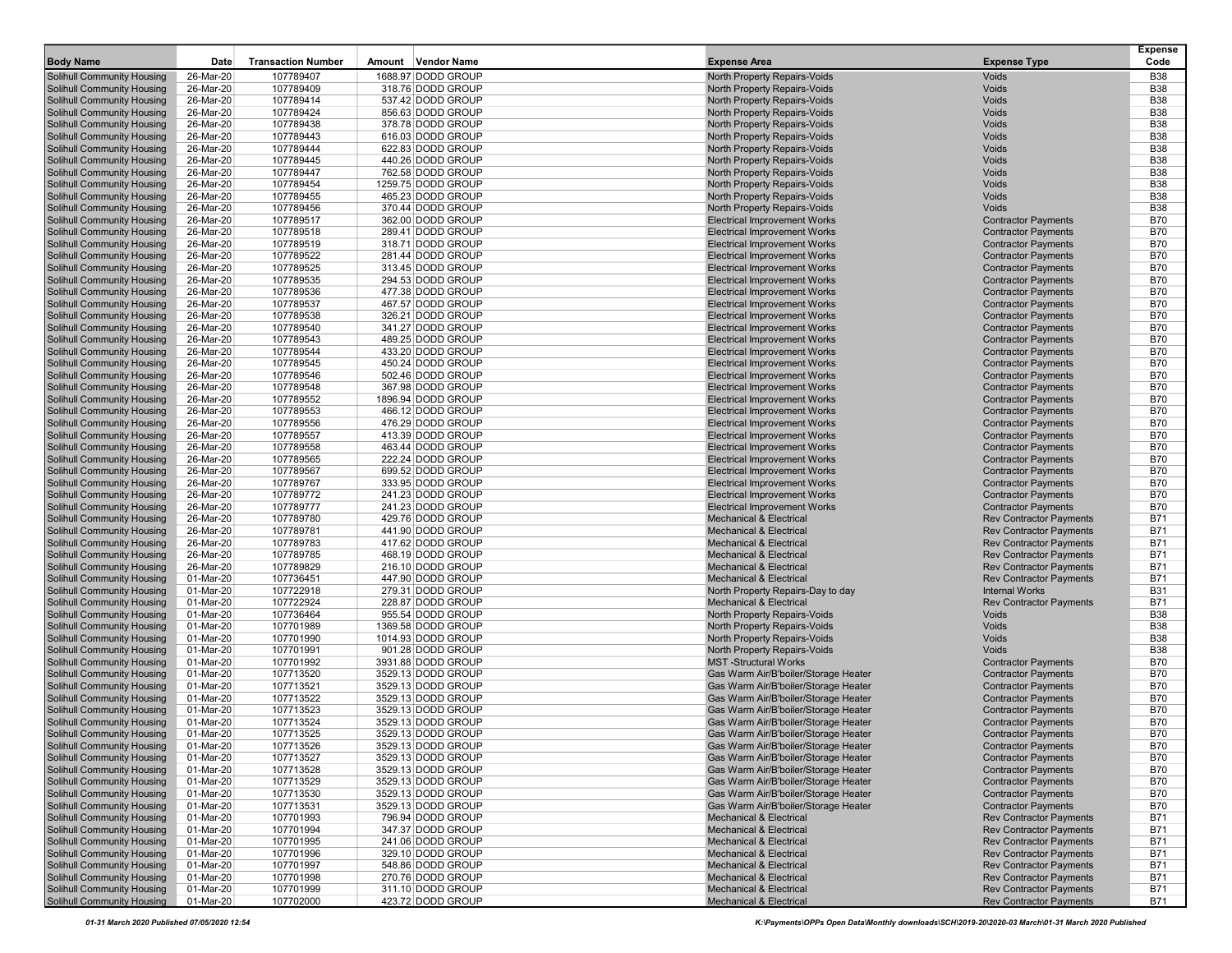| <b>Body Name</b>                                                       | Date                   | <b>Transaction Number</b> | Amount Vendor Name                     | <b>Expense Area</b>                                                        | <b>Expense Type</b>                                              | <b>Expense</b><br>Code   |
|------------------------------------------------------------------------|------------------------|---------------------------|----------------------------------------|----------------------------------------------------------------------------|------------------------------------------------------------------|--------------------------|
| <b>Solihull Community Housing</b>                                      | 01-Mar-20              | 107702001                 | 437.37 DODD GROUP                      | <b>Mechanical &amp; Electrical</b>                                         | <b>Rev Contractor Payments</b>                                   | <b>B71</b>               |
| <b>Solihull Community Housing</b>                                      | 01-Mar-20              | 107709570                 | 524.21 DODD GROUP                      | <b>Mechanical &amp; Electrical</b>                                         | <b>Rev Contractor Payments</b>                                   | <b>B71</b>               |
| Solihull Community Housing                                             | 01-Mar-20              | 107702002                 | 474.44 DODD GROUP                      | <b>Mechanical &amp; Electrical</b>                                         | <b>Rev Contractor Payments</b>                                   | <b>B71</b>               |
| <b>Solihull Community Housing</b>                                      | 01-Mar-20              | 107702003                 | 269.05 DODD GROUP                      | <b>Mechanical &amp; Electrical</b>                                         | <b>Rev Contractor Payments</b>                                   | <b>B71</b>               |
| <b>Solihull Community Housing</b>                                      | 01-Mar-20              | 107709571                 | 227.05 DODD GROUP                      | <b>Mechanical &amp; Electrical</b>                                         | <b>Rev Contractor Payments</b>                                   | <b>B71</b>               |
| <b>Solihull Community Housing</b>                                      | 01-Mar-20              | 107709572                 | 222.78 DODD GROUP                      | <b>Mechanical &amp; Electrical</b>                                         | <b>Rev Contractor Payments</b>                                   | <b>B71</b>               |
| <b>Solihull Community Housing</b><br><b>Solihull Community Housing</b> | 01-Mar-20<br>01-Mar-20 | 107722942<br>107722001    | 236.87 DODD GROUP<br>343.73 DODD GROUP | <b>Mechanical &amp; Electrical</b><br><b>Mechanical &amp; Electrical</b>   | <b>Rev Contractor Payments</b><br><b>Rev Contractor Payments</b> | <b>B71</b><br><b>B71</b> |
| <b>Solihull Community Housing</b>                                      | 01-Mar-20              | 107722004                 | 326.80 DODD GROUP                      | <b>Mechanical &amp; Electrical</b>                                         | <b>Rev Contractor Payments</b>                                   | <b>B71</b>               |
| <b>Solihull Community Housing</b>                                      | 01-Mar-20              | 107722026                 | 520.11 DODD GROUP                      | <b>Mechanical &amp; Electrical</b>                                         | <b>Rev Contractor Payments</b>                                   | <b>B71</b>               |
| <b>Solihull Community Housing</b>                                      | 01-Mar-20              | 107722078                 | 357.47 DODD GROUP                      | <b>Mechanical &amp; Electrical</b>                                         | <b>Rev Contractor Payments</b>                                   | <b>B71</b>               |
| <b>Solihull Community Housing</b>                                      | 01-Mar-20              | 107722096                 | 281.93 DODD GROUP                      | <b>Mechanical &amp; Electrical</b>                                         | <b>Rev Contractor Payments</b>                                   | <b>B71</b>               |
| <b>Solihull Community Housing</b>                                      | 01-Mar-20              | 107722162                 | 1420.39 DODD GROUP                     | <b>North Property Repairs-Voids</b>                                        | Voids                                                            | <b>B38</b>               |
| <b>Solihull Community Housing</b>                                      | 01-Mar-20              | 107722163                 | 1079.39 DODD GROUP                     | <b>North Property Repairs-Voids</b>                                        | Voids                                                            | <b>B38</b>               |
| <b>Solihull Community Housing</b>                                      | 01-Mar-20              | 107722164                 | 219.40 DODD GROUP                      | North Property Repairs-Voids                                               | Voids                                                            | <b>B38</b>               |
| <b>Solihull Community Housing</b>                                      | 01-Mar-20<br>01-Mar-20 | 107722166                 | 340.27 DODD GROUP                      | <b>North Property Repairs-Voids</b>                                        | Voids                                                            | <b>B38</b>               |
| <b>Solihull Community Housing</b><br><b>Solihull Community Housing</b> | 01-Mar-20              | 107722168<br>107722170    | 878.32 DODD GROUP<br>416.30 DODD GROUP | North Property Repairs-Voids<br>North Property Repairs-Voids               | Voids<br>Voids                                                   | <b>B38</b><br><b>B38</b> |
| <b>Solihull Community Housing</b>                                      | 01-Mar-20              | 107722172                 | 212.37 DODD GROUP                      | <b>North Property Repairs-Voids</b>                                        | Voids                                                            | <b>B38</b>               |
| Solihull Community Housing                                             | 01-Mar-20              | 107722174                 | 394.73 DODD GROUP                      | North Property Repairs-Voids                                               | Voids                                                            | <b>B38</b>               |
| <b>Solihull Community Housing</b>                                      | 01-Mar-20              | 107722182                 | 344.58 DODD GROUP                      | <b>North Property Repairs-Voids</b>                                        | Voids                                                            | <b>B38</b>               |
| <b>Solihull Community Housing</b>                                      | 01-Mar-20              | 107722184                 | 362.30 DODD GROUP                      | North Property Repairs-Voids                                               | Voids                                                            | <b>B38</b>               |
| <b>Solihull Community Housing</b>                                      | 01-Mar-20              | 107722186                 | 467.84 DODD GROUP                      | <b>North Property Repairs-Voids</b>                                        | Voids                                                            | <b>B38</b>               |
| <b>Solihull Community Housing</b>                                      | 01-Mar-20              | 107722187                 | 222.65 DODD GROUP                      | North Property Repairs-Voids                                               | Voids                                                            | <b>B38</b>               |
| <b>Solihull Community Housing</b>                                      | 01-Mar-20              | 107722190                 | 329.43 DODD GROUP                      | <b>North Property Repairs-Voids</b>                                        | Voids                                                            | <b>B38</b>               |
| <b>Solihull Community Housing</b>                                      | 01-Mar-20              | 107722192                 | 396.96 DODD GROUP                      | North Property Repairs-Voids                                               | Voids                                                            | <b>B38</b>               |
| <b>Solihull Community Housing</b>                                      | 01-Mar-20              | 107722194                 | 519.92 DODD GROUP                      | North Property Repairs-Voids                                               | Voids                                                            | <b>B38</b>               |
| <b>Solihull Community Housing</b>                                      | 01-Mar-20              | 107722195                 | 447.09 DODD GROUP                      | <b>North Property Repairs-Voids</b>                                        | Voids                                                            | <b>B38</b><br><b>B38</b> |
| <b>Solihull Community Housing</b><br><b>Solihull Community Housing</b> | 01-Mar-20<br>01-Mar-20 | 107722196<br>107722203    | 692.92 DODD GROUP<br>470.25 DODD GROUP | <b>North Property Repairs-Voids</b><br><b>North Property Repairs-Voids</b> | Voids<br>Voids                                                   | <b>B38</b>               |
| <b>Solihull Community Housing</b>                                      | 01-Mar-20              | 107722207                 | 758.02 DODD GROUP                      | <b>North Property Repairs-Voids</b>                                        | Voids                                                            | <b>B38</b>               |
| <b>Solihull Community Housing</b>                                      | 01-Mar-20              | 107722213                 | 751.70 DODD GROUP                      | <b>North Property Repairs-Voids</b>                                        | Voids                                                            | <b>B38</b>               |
| <b>Solihull Community Housing</b>                                      | 01-Mar-20              | 107722214                 | 850.88 DODD GROUP                      | North Property Repairs-Voids                                               | Voids                                                            | <b>B38</b>               |
| <b>Solihull Community Housing</b>                                      | 01-Mar-20              | 107722215                 | 1306.23 DODD GROUP                     | <b>North Property Repairs-Voids</b>                                        | Voids                                                            | <b>B38</b>               |
| <b>Solihull Community Housing</b>                                      | 01-Mar-20              | 107722217                 | 642.77 DODD GROUP                      | <b>North Property Repairs-Voids</b>                                        | Voids                                                            | <b>B38</b>               |
| <b>Solihull Community Housing</b>                                      | 01-Mar-20              | 107722218                 | 910.30 DODD GROUP                      | <b>North Property Repairs-Voids</b>                                        | Voids                                                            | <b>B38</b>               |
| Solihull Community Housing                                             | 01-Mar-20              | 107722223                 | 277.09 DODD GROUP                      | <b>North Property Repairs-Voids</b>                                        | Voids                                                            | <b>B38</b>               |
| <b>Solihull Community Housing</b><br><b>Solihull Community Housing</b> | 01-Mar-20              | 107723061                 | 209.90 DODD GROUP<br>299.84 DODD GROUP | Direct-Standby<br><b>Mechanical &amp; Electrical</b>                       | <b>Other Building Costs</b>                                      | <b>B39</b><br><b>B71</b> |
| <b>Solihull Community Housing</b>                                      | 01-Mar-20<br>01-Mar-20 | 107723140<br>107723145    | 221.20 DODD GROUP                      | <b>Mechanical &amp; Electrical</b>                                         | <b>Rev Contractor Payments</b><br><b>Rev Contractor Payments</b> | <b>B71</b>               |
| <b>Solihull Community Housing</b>                                      | 01-Mar-20              | 107723150                 | 578.27 DODD GROUP                      | <b>Mechanical &amp; Electrical</b>                                         | <b>Rev Contractor Payments</b>                                   | <b>B71</b>               |
| <b>Solihull Community Housing</b>                                      | 01-Mar-20              | 107723152                 | 325.85 DODD GROUP                      | <b>Mechanical &amp; Electrical</b>                                         | <b>Rev Contractor Payments</b>                                   | <b>B71</b>               |
| <b>Solihull Community Housing</b>                                      | 01-Mar-20              | 107723158                 | 228.87 DODD GROUP                      | <b>Mechanical &amp; Electrical</b>                                         | <b>Rev Contractor Payments</b>                                   | <b>B71</b>               |
| <b>Solihull Community Housing</b>                                      | 01-Mar-20              | 107723161                 | 228.87 DODD GROUP                      | <b>Mechanical &amp; Electrical</b>                                         | <b>Rev Contractor Payments</b>                                   | <b>B71</b>               |
| Solihull Community Housing                                             | 01-Mar-20              | 107723163                 | 221.96 DODD GROUP                      | <b>Mechanical &amp; Electrical</b>                                         | <b>Rev Contractor Payments</b>                                   | <b>B71</b>               |
| <b>Solihull Community Housing</b>                                      | 01-Mar-20              | 107723164                 | 278.86 DODD GROUP                      | <b>Mechanical &amp; Electrical</b>                                         | <b>Rev Contractor Payments</b>                                   | <b>B71</b>               |
| <b>Solihull Community Housing</b>                                      | 01-Mar-20              | 107723168                 | 228.87 DODD GROUP                      | <b>Mechanical &amp; Electrical</b>                                         | <b>Rev Contractor Payments</b>                                   | <b>B71</b>               |
| <b>Solihull Community Housing</b>                                      | 01-Mar-20<br>01-Mar-20 | 107723171<br>107736489    | 240.65 DODD GROUP<br>233.24 DODD GROUP | <b>Mechanical &amp; Electrical</b><br><b>Mechanical &amp; Electrical</b>   | <b>Rev Contractor Payments</b><br><b>Rev Contractor Payments</b> | <b>B71</b><br><b>B71</b> |
| <b>Solihull Community Housing</b><br><b>Solihull Community Housing</b> | 01-Mar-20              | 107702004                 | 543.52 DODD GROUP                      | <b>Mechanical &amp; Electrical</b>                                         | <b>Rev Contractor Payments</b>                                   | <b>B71</b>               |
| <b>Solihull Community Housing</b>                                      | 01-Mar-20              | 107702005                 | 470.31 DODD GROUP                      | <b>Mechanical &amp; Electrical</b>                                         | <b>Rev Contractor Payments</b>                                   | <b>B71</b>               |
| <b>Solihull Community Housing</b>                                      | 01-Mar-20              | 107713532                 | 4469.55 DODD GROUP                     | <b>Sheltered Schemes</b>                                                   | <b>Contractor Payments</b>                                       | <b>B70</b>               |
| <b>Solihull Community Housing</b>                                      | 01-Mar-20              | 107709573                 | 339.26 DODD GROUP                      | <b>Mechanical &amp; Electrical</b>                                         | <b>Utility Related Works</b>                                     | <b>B34</b>               |
| <b>Solihull Community Housing</b>                                      | 01-Mar-20              | 107709574                 | 313.16 DODD GROUP                      | <b>Mechanical &amp; Electrical</b>                                         | <b>Utility Related Works</b>                                     | <b>B34</b>               |
| <b>Solihull Community Housing</b>                                      | 01-Mar-20              | 107702006                 | 908.10 DODD GROUP                      | <b>Mechanical &amp; Electrical</b>                                         | <b>Rev Contractor Payments</b>                                   | <b>B71</b>               |
| <b>Solihull Community Housing</b>                                      | 01-Mar-20              | 107702007                 | 240.57 DODD GROUP                      | <b>Mechanical &amp; Electrical</b>                                         | <b>Rev Contractor Payments</b>                                   | B71                      |
| <b>Solihull Community Housing</b>                                      | 01-Mar-20              | 107702009                 | 267.41 DODD GROUP                      | <b>Mechanical &amp; Electrical</b>                                         | <b>Rev Contractor Payments</b>                                   | B71                      |
| <b>Solihull Community Housing</b>                                      | 01-Mar-20              | 107702010                 | 261.73 DODD GROUP                      | <b>Mechanical &amp; Electrical</b>                                         | <b>Rev Contractor Payments</b>                                   | <b>B71</b>               |
| <b>Solihull Community Housing</b><br>Solihull Community Housing        | 01-Mar-20<br>01-Mar-20 | 107702011<br>107702012    | 229.12 DODD GROUP<br>350.23 DODD GROUP | <b>Mechanical &amp; Electrical</b><br><b>Mechanical &amp; Electrical</b>   | <b>Rev Contractor Payments</b><br><b>Rev Contractor Payments</b> | <b>B71</b><br><b>B71</b> |
| <b>Solihull Community Housing</b>                                      | 01-Mar-20              | 107702013                 | 487.12 DODD GROUP                      | <b>Mechanical &amp; Electrical</b>                                         | <b>Rev Contractor Payments</b>                                   | <b>B71</b>               |
| <b>Solihull Community Housing</b>                                      | 01-Mar-20              | 107702014                 | 493.19 DODD GROUP                      | <b>Mechanical &amp; Electrical</b>                                         | <b>Rev Contractor Payments</b>                                   | <b>B71</b>               |
| Solihull Community Housing                                             | 01-Mar-20              | 107702015                 | 277.46 DODD GROUP                      | <b>Mechanical &amp; Electrical</b>                                         | <b>Rev Contractor Payments</b>                                   | B71                      |
| <b>Solihull Community Housing</b>                                      | 01-Mar-20              | 107702016                 | 247.15 DODD GROUP                      | North Property Repairs-Voids                                               | Voids                                                            | <b>B38</b>               |
| <b>Solihull Community Housing</b>                                      | 01-Mar-20              | 107702017                 | 918.74 DODD GROUP                      | North Property Repairs-Voids                                               | Voids                                                            | <b>B38</b>               |
| <b>Solihull Community Housing</b>                                      | 01-Mar-20              | 107702018                 | 958.22 DODD GROUP                      | North Property Repairs-Voids                                               | Voids                                                            | <b>B38</b>               |
| <b>Solihull Community Housing</b>                                      | 01-Mar-20              | 107702019                 | 987.61 DODD GROUP                      | North Property Repairs-Voids                                               | Voids                                                            | <b>B38</b>               |
| <b>Solihull Community Housing</b>                                      | 01-Mar-20              | 107702022                 | 393.32 DODD GROUP                      | <b>Mechanical &amp; Electrical</b>                                         | <b>Rev Contractor Payments</b>                                   | <b>B71</b>               |
| <b>Solihull Community Housing</b><br><b>Solihull Community Housing</b> | 01-Mar-20              | 107702023<br>107702024    | 381.18 DODD GROUP                      | <b>Mechanical &amp; Electrical</b><br><b>Mechanical &amp; Electrical</b>   | <b>Rev Contractor Payments</b><br><b>Rev Contractor Payments</b> | <b>B71</b><br>B71        |
|                                                                        | 01-Mar-20              |                           | 405.45 DODD GROUP                      |                                                                            |                                                                  |                          |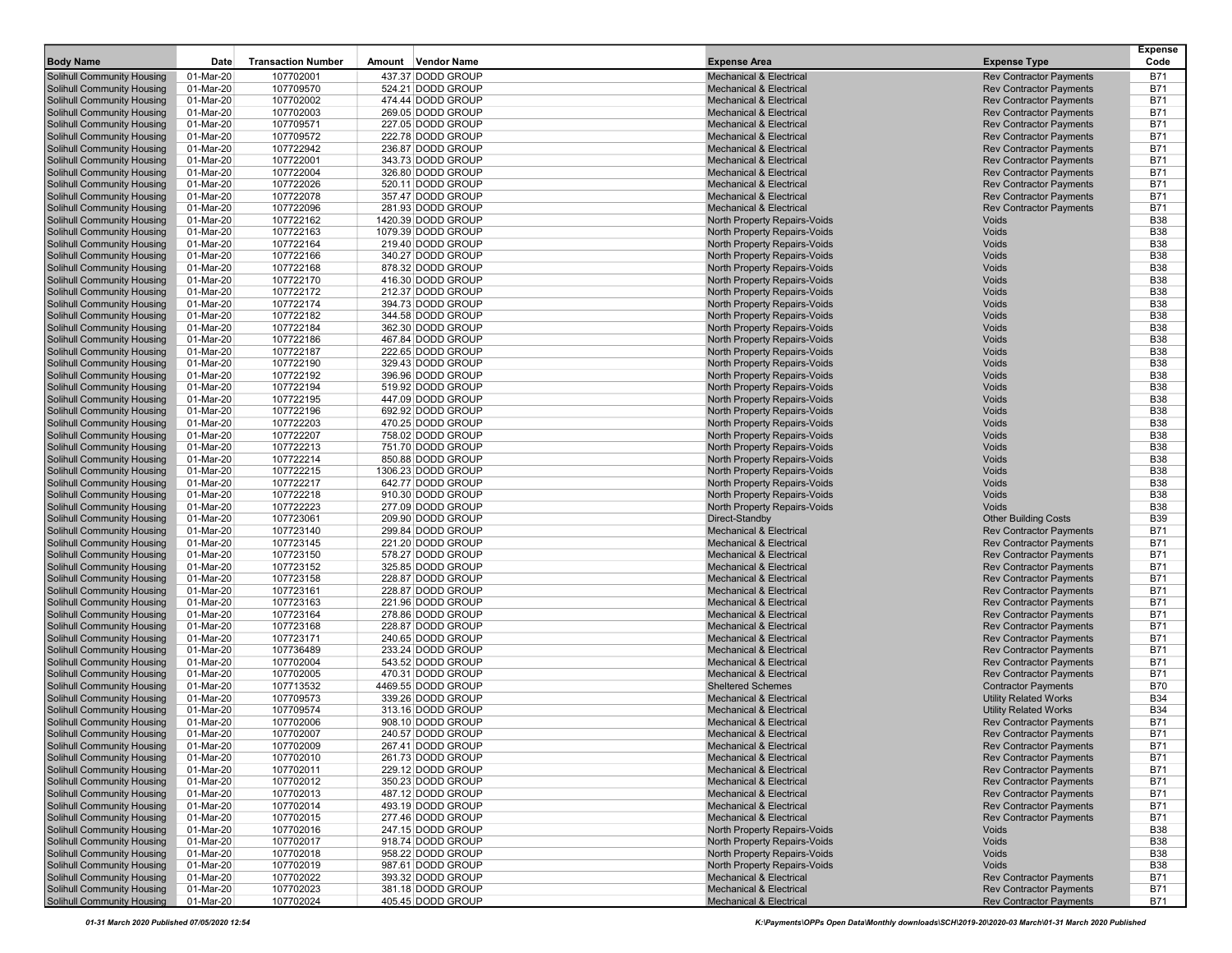| <b>Body Name</b>                                                       | Date                   | <b>Transaction Number</b> | Amount | Vendor Name                            | <b>Expense Area</b>                                                      | <b>Expense Type</b>                                              | <b>Expense</b><br>Code   |
|------------------------------------------------------------------------|------------------------|---------------------------|--------|----------------------------------------|--------------------------------------------------------------------------|------------------------------------------------------------------|--------------------------|
| <b>Solihull Community Housing</b>                                      | 01-Mar-20              | 107702025                 |        | 417.64 DODD GROUP                      | <b>Mechanical &amp; Electrical</b>                                       | <b>Rev Contractor Payments</b>                                   | <b>B71</b>               |
| <b>Solihull Community Housing</b>                                      | 01-Mar-20              | 107702026                 |        | 405.43 DODD GROUP                      | <b>Mechanical &amp; Electrical</b>                                       | <b>Rev Contractor Payments</b>                                   | <b>B71</b>               |
| Solihull Community Housing                                             | 01-Mar-20              | 107702027                 |        | 388.37 DODD GROUP                      | <b>Mechanical &amp; Electrical</b>                                       | <b>Rev Contractor Payments</b>                                   | <b>B71</b>               |
| <b>Solihull Community Housing</b>                                      | 01-Mar-20              | 107702028                 |        | 402.97 DODD GROUP                      | <b>Mechanical &amp; Electrical</b>                                       | <b>Rev Contractor Payments</b>                                   | <b>B71</b>               |
| <b>Solihull Community Housing</b>                                      | 01-Mar-20              | 107702029                 |        | 439.42 DODD GROUP                      | <b>Mechanical &amp; Electrical</b>                                       | <b>Rev Contractor Payments</b>                                   | <b>B71</b>               |
| <b>Solihull Community Housing</b><br><b>Solihull Community Housing</b> | 01-Mar-20<br>01-Mar-20 | 107702030<br>107702031    |        | 470.36 DODD GROUP<br>409.72 DODD GROUP | <b>Mechanical &amp; Electrical</b><br><b>Mechanical &amp; Electrical</b> | <b>Rev Contractor Payments</b><br><b>Rev Contractor Payments</b> | <b>B71</b><br><b>B71</b> |
| <b>Solihull Community Housing</b>                                      | 01-Mar-20              | 107702032                 |        | 416.90 DODD GROUP                      | <b>Mechanical &amp; Electrical</b>                                       | <b>Rev Contractor Payments</b>                                   | <b>B71</b>               |
| <b>Solihull Community Housing</b>                                      | 01-Mar-20              | 107702033                 |        | 417.64 DODD GROUP                      | <b>Mechanical &amp; Electrical</b>                                       | <b>Rev Contractor Payments</b>                                   | <b>B71</b>               |
| <b>Solihull Community Housing</b>                                      | 01-Mar-20              | 107702034                 |        | 417.62 DODD GROUP                      | <b>Mechanical &amp; Electrical</b>                                       | <b>Rev Contractor Payments</b>                                   | <b>B71</b>               |
| <b>Solihull Community Housing</b>                                      | 01-Mar-20              | 107702035                 |        | 458.65 DODD GROUP                      | <b>Mechanical &amp; Electrical</b>                                       | <b>Rev Contractor Payments</b>                                   | <b>B71</b>               |
| <b>Solihull Community Housing</b>                                      | 01-Mar-20              | 107702036                 |        | 423.64 DODD GROUP                      | <b>Mechanical &amp; Electrical</b>                                       | <b>Rev Contractor Payments</b>                                   | <b>B71</b>               |
| <b>Solihull Community Housing</b>                                      | 01-Mar-20              | 107713535                 |        | 228.87 DODD GROUP                      | <b>Mechanical &amp; Electrical</b>                                       | <b>Rev Contractor Payments</b>                                   | <b>B71</b>               |
| Solihull Community Housing                                             | 01-Mar-20              | 107713558                 |        | 228.87 DODD GROUP                      | <b>Mechanical &amp; Electrical</b>                                       | <b>Rev Contractor Payments</b>                                   | <b>B71</b>               |
| <b>Solihull Community Housing</b>                                      | 01-Mar-20              | 107713575                 |        | 280.65 DODD GROUP                      | <b>Mechanical &amp; Electrical</b>                                       | <b>Rev Contractor Payments</b>                                   | <b>B71</b>               |
| <b>Solihull Community Housing</b>                                      | 01-Mar-20              | 107713582                 |        | 228.87 DODD GROUP                      | <b>Mechanical &amp; Electrical</b>                                       | <b>Rev Contractor Payments</b>                                   | <b>B71</b>               |
| <b>Solihull Community Housing</b>                                      | 01-Mar-20              | 107713609                 |        | 289.70 DODD GROUP<br>228.87 DODD GROUP | <b>Mechanical &amp; Electrical</b>                                       | <b>Rev Contractor Payments</b>                                   | <b>B71</b><br><b>B71</b> |
| <b>Solihull Community Housing</b><br><b>Solihull Community Housing</b> | 01-Mar-20<br>01-Mar-20 | 107713664<br>107713665    |        | 402.77 DODD GROUP                      | <b>Mechanical &amp; Electrical</b><br><b>Mechanical &amp; Electrical</b> | <b>Rev Contractor Payments</b><br><b>Rev Contractor Payments</b> | <b>B71</b>               |
| Solihull Community Housing                                             | 01-Mar-20              | 107713666                 |        | 284.90 DODD GROUP                      | <b>Mechanical &amp; Electrical</b>                                       | <b>Rev Contractor Payments</b>                                   | <b>B71</b>               |
| <b>Solihull Community Housing</b>                                      | 01-Mar-20              | 107713676                 |        | 318.59 DODD GROUP                      | <b>Mechanical &amp; Electrical</b>                                       | <b>Rev Contractor Payments</b>                                   | <b>B71</b>               |
| <b>Solihull Community Housing</b>                                      | 01-Mar-20              | 107713678                 |        | 361.28 DODD GROUP                      | <b>Mechanical &amp; Electrical</b>                                       | <b>Rev Contractor Payments</b>                                   | <b>B71</b>               |
| <b>Solihull Community Housing</b>                                      | 01-Mar-20              | 107713680                 |        | 228.87 DODD GROUP                      | <b>Mechanical &amp; Electrical</b>                                       | <b>Rev Contractor Payments</b>                                   | <b>B71</b>               |
| <b>Solihull Community Housing</b>                                      | 01-Mar-20              | 107713683                 |        | 421.85 DODD GROUP                      | <b>Mechanical &amp; Electrical</b>                                       | <b>Rev Contractor Payments</b>                                   | <b>B71</b>               |
| <b>Solihull Community Housing</b>                                      | 01-Mar-20              | 107713685                 |        | 353.71 DODD GROUP                      | <b>Mechanical &amp; Electrical</b>                                       | <b>Rev Contractor Payments</b>                                   | <b>B71</b>               |
| <b>Solihull Community Housing</b>                                      | 01-Mar-20              | 107713687                 |        | 265.42 DODD GROUP                      | <b>Mechanical &amp; Electrical</b>                                       | <b>Rev Contractor Payments</b>                                   | <b>B71</b>               |
| <b>Solihull Community Housing</b>                                      | 01-Mar-20              | 107713692                 |        | 220.05 DODD GROUP                      | <b>Mechanical &amp; Electrical</b>                                       | <b>Rev Contractor Payments</b>                                   | <b>B71</b>               |
| Solihull Community Housing                                             | 01-Mar-20              | 107713694                 |        | 308.75 DODD GROUP                      | <b>Mechanical &amp; Electrical</b>                                       | <b>Rev Contractor Payments</b>                                   | <b>B71</b>               |
| <b>Solihull Community Housing</b><br><b>Solihull Community Housing</b> | 01-Mar-20<br>01-Mar-20 | 107713697<br>107713699    |        | 284.04 DODD GROUP<br>228.87 DODD GROUP | <b>Mechanical &amp; Electrical</b><br><b>Mechanical &amp; Electrical</b> | <b>Rev Contractor Payments</b><br><b>Rev Contractor Payments</b> | <b>B71</b><br><b>B71</b> |
| <b>Solihull Community Housing</b>                                      | 01-Mar-20              | 107713700                 |        | 279.31 DODD GROUP                      | <b>Mechanical &amp; Electrical</b>                                       | <b>Rev Contractor Payments</b>                                   | <b>B71</b>               |
| <b>Solihull Community Housing</b>                                      | 01-Mar-20              | 107713702                 |        | 228.87 DODD GROUP                      | <b>Mechanical &amp; Electrical</b>                                       | <b>Rev Contractor Payments</b>                                   | <b>B71</b>               |
| <b>Solihull Community Housing</b>                                      | 01-Mar-20              | 107723172                 |        | 593.87 DODD GROUP                      | <b>Mechanical &amp; Electrical</b>                                       | <b>Rev Contractor Payments</b>                                   | <b>B71</b>               |
| <b>Solihull Community Housing</b>                                      | 01-Mar-20              | 107713714                 |        | 228.87 DODD GROUP                      | <b>Mechanical &amp; Electrical</b>                                       | <b>Rev Contractor Payments</b>                                   | <b>B71</b>               |
| <b>Solihull Community Housing</b>                                      | 01-Mar-20              | 107713720                 |        | 311.01 DODD GROUP                      | <b>Mechanical &amp; Electrical</b>                                       | <b>Rev Contractor Payments</b>                                   | <b>B71</b>               |
| <b>Solihull Community Housing</b>                                      | 01-Mar-20              | 107713721                 |        | 258.86 DODD GROUP                      | <b>Mechanical &amp; Electrical</b>                                       | <b>Rev Contractor Payments</b>                                   | <b>B71</b>               |
| <b>Solihull Community Housing</b>                                      | 01-Mar-20              | 107713722                 |        | 567.39 DODD GROUP                      | <b>Mechanical &amp; Electrical</b>                                       | <b>Rev Contractor Payments</b>                                   | <b>B71</b>               |
| <b>Solihull Community Housing</b>                                      | 01-Mar-20              | 107713725                 |        | 442.55 DODD GROUP                      | <b>Mechanical &amp; Electrical</b>                                       | <b>Rev Contractor Payments</b>                                   | <b>B71</b>               |
| Solihull Community Housing<br><b>Solihull Community Housing</b>        | 01-Mar-20<br>01-Mar-20 | 107713730<br>107713731    |        | 377.44 DODD GROUP<br>364.86 DODD GROUP | <b>Mechanical &amp; Electrical</b><br><b>Mechanical &amp; Electrical</b> | <b>Rev Contractor Payments</b><br><b>Rev Contractor Payments</b> | <b>B71</b><br><b>B71</b> |
| <b>Solihull Community Housing</b>                                      | 01-Mar-20              | 107713738                 |        | 240.50 DODD GROUP                      | <b>Mechanical &amp; Electrical</b>                                       | <b>Rev Contractor Payments</b>                                   | <b>B71</b>               |
| <b>Solihull Community Housing</b>                                      | 01-Mar-20              | 107713739                 |        | 209.84 DODD GROUP                      | <b>Mechanical &amp; Electrical</b>                                       | <b>Rev Contractor Payments</b>                                   | <b>B71</b>               |
| <b>Solihull Community Housing</b>                                      | 01-Mar-20              | 107713742                 |        | 228.87 DODD GROUP                      | <b>Mechanical &amp; Electrical</b>                                       | <b>Rev Contractor Payments</b>                                   | <b>B71</b>               |
| <b>Solihull Community Housing</b>                                      | 01-Mar-20              | 107713744                 |        | 228.87 DODD GROUP                      | <b>Mechanical &amp; Electrical</b>                                       | <b>Rev Contractor Payments</b>                                   | <b>B71</b>               |
| Solihull Community Housing                                             | 01-Mar-20              | 107713745                 |        | 228.87 DODD GROUP                      | <b>Mechanical &amp; Electrical</b>                                       | <b>Rev Contractor Payments</b>                                   | <b>B71</b>               |
| <b>Solihull Community Housing</b>                                      | 01-Mar-20              | 107713747                 |        | 228.87 DODD GROUP                      | <b>Mechanical &amp; Electrical</b>                                       | <b>Rev Contractor Payments</b>                                   | <b>B71</b>               |
| <b>Solihull Community Housing</b>                                      | 01-Mar-20              | 107713749                 |        | 280.74 DODD GROUP                      | <b>Mechanical &amp; Electrical</b>                                       | <b>Rev Contractor Payments</b>                                   | <b>B71</b>               |
| <b>Solihull Community Housing</b>                                      | 01-Mar-20              | 107713753                 |        | 289.70 DODD GROUP                      | <b>Mechanical &amp; Electrical</b>                                       | <b>Rev Contractor Payments</b>                                   | <b>B71</b>               |
| <b>Solihull Community Housing</b><br><b>Solihull Community Housing</b> | 01-Mar-20<br>01-Mar-20 | 107713762<br>107713763    |        | 228.87 DODD GROUP<br>249.85 DODD GROUP | <b>Mechanical &amp; Electrical</b><br><b>Mechanical &amp; Electrical</b> | <b>Rev Contractor Payments</b><br><b>Rev Contractor Payments</b> | <b>B71</b><br><b>B71</b> |
| <b>Solihull Community Housing</b>                                      | 01-Mar-20              | 107713764                 |        | 258.42 DODD GROUP                      | <b>Mechanical &amp; Electrical</b>                                       | <b>Rev Contractor Payments</b>                                   | <b>B71</b>               |
| <b>Solihull Community Housing</b>                                      | 01-Mar-20              | 107734607                 |        | 604.83 DODD GROUP                      | <b>Mechanical &amp; Electrical</b>                                       | <b>Rev Contractor Payments</b>                                   | <b>B71</b>               |
| <b>Solihull Community Housing</b>                                      | 01-Mar-20              | 107713766                 |        | 228.87 DODD GROUP                      | <b>Mechanical &amp; Electrical</b>                                       | <b>Rev Contractor Payments</b>                                   | <b>B71</b>               |
| <b>Solihull Community Housing</b>                                      | 01-Mar-20              | 107713768                 |        | 278.86 DODD GROUP                      | <b>Mechanical &amp; Electrical</b>                                       | <b>Rev Contractor Payments</b>                                   | <b>B71</b>               |
| <b>Solihull Community Housing</b>                                      | 01-Mar-20              | 107713770                 |        | 228.87 DODD GROUP                      | <b>Mechanical &amp; Electrical</b>                                       | <b>Rev Contractor Payments</b>                                   | <b>B71</b>               |
| <b>Solihull Community Housing</b>                                      | 01-Mar-20              | 107713821                 |        | 247.30 DODD GROUP                      | <b>Mechanical &amp; Electrical</b>                                       | <b>Rev Contractor Payments</b>                                   | <b>B71</b>               |
| Solihull Community Housing                                             | 01-Mar-20              | 107713931                 |        | 337.29 DODD GROUP                      | Mechanical & Electrical                                                  | <b>Rev Contractor Payments</b>                                   | B71                      |
| <b>Solihull Community Housing</b>                                      | 01-Mar-20              | 107713967                 |        | 283.51 DODD GROUP                      | <b>Mechanical &amp; Electrical</b>                                       | <b>Rev Contractor Payments</b>                                   | <b>B71</b>               |
| <b>Solihull Community Housing</b>                                      | 01-Mar-20              | 107723173                 |        | 310.23 DODD GROUP                      | <b>Mechanical &amp; Electrical</b>                                       | <b>Rev Contractor Payments</b>                                   | B71                      |
| <b>Solihull Community Housing</b><br><b>Solihull Community Housing</b> | 01-Mar-20<br>01-Mar-20 | 107723174<br>107713982    |        | 616.55 DODD GROUP<br>237.04 DODD GROUP | <b>Mechanical &amp; Electrical</b><br><b>Mechanical &amp; Electrical</b> | <b>Rev Contractor Payments</b><br><b>Rev Contractor Payments</b> | <b>B71</b><br><b>B71</b> |
| Solihull Community Housing                                             | 01-Mar-20              | 107713987                 |        | 297.96 DODD GROUP                      | <b>Mechanical &amp; Electrical</b>                                       | <b>Rev Contractor Payments</b>                                   | <b>B71</b>               |
| <b>Solihull Community Housing</b>                                      | 01-Mar-20              | 107713996                 |        | 519.51 DODD GROUP                      | <b>Mechanical &amp; Electrical</b>                                       | <b>Rev Contractor Payments</b>                                   | <b>B71</b>               |
| <b>Solihull Community Housing</b>                                      | 01-Mar-20              | 107714008                 |        | 393.21 DODD GROUP                      | <b>Mechanical &amp; Electrical</b>                                       | <b>Rev Contractor Payments</b>                                   | <b>B71</b>               |
| <b>Solihull Community Housing</b>                                      | 01-Mar-20              | 107714032                 |        | 256.36 DODD GROUP                      | <b>Mechanical &amp; Electrical</b>                                       | <b>Rev Contractor Payments</b>                                   | <b>B71</b>               |
| <b>Solihull Community Housing</b>                                      | 01-Mar-20              | 107714034                 |        | 314.79 DODD GROUP                      | <b>Mechanical &amp; Electrical</b>                                       | <b>Rev Contractor Payments</b>                                   | B71                      |
| <b>Solihull Community Housing</b>                                      | 01-Mar-20              | 107714035                 |        | 329.44 DODD GROUP                      | <b>Mechanical &amp; Electrical</b>                                       | <b>Rev Contractor Payments</b>                                   | <b>B71</b>               |
| <b>Solihull Community Housing</b>                                      | 01-Mar-20              | 107714042                 |        | 504.78 DODD GROUP                      | <b>Mechanical &amp; Electrical</b>                                       | <b>Rev Contractor Payments</b>                                   | <b>B71</b>               |
| <b>Solihull Community Housing</b>                                      | 01-Mar-20              | 107723175                 |        | 548.83 DODD GROUP                      | <b>Mechanical &amp; Electrical</b>                                       | <b>Rev Contractor Payments</b>                                   | <b>B71</b>               |
| <b>Solihull Community Housing</b>                                      | 01-Mar-20              | 107714105                 |        | 599.44 DODD GROUP                      | North Property Repairs-Voids                                             | Voids                                                            | <b>B38</b>               |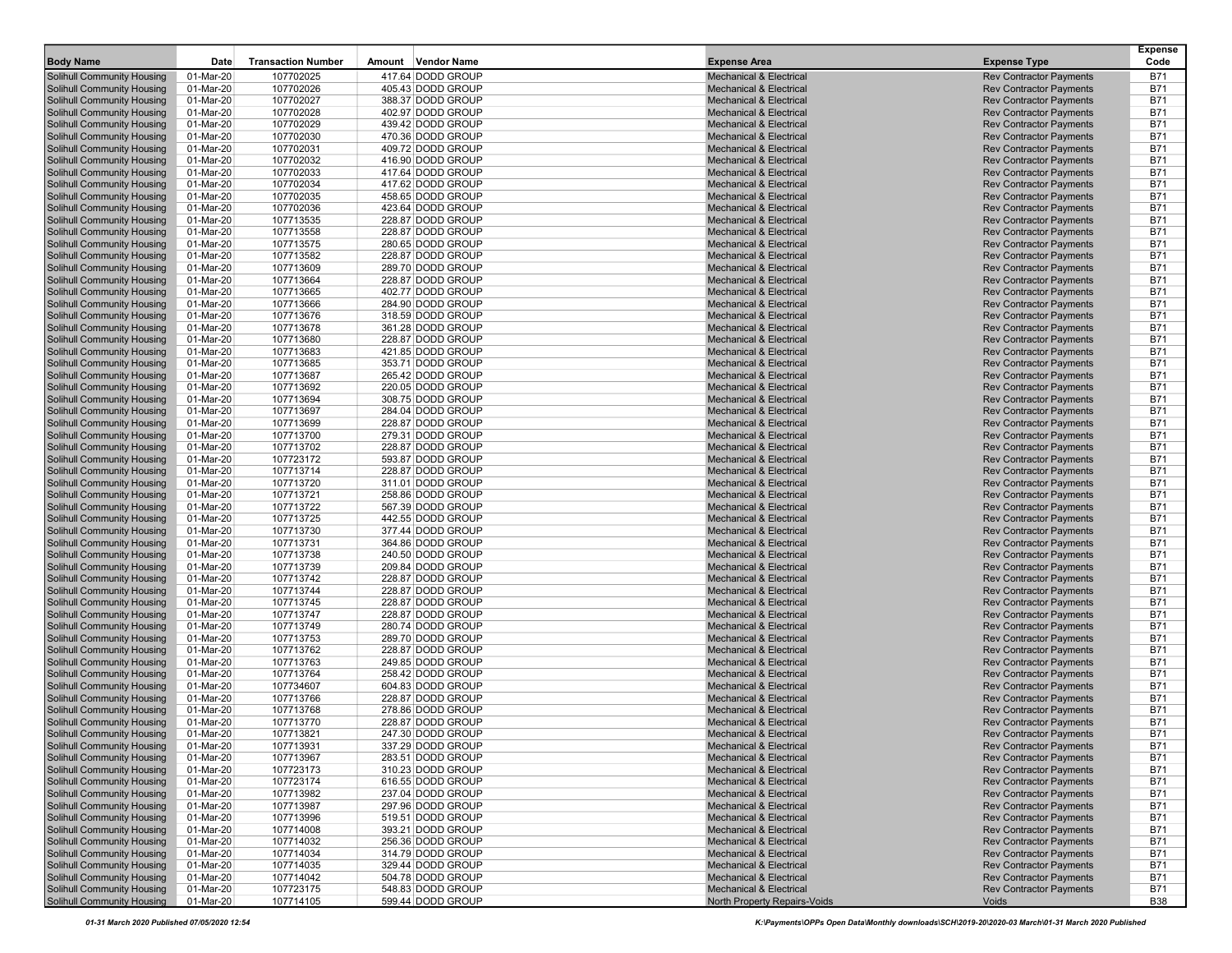| <b>Body Name</b>                                                       | Date                   | <b>Transaction Number</b> | Amount Vendor Name                                         | <b>Expense Area</b>                                                        | <b>Expense Type</b>                                      | <b>Expense</b><br>Code   |
|------------------------------------------------------------------------|------------------------|---------------------------|------------------------------------------------------------|----------------------------------------------------------------------------|----------------------------------------------------------|--------------------------|
| <b>Solihull Community Housing</b>                                      | 01-Mar-20              | 107714106                 | 401.87 DODD GROUP                                          |                                                                            | <b>Voids</b>                                             | <b>B38</b>               |
| <b>Solihull Community Housing</b>                                      | 01-Mar-20              | 107714109                 | 376.99 DODD GROUP                                          | North Property Repairs-Voids<br>North Property Repairs-Voids               | <b>Voids</b>                                             | <b>B38</b>               |
| Solihull Community Housing                                             | 01-Mar-20              | 107714110                 | 358.66 DODD GROUP                                          | North Property Repairs-Voids                                               | Voids                                                    | <b>B38</b>               |
| Solihull Community Housing                                             | 01-Mar-20              | 107714117                 | 261.52 DODD GROUP                                          | North Property Repairs-Voids                                               | <b>Voids</b>                                             | <b>B38</b>               |
| <b>Solihull Community Housing</b>                                      | 01-Mar-20              | 107714118                 | 440.86 DODD GROUP                                          | North Property Repairs-Voids                                               | Voids                                                    | <b>B38</b>               |
| Solihull Community Housing                                             | 01-Mar-20              | 107714120                 | 377.54 DODD GROUP                                          | North Property Repairs-Voids                                               | <b>Voids</b>                                             | <b>B38</b>               |
| <b>Solihull Community Housing</b>                                      | 01-Mar-20              | 107714122                 | 303.68 DODD GROUP                                          | North Property Repairs-Voids                                               | <b>Voids</b>                                             | <b>B38</b>               |
| <b>Solihull Community Housing</b>                                      | 01-Mar-20              | 107714126                 | 302.31 DODD GROUP                                          | North Property Repairs-Voids                                               | <b>Voids</b>                                             | <b>B38</b>               |
| <b>Solihull Community Housing</b>                                      | 01-Mar-20              | 107714131<br>107714137    | 513.45 DODD GROUP                                          | North Property Repairs-Voids                                               | Voids                                                    | <b>B38</b><br><b>B38</b> |
| <b>Solihull Community Housing</b><br><b>Solihull Community Housing</b> | 01-Mar-20<br>01-Mar-20 | 107714148                 | 780.15 DODD GROUP<br>446.70 DODD GROUP                     | <b>North Property Repairs-Voids</b><br>North Property Repairs-Voids        | <b>Voids</b><br>Voids                                    | <b>B38</b>               |
| <b>Solihull Community Housing</b>                                      | 01-Mar-20              | 107714152                 | 688.09 DODD GROUP                                          | <b>North Property Repairs-Voids</b>                                        | Voids                                                    | <b>B38</b>               |
| Solihull Community Housing                                             | 01-Mar-20              | 107714157                 | 464.58 DODD GROUP                                          | North Property Repairs-Voids                                               | <b>Voids</b>                                             | <b>B38</b>               |
| <b>Solihull Community Housing</b>                                      | 01-Mar-20              | 107714162                 | 596.07 DODD GROUP                                          | North Property Repairs-Voids                                               | Voids                                                    | <b>B38</b>               |
| <b>Solihull Community Housing</b>                                      | 01-Mar-20              | 107714165                 | 907.41 DODD GROUP                                          | <b>North Property Repairs-Voids</b>                                        | <b>Voids</b>                                             | <b>B38</b>               |
| <b>Solihull Community Housing</b>                                      | 01-Mar-20              | 107714173                 | 261.27 DODD GROUP                                          | North Property Repairs-Voids                                               | Voids                                                    | <b>B38</b>               |
| <b>Solihull Community Housing</b>                                      | 01-Mar-20              | 107714174                 | 299.95 DODD GROUP                                          | North Property Repairs-Voids                                               | <b>Voids</b>                                             | <b>B38</b>               |
| <b>Solihull Community Housing</b><br><b>Solihull Community Housing</b> | 01-Mar-20<br>01-Mar-20 | 107714253<br>107714254    | 685.56 DODD GROUP<br>2323.58 DODD GROUP                    | <b>Electrical Improvement Works</b><br><b>Electrical Improvement Works</b> | <b>Contractor Payments</b><br><b>Contractor Payments</b> | <b>B70</b><br><b>B70</b> |
| Solihull Community Housing                                             | 01-Mar-20              | 107714255                 | 949.40 DODD GROUP                                          | <b>Electrical Improvement Works</b>                                        | <b>Contractor Payments</b>                               | <b>B70</b>               |
| <b>Solihull Community Housing</b>                                      | 01-Mar-20              | 107714259                 | 288.39 DODD GROUP                                          | <b>Electrical Improvement Works</b>                                        | <b>Contractor Payments</b>                               | <b>B70</b>               |
| <b>Solihull Community Housing</b>                                      | 01-Mar-20              | 107714262                 | 241.23 DODD GROUP                                          | <b>Electrical Improvement Works</b>                                        | <b>Contractor Payments</b>                               | <b>B70</b>               |
| <b>Solihull Community Housing</b>                                      | 01-Mar-20              | 107714269                 | 241.23 DODD GROUP                                          | <b>Electrical Improvement Works</b>                                        | <b>Contractor Payments</b>                               | <b>B70</b>               |
| <b>Solihull Community Housing</b>                                      | 01-Mar-20              | 107714278                 | 462.88 DODD GROUP                                          | <b>Electrical Improvement Works</b>                                        | <b>Contractor Payments</b>                               | <b>B70</b>               |
| <b>Solihull Community Housing</b>                                      | 01-Mar-20              | 107714280                 | 506.58 DODD GROUP                                          | <b>Electrical Improvement Works</b>                                        | <b>Contractor Payments</b>                               | <b>B70</b>               |
| <b>Solihull Community Housing</b>                                      | 01-Mar-20              | 107714282                 | 1096.85 DODD GROUP                                         | <b>Electrical Improvement Works</b>                                        | <b>Contractor Payments</b>                               | <b>B70</b>               |
| <b>Solihull Community Housing</b><br><b>Solihull Community Housing</b> | 01-Mar-20<br>01-Mar-20 | 107714285<br>107714286    | 594.71 DODD GROUP<br>234.47 DODD GROUP                     | <b>Electrical Improvement Works</b><br><b>Electrical Improvement Works</b> | <b>Contractor Payments</b><br><b>Contractor Payments</b> | <b>B70</b><br><b>B70</b> |
| <b>Solihull Community Housing</b>                                      | 01-Mar-20              | 107714294                 | 241.23 DODD GROUP                                          | <b>Electrical Improvement Works</b>                                        | <b>Contractor Payments</b>                               | <b>B70</b>               |
| <b>Solihull Community Housing</b>                                      | 01-Mar-20              | 107714299                 | 241.23 DODD GROUP                                          | <b>Electrical Improvement Works</b>                                        | <b>Contractor Payments</b>                               | <b>B70</b>               |
| <b>Solihull Community Housing</b>                                      | 01-Mar-20              | 107714300                 | 241.23 DODD GROUP                                          | <b>Electrical Improvement Works</b>                                        | <b>Contractor Payments</b>                               | <b>B70</b>               |
| <b>Solihull Community Housing</b>                                      | 01-Mar-20              | 107714302                 | 241.23 DODD GROUP                                          | <b>Electrical Improvement Works</b>                                        | <b>Contractor Payments</b>                               | <b>B70</b>               |
| <b>Solihull Community Housing</b>                                      | 01-Mar-20              | 107714303                 | 241.23 DODD GROUP                                          | <b>Electrical Improvement Works</b>                                        | <b>Contractor Payments</b>                               | <b>B70</b>               |
| <b>Solihull Community Housing</b>                                      | 01-Mar-20              | 107714304                 | 288.39 DODD GROUP                                          | <b>Electrical Improvement Works</b>                                        | <b>Contractor Payments</b>                               | <b>B70</b>               |
| <b>Solihull Community Housing</b><br><b>Solihull Community Housing</b> | 01-Mar-20<br>01-Mar-20 | 107714313<br>107714316    | 437.24 DODD GROUP<br>394.12 DODD GROUP                     | <b>Electrical Improvement Works</b><br><b>Electrical Improvement Works</b> | <b>Contractor Payments</b><br><b>Contractor Payments</b> | <b>B70</b><br><b>B70</b> |
| <b>Solihull Community Housing</b>                                      | 01-Mar-20              | 107714318                 | 325.41 DODD GROUP                                          | <b>Electrical Improvement Works</b>                                        | <b>Contractor Payments</b>                               | <b>B70</b>               |
| <b>Solihull Community Housing</b>                                      | 01-Mar-20              | 107714320                 | 245.44 DODD GROUP                                          | <b>Electrical Improvement Works</b>                                        | <b>Contractor Payments</b>                               | <b>B70</b>               |
| <b>Solihull Community Housing</b>                                      | 01-Mar-20              | 107714321                 | 745.41 DODD GROUP                                          | <b>Biomass System</b>                                                      | Biomass HIU & Plant                                      | <b>B48</b>               |
| <b>Solihull Community Housing</b>                                      | 01-Mar-20              | 107714350                 | 374.32 DODD GROUP                                          | <b>Mechanical &amp; Electrical</b>                                         | <b>Rev Contractor Payments</b>                           | <b>B71</b>               |
| <b>Solihull Community Housing</b>                                      | 01-Mar-20              | 107723176                 | 238.18 DODD GROUP                                          | <b>Mechanical &amp; Electrical</b>                                         | <b>Rev Contractor Payments</b>                           | <b>B71</b>               |
| <b>Solihull Community Housing</b>                                      | 16-Mar-20              | 107712283                 | 73957.36 DODD GROUP                                        | <b>Feasibility Works</b>                                                   | <b>Other Works</b>                                       | <b>B32</b>               |
| Solihull Community Housing<br><b>Solihull Community Housing</b>        | 01-Mar-20<br>01-Mar-20 | 107714358<br>107714359    | 34959.67 DODD GROUP<br>26032.71 DODD GROUP                 | <b>Electrical Sub Mains</b><br><b>Electrical Sub Mains</b>                 | <b>Contractor Payments</b><br><b>Contractor Payments</b> | <b>B70</b><br><b>B70</b> |
| <b>Solihull Community Housing</b>                                      | 01-Mar-20              | 107714361                 | 44169.94 DODD GROUP                                        | <b>Electrical Sub Mains</b>                                                | <b>Contractor Payments</b>                               | <b>B70</b>               |
| <b>Solihull Community Housing</b>                                      | 04-Mar-20              | 107723625                 | 4106.18 DODD GROUP                                         | <b>Public Sector - Major Adaptations</b>                                   | <b>Contractor Payments</b>                               | <b>B70</b>               |
| <b>Solihull Community Housing</b>                                      | 04-Mar-20              | 107723626                 | 4243.69 DODD GROUP                                         | <b>Public Sector - Major Adaptations</b>                                   | <b>Contractor Payments</b>                               | <b>B70</b>               |
| <b>Solihull Community Housing</b>                                      | 06-Mar-20              | 107704241                 | 2349.00 DORO CARE                                          | Safe and Sound Operational                                                 | <b>Equipment Rental/Lease</b>                            | D <sub>18</sub>          |
| <b>Solihull Community Housing</b>                                      | 31-Mar-20              | 107832763                 | 4130.00 DORO CARE                                          | Safe and Sound Operational                                                 | <b>Equipment Rental/Lease</b>                            | D <sub>18</sub>          |
| <b>Solihull Community Housing</b>                                      | 01-Mar-20              | 107789762                 | 252.98 DRAINTECH SERVICES (MIDLANDS) LTD                   | <b>Public Sector - Major Adaptations</b>                                   | <b>Contractor Payments</b>                               | <b>B70</b><br><b>B70</b> |
| Solihull Community Housing<br><b>Solihull Community Housing</b>        | 18-Mar-20<br>02-Mar-20 | 107789763<br>107698666    | 237.19 DRAINTECH SERVICES (MIDLANDS) LTD<br>291.51 EDENRED | <b>Public Sector - Major Adaptations</b><br><b>Pavroll Deductions</b>      | <b>Contractor Payments</b><br><b>General Creditors</b>   | S <sub>01</sub>          |
| Solihull Community Housing                                             | 23-Mar-20              | 107721443                 | 2180.80 EGBERT H TAYLOR & CO LTD                           | <b>Area Caretakers</b>                                                     | <b>Materials</b>                                         | D <sub>13</sub>          |
| Solihull Community Housing                                             | 11-Mar-20              | 107709346                 | 3655.74 ELDERCARE                                          | Safe and Sound Operational                                                 | <b>Other Supplier/Services Costs</b>                     | D90                      |
| <b>Solihull Community Housing</b>                                      | 11-Mar-20              | 107709347                 | 1763.14 ELDERCARE                                          | Safe and Sound Operational                                                 | <b>Other Supplier/Services Costs</b>                     | D90                      |
| <b>Solihull Community Housing</b>                                      | 11-Mar-20              | 107709347                 | -881.57 ELDERCARE                                          | Safe and Sound Operational                                                 | <b>Other Supplier/Services Costs</b>                     | D90                      |
| <b>Solihull Community Housing</b>                                      | 01-Mar-20              | 107702348                 | 236.20 ENVIROCALL LTD                                      | North Property Repairs-Day to day                                          | <b>Internal Works</b>                                    | <b>B31</b>               |
| <b>Solihull Community Housing</b>                                      | 01-Mar-20              | 107702350                 | 264.00 ENVIROCALL LTD                                      | North Property Repairs-Day to day                                          | <b>Internal Works</b>                                    | <b>B31</b>               |
| <b>Solihull Community Housing</b><br><b>Solihull Community Housing</b> | 01-Mar-20<br>02-Mar-20 | 107702351<br>107714485    | 299.31 ENVIROCALL LTD<br>326.82 ENVIROCALL LTD             | North Property Repairs-Day to day<br>North Property Repairs-Day to day     | <b>Internal Works</b><br><b>Internal Works</b>           | <b>B31</b><br><b>B31</b> |
| <b>Solihull Community Housing</b>                                      | 01-Mar-20              | 107702352                 | 385.14 ENVIROCALL LTD                                      | <b>MST-Structural Works</b>                                                | <b>Contractor Payments</b>                               | <b>B70</b>               |
| <b>Solihull Community Housing</b>                                      | 01-Mar-20              | 107698926                 | 299.31 ENVIROCALL LTD                                      | North Property Repairs-Day to day                                          | <b>Internal Works</b>                                    | <b>B31</b>               |
| <b>Solihull Community Housing</b>                                      | 01-Mar-20              | 107698928                 | 259.15 ENVIROCALL LTD                                      | North Property Repairs-Day to day                                          | <b>Internal Works</b>                                    | <b>B31</b>               |
| <b>Solihull Community Housing</b>                                      | 01-Mar-20              | 107702353                 | 215.13 ENVIROCALL LTD                                      | North Property Repairs-Day to day                                          | <b>Internal Works</b>                                    | <b>B31</b>               |
| <b>Solihull Community Housing</b>                                      | 02-Mar-20              | 107714487                 | 554.40 ENVIROCALL LTD                                      | North Property Repairs-Day to day                                          | <b>Internal Works</b>                                    | <b>B31</b>               |
| <b>Solihull Community Housing</b>                                      | 01-Mar-20              | 107702363                 | 686.40 ENVIROCALL LTD                                      | Kitchens                                                                   | <b>Contractor Payments</b>                               | <b>B70</b>               |
| <b>Solihull Community Housing</b><br>Solihull Community Housing        | 01-Mar-20              | 107702369                 | 355.99 ENVIROCALL LTD                                      | North Property Repairs-Day to day                                          | <b>Internal Works</b>                                    | <b>B31</b>               |
| <b>Solihull Community Housing</b>                                      | 01-Mar-20<br>07-Mar-20 | 107702378<br>107714495    | 506.18 ENVIROCALL LTD<br>477.02 ENVIROCALL LTD             | North Property Repairs-Day to day<br>North Property Repairs-Day to day     | <b>Internal Works</b><br><b>Internal Works</b>           | <b>B31</b><br><b>B31</b> |
| <b>Solihull Community Housing</b>                                      | 07-Mar-20              | 107714513                 | 252.54 ENVIROCALL LTD                                      | North Property Repairs-Day to day                                          | <b>Internal Works</b>                                    | <b>B31</b>               |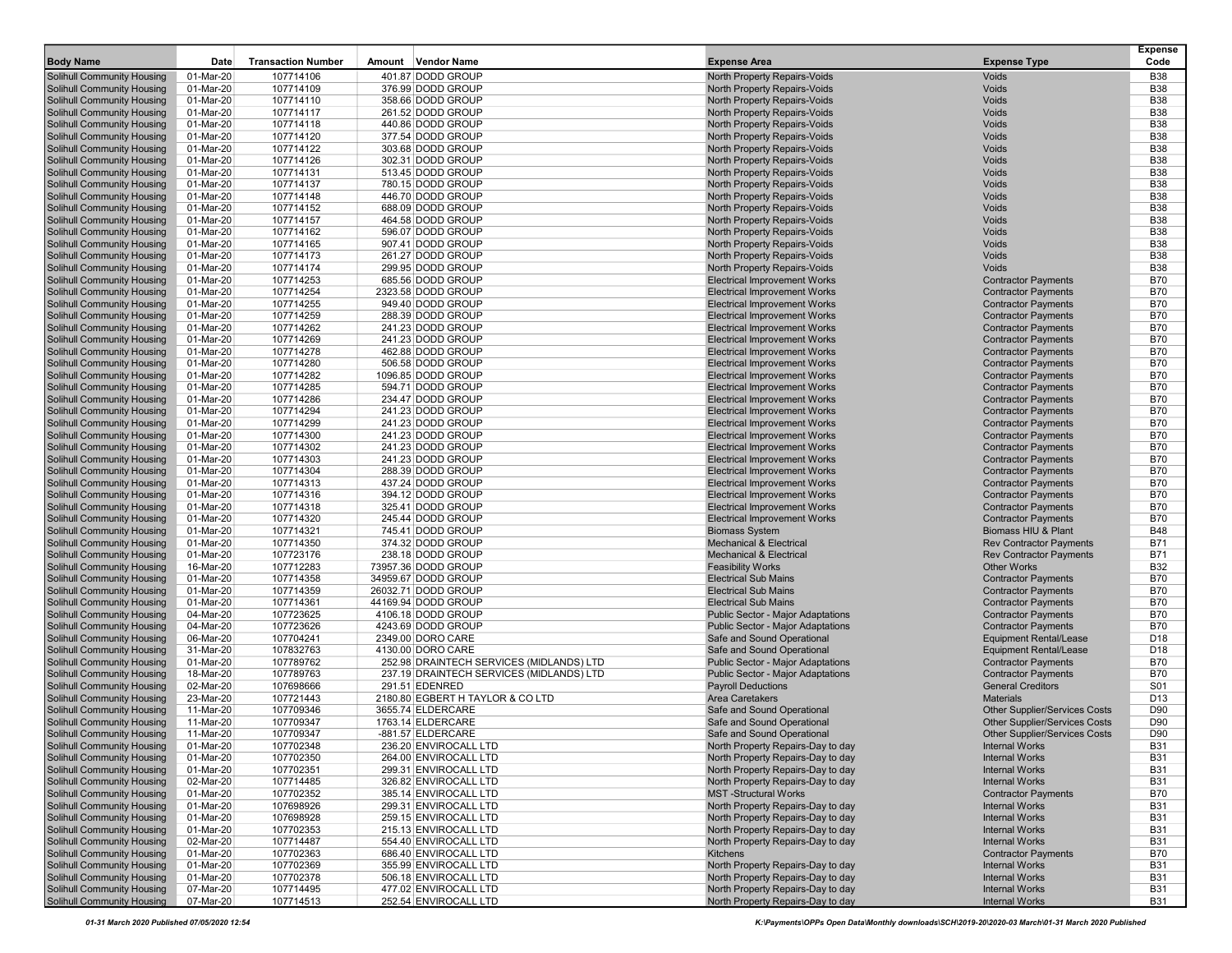| <b>Body Name</b>                                                       | Date                   | <b>Transaction Number</b> | Amount Vendor Name                                                                                | <b>Expense Area</b>                                                    | <b>Expense Type</b>                                                | <b>Expense</b><br>Code             |
|------------------------------------------------------------------------|------------------------|---------------------------|---------------------------------------------------------------------------------------------------|------------------------------------------------------------------------|--------------------------------------------------------------------|------------------------------------|
| <b>Solihull Community Housing</b>                                      | 10-Mar-20              | 107734639                 | 502.22 ENVIROCALL LTD                                                                             | North Property Repairs-Day to day                                      | <b>Internal Works</b>                                              | <b>B31</b>                         |
| <b>Solihull Community Housing</b>                                      | 05-Mar-20              | 107703402                 | 14943.64 ENVIRONMENTAL CONTRACTS LTD                                                              | Stores-Stores and delivery                                             | <b>Waste Disposal</b>                                              | E20                                |
| Solihull Community Housing                                             | 04-Mar-20              | 107701942                 | 408.50 EUROPEAN METAL RECYCLING LTD                                                               | Stores-Stores and delivery                                             | <b>Waste Disposal</b>                                              | E20                                |
| <b>Solihull Community Housing</b>                                      | 30-Mar-20              | 107773763                 | 532.00 EUROPEAN METAL RECYCLING LTD                                                               | Stores-Stores and delivery                                             | <b>Waste Disposal</b>                                              | E20                                |
| <b>Solihull Community Housing</b><br><b>Solihull Community Housing</b> | 01-Mar-20<br>01-Mar-20 | 107722404<br>107722405    | 793.50 FAMILY CARE TRUST (SOLIHULL)<br>264.50 FAMILY CARE TRUST (SOLIHULL)                        | North Property Repairs-Day to day<br>North Property Repairs-Day to day | <b>External Structures</b><br><b>Internal Works</b>                | <b>B33</b><br><b>B31</b>           |
| <b>Solihull Community Housing</b>                                      | 01-Mar-20              | 107722406                 | 661.25 FAMILY CARE TRUST (SOLIHULL                                                                | North Property Repairs-Day to day                                      | <b>External Structures</b>                                         | <b>B33</b>                         |
| <b>Solihull Community Housing</b>                                      | 01-Mar-20              | 107722408                 | 396.75 FAMILY CARE TRUST (SOLIHULL)                                                               | North Property Repairs-Day to day                                      | <b>External Structures</b>                                         | <b>B33</b>                         |
| <b>Solihull Community Housing</b>                                      | 01-Mar-20              | 107722409                 | 465.52 FAMILY CARE TRUST (SOLIHULL)                                                               | North Property Repairs-Day to day                                      | <b>External Structures</b>                                         | <b>B33</b>                         |
| <b>Solihull Community Housing</b>                                      | 24-Mar-20              | 107799783                 | 28202.95 GENERAL ASPHALTE COMPANY LTD                                                             | Flat Re-roofing                                                        | <b>Contractor Payments</b>                                         | <b>B70</b>                         |
| <b>Solihull Community Housing</b>                                      | 23-Mar-20              | 107721388                 | 350.00 GLOVER PRIEST SOLICITORS                                                                   | <b>Central Administration</b>                                          | <b>Restructure Costs</b>                                           | A95                                |
| <b>Solihull Community Housing</b>                                      | 06-Mar-20              | 107703764                 | 253.00 GRANGE REMOVAL CO LTD                                                                      | <b>Housing Aid &amp; Homelessness</b>                                  | <b>Other Supplier/Services Costs</b>                               | D90                                |
| <b>Solihull Community Housing</b><br><b>Solihull Community Housing</b> | 20-Mar-20<br>01-Mar-20 | 107719332<br>107706090    | 253.00 GRANGE REMOVAL CO LTD<br>620.00 HANDICARE ACCESSIBILITY LTD                                | Housing Aid & Homelessness<br><b>Public Sector - Maior Adaptations</b> | <b>Other Supplier/Services Costs</b><br><b>Contractor Payments</b> | D90<br><b>B70</b>                  |
| <b>Solihull Community Housing</b>                                      | 01-Mar-20              | 107706091                 | 581.00 HANDICARE ACCESSIBILITY LTD                                                                | <b>Public Sector - Major Adaptations</b>                               | <b>Contractor Payments</b>                                         | <b>B70</b>                         |
| <b>Solihull Community Housing</b>                                      | 01-Mar-20              | 107702437                 | 3858.00 HANDICARE ACCESSIBILITY LTD                                                               | <b>Public Sector - Major Adaptations</b>                               | <b>Contractor Payments</b>                                         | <b>B70</b>                         |
| <b>Solihull Community Housing</b>                                      | 03-Mar-20              | 107699615                 | 767.00 HANDICARE ACCESSIBILITY LTD                                                                | Home Improvement Agency                                                | Adaptations                                                        | <b>B83</b>                         |
| <b>Solihull Community Housing</b>                                      | 04-Mar-20              | 107715437                 | 1984.00 HANDICARE ACCESSIBILITY LTD                                                               | Private Sector - Disabled Facilities Grants                            | <b>Contractor Payments</b>                                         | <b>B70</b>                         |
| <b>Solihull Community Housing</b>                                      | 12-Mar-20              | 107709533                 | 702.80 HANDICARE ACCESSIBILITY LTD                                                                | Home Improvement Agency                                                | Adaptations                                                        | <b>B83</b>                         |
| <b>Solihull Community Housing</b>                                      | 01-Mar-20              | 107715436                 | 12480.43 HARDYMAN GROUP LTD                                                                       | <b>Public Sector - Major Adaptations</b>                               | <b>Contractor Payments</b>                                         | <b>B70</b>                         |
| <b>Solihull Community Housing</b>                                      | 25-Mar-20              | 107799782                 | 1703.95 HARDYMAN GROUP LTD                                                                        | <b>Public Sector - Major Adaptations</b>                               | <b>Contractor Payments</b>                                         | <b>B70</b>                         |
| <b>Solihull Community Housing</b><br><b>Solihull Community Housing</b> | 26-Mar-20<br>26-Mar-20 | 107733767<br>107733767    | 2721.55 HI-SPEC FACILITIES SERVICES PLC<br>1090.99 HI-SPEC FACILITIES SERVICES PLC                | <b>Endeavour House</b><br><b>Endeavour House</b>                       | Cleaning<br><b>Other Premises Costs</b>                            | <b>B50</b><br><b>B90</b>           |
| <b>Solihull Community Housing</b>                                      | 26-Mar-20              | 107733767                 | 345.36 HI-SPEC FACILITIES SERVICES PLC                                                            | <b>CCTV</b>                                                            | Cleaning                                                           | <b>B50</b>                         |
| <b>Solihull Community Housing</b>                                      | 26-Mar-20              | 107733767                 | 186.68 HI-SPEC FACILITIES SERVICES PLC                                                            | <b>Auckland Hall</b>                                                   | Cleaning                                                           | <b>B50</b>                         |
| <b>Solihull Community Housing</b>                                      | 26-Mar-20              | 107733767                 | 246.69 HI-SPEC FACILITIES SERVICES PLC                                                            | <b>Crabtree Hall</b>                                                   | Cleaning                                                           | <b>B50</b>                         |
| <b>Solihull Community Housing</b>                                      | 26-Mar-20              | 107733767                 | 186.68 HI-SPEC FACILITIES SERVICES PLC                                                            | Whar Hall Farm Community Hall                                          | Cleaning                                                           | <b>B50</b>                         |
| Solihull Community Housing                                             | 26-Mar-20              | 107733767                 | 740.06 HI-SPEC FACILITIES SERVICES PLC                                                            | <b>Frontline Offices</b>                                               | Cleaning                                                           | <b>B50</b>                         |
| <b>Solihull Community Housing</b>                                      | 26-Mar-20              | 107733767                 | 1013.42 HI-SPEC FACILITIES SERVICES PLC                                                           | Business Support - MST Back Office Support                             | Cleaning                                                           | <b>B50</b>                         |
| <b>Solihull Community Housing</b><br><b>Solihull Community Housing</b> | 03-Mar-20              | 107699083                 | 154924.00 HM REVENUE & CUSTOMS                                                                    | <b>VAT</b>                                                             | <b>Creditor: Government</b><br><b>Professional Fees</b>            | S <sub>04</sub>                    |
| <b>Solihull Community Housing</b>                                      | 27-Mar-20<br>30-Mar-20 | 107736588<br>107776774    | 2640.40 HOUSEMARK LTD<br>6198.23 HOUSEMARK LTD                                                    | <b>Central Administration</b><br><b>Central Administration</b>         | <b>Professional Fees</b>                                           | D <sub>50</sub><br>D <sub>50</sub> |
| <b>Solihull Community Housing</b>                                      | 10-Mar-20              | 107706682                 | 5495.00 HOUSING PARTNERS LTD                                                                      | <b>Completion of Star Survey</b>                                       | <b>Grants &amp; Subscriptions</b>                                  | D92                                |
| <b>Solihull Community Housing</b>                                      | 04-Mar-20              | 107701408                 | 219.00 HQN LTD                                                                                    | Training                                                               | Training                                                           | A80                                |
| <b>Solihull Community Housing</b>                                      | 06-Mar-20              | 107704207                 | 3128.73 INLAND REVENUE ONLY                                                                       | <b>Sub Contractors Tax</b>                                             | <b>Creditor: Inland Revenue</b>                                    | <b>S02</b>                         |
| <b>Solihull Community Housing</b>                                      | 01-Mar-20              | 107706050                 | 295.00 INTEGRATED WATER SERVICES LTD                                                              | Client ¿ H & S Water Risk                                              | Water risks                                                        | <b>B13</b>                         |
| <b>Solihull Community Housing</b>                                      | 01-Mar-20              | 107706051                 | 295.00 INTEGRATED WATER SERVICES LTD                                                              | Client ¿ H & S Water Risk                                              | <b>Water risks</b>                                                 | <b>B13</b>                         |
| <b>Solihull Community Housing</b>                                      | 01-Mar-20              | 107706052                 | 295.00 INTEGRATED WATER SERVICES LTD                                                              | Client ¿ H & S Water Risk                                              | <b>Water risks</b>                                                 | <b>B13</b>                         |
| <b>Solihull Community Housing</b>                                      | 01-Mar-20              | 107706053<br>107706054    | 295.00 INTEGRATED WATER SERVICES LTD<br>295.00 INTEGRATED WATER SERVICES LTD                      | Client ¿ H & S Water Risk                                              | <b>Water risks</b><br>Water risks                                  | <b>B13</b><br><b>B13</b>           |
| <b>Solihull Community Housing</b><br><b>Solihull Community Housing</b> | 01-Mar-20<br>09-Mar-20 | 107705701                 | 427.00 JAMES ANDREWS RECRUITMENT SOLUTIONS LTD                                                    | Client ¿ H & S Water Risk<br>Housing Aid & Homelessness                | Agency Staff (Funded Posts)                                        | A61                                |
| <b>Solihull Community Housing</b>                                      | 04-Mar-20              | 107701528                 | 795.50 JAMES ANDREWS RECRUITMENT SOLUTIONS LTD                                                    | <b>Estate Mgmt Team</b>                                                | <b>Agency Staff</b>                                                | A60                                |
| <b>Solihull Community Housing</b>                                      | 04-Mar-20              | 107701526                 | 693.38 JAMES ANDREWS RECRUITMENT SOLUTIONS LTD                                                    | <b>Estate Mgmt Team</b>                                                | <b>Agency Staff</b>                                                | A60                                |
| <b>Solihull Community Housing</b>                                      | 04-Mar-20              | 107701959                 | 1113.25 JAMES ANDREWS RECRUITMENT SOLUTIONS LTD                                                   | Housing Aid & Homelessness                                             | Agency Staff (Funded Posts)                                        | A61                                |
| <b>Solihull Community Housing</b>                                      | 11-Mar-20              | 107709286                 | 795.50 JAMES ANDREWS RECRUITMENT SOLUTIONS LTD                                                    | <b>Estate Mgmt Team</b>                                                | <b>Agency Staff</b>                                                | A60                                |
| <b>Solihull Community Housing</b>                                      | 11-Mar-20              | 107709374                 | 1189.50 JAMES ANDREWS RECRUITMENT SOLUTIONS LTD                                                   | <b>Housing Aid &amp; Homelessness</b>                                  | Agency Staff (Funded Posts)                                        | A61                                |
| <b>Solihull Community Housing</b>                                      | 19-Mar-20              | 107718758                 | 795.50 JAMES ANDREWS RECRUITMENT SOLUTIONS LTD                                                    | <b>Estate Mgmt Team</b>                                                | <b>Agency Staff</b>                                                | A60                                |
| <b>Solihull Community Housing</b><br><b>Solihull Community Housing</b> | 20-Mar-20<br>26-Mar-20 | 107719331<br>107733763    | 1311.50 JAMES ANDREWS RECRUITMENT SOLUTIONS LTD<br>795.50 JAMES ANDREWS RECRUITMENT SOLUTIONS LTD | Housing Aid & Homelessness<br><b>Estate Mgmt Team</b>                  | Agency Staff (Funded Posts)<br><b>Agency Staff</b>                 | A61<br>A60                         |
| <b>Solihull Community Housing</b>                                      | 30-Mar-20              | 107775766                 | 1364.88 JAMES ANDREWS RECRUITMENT SOLUTIONS LTD                                                   | <b>Housing Aid &amp; Homelessness</b>                                  | Agency Staff (Funded Posts)                                        | A61                                |
| <b>Solihull Community Housing</b>                                      | 04-Mar-20              | 107701405                 | 280.00 JAN CAR WASH LTD                                                                           | <b>Client - Fleet Management</b>                                       | <b>Other Transport Costs</b>                                       | C90                                |
| <b>Solihull Community Housing</b>                                      | 13-Mar-20              | 107710891                 | 68356.10 JESSUP BROTHERS LTD                                                                      | New Build - Faulkner Road                                              | <b>Contractor Payments</b>                                         | <b>B70</b>                         |
| Solihull Community Housing                                             | 13-Mar-20              | 107710891                 | 36335.57 JESSUP BROTHERS LTD                                                                      | New Build - Wagon Lane                                                 | <b>Contractor Payments</b>                                         | <b>B70</b>                         |
| <b>Solihull Community Housing</b>                                      | 13-Mar-20              | 107710891                 | 17172.54 JESSUP BROTHERS LTD                                                                      | New Build - Brackleys Way                                              | <b>Contractor Payments</b>                                         | <b>B70</b>                         |
| <b>Solihull Community Housing</b>                                      | 13-Mar-20              | 107710891                 | 38872.37 JESSUP BROTHERS LTD                                                                      | New Build - Halifax Road                                               | <b>Contractor Payments</b>                                         | <b>B70</b>                         |
| <b>Solihull Community Housing</b>                                      | 13-Mar-20              | 107710891                 | 39064.86 JESSUP BROTHERS LTD                                                                      | New Build - Willow Way                                                 | <b>Contractor Payments</b>                                         | <b>B70</b>                         |
| <b>Solihull Community Housing</b><br><b>Solihull Community Housing</b> | 01-Mar-20<br>01-Mar-20 | 107710120<br>107703262    | -303.30 JEWSON LTD<br>489.86 JEWSON LTD                                                           | Stores-Stores and delivery<br>Stores-Stores and delivery               | <b>Stocks</b><br><b>Stocks</b>                                     | R <sub>10</sub><br>R <sub>10</sub> |
| <b>Solihull Community Housing</b>                                      | 01-Mar-20              | 107703263                 | 83.22 JEWSON LTD                                                                                  | Stores-Stores and delivery                                             | <b>Stocks</b>                                                      | R <sub>10</sub>                    |
| <b>Solihull Community Housing</b>                                      | 01-Mar-20              | 107703263                 | 2.15 JEWSON LTD                                                                                   | Stores-Stores and delivery                                             | <b>Stocks</b>                                                      | R <sub>10</sub>                    |
| <b>Solihull Community Housing</b>                                      | 01-Mar-20              | 107703263                 | 32.40 JEWSON LTD                                                                                  | Stores-Stores and delivery                                             | <b>Stocks</b>                                                      | R <sub>10</sub>                    |
| <b>Solihull Community Housing</b>                                      | 01-Mar-20              | 107703263                 | 48.00 JEWSON LTD                                                                                  | Stores-Stores and delivery                                             | <b>Stocks</b>                                                      | R <sub>10</sub>                    |
| <b>Solihull Community Housing</b>                                      | 01-Mar-20              | 107703263                 | 8.40 JEWSON LTD                                                                                   | Stores-Stores and delivery                                             | <b>Stocks</b>                                                      | R <sub>10</sub>                    |
| <b>Solihull Community Housing</b>                                      | 01-Mar-20              | 107703263                 | 77.95 JEWSON LTD                                                                                  | Stores-Stores and delivery                                             | <b>Stocks</b>                                                      | R <sub>10</sub>                    |
| <b>Solihull Community Housing</b>                                      | 01-Mar-20              | 107703263                 | 71.80 JEWSON LTD                                                                                  | Stores-Stores and delivery                                             | <b>Stocks</b>                                                      | R <sub>10</sub>                    |
| <b>Solihull Community Housing</b><br><b>Solihull Community Housing</b> | 01-Mar-20<br>01-Mar-20 | 107703263<br>107703263    | 12.00 JEWSON LTD<br>80.68 JEWSON LTD                                                              | Stores-Stores and delivery<br>Stores-Stores and delivery               | <b>Stocks</b><br><b>Stocks</b>                                     | R <sub>10</sub><br>R <sub>10</sub> |
| <b>Solihull Community Housing</b>                                      | 01-Mar-20              | 107703263                 | 198.40 JEWSON LTD                                                                                 | Stores-Stores and delivery                                             | <b>Stocks</b>                                                      | R <sub>10</sub>                    |
| <b>Solihull Community Housing</b>                                      | 01-Mar-20              | 107703263                 | 26.15 JEWSON LTD                                                                                  | Stores-Stores and delivery                                             | <b>Stocks</b>                                                      | R <sub>10</sub>                    |
| <b>Solihull Community Housing</b>                                      | 01-Mar-20              | 107703263                 | 9.90 JEWSON LTD                                                                                   | Stores-Stores and delivery                                             | <b>Stocks</b>                                                      | R <sub>10</sub>                    |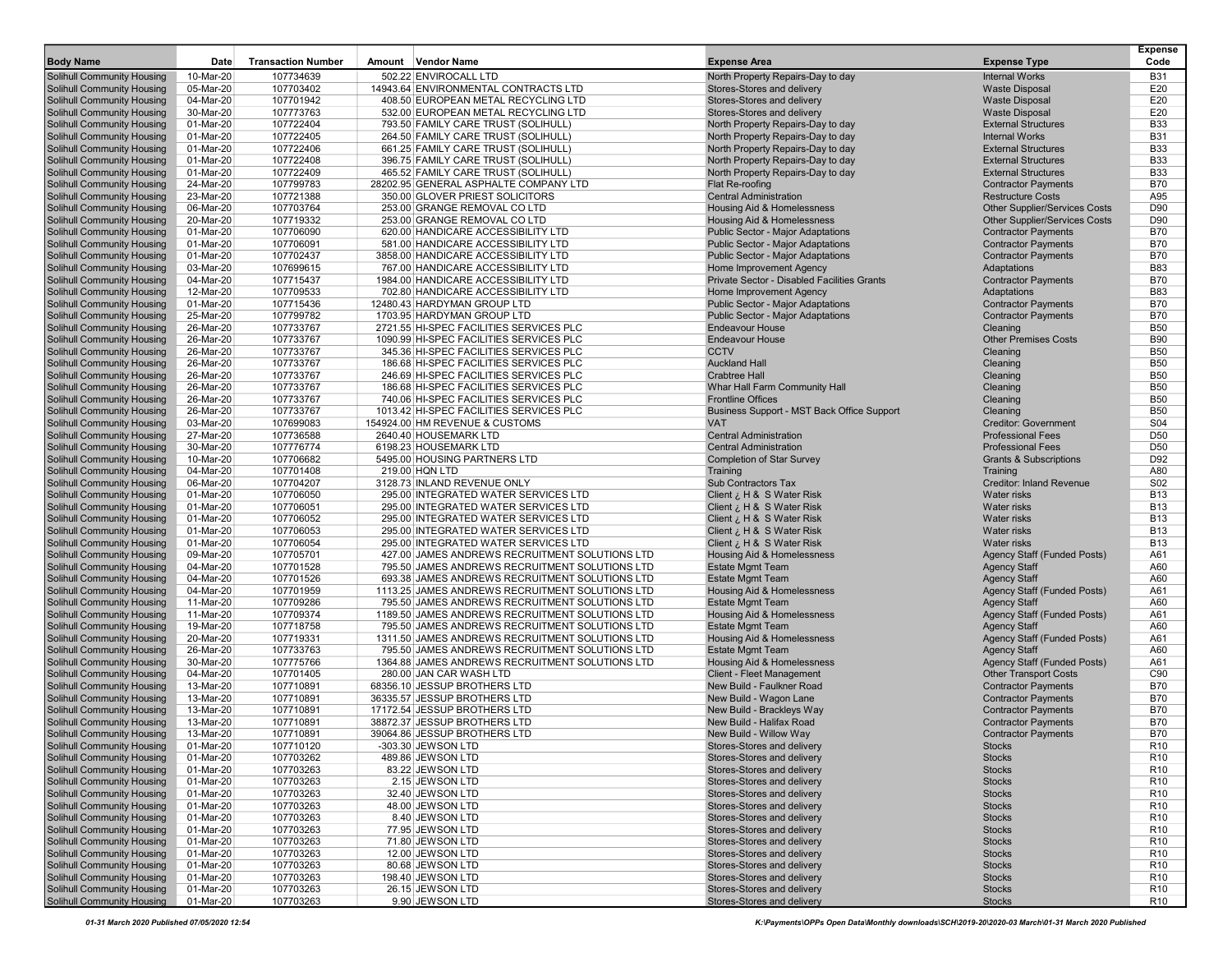| <b>Body Name</b>                                                       | Date                   | <b>Transaction Number</b> | Amount Vendor Name                     | <b>Expense Area</b>                                      | <b>Expense Type</b>            | <b>Expense</b><br>Code             |
|------------------------------------------------------------------------|------------------------|---------------------------|----------------------------------------|----------------------------------------------------------|--------------------------------|------------------------------------|
| <b>Solihull Community Housing</b>                                      | 01-Mar-20              | 107703263                 | 733.20 JEWSON LTD                      | Stores-Stores and delivery                               | <b>Stocks</b>                  | R <sub>10</sub>                    |
| <b>Solihull Community Housing</b>                                      | 01-Mar-20              | 107703263                 | 59.50 JEWSON LTD                       | Stores-Stores and delivery                               | <b>Stocks</b>                  | R <sub>10</sub>                    |
| <b>Solihull Community Housing</b>                                      | 01-Mar-20              | 107703263                 | 70.00 JEWSON LTD                       | Stores-Stores and delivery                               | <b>Stocks</b>                  | R <sub>10</sub>                    |
| <b>Solihull Community Housing</b>                                      | 01-Mar-20              | 107703263                 | 177.80 JEWSON LTD                      | Stores-Stores and delivery                               | <b>Stocks</b>                  | R <sub>10</sub>                    |
| <b>Solihull Community Housing</b>                                      | 01-Mar-20              | 107703263                 | 975.00 JEWSON LTD                      | Stores-Stores and delivery                               | <b>Stocks</b>                  | R <sub>10</sub>                    |
| <b>Solihull Community Housing</b>                                      | 01-Mar-20              | 107703263                 | 161.10 JEWSON LTD                      | Stores-Stores and delivery                               | <b>Stocks</b>                  | R <sub>10</sub>                    |
| <b>Solihull Community Housing</b>                                      | 01-Mar-20              | 107703263                 | 219.50 JEWSON LTD                      | Stores-Stores and delivery                               | <b>Stocks</b>                  | R <sub>10</sub>                    |
| <b>Solihull Community Housing</b>                                      | 01-Mar-20              | 107703263<br>107703263    | 106.00 JEWSON LTD<br>35.10 JEWSON LTD  | Stores-Stores and delivery<br>Stores-Stores and delivery | <b>Stocks</b><br><b>Stocks</b> | R <sub>10</sub><br>R <sub>10</sub> |
| <b>Solihull Community Housing</b><br><b>Solihull Community Housing</b> | 01-Mar-20<br>01-Mar-20 | 107703263                 | 336.30 JEWSON LTD                      | Stores-Stores and delivery                               | <b>Stocks</b>                  | R <sub>10</sub>                    |
| <b>Solihull Community Housing</b>                                      | 01-Mar-20              | 107703266                 | 645.48 JEWSON LTD                      | Stores-Stores and delivery                               | <b>Stocks</b>                  | R <sub>10</sub>                    |
| <b>Solihull Community Housing</b>                                      | 01-Mar-20              | 107703266                 | 7.60 JEWSON LTD                        | Stores-Stores and delivery                               | <b>Stocks</b>                  | R <sub>10</sub>                    |
| <b>Solihull Community Housing</b>                                      | 01-Mar-20              | 107703266                 | 17.40 JEWSON LTD                       | Stores-Stores and delivery                               | <b>Stocks</b>                  | R <sub>10</sub>                    |
| <b>Solihull Community Housing</b>                                      | 01-Mar-20              | 107703266                 | 139.70 JEWSON LTD                      | Stores-Stores and delivery                               | <b>Stocks</b>                  | R <sub>10</sub>                    |
| <b>Solihull Community Housing</b>                                      | 01-Mar-20              | 107703266                 | 53.15 JEWSON LTD                       | Stores-Stores and delivery                               | <b>Stocks</b>                  | R <sub>10</sub>                    |
| <b>Solihull Community Housing</b>                                      | 01-Mar-20              | 107703266                 | 15.50 JEWSON LTD                       | Stores-Stores and delivery                               | <b>Stocks</b>                  | R <sub>10</sub>                    |
| <b>Solihull Community Housing</b>                                      | 01-Mar-20              | 107703266                 | 4.05 JEWSON LTD                        | Stores-Stores and delivery                               | <b>Stocks</b>                  | R <sub>10</sub>                    |
| <b>Solihull Community Housing</b>                                      | 01-Mar-20              | 107703266                 | 233.60 JEWSON LTD                      | Stores-Stores and delivery                               | <b>Stocks</b>                  | R <sub>10</sub>                    |
| <b>Solihull Community Housing</b>                                      | 01-Mar-20              | 107703266                 | 6.95 JEWSON LTD                        | Stores-Stores and delivery                               | <b>Stocks</b>                  | R <sub>10</sub>                    |
| <b>Solihull Community Housing</b><br><b>Solihull Community Housing</b> | 01-Mar-20<br>01-Mar-20 | 107703266<br>107703266    | 112.60 JEWSON LTD<br>62.10 JEWSON LTD  | Stores-Stores and delivery<br>Stores-Stores and delivery | <b>Stocks</b><br><b>Stocks</b> | R <sub>10</sub><br>R <sub>10</sub> |
| <b>Solihull Community Housing</b>                                      | 01-Mar-20              | 107703266                 | 32.40 JEWSON LTD                       | Stores-Stores and delivery                               | <b>Stocks</b>                  | R <sub>10</sub>                    |
| <b>Solihull Community Housing</b>                                      | 01-Mar-20              | 107703266                 | 52.20 JEWSON LTD                       | Stores-Stores and delivery                               | <b>Stocks</b>                  | R <sub>10</sub>                    |
| <b>Solihull Community Housing</b>                                      | 01-Mar-20              | 107703266                 | 68.30 JEWSON LTD                       | Stores-Stores and delivery                               | <b>Stocks</b>                  | R <sub>10</sub>                    |
| <b>Solihull Community Housing</b>                                      | 01-Mar-20              | 107703266                 | 13.75 JEWSON LTD                       | Stores-Stores and delivery                               | <b>Stocks</b>                  | R <sub>10</sub>                    |
| <b>Solihull Community Housing</b>                                      | 01-Mar-20              | 107703266                 | 27.90 JEWSON LTD                       | Stores-Stores and delivery                               | <b>Stocks</b>                  | R <sub>10</sub>                    |
| <b>Solihull Community Housing</b>                                      | 01-Mar-20              | 107703266                 | 60.00 JEWSON LTD                       | Stores-Stores and delivery                               | <b>Stocks</b>                  | R <sub>10</sub>                    |
| <b>Solihull Community Housing</b>                                      | 01-Mar-20              | 107703268                 | 388.25 JEWSON LTD                      | Stores-Stores and delivery                               | <b>Stocks</b>                  | R <sub>10</sub>                    |
| <b>Solihull Community Housing</b>                                      | 01-Mar-20              | 107703271                 | 72.00 JEWSON LTD                       | Stores-Stores and delivery                               | <b>Stocks</b>                  | R <sub>10</sub>                    |
| <b>Solihull Community Housing</b>                                      | 01-Mar-20              | 107703271                 | 217.60 JEWSON LTD                      | Stores-Stores and delivery                               | <b>Stocks</b>                  | R <sub>10</sub>                    |
| <b>Solihull Community Housing</b>                                      | 01-Mar-20              | 107703272                 | 283.40 JEWSON LTD                      | Stores-Stores and delivery                               | <b>Stocks</b>                  | R <sub>10</sub>                    |
| <b>Solihull Community Housing</b>                                      | 01-Mar-20              | 107703272                 | 39.60 JEWSON LTD                       | Stores-Stores and delivery                               | <b>Stocks</b>                  | R <sub>10</sub>                    |
| <b>Solihull Community Housing</b><br><b>Solihull Community Housing</b> | 01-Mar-20<br>01-Mar-20 | 107703272<br>107703272    | 271.00 JEWSON LTD<br>15.80 JEWSON LTD  | Stores-Stores and delivery<br>Stores-Stores and delivery | <b>Stocks</b><br><b>Stocks</b> | R <sub>10</sub><br>R <sub>10</sub> |
| <b>Solihull Community Housing</b>                                      | 01-Mar-20              | 107703272                 | 16.90 JEWSON LTD                       | Stores-Stores and delivery                               | <b>Stocks</b>                  | R <sub>10</sub>                    |
| <b>Solihull Community Housing</b>                                      | 01-Mar-20              | 107703272                 | 226.80 JEWSON LTD                      | Stores-Stores and delivery                               | <b>Stocks</b>                  | R <sub>10</sub>                    |
| <b>Solihull Community Housing</b>                                      | 01-Mar-20              | 107703272                 | 665.28 JEWSON LTD                      | Stores-Stores and delivery                               | <b>Stocks</b>                  | R <sub>10</sub>                    |
| <b>Solihull Community Housing</b>                                      | 01-Mar-20              | 107703272                 | 107.00 JEWSON LTD                      | Stores-Stores and delivery                               | <b>Stocks</b>                  | R <sub>10</sub>                    |
| <b>Solihull Community Housing</b>                                      | 01-Mar-20              | 107703272                 | 103.20 JEWSON LTD                      | Stores-Stores and delivery                               | <b>Stocks</b>                  | R <sub>10</sub>                    |
| <b>Solihull Community Housing</b>                                      | 01-Mar-20              | 107703272                 | 132.70 JEWSON LTD                      | Stores-Stores and delivery                               | <b>Stocks</b>                  | R <sub>10</sub>                    |
| <b>Solihull Community Housing</b>                                      | 01-Mar-20              | 107703272                 | 19.35 JEWSON LTD                       | Stores-Stores and delivery                               | <b>Stocks</b>                  | R <sub>10</sub>                    |
| <b>Solihull Community Housing</b>                                      | 01-Mar-20              | 107703272                 | 45.60 JEWSON LTD                       | Stores-Stores and delivery                               | <b>Stocks</b>                  | R <sub>10</sub>                    |
| <b>Solihull Community Housing</b>                                      | 01-Mar-20              | 107703276                 | 265.36 JEWSON LTD                      | Stores-Stores and delivery                               | <b>Stocks</b>                  | R <sub>10</sub>                    |
| <b>Solihull Community Housing</b><br><b>Solihull Community Housing</b> | 01-Mar-20<br>01-Mar-20 | 107703278<br>107703278    | 17.40 JEWSON LTD<br>17.30 JEWSON LTD   | Stores-Stores and delivery<br>Stores-Stores and delivery | <b>Stocks</b><br><b>Stocks</b> | R <sub>10</sub><br>R <sub>10</sub> |
| <b>Solihull Community Housing</b>                                      | 01-Mar-20              | 107703278                 | 10.40 JEWSON LTD                       | Stores-Stores and delivery                               | <b>Stocks</b>                  | R <sub>10</sub>                    |
| <b>Solihull Community Housing</b>                                      | 01-Mar-20              | 107703278                 | 29.60 JEWSON LTD                       | Stores-Stores and delivery                               | <b>Stocks</b>                  | R <sub>10</sub>                    |
| <b>Solihull Community Housing</b>                                      | 01-Mar-20              | 107703278                 | 10.70 JEWSON LTD                       | Stores-Stores and delivery                               | <b>Stocks</b>                  | R <sub>10</sub>                    |
| <b>Solihull Community Housing</b>                                      | 01-Mar-20              | 107703278                 | 7.50 JEWSON LTD                        | Stores-Stores and delivery                               | <b>Stocks</b>                  | R <sub>10</sub>                    |
| <b>Solihull Community Housing</b>                                      | 01-Mar-20              | 107703278                 | 93.40 JEWSON LTD                       | Stores-Stores and delivery                               | <b>Stocks</b>                  | R <sub>10</sub>                    |
| <b>Solihull Community Housing</b>                                      | 01-Mar-20              | 107703278                 | 60.60 JEWSON LTD                       | Stores-Stores and delivery                               | <b>Stocks</b>                  | R <sub>10</sub>                    |
| <b>Solihull Community Housing</b>                                      | 01-Mar-20              | 107703278                 | 14.92 JEWSON LTD                       | Stores-Stores and delivery                               | <b>Stocks</b>                  | R <sub>10</sub>                    |
| <b>Solihull Community Housing</b>                                      | 01-Mar-20              | 107703278                 | 9.80 JEWSON LTD                        | Stores-Stores and delivery                               | <b>Stocks</b>                  | R <sub>10</sub>                    |
| <b>Solihull Community Housing</b>                                      | 01-Mar-20              | 107703278                 | 9.28 JEWSON LTD                        | Stores-Stores and delivery                               | <b>Stocks</b>                  | R <sub>10</sub>                    |
| <b>Solihull Community Housing</b>                                      | 01-Mar-20              | 107703278                 | 59.50 JEWSON LTD                       | Stores-Stores and delivery                               | <b>Stocks</b>                  | R <sub>10</sub>                    |
| <b>Solihull Community Housing</b><br><b>Solihull Community Housing</b> | 01-Mar-20<br>01-Mar-20 | 107703278<br>107703278    | 205.10 JEWSON LTD<br>165.40 JEWSON LTD | Stores-Stores and delivery<br>Stores-Stores and delivery | <b>Stocks</b><br><b>Stocks</b> | R <sub>10</sub><br>R <sub>10</sub> |
| <b>Solihull Community Housing</b>                                      | 01-Mar-20              | 107703278                 | 35.05 JEWSON LTD                       | Stores-Stores and delivery                               | <b>Stocks</b>                  | R <sub>10</sub>                    |
| <b>Solihull Community Housing</b>                                      | 01-Mar-20              | 107703278                 | 76.90 JEWSON LTD                       | Stores-Stores and delivery                               | <b>Stocks</b>                  | R <sub>10</sub>                    |
| <b>Solihull Community Housing</b>                                      | 01-Mar-20              | 107703278                 | 202.20 JEWSON LTD                      | Stores-Stores and delivery                               | <b>Stocks</b>                  | R <sub>10</sub>                    |
| <b>Solihull Community Housing</b>                                      | 01-Mar-20              | 107703278                 | 33.00 JEWSON LTD                       | Stores-Stores and delivery                               | <b>Stocks</b>                  | R <sub>10</sub>                    |
| <b>Solihull Community Housing</b>                                      | 01-Mar-20              | 107703278                 | 159.00 JEWSON LTD                      | Stores-Stores and delivery                               | <b>Stocks</b>                  | R <sub>10</sub>                    |
| <b>Solihull Community Housing</b>                                      | 01-Mar-20              | 107703278                 | 150.50 JEWSON LTD                      | Stores-Stores and delivery                               | <b>Stocks</b>                  | R <sub>10</sub>                    |
| <b>Solihull Community Housing</b>                                      | 01-Mar-20              | 107703279                 | 207.50 JEWSON LTD                      | Stores-Stores and delivery                               | <b>Stocks</b>                  | R <sub>10</sub>                    |
| <b>Solihull Community Housing</b>                                      | 01-Mar-20              | 107703279                 | 28.02 JEWSON LTD                       | Stores-Stores and delivery                               | <b>Stocks</b>                  | R <sub>10</sub>                    |
| <b>Solihull Community Housing</b>                                      | 01-Mar-20              | 107703279                 | 110.88 JEWSON LTD                      | Stores-Stores and delivery                               | <b>Stocks</b>                  | R <sub>10</sub>                    |
| <b>Solihull Community Housing</b>                                      | 01-Mar-20              | 107703279                 | 84.00 JEWSON LTD                       | Stores-Stores and delivery                               | <b>Stocks</b>                  | R <sub>10</sub>                    |
| <b>Solihull Community Housing</b>                                      | 01-Mar-20              | 107703279                 | 70.00 JEWSON LTD                       | Stores-Stores and delivery                               | <b>Stocks</b>                  | R <sub>10</sub>                    |
| <b>Solihull Community Housing</b><br>Solihull Community Housing        | 01-Mar-20<br>01-Mar-20 | 107703279<br>107703279    | 39.84 JEWSON LTD<br>92.74 JEWSON LTD   | Stores-Stores and delivery<br>Stores-Stores and delivery | <b>Stocks</b><br><b>Stocks</b> | R <sub>10</sub><br>R <sub>10</sub> |
|                                                                        |                        |                           |                                        |                                                          |                                |                                    |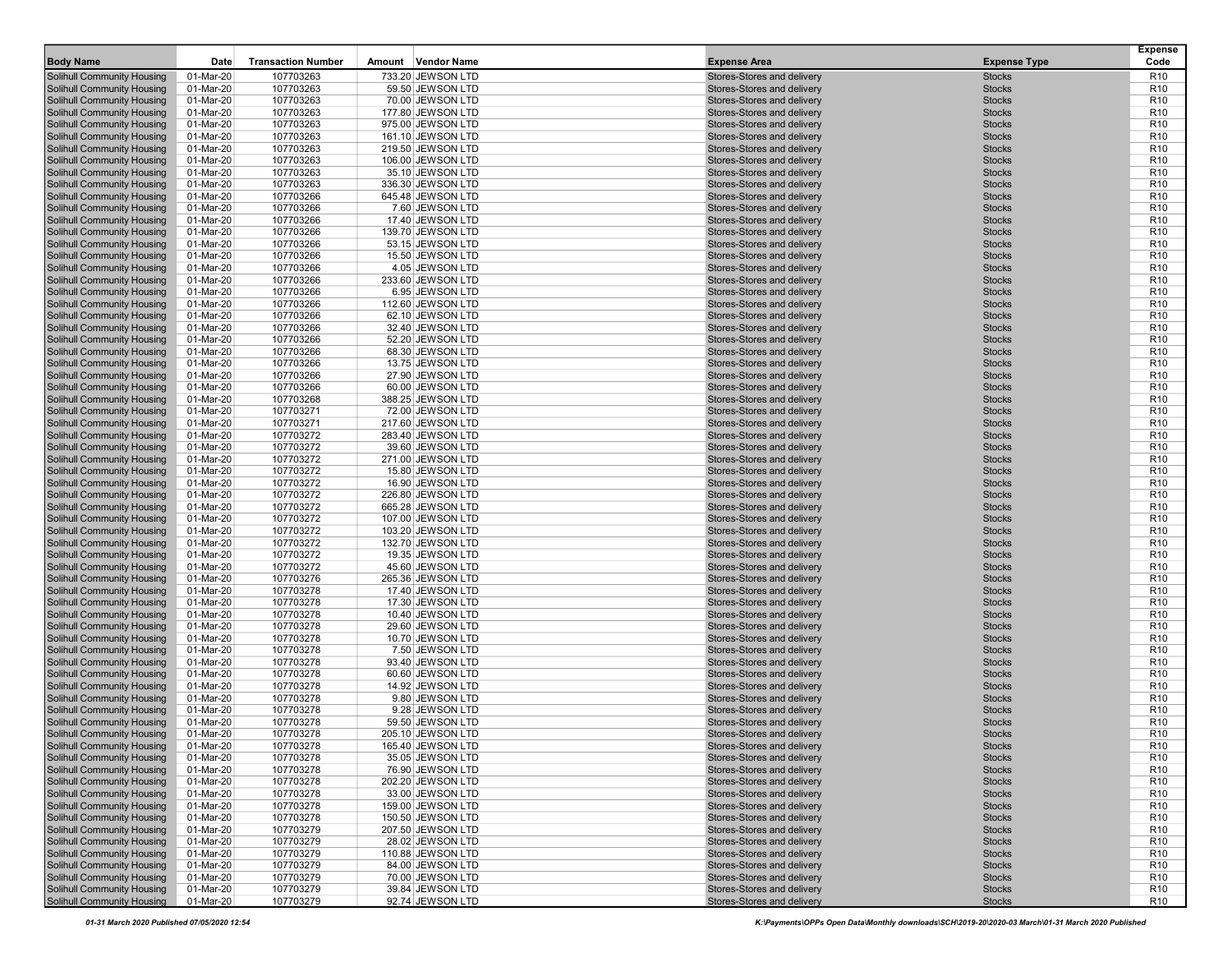| <b>Body Name</b>                                                       | Date                   | <b>Transaction Number</b> | Amount Vendor Name                     | <b>Expense Area</b>                                      | <b>Expense Type</b>            | <b>Expense</b><br>Code             |
|------------------------------------------------------------------------|------------------------|---------------------------|----------------------------------------|----------------------------------------------------------|--------------------------------|------------------------------------|
| <b>Solihull Community Housing</b>                                      | 01-Mar-20              | 107703282                 | 247.24 JEWSON LTD                      | Stores-Stores and delivery                               | <b>Stocks</b>                  | R <sub>10</sub>                    |
| <b>Solihull Community Housing</b>                                      | 01-Mar-20              | 107703284                 | 20.00 JEWSON LTD                       | Stores-Stores and delivery                               | <b>Stocks</b>                  | R <sub>10</sub>                    |
| <b>Solihull Community Housing</b>                                      | 01-Mar-20              | 107703284                 | 32.20 JEWSON LTD                       | Stores-Stores and delivery                               | <b>Stocks</b>                  | R <sub>10</sub>                    |
| <b>Solihull Community Housing</b>                                      | 01-Mar-20              | 107703284                 | 3.90 JEWSON LTD                        | Stores-Stores and delivery                               | <b>Stocks</b>                  | R <sub>10</sub>                    |
| <b>Solihull Community Housing</b>                                      | 01-Mar-20              | 107703284                 | 41.60 JEWSON LTD                       | Stores-Stores and delivery<br>Stores-Stores and delivery | <b>Stocks</b>                  | R <sub>10</sub>                    |
| <b>Solihull Community Housing</b><br><b>Solihull Community Housing</b> | 01-Mar-20<br>01-Mar-20 | 107703284<br>107703284    | 88.20 JEWSON LTD<br>20.80 JEWSON LTD   | Stores-Stores and delivery                               | <b>Stocks</b><br><b>Stocks</b> | R <sub>10</sub><br>R <sub>10</sub> |
| <b>Solihull Community Housing</b>                                      | 01-Mar-20              | 107703284                 | 50.76 JEWSON LTD                       | Stores-Stores and delivery                               | <b>Stocks</b>                  | R <sub>10</sub>                    |
| <b>Solihull Community Housing</b>                                      | 01-Mar-20              | 107703284                 | 36.60 JEWSON LTD                       | Stores-Stores and delivery                               | <b>Stocks</b>                  | R <sub>10</sub>                    |
| <b>Solihull Community Housing</b>                                      | 01-Mar-20              | 107703284                 | 11.00 JEWSON LTD                       | Stores-Stores and delivery                               | <b>Stocks</b>                  | R <sub>10</sub>                    |
| <b>Solihull Community Housing</b>                                      | 01-Mar-20              | 107703284                 | 303.60 JEWSON LTD                      | Stores-Stores and delivery                               | <b>Stocks</b>                  | R <sub>10</sub>                    |
| <b>Solihull Community Housing</b>                                      | 01-Mar-20              | 107703284                 | 214.20 JEWSON LTD                      | Stores-Stores and delivery                               | <b>Stocks</b>                  | R <sub>10</sub>                    |
| <b>Solihull Community Housing</b>                                      | 01-Mar-20              | 107703284                 | 48.30 JEWSON LTD                       | Stores-Stores and delivery                               | <b>Stocks</b>                  | R <sub>10</sub>                    |
| <b>Solihull Community Housing</b>                                      | 01-Mar-20              | 107703284                 | 50.60 JEWSON LTD                       | Stores-Stores and delivery                               | <b>Stocks</b>                  | R <sub>10</sub>                    |
| <b>Solihull Community Housing</b><br><b>Solihull Community Housing</b> | 01-Mar-20<br>01-Mar-20 | 107703284                 | 9.80 JEWSON LTD<br>160.29 JEWSON LTD   | Stores-Stores and delivery<br>Stores-Stores and delivery | <b>Stocks</b>                  | R <sub>10</sub><br>R <sub>10</sub> |
| <b>Solihull Community Housing</b>                                      | 01-Mar-20              | 107703284<br>107703284    | 108.00 JEWSON LTD                      | Stores-Stores and delivery                               | <b>Stocks</b><br><b>Stocks</b> | R <sub>10</sub>                    |
| <b>Solihull Community Housing</b>                                      | 01-Mar-20              | 107703284                 | 14.00 JEWSON LTD                       | Stores-Stores and delivery                               | <b>Stocks</b>                  | R <sub>10</sub>                    |
| <b>Solihull Community Housing</b>                                      | 01-Mar-20              | 107703284                 | 38.20 JEWSON LTD                       | Stores-Stores and delivery                               | <b>Stocks</b>                  | R <sub>10</sub>                    |
| <b>Solihull Community Housing</b>                                      | 01-Mar-20              | 107703284                 | 15.00 JEWSON LTD                       | Stores-Stores and delivery                               | <b>Stocks</b>                  | R <sub>10</sub>                    |
| <b>Solihull Community Housing</b>                                      | 01-Mar-20              | 107703284                 | 51.25 JEWSON LTD                       | Stores-Stores and delivery                               | <b>Stocks</b>                  | R <sub>10</sub>                    |
| <b>Solihull Community Housing</b>                                      | 01-Mar-20              | 107703287                 | 754.95 JEWSON LTD                      | Stores-Stores and delivery                               | <b>Stocks</b>                  | R <sub>10</sub>                    |
| <b>Solihull Community Housing</b>                                      | 01-Mar-20              | 107703289                 | 48.00 JEWSON LTD                       | Stores-Stores and delivery                               | <b>Stocks</b>                  | R <sub>10</sub>                    |
| <b>Solihull Community Housing</b>                                      | 01-Mar-20              | 107703289                 | 14.74 JEWSON LTD                       | Stores-Stores and delivery                               | <b>Stocks</b>                  | R <sub>10</sub>                    |
| <b>Solihull Community Housing</b>                                      | 01-Mar-20              | 107703289                 | 187.00 JEWSON LTD<br>10.50 JEWSON LTD  | Stores-Stores and delivery                               | <b>Stocks</b>                  | R <sub>10</sub>                    |
| <b>Solihull Community Housing</b><br><b>Solihull Community Housing</b> | 01-Mar-20<br>01-Mar-20 | 107703289<br>107703289    | 20.70 JEWSON LTD                       | Stores-Stores and delivery<br>Stores-Stores and delivery | <b>Stocks</b><br><b>Stocks</b> | R <sub>10</sub><br>R <sub>10</sub> |
| <b>Solihull Community Housing</b>                                      | 01-Mar-20              | 107703289                 | 205.00 JEWSON LTD                      | Stores-Stores and delivery                               | <b>Stocks</b>                  | R <sub>10</sub>                    |
| <b>Solihull Community Housing</b>                                      | 01-Mar-20              | 107703289                 | 39.60 JEWSON LTD                       | Stores-Stores and delivery                               | <b>Stocks</b>                  | R <sub>10</sub>                    |
| <b>Solihull Community Housing</b>                                      | 01-Mar-20              | 107703289                 | 43.60 JEWSON LTD                       | Stores-Stores and delivery                               | <b>Stocks</b>                  | R <sub>10</sub>                    |
| <b>Solihull Community Housing</b>                                      | 01-Mar-20              | 107703289                 | 77.70 JEWSON LTD                       | Stores-Stores and delivery                               | <b>Stocks</b>                  | R <sub>10</sub>                    |
| <b>Solihull Community Housing</b>                                      | 01-Mar-20              | 107703289                 | 161.10 JEWSON LTD                      | Stores-Stores and delivery                               | <b>Stocks</b>                  | R <sub>10</sub>                    |
| <b>Solihull Community Housing</b>                                      | 01-Mar-20              | 107703289                 | 18.24 JEWSON LTD                       | Stores-Stores and delivery                               | <b>Stocks</b>                  | R <sub>10</sub>                    |
| <b>Solihull Community Housing</b>                                      | 01-Mar-20              | 107703289                 | 1.73 JEWSON LTD                        | Stores-Stores and delivery                               | <b>Stocks</b>                  | R <sub>10</sub>                    |
| <b>Solihull Community Housing</b><br><b>Solihull Community Housing</b> | 01-Mar-20<br>01-Mar-20 | 107703292<br>107703292    | 2.78 JEWSON LTD<br>450.60 JEWSON LTD   | Stores-Stores and delivery<br>Stores-Stores and delivery | <b>Stocks</b><br><b>Stocks</b> | R <sub>10</sub><br>R <sub>10</sub> |
| <b>Solihull Community Housing</b>                                      | 01-Mar-20              | 107703292                 | 3.90 JEWSON LTD                        | Stores-Stores and delivery                               | <b>Stocks</b>                  | R <sub>10</sub>                    |
| <b>Solihull Community Housing</b>                                      | 01-Mar-20              | 107703292                 | 83.40 JEWSON LTD                       | Stores-Stores and delivery                               | <b>Stocks</b>                  | R <sub>10</sub>                    |
| <b>Solihull Community Housing</b>                                      | 01-Mar-20              | 107703292                 | 58.14 JEWSON LTD                       | Stores-Stores and delivery                               | <b>Stocks</b>                  | R <sub>10</sub>                    |
| <b>Solihull Community Housing</b>                                      | 01-Mar-20              | 107703292                 | 35.00 JEWSON LTD                       | Stores-Stores and delivery                               | <b>Stocks</b>                  | R <sub>10</sub>                    |
| <b>Solihull Community Housing</b>                                      | 01-Mar-20              | 107703292                 | 375.20 JEWSON LTD                      | Stores-Stores and delivery                               | <b>Stocks</b>                  | R <sub>10</sub>                    |
| <b>Solihull Community Housing</b>                                      | 01-Mar-20              | 107703292                 | 101.65 JEWSON LTD                      | Stores-Stores and delivery                               | <b>Stocks</b>                  | R <sub>10</sub>                    |
| <b>Solihull Community Housing</b>                                      | 01-Mar-20              | 107703292                 | 311.40 JEWSON LTD                      | Stores-Stores and delivery                               | <b>Stocks</b>                  | R <sub>10</sub>                    |
| <b>Solihull Community Housing</b><br><b>Solihull Community Housing</b> | 01-Mar-20<br>01-Mar-20 | 107703292<br>107703292    | 6.80 JEWSON LTD<br>106.00 JEWSON LTD   | Stores-Stores and delivery<br>Stores-Stores and delivery | <b>Stocks</b><br><b>Stocks</b> | R <sub>10</sub><br>R <sub>10</sub> |
| <b>Solihull Community Housing</b>                                      | 01-Mar-20              | 107703292                 | 442.00 JEWSON LTD                      | Stores-Stores and delivery                               | <b>Stocks</b>                  | R <sub>10</sub>                    |
| <b>Solihull Community Housing</b>                                      | 01-Mar-20              | 107703296                 | 346.70 JEWSON LTD                      | Stores-Stores and delivery                               | <b>Stocks</b>                  | R <sub>10</sub>                    |
| <b>Solihull Community Housing</b>                                      | 01-Mar-20              | 107703298                 | 25.20 JEWSON LTD                       | Stores-Stores and delivery                               | <b>Stocks</b>                  | R <sub>10</sub>                    |
| <b>Solihull Community Housing</b>                                      | 01-Mar-20              | 107703298                 | 92.16 JEWSON LTD                       | Stores-Stores and delivery                               | <b>Stocks</b>                  | R <sub>10</sub>                    |
| <b>Solihull Community Housing</b>                                      | 01-Mar-20              | 107703298                 | 147.56 JEWSON LTD                      | Stores-Stores and delivery                               | <b>Stocks</b>                  | R <sub>10</sub>                    |
| <b>Solihull Community Housing</b>                                      | 01-Mar-20              | 107703299                 | 26.04 JEWSON LTD                       | Stores-Stores and delivery                               | <b>Stocks</b>                  | R <sub>10</sub>                    |
| <b>Solihull Community Housing</b>                                      | 01-Mar-20<br>01-Mar-20 | 107703299                 | 61.44 JEWSON LTD<br>195.16 JEWSON LTD  | Stores-Stores and delivery<br>Stores-Stores and delivery | <b>Stocks</b>                  | R <sub>10</sub><br>R <sub>10</sub> |
| <b>Solihull Community Housing</b><br><b>Solihull Community Housing</b> | 01-Mar-20              | 107703299<br>107703300    | 2.15 JEWSON LTD                        | Stores-Stores and delivery                               | <b>Stocks</b><br><b>Stocks</b> | R <sub>10</sub>                    |
| <b>Solihull Community Housing</b>                                      | 01-Mar-20              | 107703300                 | 6.50 JEWSON LTD                        | Stores-Stores and delivery                               | <b>Stocks</b>                  | R <sub>10</sub>                    |
| <b>Solihull Community Housing</b>                                      | 01-Mar-20              | 107703300                 | 66.90 JEWSON LTD                       | Stores-Stores and delivery                               | <b>Stocks</b>                  | R <sub>10</sub>                    |
| <b>Solihull Community Housing</b>                                      | 01-Mar-20              | 107703300                 | 198.40 JEWSON LTD                      | Stores-Stores and delivery                               | <b>Stocks</b>                  | R <sub>10</sub>                    |
| <b>Solihull Community Housing</b>                                      | 01-Mar-20              | 107703300                 | 170.60 JEWSON LTD                      | Stores-Stores and delivery                               | <b>Stocks</b>                  | R <sub>10</sub>                    |
| <b>Solihull Community Housing</b>                                      | 01-Mar-20              | 107703300                 | 236.58 JEWSON LTD                      | Stores-Stores and delivery                               | <b>Stocks</b>                  | R <sub>10</sub>                    |
| Solihull Community Housing                                             | 01-Mar-20              | 107703300                 | 264.30 JEWSON LTD                      | Stores-Stores and delivery                               | <b>Stocks</b>                  | R <sub>10</sub>                    |
| <b>Solihull Community Housing</b>                                      | 01-Mar-20              | 107703300                 | 87.24 JEWSON LTD                       | Stores-Stores and delivery                               | <b>Stocks</b>                  | R <sub>10</sub>                    |
| <b>Solihull Community Housing</b><br><b>Solihull Community Housing</b> | 01-Mar-20<br>01-Mar-20 | 107703300<br>107703300    | 126.00 JEWSON LTD<br>406.56 JEWSON LTD | Stores-Stores and delivery<br>Stores-Stores and delivery | <b>Stocks</b><br><b>Stocks</b> | R <sub>10</sub><br>R <sub>10</sub> |
| <b>Solihull Community Housing</b>                                      | 01-Mar-20              | 107703300                 | 16.20 JEWSON LTD                       | Stores-Stores and delivery                               | <b>Stocks</b>                  | R <sub>10</sub>                    |
| <b>Solihull Community Housing</b>                                      | 01-Mar-20              | 107703300                 | 13.30 JEWSON LTD                       | Stores-Stores and delivery                               | <b>Stocks</b>                  | R <sub>10</sub>                    |
| <b>Solihull Community Housing</b>                                      | 01-Mar-20              | 107703300                 | 132.30 JEWSON LTD                      | Stores-Stores and delivery                               | <b>Stocks</b>                  | R <sub>10</sub>                    |
| <b>Solihull Community Housing</b>                                      | 01-Mar-20              | 107703300                 | 60.50 JEWSON LTD                       | Stores-Stores and delivery                               | <b>Stocks</b>                  | R <sub>10</sub>                    |
| <b>Solihull Community Housing</b>                                      | 01-Mar-20              | 107703302                 | 170.60 JEWSON LTD                      | Stores-Stores and delivery                               | <b>Stocks</b>                  | R <sub>10</sub>                    |
| <b>Solihull Community Housing</b>                                      | 01-Mar-20              | 107703302                 | 353.80 JEWSON LTD                      | Stores-Stores and delivery                               | <b>Stocks</b>                  | R <sub>10</sub>                    |
| Solihull Community Housing                                             | 01-Mar-20              | 107703302                 | 380.00 JEWSON LTD                      | Stores-Stores and delivery                               | <b>Stocks</b>                  | R <sub>10</sub>                    |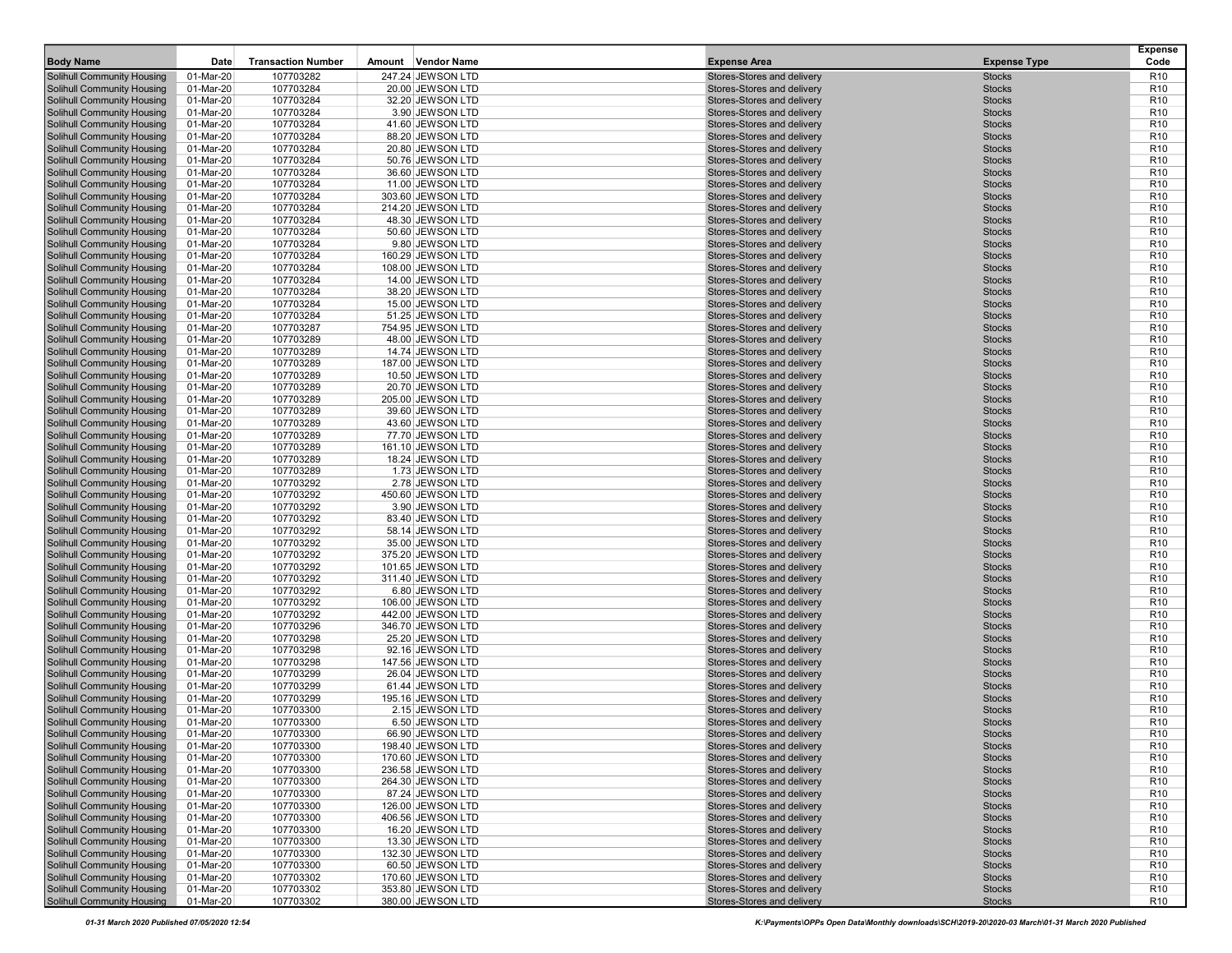| <b>Body Name</b>                                                       | Date                   | <b>Transaction Number</b> | Amount Vendor Name                     | <b>Expense Area</b>                                      | <b>Expense Type</b>            | <b>Expense</b><br>Code             |
|------------------------------------------------------------------------|------------------------|---------------------------|----------------------------------------|----------------------------------------------------------|--------------------------------|------------------------------------|
| <b>Solihull Community Housing</b>                                      | 01-Mar-20              | 107703302                 | 115.00 JEWSON LTD                      | Stores-Stores and delivery                               | <b>Stocks</b>                  | R <sub>10</sub>                    |
| <b>Solihull Community Housing</b>                                      | 01-Mar-20              | 107703305                 | 36.00 JEWSON LTD                       | Stores-Stores and delivery                               | <b>Stocks</b>                  | R <sub>10</sub>                    |
| <b>Solihull Community Housing</b>                                      | 01-Mar-20              | 107703305                 | 40.75 JEWSON LTD                       | Stores-Stores and delivery                               | <b>Stocks</b>                  | R <sub>10</sub>                    |
| <b>Solihull Community Housing</b>                                      | 01-Mar-20              | 107703305                 | 161.55 JEWSON LTD                      | Stores-Stores and delivery                               | <b>Stocks</b>                  | R <sub>10</sub>                    |
| <b>Solihull Community Housing</b>                                      | 02-Mar-20              | 107736880                 | 54.40 JEWSON LTD                       | Stores-Stores and delivery<br>Stores-Stores and delivery | <b>Stocks</b>                  | R <sub>10</sub>                    |
| <b>Solihull Community Housing</b><br><b>Solihull Community Housing</b> | 02-Mar-20<br>02-Mar-20 | 107736880<br>107736880    | 95.16 JEWSON LTD<br>9.55 JEWSON LTD    | Stores-Stores and delivery                               | <b>Stocks</b><br><b>Stocks</b> | R <sub>10</sub><br>R <sub>10</sub> |
| <b>Solihull Community Housing</b>                                      | 02-Mar-20              | 107736880                 | 342.70 JEWSON LTD                      | Stores-Stores and delivery                               | <b>Stocks</b>                  | R <sub>10</sub>                    |
| <b>Solihull Community Housing</b>                                      | 02-Mar-20              | 107736880                 | 79.95 JEWSON LTD                       | Stores-Stores and delivery                               | <b>Stocks</b>                  | R <sub>10</sub>                    |
| <b>Solihull Community Housing</b>                                      | 02-Mar-20              | 107736880                 | 8.00 JEWSON LTD                        | Stores-Stores and delivery                               | <b>Stocks</b>                  | R <sub>10</sub>                    |
| <b>Solihull Community Housing</b>                                      | 02-Mar-20              | 107736880                 | 29.70 JEWSON LTD                       | Stores-Stores and delivery                               | <b>Stocks</b>                  | R <sub>10</sub>                    |
| <b>Solihull Community Housing</b>                                      | 02-Mar-20              | 107736880                 | 263.52 JEWSON LTD                      | Stores-Stores and delivery                               | <b>Stocks</b>                  | R <sub>10</sub>                    |
| <b>Solihull Community Housing</b>                                      | 02-Mar-20              | 107736880                 | 104.60 JEWSON LTD                      | Stores-Stores and delivery                               | <b>Stocks</b>                  | R <sub>10</sub>                    |
| <b>Solihull Community Housing</b>                                      | 02-Mar-20              | 107736880                 | 226.80 JEWSON LTD                      | Stores-Stores and delivery                               | <b>Stocks</b>                  | R <sub>10</sub>                    |
| <b>Solihull Community Housing</b>                                      | 02-Mar-20              | 107736880                 | 107.82 JEWSON LTD                      | Stores-Stores and delivery                               | <b>Stocks</b>                  | R <sub>10</sub>                    |
| <b>Solihull Community Housing</b><br><b>Solihull Community Housing</b> | 02-Mar-20              | 107736880                 | 24.05 JEWSON LTD                       | Stores-Stores and delivery<br>Stores-Stores and delivery | <b>Stocks</b>                  | R <sub>10</sub><br>R <sub>10</sub> |
| <b>Solihull Community Housing</b>                                      | 02-Mar-20<br>02-Mar-20 | 107736880<br>107736880    | 88.44 JEWSON LTD<br>46.95 JEWSON LTD   | Stores-Stores and delivery                               | <b>Stocks</b><br><b>Stocks</b> | R <sub>10</sub>                    |
| <b>Solihull Community Housing</b>                                      | 02-Mar-20              | 107736880                 | 8.00 JEWSON LTD                        | Stores-Stores and delivery                               | <b>Stocks</b>                  | R <sub>10</sub>                    |
| <b>Solihull Community Housing</b>                                      | 02-Mar-20              | 107736880                 | 29.10 JEWSON LTD                       | Stores-Stores and delivery                               | <b>Stocks</b>                  | R <sub>10</sub>                    |
| <b>Solihull Community Housing</b>                                      | 02-Mar-20              | 107736880                 | 27.90 JEWSON LTD                       | Stores-Stores and delivery                               | <b>Stocks</b>                  | R <sub>10</sub>                    |
| <b>Solihull Community Housing</b>                                      | 03-Mar-20              | 107736885                 | 32.40 JEWSON LTD                       | Stores-Stores and delivery                               | <b>Stocks</b>                  | R <sub>10</sub>                    |
| <b>Solihull Community Housing</b>                                      | 03-Mar-20              | 107736885                 | 161.37 JEWSON LTD                      | Stores-Stores and delivery                               | <b>Stocks</b>                  | R <sub>10</sub>                    |
| <b>Solihull Community Housing</b>                                      | 03-Mar-20              | 107736885                 | 101.20 JEWSON LTD                      | Stores-Stores and delivery                               | <b>Stocks</b>                  | R <sub>10</sub>                    |
| <b>Solihull Community Housing</b>                                      | 03-Mar-20              | 107736885                 | 9.60 JEWSON LTD                        | Stores-Stores and delivery                               | <b>Stocks</b>                  | R <sub>10</sub>                    |
| <b>Solihull Community Housing</b>                                      | 03-Mar-20              | 107736885                 | 21.90 JEWSON LTD                       | Stores-Stores and delivery                               | <b>Stocks</b>                  | R <sub>10</sub>                    |
| <b>Solihull Community Housing</b>                                      | 03-Mar-20              | 107736885                 | 65.00 JEWSON LTD                       | Stores-Stores and delivery                               | <b>Stocks</b>                  | R <sub>10</sub>                    |
| <b>Solihull Community Housing</b>                                      | 03-Mar-20              | 107736885                 | 4.10 JEWSON LTD                        | Stores-Stores and delivery                               | <b>Stocks</b>                  | R <sub>10</sub>                    |
| <b>Solihull Community Housing</b><br><b>Solihull Community Housing</b> | 03-Mar-20<br>03-Mar-20 | 107736885<br>107736885    | 115.00 JEWSON LTD<br>101.80 JEWSON LTD | Stores-Stores and delivery<br>Stores-Stores and delivery | <b>Stocks</b><br><b>Stocks</b> | R <sub>10</sub><br>R <sub>10</sub> |
| <b>Solihull Community Housing</b>                                      | 03-Mar-20              | 107736885                 | 751.50 JEWSON LTD                      | Stores-Stores and delivery                               | <b>Stocks</b>                  | R <sub>10</sub>                    |
| <b>Solihull Community Housing</b>                                      | 03-Mar-20              | 107736885                 | 144.00 JEWSON LTD                      | Stores-Stores and delivery                               | <b>Stocks</b>                  | R <sub>10</sub>                    |
| <b>Solihull Community Housing</b>                                      | 03-Mar-20              | 107736885                 | 202.20 JEWSON LTD                      | Stores-Stores and delivery                               | <b>Stocks</b>                  | R <sub>10</sub>                    |
| <b>Solihull Community Housing</b>                                      | 03-Mar-20              | 107736885                 | 31.84 JEWSON LTD                       | Stores-Stores and delivery                               | <b>Stocks</b>                  | R <sub>10</sub>                    |
| <b>Solihull Community Housing</b>                                      | 03-Mar-20              | 107736885                 | 3.88 JEWSON LTD                        | Stores-Stores and delivery                               | <b>Stocks</b>                  | R <sub>10</sub>                    |
| <b>Solihull Community Housing</b>                                      | 03-Mar-20              | 107736885                 | 9.80 JEWSON LTD                        | Stores-Stores and delivery                               | <b>Stocks</b>                  | R <sub>10</sub>                    |
| <b>Solihull Community Housing</b>                                      | 03-Mar-20              | 107736885                 | 35.10 JEWSON LTD                       | Stores-Stores and delivery                               | <b>Stocks</b>                  | R <sub>10</sub>                    |
| <b>Solihull Community Housing</b>                                      | 03-Mar-20              | 107736885                 | 56.00 JEWSON LTD                       | Stores-Stores and delivery                               | <b>Stocks</b>                  | R <sub>10</sub>                    |
| <b>Solihull Community Housing</b><br><b>Solihull Community Housing</b> | 03-Mar-20<br>02-Mar-20 | 107736886<br>107736888    | 234.00 JEWSON LTD<br>750.92 JEWSON LTD | Stores-Stores and delivery<br>Stores-Stores and delivery | <b>Stocks</b><br><b>Stocks</b> | R <sub>10</sub><br>R <sub>10</sub> |
| <b>Solihull Community Housing</b>                                      | 02-Mar-20              | 107736891                 | 354.06 JEWSON LTD                      | Stores-Stores and delivery                               | <b>Stocks</b>                  | R <sub>10</sub>                    |
| <b>Solihull Community Housing</b>                                      | 02-Mar-20              | 107736891                 | 252.00 JEWSON LTD                      | Stores-Stores and delivery                               | <b>Stocks</b>                  | R <sub>10</sub>                    |
| <b>Solihull Community Housing</b>                                      | 02-Mar-20              | 107736891                 | 112.50 JEWSON LTD                      | Stores-Stores and delivery                               | <b>Stocks</b>                  | R <sub>10</sub>                    |
| <b>Solihull Community Housing</b>                                      | 02-Mar-20              | 107736891                 | 688.75 JEWSON LTD                      | Stores-Stores and delivery                               | <b>Stocks</b>                  | R <sub>10</sub>                    |
| <b>Solihull Community Housing</b>                                      | 03-Mar-20              | 107736892                 | 359.00 JEWSON LTD                      | Stores-Stores and delivery                               | <b>Stocks</b>                  | R <sub>10</sub>                    |
| <b>Solihull Community Housing</b>                                      | 04-Mar-20              | 107736896                 | 31.40 JEWSON LTD                       | Stores-Stores and delivery                               | <b>Stocks</b>                  | R <sub>10</sub>                    |
| <b>Solihull Community Housing</b>                                      | 04-Mar-20              | 107736896                 | 24.30 JEWSON LTD                       | Stores-Stores and delivery                               | <b>Stocks</b>                  | R <sub>10</sub>                    |
| <b>Solihull Community Housing</b>                                      | 04-Mar-20              | 107736896                 | 17.40 JEWSON LTD                       | Stores-Stores and delivery                               | <b>Stocks</b>                  | R <sub>10</sub>                    |
| <b>Solihull Community Housing</b><br><b>Solihull Community Housing</b> | 04-Mar-20              | 107736896<br>107736896    | 36.40 JEWSON LTD<br>3.90 JEWSON LTD    | Stores-Stores and delivery<br>Stores-Stores and delivery | <b>Stocks</b><br><b>Stocks</b> | R <sub>10</sub><br>R <sub>10</sub> |
| <b>Solihull Community Housing</b>                                      | 04-Mar-20<br>04-Mar-20 | 107736896                 | 33.90 JEWSON LTD                       | Stores-Stores and delivery                               | <b>Stocks</b>                  | R <sub>10</sub>                    |
| <b>Solihull Community Housing</b>                                      | 04-Mar-20              | 107736896                 | 6.69 JEWSON LTD                        | Stores-Stores and delivery                               | <b>Stocks</b>                  | R <sub>10</sub>                    |
| <b>Solihull Community Housing</b>                                      | 04-Mar-20              | 107736896                 | 20.50 JEWSON LTD                       | Stores-Stores and delivery                               | <b>Stocks</b>                  | R <sub>10</sub>                    |
| <b>Solihull Community Housing</b>                                      | 04-Mar-20              | 107736896                 | 60.60 JEWSON LTD                       | Stores-Stores and delivery                               | <b>Stocks</b>                  | R <sub>10</sub>                    |
| <b>Solihull Community Housing</b>                                      | 04-Mar-20              | 107736896                 | 96.45 JEWSON LTD                       | Stores-Stores and delivery                               | <b>Stocks</b>                  | R <sub>10</sub>                    |
| <b>Solihull Community Housing</b>                                      | 04-Mar-20              | 107736896                 | 303.60 JEWSON LTD                      | Stores-Stores and delivery                               | <b>Stocks</b>                  | R <sub>10</sub>                    |
| <b>Solihull Community Housing</b>                                      | 04-Mar-20              | 107736896                 | 139.70 JEWSON LTD                      | Stores-Stores and delivery                               | <b>Stocks</b>                  | R <sub>10</sub>                    |
| <b>Solihull Community Housing</b>                                      | 04-Mar-20              | 107736896                 | 47.60 JEWSON LTD                       | Stores-Stores and delivery                               | <b>Stocks</b>                  | R <sub>10</sub>                    |
| <b>Solihull Community Housing</b>                                      | 04-Mar-20              | 107736896                 | 450.60 JEWSON LTD                      | Stores-Stores and delivery                               | <b>Stocks</b>                  | R <sub>10</sub>                    |
| <b>Solihull Community Housing</b><br><b>Solihull Community Housing</b> | 04-Mar-20              | 107736896                 | 29.60 JEWSON LTD                       | Stores-Stores and delivery<br>Stores-Stores and delivery | <b>Stocks</b>                  | R <sub>10</sub><br>R <sub>10</sub> |
| <b>Solihull Community Housing</b>                                      | 04-Mar-20<br>04-Mar-20 | 107736896<br>107736896    | 55.60 JEWSON LTD<br>79.95 JEWSON LTD   | Stores-Stores and delivery                               | <b>Stocks</b><br><b>Stocks</b> | R <sub>10</sub>                    |
| <b>Solihull Community Housing</b>                                      | 04-Mar-20              | 107736896                 | 17.30 JEWSON LTD                       | Stores-Stores and delivery                               | <b>Stocks</b>                  | R <sub>10</sub>                    |
| <b>Solihull Community Housing</b>                                      | 04-Mar-20              | 107736896                 | 353.80 JEWSON LTD                      | Stores-Stores and delivery                               | <b>Stocks</b>                  | R <sub>10</sub>                    |
| <b>Solihull Community Housing</b>                                      | 04-Mar-20              | 107736896                 | 15.80 JEWSON LTD                       | Stores-Stores and delivery                               | <b>Stocks</b>                  | R <sub>10</sub>                    |
| <b>Solihull Community Housing</b>                                      | 04-Mar-20              | 107736896                 | 5.61 JEWSON LTD                        | Stores-Stores and delivery                               | <b>Stocks</b>                  | R <sub>10</sub>                    |
| <b>Solihull Community Housing</b>                                      | 04-Mar-20              | 107736896                 | 1542.24 JEWSON LTD                     | Stores-Stores and delivery                               | <b>Stocks</b>                  | R <sub>10</sub>                    |
| <b>Solihull Community Housing</b>                                      | 04-Mar-20              | 107736896                 | 23.75 JEWSON LTD                       | Stores-Stores and delivery                               | <b>Stocks</b>                  | R <sub>10</sub>                    |
| <b>Solihull Community Housing</b>                                      | 04-Mar-20              | 107736896                 | 57.00 JEWSON LTD                       | Stores-Stores and delivery                               | <b>Stocks</b>                  | R <sub>10</sub>                    |
| Solihull Community Housing                                             | 04-Mar-20              | 107736896                 | 13.85 JEWSON LTD                       | Stores-Stores and delivery                               | <b>Stocks</b>                  | R <sub>10</sub>                    |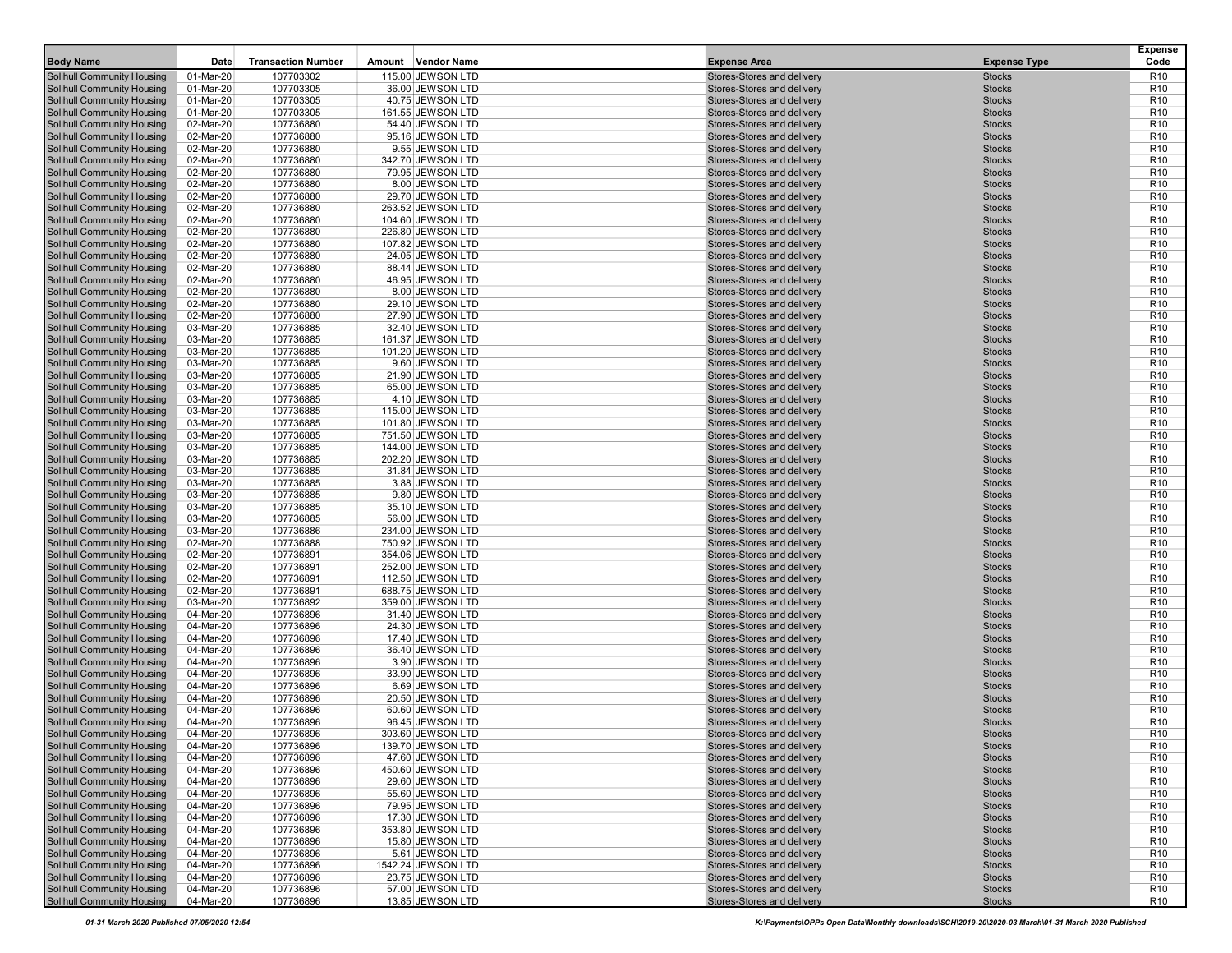| <b>Body Name</b>                                                       | Date                   | <b>Transaction Number</b> | Amount Vendor Name                     | <b>Expense Area</b>                                             | <b>Expense Type</b>            | <b>Expense</b><br>Code             |
|------------------------------------------------------------------------|------------------------|---------------------------|----------------------------------------|-----------------------------------------------------------------|--------------------------------|------------------------------------|
| <b>Solihull Community Housing</b>                                      | 04-Mar-20              | 107736896                 | 733.20 JEWSON LTD                      | Stores-Stores and delivery                                      | <b>Stocks</b>                  | R <sub>10</sub>                    |
| <b>Solihull Community Housing</b>                                      | 04-Mar-20              | 107736896                 | 32.26 JEWSON LTD                       | Stores-Stores and delivery                                      | <b>Stocks</b>                  | R <sub>10</sub>                    |
| <b>Solihull Community Housing</b>                                      | 04-Mar-20              | 107736896                 | 59.50 JEWSON LTD                       | Stores-Stores and delivery                                      | <b>Stocks</b>                  | R <sub>10</sub>                    |
| <b>Solihull Community Housing</b>                                      | 04-Mar-20              | 107736896                 | 305.40 JEWSON LTD                      | Stores-Stores and delivery                                      | <b>Stocks</b>                  | R <sub>10</sub>                    |
| <b>Solihull Community Housing</b>                                      | 04-Mar-20              | 107736896                 | 3.90 JEWSON LTD                        | Stores-Stores and delivery                                      | <b>Stocks</b>                  | R <sub>10</sub>                    |
| <b>Solihull Community Housing</b><br><b>Solihull Community Housing</b> | 04-Mar-20<br>04-Mar-20 | 107736896<br>107736896    | 56.00 JEWSON LTD<br>203.60 JEWSON LTD  | <b>Stores-Stores and delivery</b><br>Stores-Stores and delivery | <b>Stocks</b><br><b>Stocks</b> | R <sub>10</sub><br>R <sub>10</sub> |
| <b>Solihull Community Housing</b>                                      | 04-Mar-20              | 107736896                 | 8.00 JEWSON LTD                        | Stores-Stores and delivery                                      | <b>Stocks</b>                  | R <sub>10</sub>                    |
| <b>Solihull Community Housing</b>                                      | 04-Mar-20              | 107736896                 | 19.00 JEWSON LTD                       | Stores-Stores and delivery                                      | <b>Stocks</b>                  | R <sub>10</sub>                    |
| <b>Solihull Community Housing</b>                                      | 04-Mar-20              | 107736896                 | 202.20 JEWSON LTD                      | Stores-Stores and delivery                                      | <b>Stocks</b>                  | R <sub>10</sub>                    |
| <b>Solihull Community Housing</b>                                      | $04$ -Mar-20           | 107736896                 | 134.52 JEWSON LTD                      | Stores-Stores and delivery                                      | <b>Stocks</b>                  | R <sub>10</sub>                    |
| <b>Solihull Community Housing</b>                                      | 04-Mar-20              | 107736896                 | 22.65 JEWSON LTD                       | Stores-Stores and delivery                                      | <b>Stocks</b>                  | R <sub>10</sub>                    |
| <b>Solihull Community Housing</b>                                      | 04-Mar-20              | 107736896                 | 27.90 JEWSON LTD                       | Stores-Stores and delivery                                      | <b>Stocks</b>                  | R <sub>10</sub>                    |
| <b>Solihull Community Housing</b>                                      | 04-Mar-20              | 107736896                 | 15.80 JEWSON LTD                       | Stores-Stores and delivery                                      | <b>Stocks</b>                  | R <sub>10</sub>                    |
| <b>Solihull Community Housing</b>                                      | 04-Mar-20              | 107736897                 | 645.48 JEWSON LTD                      | Stores-Stores and delivery                                      | <b>Stocks</b>                  | R <sub>10</sub>                    |
| <b>Solihull Community Housing</b>                                      | 04-Mar-20              | 107736897                 | 52.50 JEWSON LTD                       | Stores-Stores and delivery                                      | <b>Stocks</b>                  | R <sub>10</sub>                    |
| <b>Solihull Community Housing</b>                                      | 04-Mar-20              | 107736897                 | 84.00 JEWSON LTD                       | Stores-Stores and delivery                                      | <b>Stocks</b>                  | R <sub>10</sub>                    |
| <b>Solihull Community Housing</b><br><b>Solihull Community Housing</b> | 04-Mar-20              | 107736897<br>107736897    | 23.50 JEWSON LTD                       | Stores-Stores and delivery<br>Stores-Stores and delivery        | <b>Stocks</b><br><b>Stocks</b> | R <sub>10</sub><br>R <sub>10</sub> |
| <b>Solihull Community Housing</b>                                      | 04-Mar-20<br>05-Mar-20 | 107736898                 | 136.08 JEWSON LTD<br>485.10 JEWSON LTD | Stores-Stores and delivery                                      | <b>Stocks</b>                  | R <sub>10</sub>                    |
| <b>Solihull Community Housing</b>                                      | 05-Mar-20              | 107736898                 | 207.50 JEWSON LTD                      | Stores-Stores and delivery                                      | <b>Stocks</b>                  | R <sub>10</sub>                    |
| <b>Solihull Community Housing</b>                                      | 05-Mar-20              | 107736898                 | 250.10 JEWSON LTD                      | Stores-Stores and delivery                                      | <b>Stocks</b>                  | R <sub>10</sub>                    |
| <b>Solihull Community Housing</b>                                      | 05-Mar-20              | 107736898                 | 254.10 JEWSON LTD                      | Stores-Stores and delivery                                      | <b>Stocks</b>                  | R <sub>10</sub>                    |
| <b>Solihull Community Housing</b>                                      | 05-Mar-20              | 107736902                 | 282.33 JEWSON LTD                      | Stores-Stores and delivery                                      | <b>Stocks</b>                  | R <sub>10</sub>                    |
| <b>Solihull Community Housing</b>                                      | 05-Mar-20              | 107736903                 | 106.80 JEWSON LTD                      | Stores-Stores and delivery                                      | <b>Stocks</b>                  | R <sub>10</sub>                    |
| <b>Solihull Community Housing</b>                                      | 05-Mar-20              | 107736903                 | 85.20 JEWSON LTD                       | Stores-Stores and delivery                                      | <b>Stocks</b>                  | R <sub>10</sub>                    |
| <b>Solihull Community Housing</b>                                      | 05-Mar-20              | 107736903                 | 113.85 JEWSON LTD                      | Stores-Stores and delivery                                      | <b>Stocks</b>                  | R <sub>10</sub>                    |
| Solihull Community Housing                                             | 05-Mar-20              | 107736904                 | 8.70 JEWSON LTD                        | Stores-Stores and delivery                                      | <b>Stocks</b>                  | R <sub>10</sub>                    |
| <b>Solihull Community Housing</b>                                      | 05-Mar-20              | 107736904                 | 34.80 JEWSON LTD                       | Stores-Stores and delivery                                      | <b>Stocks</b>                  | R <sub>10</sub>                    |
| <b>Solihull Community Housing</b>                                      | 05-Mar-20              | 107736904                 | 49.50 JEWSON LTD                       | Stores-Stores and delivery                                      | <b>Stocks</b>                  | R <sub>10</sub>                    |
| <b>Solihull Community Housing</b><br><b>Solihull Community Housing</b> | 05-Mar-20<br>05-Mar-20 | 107736904<br>107736904    | 9.78 JEWSON LTD<br>29.20 JEWSON LTD    | Stores-Stores and delivery<br>Stores-Stores and delivery        | <b>Stocks</b><br><b>Stocks</b> | R <sub>10</sub><br>R <sub>10</sub> |
| <b>Solihull Community Housing</b>                                      | 05-Mar-20              | 107736904                 | 214.20 JEWSON LTD                      | Stores-Stores and delivery                                      | <b>Stocks</b>                  | R <sub>10</sub>                    |
| <b>Solihull Community Housing</b>                                      | 05-Mar-20              | 107736904                 | 27.30 JEWSON LTD                       | Stores-Stores and delivery                                      | <b>Stocks</b>                  | R <sub>10</sub>                    |
| <b>Solihull Community Housing</b>                                      | 05-Mar-20              | 107736904                 | 5.90 JEWSON LTD                        | Stores-Stores and delivery                                      | <b>Stocks</b>                  | R <sub>10</sub>                    |
| <b>Solihull Community Housing</b>                                      | 05-Mar-20              | 107736904                 | 57.54 JEWSON LTD                       | Stores-Stores and delivery                                      | <b>Stocks</b>                  | R <sub>10</sub>                    |
| <b>Solihull Community Housing</b>                                      | 05-Mar-20              | 107736904                 | 9.28 JEWSON LTD                        | Stores-Stores and delivery                                      | <b>Stocks</b>                  | R <sub>10</sub>                    |
| <b>Solihull Community Housing</b>                                      | 05-Mar-20              | 107736904                 | 7.17 JEWSON LTD                        | Stores-Stores and delivery                                      | <b>Stocks</b>                  | R <sub>10</sub>                    |
| <b>Solihull Community Housing</b>                                      | 05-Mar-20              | 107736904                 | 11.20 JEWSON LTD                       | Stores-Stores and delivery                                      | <b>Stocks</b>                  | R <sub>10</sub>                    |
| <b>Solihull Community Housing</b>                                      | 05-Mar-20              | 107736904                 | 390.00 JEWSON LTD                      | Stores-Stores and delivery                                      | <b>Stocks</b>                  | R <sub>10</sub>                    |
| <b>Solihull Community Housing</b>                                      | 05-Mar-20              | 107736904                 | 70.00 JEWSON LTD                       | Stores-Stores and delivery                                      | <b>Stocks</b>                  | R <sub>10</sub>                    |
| <b>Solihull Community Housing</b><br><b>Solihull Community Housing</b> | 05-Mar-20<br>05-Mar-20 | 107736904<br>107736904    | 6.80 JEWSON LTD<br>106.00 JEWSON LTD   | Stores-Stores and delivery<br>Stores-Stores and delivery        | <b>Stocks</b><br><b>Stocks</b> | R <sub>10</sub><br>R <sub>10</sub> |
| <b>Solihull Community Housing</b>                                      | 05-Mar-20              | 107736904                 | 60.50 JEWSON LTD                       | Stores-Stores and delivery                                      | <b>Stocks</b>                  | R <sub>10</sub>                    |
| <b>Solihull Community Housing</b>                                      | 05-Mar-20              | 107736904                 | 129.50 JEWSON LTD                      | Stores-Stores and delivery                                      | <b>Stocks</b>                  | R <sub>10</sub>                    |
| <b>Solihull Community Housing</b>                                      | 05-Mar-20              | 107736904                 | 41.95 JEWSON LTD                       | Stores-Stores and delivery                                      | <b>Stocks</b>                  | R <sub>10</sub>                    |
| <b>Solihull Community Housing</b>                                      | 06-Mar-20              | 107736911                 | 225.00 JEWSON LTD                      | Stores-Stores and delivery                                      | <b>Stocks</b>                  | R <sub>10</sub>                    |
| <b>Solihull Community Housing</b>                                      | 06-Mar-20              | 107736913                 | 356.25 JEWSON LTD                      | Stores-Stores and delivery                                      | <b>Stocks</b>                  | R <sub>10</sub>                    |
| <b>Solihull Community Housing</b>                                      | 06-Mar-20              | 107736916                 | 83.22 JEWSON LTD                       | Stores-Stores and delivery                                      | <b>Stocks</b>                  | R <sub>10</sub>                    |
| <b>Solihull Community Housing</b>                                      | 06-Mar-20              | 107736916                 | 7.60 JEWSON LTD                        | Stores-Stores and delivery                                      | <b>Stocks</b>                  | R <sub>10</sub>                    |
| <b>Solihull Community Housing</b>                                      | 06-Mar-20              | 107736916                 | 23.55 JEWSON LTD                       | Stores-Stores and delivery                                      | <b>Stocks</b>                  | R <sub>10</sub>                    |
| <b>Solihull Community Housing</b>                                      | 06-Mar-20              | 107736916                 | 19.20 JEWSON LTD                       | Stores-Stores and delivery                                      | <b>Stocks</b>                  | R <sub>10</sub>                    |
| <b>Solihull Community Housing</b><br><b>Solihull Community Housing</b> | 06-Mar-20              | 107736916                 | 94.80 JEWSON LTD                       | Stores-Stores and delivery<br>Stores-Stores and delivery        | <b>Stocks</b>                  | R <sub>10</sub><br>R <sub>10</sub> |
| <b>Solihull Community Housing</b>                                      | 06-Mar-20<br>06-Mar-20 | 107736916<br>107736916    | 3.90 JEWSON LTD<br>91.68 JEWSON LTD    | Stores-Stores and delivery                                      | <b>Stocks</b><br><b>Stocks</b> | R <sub>10</sub>                    |
| <b>Solihull Community Housing</b>                                      | 06-Mar-20              | 107736916                 | 34.12 JEWSON LTD                       | Stores-Stores and delivery                                      | <b>Stocks</b>                  | R <sub>10</sub>                    |
| <b>Solihull Community Housing</b>                                      | 06-Mar-20              | 107736916                 | 57.60 JEWSON LTD                       | Stores-Stores and delivery                                      | <b>Stocks</b>                  | R <sub>10</sub>                    |
| <b>Solihull Community Housing</b>                                      | 06-Mar-20              | 107736916                 | 7.55 JEWSON LTD                        | Stores-Stores and delivery                                      | <b>Stocks</b>                  | R <sub>10</sub>                    |
| <b>Solihull Community Housing</b>                                      | 06-Mar-20              | 107736916                 | 13.05 JEWSON LTD                       | Stores-Stores and delivery                                      | <b>Stocks</b>                  | R <sub>10</sub>                    |
| <b>Solihull Community Housing</b>                                      | 06-Mar-20              | 107736916                 | 263.52 JEWSON LTD                      | Stores-Stores and delivery                                      | <b>Stocks</b>                  | R <sub>10</sub>                    |
| <b>Solihull Community Housing</b>                                      | 06-Mar-20              | 107736916                 | 104.60 JEWSON LTD                      | Stores-Stores and delivery                                      | <b>Stocks</b>                  | R <sub>10</sub>                    |
| <b>Solihull Community Housing</b>                                      | 06-Mar-20              | 107736916                 | 60.40 JEWSON LTD                       | Stores-Stores and delivery                                      | <b>Stocks</b>                  | R <sub>10</sub>                    |
| <b>Solihull Community Housing</b>                                      | 06-Mar-20              | 107736916                 | 82.35 JEWSON LTD                       | Stores-Stores and delivery                                      | <b>Stocks</b>                  | R <sub>10</sub>                    |
| <b>Solihull Community Housing</b>                                      | 06-Mar-20              | 107736916                 | 12.40 JEWSON LTD                       | Stores-Stores and delivery                                      | <b>Stocks</b>                  | R <sub>10</sub>                    |
| <b>Solihull Community Housing</b>                                      | 06-Mar-20              | 107736916                 | 76.80 JEWSON LTD                       | Stores-Stores and delivery                                      | <b>Stocks</b>                  | R <sub>10</sub>                    |
| <b>Solihull Community Housing</b><br><b>Solihull Community Housing</b> | 06-Mar-20<br>06-Mar-20 | 107736916<br>107736916    | 35.05 JEWSON LTD<br>111.00 JEWSON LTD  | Stores-Stores and delivery<br>Stores-Stores and delivery        | <b>Stocks</b>                  | R <sub>10</sub><br>R <sub>10</sub> |
| <b>Solihull Community Housing</b>                                      | 06-Mar-20              | 107736916                 | 53.10 JEWSON LTD                       | Stores-Stores and delivery                                      | <b>Stocks</b><br><b>Stocks</b> | R <sub>10</sub>                    |
| <b>Solihull Community Housing</b>                                      | 06-Mar-20              | 107736916                 | 29.80 JEWSON LTD                       | Stores-Stores and delivery                                      | <b>Stocks</b>                  | R <sub>10</sub>                    |
| <b>Solihull Community Housing</b>                                      | 06-Mar-20              | 107736916                 | 23.80 JEWSON LTD                       | Stores-Stores and delivery                                      | <b>Stocks</b>                  | R <sub>10</sub>                    |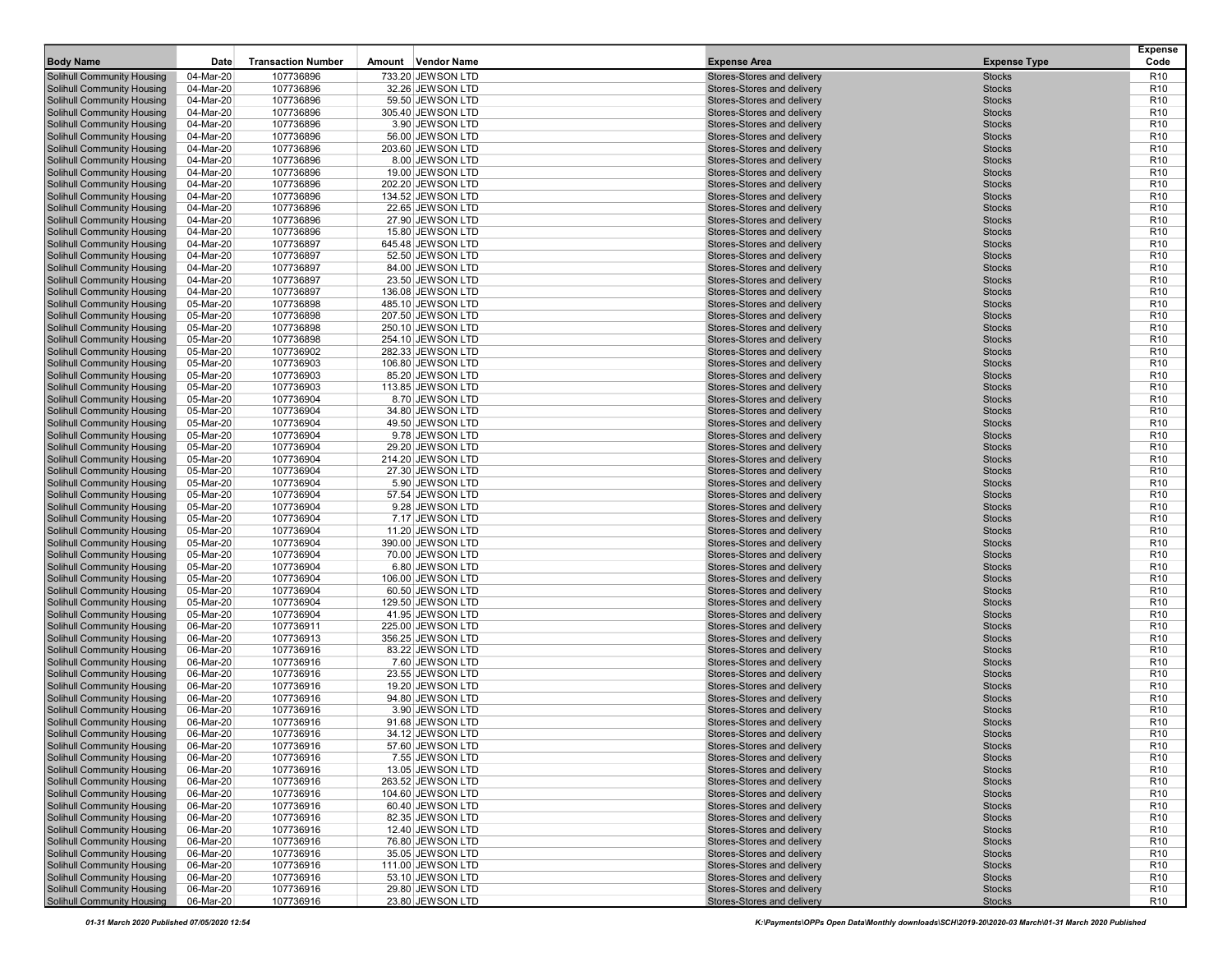| <b>Body Name</b>                                                       | Date                   | <b>Transaction Number</b> | Amount Vendor Name                     | <b>Expense Area</b>                                             | <b>Expense Type</b>            | <b>Expense</b><br>Code             |
|------------------------------------------------------------------------|------------------------|---------------------------|----------------------------------------|-----------------------------------------------------------------|--------------------------------|------------------------------------|
| <b>Solihull Community Housing</b>                                      | 06-Mar-20              | 107736916                 | 86.24 JEWSON LTD                       | Stores-Stores and delivery                                      | <b>Stocks</b>                  | R <sub>10</sub>                    |
| <b>Solihull Community Housing</b>                                      | 06-Mar-20              | 107736919                 | 365.51 JEWSON LTD                      | Stores-Stores and delivery                                      | <b>Stocks</b>                  | R <sub>10</sub>                    |
| <b>Solihull Community Housing</b>                                      | 06-Mar-20              | 107736920                 | 593.75 JEWSON LTD                      | Stores-Stores and delivery                                      | <b>Stocks</b>                  | R <sub>10</sub>                    |
| <b>Solihull Community Housing</b>                                      | 09-Mar-20              | 107736921                 | 17.40 JEWSON LTD                       | Stores-Stores and delivery                                      | <b>Stocks</b>                  | R <sub>10</sub>                    |
| <b>Solihull Community Housing</b>                                      | 09-Mar-20              | 107736921                 | 59.00 JEWSON LTD                       | Stores-Stores and delivery                                      | <b>Stocks</b>                  | R <sub>10</sub>                    |
| <b>Solihull Community Housing</b><br><b>Solihull Community Housing</b> | 09-Mar-20<br>09-Mar-20 | 107736921<br>107736921    | 48.00 JEWSON LTD<br>17.40 JEWSON LTD   | <b>Stores-Stores and delivery</b><br>Stores-Stores and delivery | <b>Stocks</b><br><b>Stocks</b> | R <sub>10</sub><br>R <sub>10</sub> |
| <b>Solihull Community Housing</b>                                      | 09-Mar-20              | 107736921                 | 3.55 JEWSON LTD                        | Stores-Stores and delivery                                      | <b>Stocks</b>                  | R <sub>10</sub>                    |
| <b>Solihull Community Housing</b>                                      | 09-Mar-20              | 107736921                 | 20.90 JEWSON LTD                       | Stores-Stores and delivery                                      | <b>Stocks</b>                  | R <sub>10</sub>                    |
| <b>Solihull Community Housing</b>                                      | 09-Mar-20              | 107736921                 | 6.80 JEWSON LTD                        | Stores-Stores and delivery                                      | <b>Stocks</b>                  | R <sub>10</sub>                    |
| <b>Solihull Community Housing</b>                                      | 09-Mar-20              | 107736921                 | 3.35 JEWSON LTD                        | Stores-Stores and delivery                                      | <b>Stocks</b>                  | R <sub>10</sub>                    |
| <b>Solihull Community Housing</b>                                      | 09-Mar-20              | 107736921                 | 28.02 JEWSON LTD                       | Stores-Stores and delivery                                      | <b>Stocks</b>                  | R <sub>10</sub>                    |
| <b>Solihull Community Housing</b>                                      | 09-Mar-20              | 107736921                 | 38.30 JEWSON LTD                       | Stores-Stores and delivery                                      | <b>Stocks</b>                  | R <sub>10</sub>                    |
| <b>Solihull Community Housing</b>                                      | 09-Mar-20              | 107736921                 | 115.00 JEWSON LTD                      | Stores-Stores and delivery                                      | <b>Stocks</b>                  | R <sub>10</sub>                    |
| <b>Solihull Community Housing</b>                                      | 09-Mar-20              | 107736921                 | 11.95 JEWSON LTD                       | Stores-Stores and delivery                                      | <b>Stocks</b>                  | R <sub>10</sub>                    |
| <b>Solihull Community Housing</b>                                      | 09-Mar-20              | 107736921                 | 60.75 JEWSON LTD                       | Stores-Stores and delivery                                      | <b>Stocks</b>                  | R <sub>10</sub>                    |
| <b>Solihull Community Housing</b><br><b>Solihull Community Housing</b> | 09-Mar-20<br>09-Mar-20 | 107736921<br>107736921    | 107.00 JEWSON LTD<br>122.20 JEWSON LTD | Stores-Stores and delivery<br>Stores-Stores and delivery        | <b>Stocks</b>                  | R <sub>10</sub><br>R <sub>10</sub> |
| <b>Solihull Community Housing</b>                                      | 09-Mar-20              | 107736921                 | 403.20 JEWSON LTD                      | Stores-Stores and delivery                                      | <b>Stocks</b><br><b>Stocks</b> | R <sub>10</sub>                    |
| <b>Solihull Community Housing</b>                                      | 09-Mar-20              | 107736921                 | 74.15 JEWSON LTD                       | Stores-Stores and delivery                                      | <b>Stocks</b>                  | R <sub>10</sub>                    |
| <b>Solihull Community Housing</b>                                      | 09-Mar-20              | 107736921                 | 70.00 JEWSON LTD                       | Stores-Stores and delivery                                      | <b>Stocks</b>                  | R <sub>10</sub>                    |
| <b>Solihull Community Housing</b>                                      | 06-Mar-20              | 107736922                 | 236.58 JEWSON LTD                      | Stores-Stores and delivery                                      | <b>Stocks</b>                  | R <sub>10</sub>                    |
| <b>Solihull Community Housing</b>                                      | 09-Mar-20              | 107736923                 | 375.60 JEWSON LTD                      | Stores-Stores and delivery                                      | <b>Stocks</b>                  | R <sub>10</sub>                    |
| <b>Solihull Community Housing</b>                                      | 09-Mar-20              | 107736923                 | 545.65 JEWSON LTD                      | Stores-Stores and delivery                                      | <b>Stocks</b>                  | R <sub>10</sub>                    |
| <b>Solihull Community Housing</b>                                      | 09-Mar-20              | 107736923                 | 187.80 JEWSON LTD                      | Stores-Stores and delivery                                      | <b>Stocks</b>                  | R <sub>10</sub>                    |
| <b>Solihull Community Housing</b>                                      | 09-Mar-20              | 107736924                 | 321.33 JEWSON LTD                      | Stores-Stores and delivery                                      | <b>Stocks</b>                  | R <sub>10</sub>                    |
| <b>Solihull Community Housing</b>                                      | 10-Mar-20              | 107736926                 | 88.20 JEWSON LTD                       | Stores-Stores and delivery                                      | <b>Stocks</b>                  | R <sub>10</sub>                    |
| Solihull Community Housing                                             | 10-Mar-20              | 107736926                 | 198.40 JEWSON LTD                      | Stores-Stores and delivery<br>Stores-Stores and delivery        | <b>Stocks</b>                  | R <sub>10</sub>                    |
| <b>Solihull Community Housing</b><br><b>Solihull Community Housing</b> | 10-Mar-20<br>10-Mar-20 | 107736926<br>107736926    | 195.60 JEWSON LTD<br>56.04 JEWSON LTD  | Stores-Stores and delivery                                      | <b>Stocks</b><br><b>Stocks</b> | R <sub>10</sub><br>R <sub>10</sub> |
| <b>Solihull Community Housing</b>                                      | 10-Mar-20              | 107736926                 | 9.80 JEWSON LTD                        | Stores-Stores and delivery                                      | <b>Stocks</b>                  | R <sub>10</sub>                    |
| <b>Solihull Community Housing</b>                                      | 10-Mar-20              | 107736926                 | 67.10 JEWSON LTD                       | Stores-Stores and delivery                                      | <b>Stocks</b>                  | R <sub>10</sub>                    |
| <b>Solihull Community Housing</b>                                      | 10-Mar-20              | 107736926                 | 375.20 JEWSON LTD                      | Stores-Stores and delivery                                      | <b>Stocks</b>                  | R <sub>10</sub>                    |
| <b>Solihull Community Housing</b>                                      | 10-Mar-20              | 107736926                 | 245.50 JEWSON LTD                      | Stores-Stores and delivery                                      | <b>Stocks</b>                  | R <sub>10</sub>                    |
| <b>Solihull Community Housing</b>                                      | 10-Mar-20              | 107736926                 | 16.20 JEWSON LTD                       | Stores-Stores and delivery                                      | <b>Stocks</b>                  | R <sub>10</sub>                    |
| <b>Solihull Community Housing</b>                                      | 10-Mar-20              | 107736926                 | 29.70 JEWSON LTD                       | Stores-Stores and delivery                                      | <b>Stocks</b>                  | R <sub>10</sub>                    |
| <b>Solihull Community Housing</b>                                      | 10-Mar-20              | 107736926                 | 19.35 JEWSON LTD                       | Stores-Stores and delivery                                      | <b>Stocks</b>                  | R <sub>10</sub>                    |
| <b>Solihull Community Housing</b>                                      | 10-Mar-20              | 107736926                 | 8.14 JEWSON LTD                        | Stores-Stores and delivery                                      | <b>Stocks</b>                  | R <sub>10</sub>                    |
| <b>Solihull Community Housing</b><br><b>Solihull Community Housing</b> | 10-Mar-20<br>11-Mar-20 | 107736926<br>107736928    | 53.90 JEWSON LTD<br>13.38 JEWSON LTD   | Stores-Stores and delivery<br>Stores-Stores and delivery        | <b>Stocks</b>                  | R <sub>10</sub><br>R <sub>10</sub> |
| <b>Solihull Community Housing</b>                                      | 11-Mar-20              | 107736928                 | 84.00 JEWSON LTD                       | Stores-Stores and delivery                                      | <b>Stocks</b><br><b>Stocks</b> | R <sub>10</sub>                    |
| <b>Solihull Community Housing</b>                                      | 11-Mar-20              | 107736928                 | 93.40 JEWSON LTD                       | Stores-Stores and delivery                                      | <b>Stocks</b>                  | R <sub>10</sub>                    |
| <b>Solihull Community Housing</b>                                      | 11-Mar-20              | 107736928                 | 261.90 JEWSON LTD                      | Stores-Stores and delivery                                      | <b>Stocks</b>                  | R <sub>10</sub>                    |
| <b>Solihull Community Housing</b>                                      | 11-Mar-20              | 107736928                 | 226.80 JEWSON LTD                      | Stores-Stores and delivery                                      | <b>Stocks</b>                  | R <sub>10</sub>                    |
| <b>Solihull Community Housing</b>                                      | 11-Mar-20              | 107736928                 | 14.70 JEWSON LTD                       | Stores-Stores and delivery                                      | <b>Stocks</b>                  | R <sub>10</sub>                    |
| <b>Solihull Community Housing</b>                                      | 11-Mar-20              | 107736928                 | 12.51 JEWSON LTD                       | Stores-Stores and delivery                                      | <b>Stocks</b>                  | R <sub>10</sub>                    |
| <b>Solihull Community Housing</b>                                      | 11-Mar-20              | 107736928                 | 62.10 JEWSON LTD                       | Stores-Stores and delivery                                      | <b>Stocks</b>                  | R <sub>10</sub>                    |
| <b>Solihull Community Housing</b>                                      | 11-Mar-20              | 107736928                 | 32.40 JEWSON LTD                       | Stores-Stores and delivery                                      | <b>Stocks</b>                  | R <sub>10</sub>                    |
| <b>Solihull Community Housing</b>                                      | 11-Mar-20              | 107736928                 | 70.00 JEWSON LTD                       | Stores-Stores and delivery                                      | <b>Stocks</b>                  | R <sub>10</sub>                    |
| <b>Solihull Community Housing</b><br><b>Solihull Community Housing</b> | 11-Mar-20<br>11-Mar-20 | 107736928<br>107736928    | 28.40 JEWSON LTD<br>18.24 JEWSON LTD   | Stores-Stores and delivery                                      | <b>Stocks</b>                  | R <sub>10</sub><br>R <sub>10</sub> |
| <b>Solihull Community Housing</b>                                      | 11-Mar-20              | 107736928                 | 105.98 JEWSON LTD                      | Stores-Stores and delivery<br>Stores-Stores and delivery        | <b>Stocks</b><br><b>Stocks</b> | R <sub>10</sub>                    |
| <b>Solihull Community Housing</b>                                      | 11-Mar-20              | 107736928                 | 106.80 JEWSON LTD                      | Stores-Stores and delivery                                      | <b>Stocks</b>                  | R <sub>10</sub>                    |
| <b>Solihull Community Housing</b>                                      | 11-Mar-20              | 107736928                 | 124.05 JEWSON LTD                      | Stores-Stores and delivery                                      | <b>Stocks</b>                  | R <sub>10</sub>                    |
| <b>Solihull Community Housing</b>                                      | 11-Mar-20              | 107736928                 | 37.60 JEWSON LTD                       | Stores-Stores and delivery                                      | <b>Stocks</b>                  | R <sub>10</sub>                    |
| <b>Solihull Community Housing</b>                                      | 11-Mar-20              | 107736928                 | 50.22 JEWSON LTD                       | Stores-Stores and delivery                                      | <b>Stocks</b>                  | R <sub>10</sub>                    |
| <b>Solihull Community Housing</b>                                      | 12-Mar-20              | 107736930                 | 359.00 JEWSON LTD                      | Stores-Stores and delivery                                      | <b>Stocks</b>                  | R <sub>10</sub>                    |
| <b>Solihull Community Housing</b>                                      | 12-Mar-20              | 107736930                 | 660.00 JEWSON LTD                      | Stores-Stores and delivery                                      | <b>Stocks</b>                  | R <sub>10</sub>                    |
| <b>Solihull Community Housing</b>                                      | 12-Mar-20              | 107736935                 | 448.75 JEWSON LTD                      | Stores-Stores and delivery                                      | <b>Stocks</b>                  | R <sub>10</sub>                    |
| <b>Solihull Community Housing</b>                                      | 12-Mar-20              | 107736935                 | 148.56 JEWSON LTD                      | Stores-Stores and delivery                                      | <b>Stocks</b>                  | R <sub>10</sub>                    |
| <b>Solihull Community Housing</b>                                      | $13-Mar-20$            | 107736936                 | 14.40 JEWSON LTD                       | Stores-Stores and delivery                                      | <b>Stocks</b>                  | R <sub>10</sub>                    |
| <b>Solihull Community Housing</b><br><b>Solihull Community Housing</b> | 13-Mar-20<br>13-Mar-20 | 107736936<br>107736936    | 9.60 JEWSON LTD<br>71.70 JEWSON LTD    | Stores-Stores and delivery<br>Stores-Stores and delivery        | <b>Stocks</b><br><b>Stocks</b> | R <sub>10</sub><br>R <sub>10</sub> |
| <b>Solihull Community Housing</b>                                      | 13-Mar-20              | 107736936                 | 262.40 JEWSON LTD                      | Stores-Stores and delivery                                      | <b>Stocks</b>                  | R <sub>10</sub>                    |
| <b>Solihull Community Housing</b>                                      | 13-Mar-20              | 107736936                 | 65.00 JEWSON LTD                       | Stores-Stores and delivery                                      | <b>Stocks</b>                  | R <sub>10</sub>                    |
| <b>Solihull Community Housing</b>                                      | 13-Mar-20              | 107736936                 | 95.00 JEWSON LTD                       | Stores-Stores and delivery                                      | <b>Stocks</b>                  | R <sub>10</sub>                    |
| <b>Solihull Community Housing</b>                                      | 13-Mar-20              | 107736936                 | 30.60 JEWSON LTD                       | Stores-Stores and delivery                                      | <b>Stocks</b>                  | R <sub>10</sub>                    |
| Solihull Community Housing                                             | 13-Mar-20              | 107736936                 | 46.20 JEWSON LTD                       | Stores-Stores and delivery                                      | <b>Stocks</b>                  | R <sub>10</sub>                    |
| <b>Solihull Community Housing</b>                                      | 13-Mar-20              | 107736936                 | 177.80 JEWSON LTD                      | Stores-Stores and delivery                                      | <b>Stocks</b>                  | R <sub>10</sub>                    |
| <b>Solihull Community Housing</b>                                      | 13-Mar-20              | 107736936                 | 10.30 JEWSON LTD                       | Stores-Stores and delivery                                      | <b>Stocks</b>                  | R <sub>10</sub>                    |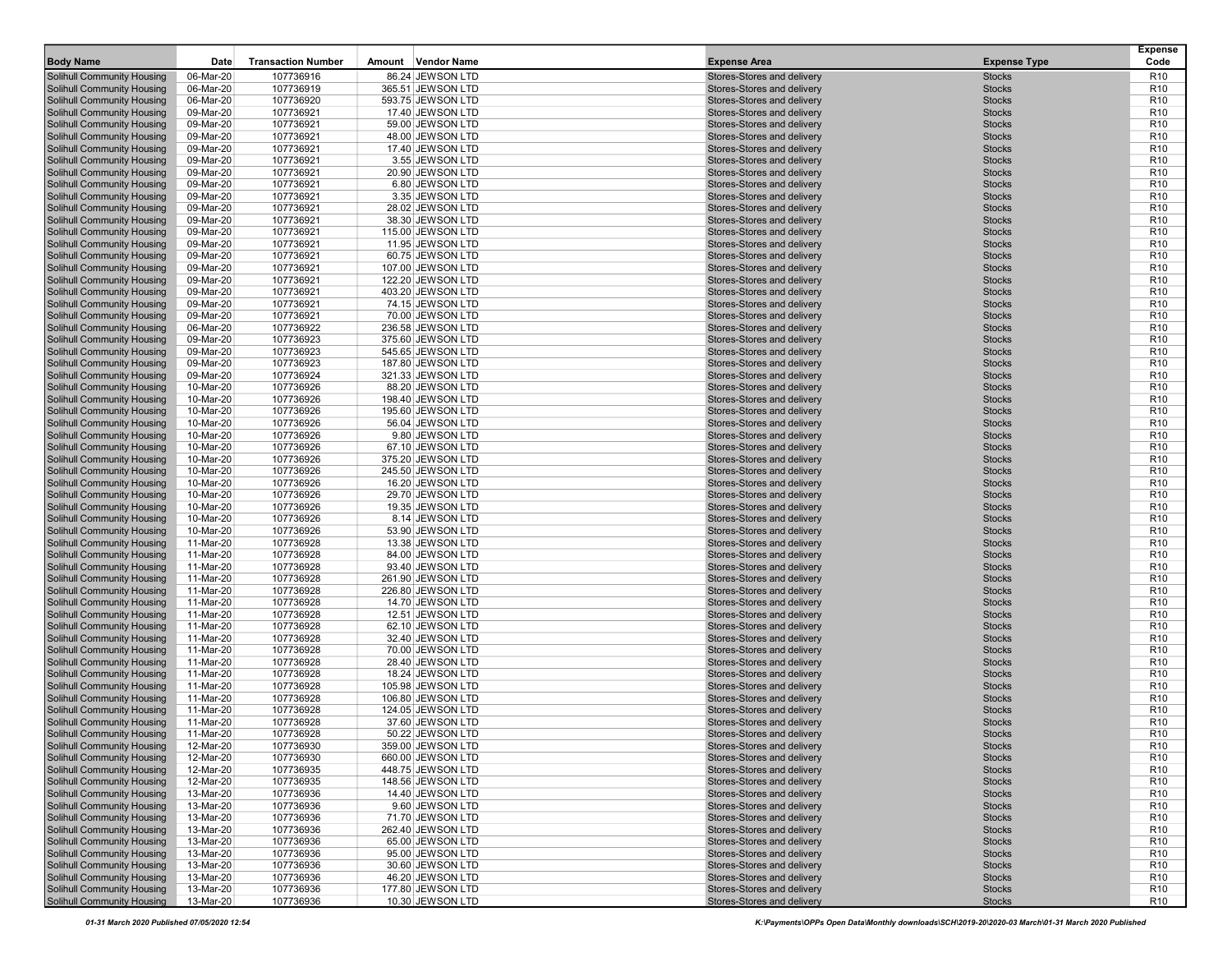| <b>Body Name</b>                                                       | Date                   | <b>Transaction Number</b> | Amount Vendor Name                    | <b>Expense Area</b>                                      | <b>Expense Type</b>            | <b>Expense</b><br>Code             |
|------------------------------------------------------------------------|------------------------|---------------------------|---------------------------------------|----------------------------------------------------------|--------------------------------|------------------------------------|
| <b>Solihull Community Housing</b>                                      | 13-Mar-20              | 107736936                 | 8.00 JEWSON LTD                       | Stores-Stores and delivery                               | <b>Stocks</b>                  | R <sub>10</sub>                    |
| <b>Solihull Community Housing</b>                                      | 13-Mar-20              | 107736936                 | 132.70 JEWSON LTD                     | Stores-Stores and delivery                               | <b>Stocks</b>                  | R <sub>10</sub>                    |
| <b>Solihull Community Housing</b>                                      | 13-Mar-20              | 107736936                 | 78.75 JEWSON LTD                      | Stores-Stores and delivery                               | <b>Stocks</b>                  | R <sub>10</sub>                    |
| <b>Solihull Community Housing</b>                                      | 13-Mar-20              | 107736936                 | 202.20 JEWSON LTD                     | Stores-Stores and delivery                               | <b>Stocks</b>                  | R <sub>10</sub>                    |
| <b>Solihull Community Housing</b>                                      | 13-Mar-20<br>13-Mar-20 | 107736936                 | 46.95 JEWSON LTD                      | Stores-Stores and delivery<br>Stores-Stores and delivery | <b>Stocks</b>                  | R <sub>10</sub>                    |
| <b>Solihull Community Housing</b><br><b>Solihull Community Housing</b> | 13-Mar-20              | 107736936<br>107736937    | 45.60 JEWSON LTD<br>10.00 JEWSON LTD  | Stores-Stores and delivery                               | <b>Stocks</b><br><b>Stocks</b> | R <sub>10</sub><br>R <sub>10</sub> |
| <b>Solihull Community Housing</b>                                      | 13-Mar-20              | 107736937                 | 11.00 JEWSON LTD                      | Stores-Stores and delivery                               | <b>Stocks</b>                  | R <sub>10</sub>                    |
| <b>Solihull Community Housing</b>                                      | 13-Mar-20              | 107736937                 | 5.50 JEWSON LTD                       | Stores-Stores and delivery                               | <b>Stocks</b>                  | R <sub>10</sub>                    |
| <b>Solihull Community Housing</b>                                      | 13-Mar-20              | 107736937                 | 10.50 JEWSON LTD                      | Stores-Stores and delivery                               | <b>Stocks</b>                  | R <sub>10</sub>                    |
| <b>Solihull Community Housing</b>                                      | 13-Mar-20              | 107736937                 | 18.00 JEWSON LTD                      | Stores-Stores and delivery                               | <b>Stocks</b>                  | R <sub>10</sub>                    |
| <b>Solihull Community Housing</b>                                      | 13-Mar-20              | 107736937                 | 49.70 JEWSON LTD                      | Stores-Stores and delivery                               | <b>Stocks</b>                  | R <sub>10</sub>                    |
| <b>Solihull Community Housing</b>                                      | 13-Mar-20              | 107736937                 | 50.00 JEWSON LTD                      | Stores-Stores and delivery                               | <b>Stocks</b>                  | R <sub>10</sub>                    |
| <b>Solihull Community Housing</b>                                      | 13-Mar-20              | 107736937                 | 14.00 JEWSON LTD                      | Stores-Stores and delivery                               | <b>Stocks</b>                  | R <sub>10</sub>                    |
| <b>Solihull Community Housing</b>                                      | 13-Mar-20              | 107736937                 | 70.00 JEWSON LTD                      | Stores-Stores and delivery                               | <b>Stocks</b>                  | R <sub>10</sub>                    |
| <b>Solihull Community Housing</b>                                      | 13-Mar-20              | 107736938                 | 9.40 JEWSON LTD                       | Stores-Stores and delivery                               | <b>Stocks</b>                  | R <sub>10</sub>                    |
| <b>Solihull Community Housing</b>                                      | 13-Mar-20              | 107736938                 | 9.55 JEWSON LTD                       | Stores-Stores and delivery                               | <b>Stocks</b>                  | R <sub>10</sub><br>R <sub>10</sub> |
| <b>Solihull Community Housing</b><br><b>Solihull Community Housing</b> | 13-Mar-20<br>13-Mar-20 | 107736938<br>107736938    | 6.40 JEWSON LTD<br>46.17 JEWSON LTD   | Stores-Stores and delivery<br>Stores-Stores and delivery | <b>Stocks</b><br><b>Stocks</b> | R <sub>10</sub>                    |
| <b>Solihull Community Housing</b>                                      | 13-Mar-20              | 107736938                 | 18.80 JEWSON LTD                      | Stores-Stores and delivery                               | <b>Stocks</b>                  | R <sub>10</sub>                    |
| <b>Solihull Community Housing</b>                                      | 13-Mar-20              | 107736938                 | 28.26 JEWSON LTD                      | Stores-Stores and delivery                               | <b>Stocks</b>                  | R <sub>10</sub>                    |
| <b>Solihull Community Housing</b>                                      | 13-Mar-20              | 107736938                 | 203.60 JEWSON LTD                     | Stores-Stores and delivery                               | <b>Stocks</b>                  | R <sub>10</sub>                    |
| <b>Solihull Community Housing</b>                                      | 13-Mar-20              | 107736938                 | 144.30 JEWSON LTD                     | Stores-Stores and delivery                               | <b>Stocks</b>                  | R <sub>10</sub>                    |
| <b>Solihull Community Housing</b>                                      | 13-Mar-20              | 107736938                 | 7.60 JEWSON LTD                       | Stores-Stores and delivery                               | <b>Stocks</b>                  | R <sub>10</sub>                    |
| <b>Solihull Community Housing</b>                                      | 13-Mar-20              | 107736938                 | 276.00 JEWSON LTD                     | Stores-Stores and delivery                               | <b>Stocks</b>                  | R <sub>10</sub>                    |
| <b>Solihull Community Housing</b>                                      | 13-Mar-20              | 107736938                 | 1.73 JEWSON LTD                       | Stores-Stores and delivery                               | <b>Stocks</b>                  | R <sub>10</sub>                    |
| <b>Solihull Community Housing</b>                                      | 13-Mar-20              | 107736938                 | 35.10 JEWSON LTD                      | Stores-Stores and delivery                               | <b>Stocks</b>                  | R <sub>10</sub>                    |
| <b>Solihull Community Housing</b>                                      | 13-Mar-20              | 107736938                 | 74.00 JEWSON LTD                      | Stores-Stores and delivery                               | <b>Stocks</b>                  | R <sub>10</sub>                    |
| <b>Solihull Community Housing</b>                                      | 19-Mar-20              | 107775769                 | 105.00 JEWSON LTD                     | Stores-Stores and delivery                               | <b>Stocks</b>                  | R <sub>10</sub>                    |
| <b>Solihull Community Housing</b><br><b>Solihull Community Housing</b> | 19-Mar-20<br>19-Mar-20 | 107775769<br>107775769    | 135.32 JEWSON LTD<br>19.20 JEWSON LTD | Stores-Stores and delivery<br>Stores-Stores and delivery | <b>Stocks</b><br><b>Stocks</b> | R <sub>10</sub><br>R <sub>10</sub> |
| <b>Solihull Community Housing</b>                                      | 19-Mar-20              | 107775769                 | 334.80 JEWSON LTD                     | Stores-Stores and delivery                               | <b>Stocks</b>                  | R <sub>10</sub>                    |
| <b>Solihull Community Housing</b>                                      | 19-Mar-20              | 107775769                 | 29.60 JEWSON LTD                      | Stores-Stores and delivery                               | <b>Stocks</b>                  | R <sub>10</sub>                    |
| <b>Solihull Community Housing</b>                                      | 19-Mar-20              | 107775769                 | 3.90 JEWSON LTD                       | Stores-Stores and delivery                               | <b>Stocks</b>                  | R <sub>10</sub>                    |
| <b>Solihull Community Housing</b>                                      | 19-Mar-20              | 107775769                 | 139.00 JEWSON LTD                     | Stores-Stores and delivery                               | <b>Stocks</b>                  | R <sub>10</sub>                    |
| <b>Solihull Community Housing</b>                                      | 19-Mar-20              | 107775769                 | 233.60 JEWSON LTD                     | Stores-Stores and delivery                               | <b>Stocks</b>                  | R <sub>10</sub>                    |
| <b>Solihull Community Housing</b>                                      | 19-Mar-20              | 107775769                 | 288.00 JEWSON LTD                     | Stores-Stores and delivery                               | <b>Stocks</b>                  | R <sub>10</sub>                    |
| <b>Solihull Community Housing</b>                                      | 19-Mar-20              | 107775769                 | 105.08 JEWSON LTD                     | Stores-Stores and delivery                               | <b>Stocks</b>                  | R <sub>10</sub>                    |
| <b>Solihull Community Housing</b>                                      | 19-Mar-20              | 107775769                 | 340.90 JEWSON LTD                     | Stores-Stores and delivery                               | <b>Stocks</b>                  | R <sub>10</sub>                    |
| <b>Solihull Community Housing</b>                                      | 19-Mar-20              | 107775770                 | 230.00 JEWSON LTD                     | Stores-Stores and delivery                               | <b>Stocks</b>                  | R <sub>10</sub>                    |
| <b>Solihull Community Housing</b><br><b>Solihull Community Housing</b> | 13-Mar-20<br>13-Mar-20 | 107736940<br>107736940    | 238.80 JEWSON LTD<br>88.20 JEWSON LTD | Stores-Stores and delivery<br>Stores-Stores and delivery | <b>Stocks</b><br><b>Stocks</b> | R <sub>10</sub><br>R <sub>10</sub> |
| <b>Solihull Community Housing</b>                                      | 13-Mar-20              | 107736940                 | 279.00 JEWSON LTD                     | Stores-Stores and delivery                               | <b>Stocks</b>                  | R <sub>10</sub>                    |
| <b>Solihull Community Housing</b>                                      | 16-Mar-20              | 107775772                 | 144.00 JEWSON LTD                     | Stores-Stores and delivery                               | <b>Stocks</b>                  | R <sub>10</sub>                    |
| <b>Solihull Community Housing</b>                                      | 16-Mar-20              | 107775772                 | 45.00 JEWSON LTD                      | Stores-Stores and delivery                               | <b>Stocks</b>                  | R <sub>10</sub>                    |
| <b>Solihull Community Housing</b>                                      | 16-Mar-20              | 107775772                 | 617.50 JEWSON LTD                     | Stores-Stores and delivery                               | <b>Stocks</b>                  | R <sub>10</sub>                    |
| <b>Solihull Community Housing</b>                                      | 20-Mar-20              | 107775773                 | 223.92 JEWSON LTD                     | Stores-Stores and delivery                               | <b>Stocks</b>                  | R <sub>10</sub>                    |
| <b>Solihull Community Housing</b>                                      | 20-Mar-20              | 107775773                 | 1721.09 JEWSON LTD                    | Stores-Stores and delivery                               | <b>Stocks</b>                  | R <sub>10</sub>                    |
| <b>Solihull Community Housing</b>                                      | 20-Mar-20              | 107775773                 | 52.00 JEWSON LTD                      | Stores-Stores and delivery                               | <b>Stocks</b>                  | R <sub>10</sub>                    |
| <b>Solihull Community Housing</b>                                      | 20-Mar-20              | 107775774                 | 5.70 JEWSON LTD                       | Stores-Stores and delivery                               | <b>Stocks</b>                  | R <sub>10</sub>                    |
| <b>Solihull Community Housing</b>                                      | 20-Mar-20              | 107775774                 | 17.40 JEWSON LTD                      | Stores-Stores and delivery                               | <b>Stocks</b>                  | R <sub>10</sub><br>R <sub>10</sub> |
| <b>Solihull Community Housing</b><br><b>Solihull Community Housing</b> | 20-Mar-20<br>20-Mar-20 | 107775774<br>107775774    | 21.90 JEWSON LTD<br>15.75 JEWSON LTD  | Stores-Stores and delivery<br>Stores-Stores and delivery | <b>Stocks</b><br><b>Stocks</b> | R <sub>10</sub>                    |
| <b>Solihull Community Housing</b>                                      | 20-Mar-20              | 107775774                 | 450.60 JEWSON LTD                     | Stores-Stores and delivery                               | <b>Stocks</b>                  | R <sub>10</sub>                    |
| <b>Solihull Community Housing</b>                                      | 20-Mar-20              | 107775774                 | 4.90 JEWSON LTD                       | Stores-Stores and delivery                               | <b>Stocks</b>                  | R <sub>10</sub>                    |
| <b>Solihull Community Housing</b>                                      | 20-Mar-20              | 107775774                 | 247.24 JEWSON LTD                     | Stores-Stores and delivery                               | <b>Stocks</b>                  | R <sub>10</sub>                    |
| <b>Solihull Community Housing</b>                                      | 20-Mar-20              | 107775774                 | 26.00 JEWSON LTD                      | Stores-Stores and delivery                               | <b>Stocks</b>                  | R <sub>10</sub>                    |
| <b>Solihull Community Housing</b>                                      | 20-Mar-20              | 107775774                 | 31.00 JEWSON LTD                      | Stores-Stores and delivery                               | <b>Stocks</b>                  | R <sub>10</sub>                    |
| <b>Solihull Community Housing</b>                                      | 20-Mar-20              | 107775774                 | 39.60 JEWSON LTD                      | Stores-Stores and delivery                               | <b>Stocks</b>                  | R <sub>10</sub>                    |
| <b>Solihull Community Housing</b>                                      | 20-Mar-20              | 107775774                 | 1.51 JEWSON LTD                       | Stores-Stores and delivery                               | <b>Stocks</b>                  | R <sub>10</sub>                    |
| <b>Solihull Community Housing</b>                                      | 20-Mar-20              | 107775774                 | 13.85 JEWSON LTD                      | Stores-Stores and delivery                               | <b>Stocks</b>                  | R <sub>10</sub>                    |
| <b>Solihull Community Housing</b><br><b>Solihull Community Housing</b> | 20-Mar-20              | 107775774                 | 60.75 JEWSON LTD                      | Stores-Stores and delivery                               | <b>Stocks</b>                  | R <sub>10</sub>                    |
| <b>Solihull Community Housing</b>                                      | 20-Mar-20<br>20-Mar-20 | 107775774<br>107775774    | 59.50 JEWSON LTD<br>556.00 JEWSON LTD | Stores-Stores and delivery<br>Stores-Stores and delivery | <b>Stocks</b><br><b>Stocks</b> | R <sub>10</sub><br>R <sub>10</sub> |
| <b>Solihull Community Housing</b>                                      | 20-Mar-20              | 107775774                 | 16.77 JEWSON LTD                      | Stores-Stores and delivery                               | <b>Stocks</b>                  | R <sub>10</sub>                    |
| <b>Solihull Community Housing</b>                                      | 20-Mar-20              | 107775774                 | 82.88 JEWSON LTD                      | Stores-Stores and delivery                               | <b>Stocks</b>                  | R <sub>10</sub>                    |
| <b>Solihull Community Housing</b>                                      | 20-Mar-20              | 107775774                 | 4.20 JEWSON LTD                       | Stores-Stores and delivery                               | <b>Stocks</b>                  | R <sub>10</sub>                    |
| <b>Solihull Community Housing</b>                                      | 20-Mar-20              | 107775774                 | 12.92 JEWSON LTD                      | Stores-Stores and delivery                               | <b>Stocks</b>                  | R <sub>10</sub>                    |
| <b>Solihull Community Housing</b>                                      | 13-Mar-20              | 107736942                 | 263.52 JEWSON LTD                     | Stores-Stores and delivery                               | <b>Stocks</b>                  | R <sub>10</sub>                    |
| Solihull Community Housing                                             | 20-Mar-20              | 107775775                 | 201.50 JEWSON LTD                     | Stores-Stores and delivery                               | <b>Stocks</b>                  | R <sub>10</sub>                    |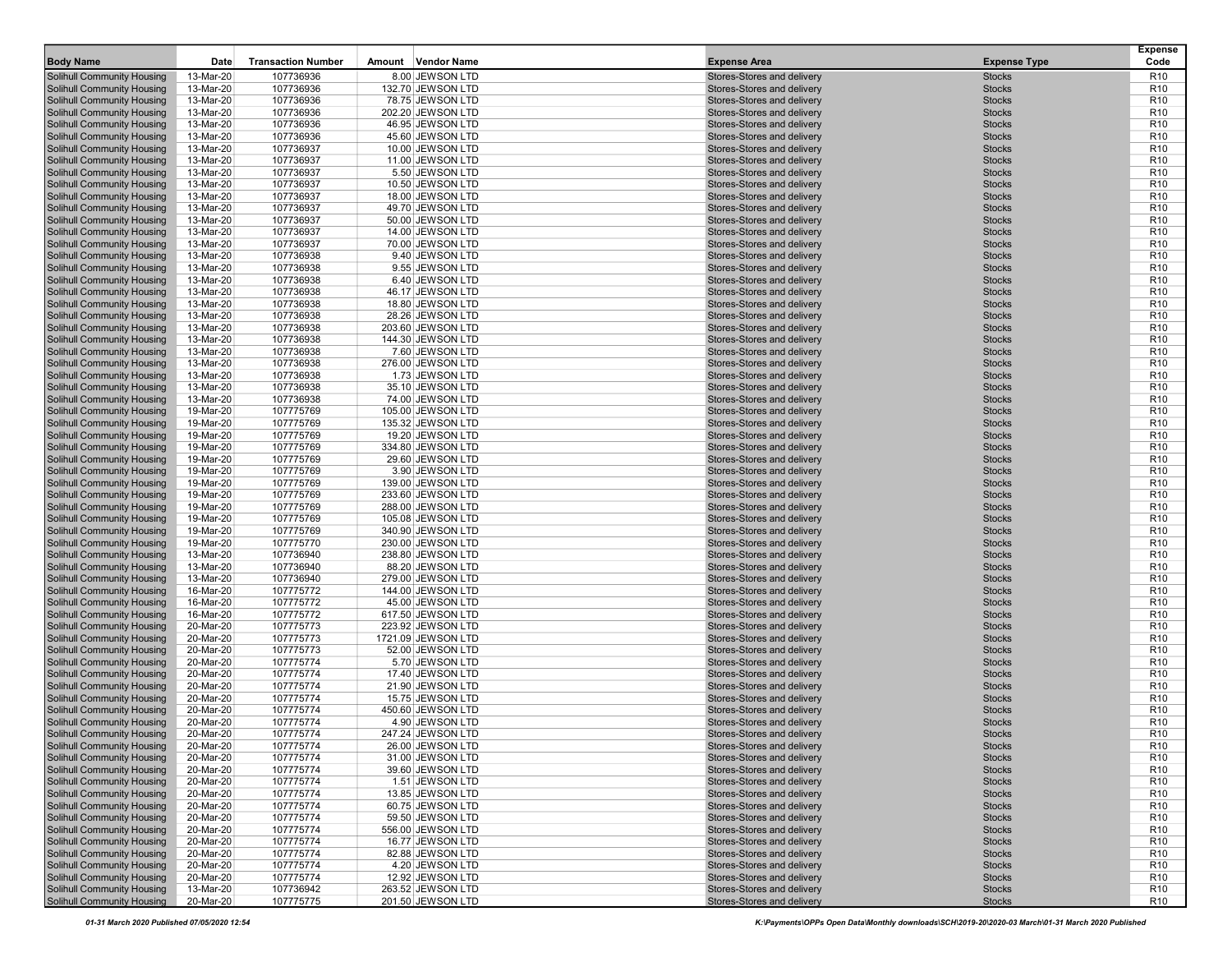| <b>Body Name</b>                                                       | Date                   | <b>Transaction Number</b> | Amount Vendor Name                                                          | <b>Expense Area</b>                                             | <b>Expense Type</b>                                           | <b>Expense</b><br>Code             |
|------------------------------------------------------------------------|------------------------|---------------------------|-----------------------------------------------------------------------------|-----------------------------------------------------------------|---------------------------------------------------------------|------------------------------------|
| <b>Solihull Community Housing</b>                                      | 20-Mar-20              | 107775775                 | 63.72 JEWSON LTD                                                            | Stores-Stores and delivery                                      | <b>Stocks</b>                                                 | R <sub>10</sub>                    |
| <b>Solihull Community Housing</b>                                      | 20-Mar-20              | 107775775                 | 119.90 JEWSON LTD                                                           | Stores-Stores and delivery                                      | <b>Stocks</b>                                                 | R <sub>10</sub>                    |
| <b>Solihull Community Housing</b>                                      | 18-Mar-20              | 107775779                 | 10.40 JEWSON LTD                                                            | Stores-Stores and delivery                                      | <b>Stocks</b>                                                 | R <sub>10</sub>                    |
| <b>Solihull Community Housing</b>                                      | 18-Mar-20              | 107775779                 | 24.30 JEWSON LTD                                                            | Stores-Stores and delivery                                      | <b>Stocks</b>                                                 | R <sub>10</sub>                    |
| <b>Solihull Community Housing</b>                                      | 18-Mar-20              | 107775779                 | 62.36 JEWSON LTD                                                            | Stores-Stores and delivery                                      | <b>Stocks</b>                                                 | R <sub>10</sub>                    |
| <b>Solihull Community Housing</b>                                      | 18-Mar-20              | 107775779                 | 28.60 JEWSON LTD                                                            | Stores-Stores and delivery                                      | <b>Stocks</b>                                                 | R <sub>10</sub>                    |
| <b>Solihull Community Housing</b>                                      | 18-Mar-20              | 107775779                 | 27.24 JEWSON LTD                                                            | Stores-Stores and delivery                                      | <b>Stocks</b>                                                 | R <sub>10</sub>                    |
| <b>Solihull Community Housing</b><br><b>Solihull Community Housing</b> | 18-Mar-20<br>18-Mar-20 | 107775779<br>107775779    | 23.50 JEWSON LTD<br>733.20 JEWSON LTD                                       | Stores-Stores and delivery<br>Stores-Stores and delivery        | <b>Stocks</b><br><b>Stocks</b>                                | R <sub>10</sub><br>R <sub>10</sub> |
| <b>Solihull Community Housing</b>                                      | 18-Mar-20              | 107775779                 | 161.10 JEWSON LTD                                                           | Stores-Stores and delivery                                      | <b>Stocks</b>                                                 | R <sub>10</sub>                    |
| <b>Solihull Community Housing</b>                                      | 18-Mar-20              | 107775779                 | 165.40 JEWSON LTD                                                           | Stores-Stores and delivery                                      | <b>Stocks</b>                                                 | R <sub>10</sub>                    |
| <b>Solihull Community Housing</b>                                      | 20-Mar-20              | 107775780                 | 341.20 JEWSON LTD                                                           | Stores-Stores and delivery                                      | <b>Stocks</b>                                                 | R <sub>10</sub>                    |
| <b>Solihull Community Housing</b>                                      | 17-Mar-20              | 107775781                 | 643.13 JEWSON LTD                                                           | Stores-Stores and delivery                                      | <b>Stocks</b>                                                 | R <sub>10</sub>                    |
| <b>Solihull Community Housing</b>                                      | 18-Mar-20              | 107775785                 | 712.50 JEWSON LTD                                                           | Stores-Stores and delivery                                      | <b>Stocks</b>                                                 | R <sub>10</sub>                    |
| <b>Solihull Community Housing</b>                                      | 30-Mar-20              | 107775788                 | 526.67 JEWSON LTD                                                           | Stores-Stores and delivery                                      | <b>Stocks</b>                                                 | R <sub>10</sub>                    |
| <b>Solihull Community Housing</b>                                      | 20-Mar-20              | 107775789                 | 36.00 JEWSON LTD                                                            | Stores-Stores and delivery                                      | <b>Stocks</b>                                                 | R <sub>10</sub>                    |
| <b>Solihull Community Housing</b>                                      | 20-Mar-20              | 107775789                 | 217.60 JEWSON LTD                                                           | Stores-Stores and delivery                                      | <b>Stocks</b>                                                 | R <sub>10</sub>                    |
| Solihull Community Housing                                             | 20-Mar-20              | 107775789                 | 36.00 JEWSON LTD                                                            | Stores-Stores and delivery                                      | <b>Stocks</b><br><b>Stocks</b>                                | R <sub>10</sub>                    |
| <b>Solihull Community Housing</b><br>Solihull Community Housing        | 19-Mar-20<br>19-Mar-20 | 107775791<br>107775791    | 949.05 JEWSON LTD<br>390.83 JEWSON LTD                                      | Stores-Stores and delivery<br>Stores-Stores and delivery        | <b>Stocks</b>                                                 | R <sub>10</sub><br>R <sub>10</sub> |
| <b>Solihull Community Housing</b>                                      | 01-Mar-20              | 107706092                 | 10622.70 JOHN GILLESPIE CONTRACTORS LTD                                     | <b>Public Sector - Major Adaptations</b>                        | <b>Contractor Payments</b>                                    | <b>B70</b>                         |
| <b>Solihull Community Housing</b>                                      | 01-Mar-20              | 107702446                 | 14425.71 JOHN GILLESPIE CONTRACTORS LTD                                     | Private Sector - Disabled Facilities Grants                     | <b>Contractor Payments</b>                                    | <b>B70</b>                         |
| <b>Solihull Community Housing</b>                                      | 05-Mar-20              | 107735951                 | 10182.84 JOHN GILLESPIE CONTRACTORS LTD                                     | Private Sector - Disabled Facilities Grants                     | <b>Contractor Payments</b>                                    | <b>B70</b>                         |
| <b>Solihull Community Housing</b>                                      | 05-Mar-20              | 107706093                 | 12523.09 JOHN GILLESPIE CONTRACTORS LTD                                     | Private Sector - Disabled Facilities Grants                     | <b>Contractor Payments</b>                                    | <b>B70</b>                         |
| <b>Solihull Community Housing</b>                                      | 04-Mar-20              | 107701825                 | 869.94 KARTER THOMAS LTD                                                    | <b>Estate Mgmt Team</b>                                         | <b>Agency Staff</b>                                           | A60                                |
| <b>Solihull Community Housing</b>                                      | 12-Mar-20              | 107709932                 | 777.42 KARTER THOMAS LTD                                                    | <b>Estate Mgmt Team</b>                                         | <b>Agency Staff</b>                                           | A60                                |
| <b>Solihull Community Housing</b>                                      | 20-Mar-20              | 107719280                 | 777.00 KARTER THOMAS LTD                                                    | <b>Estate Mgmt Team</b>                                         | <b>Agency Staff</b>                                           | A60                                |
| <b>Solihull Community Housing</b>                                      | 01-Mar-20              | 107723633                 | 840.00 L&M DOMESTIC SCAFFOLDING LTD                                         | North Property Repairs-Day to day                               | <b>External Structures</b>                                    | <b>B33</b>                         |
| <b>Solihull Community Housing</b>                                      | 01-Mar-20              | 107723633                 | -168.00 L&M DOMESTIC SCAFFOLDING LTD                                        | <b>Sub Contractors Tax</b>                                      | <b>Creditor: Inland Revenue</b>                               | S <sub>02</sub>                    |
| <b>Solihull Community Housing</b><br><b>Solihull Community Housing</b> | 01-Mar-20<br>01-Mar-20 | 107723634<br>107723634    | 520.00 L&M DOMESTIC SCAFFOLDING LTD<br>-104.00 L&M DOMESTIC SCAFFOLDING LTD | North Property Repairs-Day to day<br><b>Sub Contractors Tax</b> | <b>External Structures</b><br><b>Creditor: Inland Revenue</b> | <b>B33</b><br><b>S02</b>           |
| <b>Solihull Community Housing</b>                                      | 01-Mar-20              | 107723635                 | 840.00 L&M DOMESTIC SCAFFOLDING LTD                                         | North Property Repairs-Day to day                               | <b>External Structures</b>                                    | <b>B33</b>                         |
| <b>Solihull Community Housing</b>                                      | 01-Mar-20              | 107723635                 | -168.00 L&M DOMESTIC SCAFFOLDING LTD                                        | <b>Sub Contractors Tax</b>                                      | <b>Creditor: Inland Revenue</b>                               | <b>S02</b>                         |
| <b>Solihull Community Housing</b>                                      | 01-Mar-20              | 107799809                 | 420.00 L&M DOMESTIC SCAFFOLDING LTD                                         | North Property Repairs-Day to day                               | <b>External Structures</b>                                    | <b>B33</b>                         |
| <b>Solihull Community Housing</b>                                      | 01-Mar-20              | 107799809                 | -84.00 L&M DOMESTIC SCAFFOLDING LTD                                         | <b>Sub Contractors Tax</b>                                      | <b>Creditor: Inland Revenue</b>                               | <b>S02</b>                         |
| Solihull Community Housing                                             | 01-Mar-20              | 107799810                 | 420.00 L&M DOMESTIC SCAFFOLDING LTD                                         | North Property Repairs-Day to day                               | <b>External Structures</b>                                    | <b>B33</b>                         |
| <b>Solihull Community Housing</b>                                      | 01-Mar-20              | 107799810                 | -84.00 L&M DOMESTIC SCAFFOLDING LTD                                         | <b>Sub Contractors Tax</b>                                      | <b>Creditor: Inland Revenue</b>                               | S02                                |
| Solihull Community Housing                                             | 01-Mar-20              | 107735940                 | 420.00 L&M DOMESTIC SCAFFOLDING LTD                                         | North Property Repairs-Day to day                               | <b>External Structures</b>                                    | <b>B33</b>                         |
| <b>Solihull Community Housing</b>                                      | 01-Mar-20              | 107735940                 | -84.00 L&M DOMESTIC SCAFFOLDING LTD                                         | <b>Sub Contractors Tax</b>                                      | <b>Creditor: Inland Revenue</b>                               | <b>S02</b>                         |
| <b>Solihull Community Housing</b>                                      | 01-Mar-20              | 107735941                 | 960.00 L&M DOMESTIC SCAFFOLDING LTD                                         | North Property Repairs-Day to day                               | <b>External Structures</b>                                    | <b>B33</b><br><b>S02</b>           |
| <b>Solihull Community Housing</b><br><b>Solihull Community Housing</b> | 01-Mar-20<br>01-Mar-20 | 107735941<br>107735942    | -192.00 L&M DOMESTIC SCAFFOLDING LTD<br>770.00 L&M DOMESTIC SCAFFOLDING LTD | <b>Sub Contractors Tax</b><br>North Property Repairs-Day to day | <b>Creditor: Inland Revenue</b><br><b>External Structures</b> | <b>B33</b>                         |
| Solihull Community Housing                                             | 01-Mar-20              | 107735942                 | -154.00 L&M DOMESTIC SCAFFOLDING LTD                                        | <b>Sub Contractors Tax</b>                                      | <b>Creditor: Inland Revenue</b>                               | <b>S02</b>                         |
| <b>Solihull Community Housing</b>                                      | 01-Mar-20              | 107735943                 | 520.00 L&M DOMESTIC SCAFFOLDING LTD                                         | North Property Repairs-Day to day                               | <b>External Structures</b>                                    | <b>B33</b>                         |
| Solihull Community Housing                                             | 01-Mar-20              | 107735943                 | -104.00 L&M DOMESTIC SCAFFOLDING LTD                                        | <b>Sub Contractors Tax</b>                                      | <b>Creditor: Inland Revenue</b>                               | S02                                |
| <b>Solihull Community Housing</b>                                      | 01-Mar-20              | 107735944                 | 640.00 L&M DOMESTIC SCAFFOLDING LTD                                         | North Property Repairs-Day to day                               | <b>External Structures</b>                                    | <b>B33</b>                         |
| <b>Solihull Community Housing</b>                                      | 01-Mar-20              | 107735944                 | -128.00 L&M DOMESTIC SCAFFOLDING LTD                                        | <b>Sub Contractors Tax</b>                                      | <b>Creditor: Inland Revenue</b>                               | <b>S02</b>                         |
| <b>Solihull Community Housing</b>                                      | 01-Mar-20              | 107735945                 | 320.00 L&M DOMESTIC SCAFFOLDING LTD                                         | North Property Repairs-Day to day                               | <b>External Structures</b>                                    | <b>B33</b>                         |
| <b>Solihull Community Housing</b>                                      | 01-Mar-20              | 107735945                 | -64.00 L&M DOMESTIC SCAFFOLDING LTD                                         | <b>Sub Contractors Tax</b>                                      | <b>Creditor: Inland Revenue</b>                               | <b>S02</b>                         |
| <b>Solihull Community Housing</b><br><b>Solihull Community Housing</b> | 01-Mar-20<br>01-Mar-20 | 107735946<br>107735946    | 420.00 L&M DOMESTIC SCAFFOLDING LTD<br>-84.00 L&M DOMESTIC SCAFFOLDING LTD  | North Property Repairs-Day to day<br><b>Sub Contractors Tax</b> | <b>External Structures</b><br><b>Creditor: Inland Revenue</b> | <b>B33</b><br><b>S02</b>           |
| <b>Solihull Community Housing</b>                                      | 01-Mar-20              | 107735947                 | 420.00 L&M DOMESTIC SCAFFOLDING LTD                                         | North Property Repairs-Day to day                               | <b>External Structures</b>                                    | <b>B33</b>                         |
| <b>Solihull Community Housing</b>                                      | 01-Mar-20              | 107735947                 | -84.00 L&M DOMESTIC SCAFFOLDING LTD                                         | <b>Sub Contractors Tax</b>                                      | <b>Creditor: Inland Revenue</b>                               | <b>S02</b>                         |
| <b>Solihull Community Housing</b>                                      | 01-Mar-20              | 107735948                 | 420.00 L&M DOMESTIC SCAFFOLDING LTD                                         | North Property Repairs-Day to day                               | <b>External Structures</b>                                    | <b>B33</b>                         |
| <b>Solihull Community Housing</b>                                      | 01-Mar-20              | 107735948                 | -84.00 L&M DOMESTIC SCAFFOLDING LTD                                         | <b>Sub Contractors Tax</b>                                      | <b>Creditor: Inland Revenue</b>                               | <b>S02</b>                         |
| <b>Solihull Community Housing</b>                                      | 01-Mar-20              | 107735949                 | 420.00 L&M DOMESTIC SCAFFOLDING LTD                                         | North Property Repairs-Day to day                               | <b>External Structures</b>                                    | <b>B33</b>                         |
| <b>Solihull Community Housing</b>                                      | 01-Mar-20              | 107735949                 | -84.00 L&M DOMESTIC SCAFFOLDING LTD                                         | Sub Contractors Tax                                             | <b>Creditor: Inland Revenue</b>                               | <b>S02</b>                         |
| <b>Solihull Community Housing</b>                                      | 01-Mar-20              | 107735950                 | 320.00 L&M DOMESTIC SCAFFOLDING LTD                                         | North Property Repairs-Day to day                               | <b>External Structures</b>                                    | <b>B33</b>                         |
| <b>Solihull Community Housing</b>                                      | 01-Mar-20              | 107735950                 | -64.00 L&M DOMESTIC SCAFFOLDING LTD                                         | <b>Sub Contractors Tax</b>                                      | <b>Creditor: Inland Revenue</b>                               | S02                                |
| <b>Solihull Community Housing</b>                                      | 03-Mar-20              | 107699599                 | 809.10 LEGRAND                                                              | Safe and Sound Operational                                      | <b>Equipment Rental/Lease</b>                                 | D18                                |
| <b>Solihull Community Housing</b>                                      | 06-Mar-20              | 107704096                 | 240.30 LEGRAND                                                              | Safe and Sound Operational                                      | <b>Equipment Rental/Lease</b>                                 | D <sub>18</sub>                    |
| <b>Solihull Community Housing</b><br><b>Solihull Community Housing</b> | 06-Mar-20<br>02-Mar-20 | 107704090<br>107698686    | 334.80 LEGRAND<br>-20538.73 LEX AUTOLEASE LIMITED                           | Safe and Sound Operational<br><b>Client - Fleet Management</b>  | <b>Equipment Rental/Lease</b><br>Vehicle Hire                 | D18<br>C30                         |
| <b>Solihull Community Housing</b>                                      | 19-Mar-20              | 107718831                 | 5325.26 LEX AUTOLEASE LIMITED                                               | Client - Fleet Management                                       | <b>Vehicle Hire</b>                                           | C <sub>30</sub>                    |
| <b>Solihull Community Housing</b>                                      | 23-Mar-20              | 107721282                 | 5687.12 LEX AUTOLEASE LIMITED                                               | Client - Fleet Management                                       | Vehicle Hire                                                  | C30                                |
| <b>Solihull Community Housing</b>                                      | 23-Mar-20              | 107721282                 | 15842.51 LEX AUTOLEASE LIMITED                                              | <b>Client - Fleet Management</b>                                | <b>Vehicle Hire</b>                                           | C30                                |
| <b>Solihull Community Housing</b>                                      | 18-Mar-20              | 107718433                 | 387.77 LEX AUTOLEASE LIMITED                                                | <b>Client - Fleet Management</b>                                | Vehicle service and repairs                                   | C60                                |
| Solihull Community Housing                                             | 20-Mar-20              | 107719175                 | 692.00 LEYLAND LETTINGS                                                     | <b>Private Sector Leasing</b>                                   | <b>Materials</b>                                              | D <sub>13</sub>                    |
| <b>Solihull Community Housing</b>                                      | 27-Mar-20              | 107736532                 | 3059.68 LOCAL GOVERNMENT ASSOC                                              | <b>Central Administration</b>                                   | <b>Professional Fees</b>                                      | D50                                |
| <b>Solihull Community Housing</b>                                      | 11-Mar-20              | 107709254                 | 1654.04 LYRECO UK LTD                                                       | <b>Endeavour House</b>                                          | Stationery                                                    | D <sub>25</sub>                    |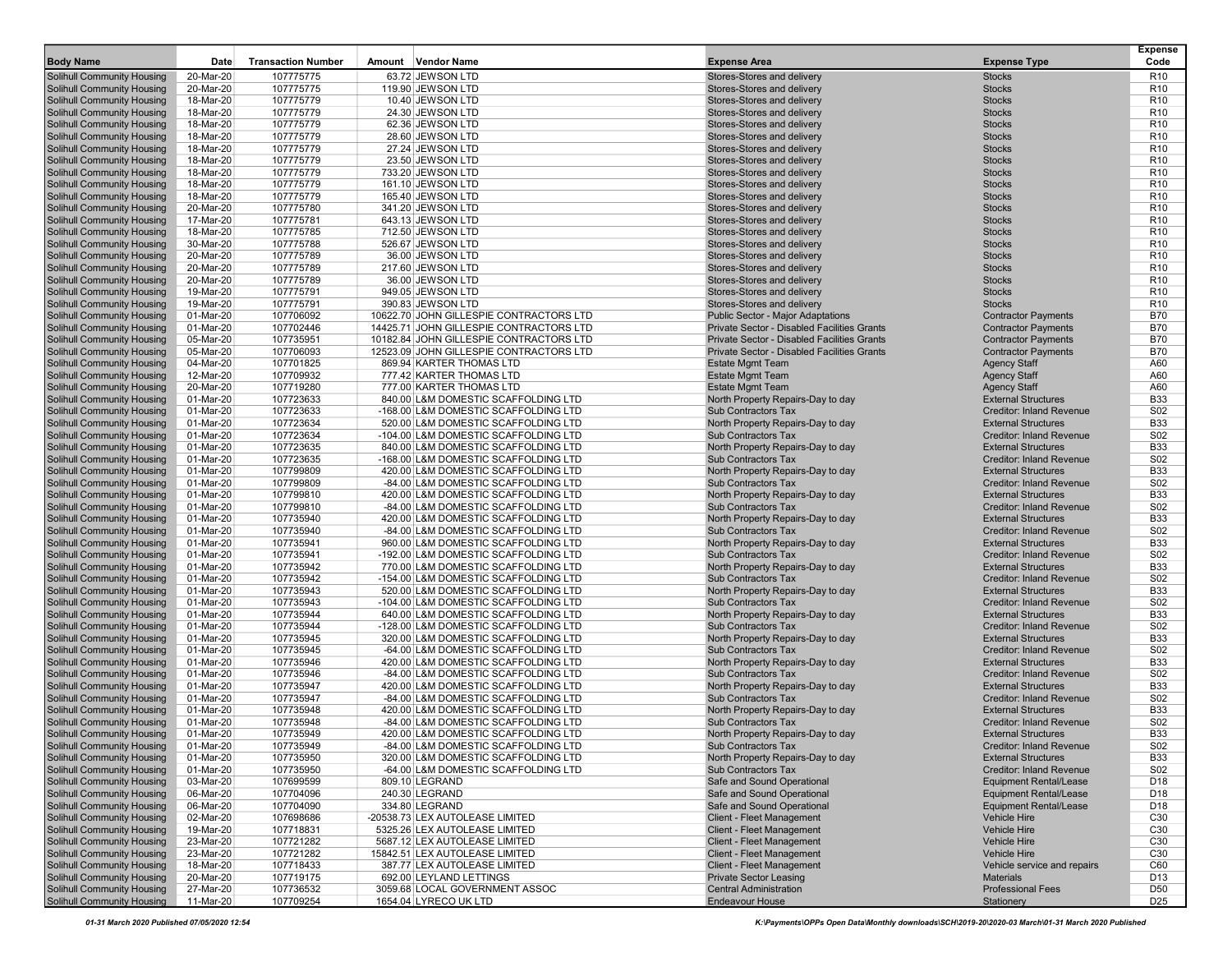| <b>Body Name</b>                                                       | Date                   | <b>Transaction Number</b> | <b>Vendor Name</b><br>Amount                                                        | <b>Expense Area</b>                                        | <b>Expense Type</b>                                      | <b>Expense</b><br>Code   |
|------------------------------------------------------------------------|------------------------|---------------------------|-------------------------------------------------------------------------------------|------------------------------------------------------------|----------------------------------------------------------|--------------------------|
| Solihull Community Housing                                             | 11-Mar-20              | 107709254                 | -827.02 LYRECO UK LTD                                                               | <b>Endeavour House</b>                                     | Stationery                                               | D <sub>25</sub>          |
| Solihull Community Housing                                             | 11-Mar-20              | 107709252                 | 520.11 LYRECO UK LTD                                                                | <b>Endeavour House</b>                                     | Stationery                                               | D <sub>25</sub>          |
| Solihull Community Housing                                             | 31-Mar-20              | 107857867                 | 20620.49 MAN COMMERCIAL PROTECTION LTD                                              | <b>CCTV</b>                                                | Security                                                 | <b>B43</b>               |
| Solihull Community Housing                                             | 10-Mar-20              | 107706668                 | 1583.33 MAXKING LTD                                                                 | <b>Biomass System</b>                                      | <b>Biomass Plant Room Managemen</b>                      | <b>B46</b>               |
| Solihull Community Housing                                             | 10-Mar-20              | 107706672                 | 481.70 MAXKING LTD                                                                  | <b>Biomass System</b>                                      | <b>Biomass Plant Room Managemen</b>                      | <b>B46</b><br><b>B46</b> |
| <b>Solihull Community Housing</b><br><b>Solihull Community Housing</b> | 10-Mar-20<br>09-Mar-20 | 107706672<br>107705782    | 1101.63 MAXKING LTD<br>702.00 MITIE PROPERTY SERVICES (UK) LTD                      | <b>Biomass System</b><br>North Property Repairs-Voids      | <b>Biomass Plant Room Managemen</b><br><b>Voids</b>      | <b>B38</b>               |
| Solihull Community Housing                                             | 09-Mar-20              | 107705783                 | 702.00 MITIE PROPERTY SERVICES (UK) LTD                                             | North Property Repairs-Voids                               | Voids                                                    | <b>B38</b>               |
| Solihull Community Housing                                             | 01-Mar-20              | 107715458                 | 6290.00 MITIE PROPERTY SERVICES (UK) LTD                                            | <b>Planned Maintenance</b>                                 | <b>Planned Works</b>                                     | <b>B36</b>               |
| Solihull Community Housing                                             | 26-Mar-20              | 107733765                 | 576.00 MITIE PROPERTY SERVICES (UK) LTD                                             | North Property Repairs-Voids                               | Voids                                                    | <b>B38</b>               |
| Solihull Community Housing                                             | 09-Mar-20              | 107705784                 | 702.00 MITIE PROPERTY SERVICES (UK) LTD                                             | North Property Repairs-Voids                               | Voids                                                    | <b>B38</b>               |
| Solihull Community Housing                                             | 09-Mar-20              | 107705785                 | 576.00 MITIE PROPERTY SERVICES (UK) LTD                                             | North Property Repairs-Voids                               | Voids                                                    | <b>B38</b>               |
| Solihull Community Housing                                             | 09-Mar-20              | 107715459                 | 299.50 MITIE PROPERTY SERVICES (UK) LTD                                             | <b>Cyclical Maintenance</b>                                | <b>Contractor Payments</b>                               | <b>B70</b>               |
| Solihull Community Housing                                             | 09-Mar-20              | 107715460                 | 299.50 MITIE PROPERTY SERVICES (UK) LTD                                             | <b>Cyclical Maintenance</b>                                | <b>Contractor Payments</b>                               | <b>B70</b>               |
| Solihull Community Housing<br>Solihull Community Housing               | 09-Mar-20<br>09-Mar-20 | 107715461<br>107715462    | 299.50 MITIE PROPERTY SERVICES (UK) LTD<br>299.50 MITIE PROPERTY SERVICES (UK) LTD  | <b>Cyclical Maintenance</b><br><b>Cyclical Maintenance</b> | <b>Contractor Payments</b><br><b>Contractor Payments</b> | <b>B70</b><br><b>B70</b> |
| <b>Solihull Community Housing</b>                                      | 09-Mar-20              | 107715463                 | 299.50 MITIE PROPERTY SERVICES (UK) LTD                                             | <b>Cyclical Maintenance</b>                                | <b>Contractor Payments</b>                               | <b>B70</b>               |
| Solihull Community Housing                                             | 09-Mar-20              | 107715464                 | 299.50 MITIE PROPERTY SERVICES (UK) LTD                                             | <b>Cyclical Maintenance</b>                                | <b>Contractor Payments</b>                               | <b>B70</b>               |
| Solihull Community Housing                                             | 09-Mar-20              | 107715465                 | 299.50 MITIE PROPERTY SERVICES (UK) LTD                                             | <b>Cyclical Maintenance</b>                                | <b>Contractor Payments</b>                               | <b>B70</b>               |
| Solihull Community Housing                                             | 09-Mar-20              | 107715466                 | 299.50 MITIE PROPERTY SERVICES (UK) LTD                                             | <b>Cyclical Maintenance</b>                                | <b>Contractor Payments</b>                               | <b>B70</b>               |
| Solihull Community Housing                                             | 09-Mar-20              | 107715467                 | 299.50 MITIE PROPERTY SERVICES (UK) LTD                                             | <b>Cyclical Maintenance</b>                                | <b>Contractor Payments</b>                               | <b>B70</b>               |
| <b>Solihull Community Housing</b>                                      | 09-Mar-20              | 107715468                 | 299.50 MITIE PROPERTY SERVICES (UK) LTD                                             | <b>Cyclical Maintenance</b>                                | <b>Contractor Payments</b>                               | <b>B70</b>               |
| <b>Solihull Community Housing</b>                                      | 09-Mar-20              | 107715469                 | 299.50 MITIE PROPERTY SERVICES (UK) LTD                                             | <b>Cyclical Maintenance</b>                                | <b>Contractor Payments</b>                               | <b>B70</b>               |
| Solihull Community Housing<br>Solihull Community Housing               | 09-Mar-20<br>09-Mar-20 | 107715470<br>107715471    | 299.50 MITIE PROPERTY SERVICES (UK) LTD<br>299.50 MITIE PROPERTY SERVICES (UK) LTD  | <b>Cyclical Maintenance</b><br><b>Cyclical Maintenance</b> | <b>Contractor Payments</b><br><b>Contractor Payments</b> | <b>B70</b><br><b>B70</b> |
| Solihull Community Housing                                             | 09-Mar-20              | 107715472                 | 299.50 MITIE PROPERTY SERVICES (UK) LTD                                             | <b>Cyclical Maintenance</b>                                | <b>Contractor Payments</b>                               | <b>B70</b>               |
| Solihull Community Housing                                             | 09-Mar-20              | 107715473                 | 299.50 MITIE PROPERTY SERVICES (UK) LTD                                             | <b>Cyclical Maintenance</b>                                | <b>Contractor Payments</b>                               | <b>B70</b>               |
| Solihull Community Housing                                             | 09-Mar-20              | 107715474                 | 299.50 MITIE PROPERTY SERVICES (UK) LTD                                             | <b>Cyclical Maintenance</b>                                | <b>Contractor Payments</b>                               | <b>B70</b>               |
| Solihull Community Housing                                             | 09-Mar-20              | 107715475                 | 299.50 MITIE PROPERTY SERVICES (UK) LTD                                             | <b>Cyclical Maintenance</b>                                | <b>Contractor Payments</b>                               | <b>B70</b>               |
| Solihull Community Housing                                             | 09-Mar-20              | 107715476                 | 299.50 MITIE PROPERTY SERVICES (UK) LTD                                             | <b>Cyclical Maintenance</b>                                | <b>Contractor Payments</b>                               | <b>B70</b>               |
| <b>Solihull Community Housing</b>                                      | 09-Mar-20              | 107715477                 | 299.50 MITIE PROPERTY SERVICES (UK) LTD                                             | <b>Cyclical Maintenance</b>                                | <b>Contractor Payments</b>                               | <b>B70</b>               |
| <b>Solihull Community Housing</b><br>Solihull Community Housing        | 09-Mar-20<br>12-Mar-20 | 107715478<br>107715479    | 299.50 MITIE PROPERTY SERVICES (UK) LTD<br>5366.00 MITIE PROPERTY SERVICES (UK) LTD | <b>Cyclical Maintenance</b><br><b>Planned Maintenance</b>  | <b>Contractor Payments</b><br><b>Planned Works</b>       | <b>B70</b><br><b>B36</b> |
| <b>Solihull Community Housing</b>                                      | 12-Mar-20              | 107715480                 | 5820.30 MITIE PROPERTY SERVICES (UK) LTD                                            | <b>Planned Maintenance</b>                                 | <b>Planned Works</b>                                     | <b>B36</b>               |
| Solihull Community Housing                                             | 13-Mar-20              | 107715481                 | 299.50 MITIE PROPERTY SERVICES (UK) LTD                                             | <b>Cyclical Maintenance</b>                                | <b>Contractor Payments</b>                               | <b>B70</b>               |
| Solihull Community Housing                                             | 13-Mar-20              | 107715482                 | 299.50 MITIE PROPERTY SERVICES (UK) LTD                                             | <b>Cyclical Maintenance</b>                                | <b>Contractor Payments</b>                               | <b>B70</b>               |
| Solihull Community Housing                                             | 13-Mar-20              | 107715483                 | 299.50 MITIE PROPERTY SERVICES (UK) LTD                                             | <b>Cyclical Maintenance</b>                                | <b>Contractor Payments</b>                               | <b>B70</b>               |
| Solihull Community Housing                                             | 13-Mar-20              | 107715484                 | 299.50 MITIE PROPERTY SERVICES (UK) LTD                                             | <b>Cyclical Maintenance</b>                                | <b>Contractor Payments</b>                               | <b>B70</b>               |
| Solihull Community Housing                                             | 13-Mar-20              | 107715485                 | 299.50 MITIE PROPERTY SERVICES (UK) LTD                                             | <b>Cyclical Maintenance</b>                                | <b>Contractor Payments</b>                               | <b>B70</b>               |
| Solihull Community Housing<br>Solihull Community Housing               | 13-Mar-20<br>13-Mar-20 | 107715486<br>107715487    | 299.50 MITIE PROPERTY SERVICES (UK) LTD<br>299.50 MITIE PROPERTY SERVICES (UK) LTD  | <b>Cyclical Maintenance</b><br><b>Cyclical Maintenance</b> | <b>Contractor Payments</b><br><b>Contractor Payments</b> | <b>B70</b><br><b>B70</b> |
| Solihull Community Housing                                             | 13-Mar-20              | 107715488                 | 299.50 MITIE PROPERTY SERVICES (UK) LTD                                             | <b>Cyclical Maintenance</b>                                | <b>Contractor Payments</b>                               | <b>B70</b>               |
| Solihull Community Housing                                             | 13-Mar-20              | 107715489                 | 299.50 MITIE PROPERTY SERVICES (UK) LTD                                             | <b>Cyclical Maintenance</b>                                | <b>Contractor Payments</b>                               | <b>B70</b>               |
| Solihull Community Housing                                             | 13-Mar-20              | 107715490                 | 299.50 MITIE PROPERTY SERVICES (UK) LTD                                             | <b>Cyclical Maintenance</b>                                | <b>Contractor Payments</b>                               | <b>B70</b>               |
| Solihull Community Housing                                             | 16-Mar-20              | 107713179                 | 702.00 MITIE PROPERTY SERVICES (UK) LTD                                             | North Property Repairs-Voids                               | Voids                                                    | <b>B38</b>               |
| Solihull Community Housing                                             | 19-Mar-20              | 107799796                 | 16603.13 MITIE PROPERTY SERVICES (UK) LTD                                           | <b>Sheltered Schemes</b>                                   | <b>Contractor Payments</b>                               | <b>B70</b>               |
| Solihull Community Housing                                             | 23-Mar-20              | 107721192                 | 1404.00 MITIE PROPERTY SERVICES (UK) LTD                                            | North Property Repairs-Voids                               | Voids                                                    | <b>B38</b>               |
| Solihull Community Housing<br>Solihull Community Housing               | 23-Mar-20<br>23-Mar-20 | 107735932<br>107735933    | 299.50 MITIE PROPERTY SERVICES (UK) LTD<br>299.50 MITIE PROPERTY SERVICES (UK) LTD  | <b>Cyclical Maintenance</b><br><b>Cyclical Maintenance</b> | <b>Contractor Payments</b><br><b>Contractor Payments</b> | <b>B70</b><br><b>B70</b> |
| Solihull Community Housing                                             | 23-Mar-20              | 107735934                 | 299.50 MITIE PROPERTY SERVICES (UK) LTD                                             | <b>Cyclical Maintenance</b>                                | <b>Contractor Payments</b>                               | <b>B70</b>               |
| Solihull Community Housing                                             | 23-Mar-20              | 107735935                 | 299.50 MITIE PROPERTY SERVICES (UK) LTD                                             | <b>Cyclical Maintenance</b>                                | <b>Contractor Payments</b>                               | <b>B70</b>               |
| Solihull Community Housing                                             | 23-Mar-20              | 107735936                 | 299.50 MITIE PROPERTY SERVICES (UK) LTD                                             | <b>Cyclical Maintenance</b>                                | <b>Contractor Payments</b>                               | <b>B70</b>               |
| Solihull Community Housing                                             | 23-Mar-20              | 107735937                 | 299.50 MITIE PROPERTY SERVICES (UK) LTD                                             | <b>Cyclical Maintenance</b>                                | <b>Contractor Payments</b>                               | <b>B70</b>               |
| <b>Solihull Community Housing</b>                                      | 23-Mar-20              | 107735938                 | 299.50 MITIE PROPERTY SERVICES (UK) LTD                                             | <b>Cyclical Maintenance</b>                                | <b>Contractor Payments</b>                               | <b>B70</b>               |
| Solihull Community Housing                                             | 23-Mar-20              | 107735939                 | 299.50 MITIE PROPERTY SERVICES (UK) LTD                                             | <b>Cyclical Maintenance</b>                                | <b>Contractor Payments</b>                               | <b>B70</b>               |
| Solihull Community Housing<br>Solihull Community Housing               | 27-Mar-20<br>27-Mar-20 | 107799797                 | 299.50 MITIE PROPERTY SERVICES (UK) LTD<br>299.50 MITIE PROPERTY SERVICES (UK) LTD  | <b>Planned Maintenance</b>                                 | <b>Planned Works</b>                                     | <b>B36</b>               |
| Solihull Community Housing                                             | 27-Mar-20              | 107799798<br>107799799    | 299.50 MITIE PROPERTY SERVICES (UK) LTD                                             | <b>Planned Maintenance</b><br><b>Cyclical Maintenance</b>  | <b>Planned Works</b><br><b>Contractor Payments</b>       | <b>B36</b><br><b>B70</b> |
| <b>Solihull Community Housing</b>                                      | 27-Mar-20              | 107799800                 | 299.50 MITIE PROPERTY SERVICES (UK) LTD                                             | <b>Cyclical Maintenance</b>                                | <b>Contractor Payments</b>                               | <b>B70</b>               |
| Solihull Community Housing                                             | 27-Mar-20              | 107799801                 | 299.50 MITIE PROPERTY SERVICES (UK) LTD                                             | <b>Cyclical Maintenance</b>                                | <b>Contractor Payments</b>                               | <b>B70</b>               |
| Solihull Community Housing                                             | 27-Mar-20              | 107799802                 | 299.50 MITIE PROPERTY SERVICES (UK) LTD                                             | <b>Cyclical Maintenance</b>                                | <b>Contractor Payments</b>                               | <b>B70</b>               |
| <b>Solihull Community Housing</b>                                      | 27-Mar-20              | 107799803                 | 299.50 MITIE PROPERTY SERVICES (UK) LTD                                             | <b>Cyclical Maintenance</b>                                | <b>Contractor Payments</b>                               | <b>B70</b>               |
| Solihull Community Housing                                             | 27-Mar-20              | 107799804                 | 299.50 MITIE PROPERTY SERVICES (UK) LTD                                             | <b>Cyclical Maintenance</b>                                | <b>Contractor Payments</b>                               | <b>B70</b>               |
| Solihull Community Housing                                             | 27-Mar-20              | 107799805                 | 299.50 MITIE PROPERTY SERVICES (UK) LTD                                             | <b>Cyclical Maintenance</b>                                | <b>Contractor Payments</b>                               | <b>B70</b>               |
| <b>Solihull Community Housing</b><br>Solihull Community Housing        | 27-Mar-20<br>27-Mar-20 | 107799806<br>107799807    | 299.50 MITIE PROPERTY SERVICES (UK) LTD<br>299.50 MITIE PROPERTY SERVICES (UK) LTD  | <b>Cyclical Maintenance</b><br><b>Cyclical Maintenance</b> | <b>Contractor Payments</b><br><b>Contractor Payments</b> | <b>B70</b><br><b>B70</b> |
| Solihull Community Housing                                             | 27-Mar-20              | 107799808                 | 299.50 MITIE PROPERTY SERVICES (UK) LTD                                             | <b>Cyclical Maintenance</b>                                | <b>Contractor Payments</b>                               | <b>B70</b>               |
| Solihull Community Housing                                             | 30-Mar-20              | 107783766                 | 288.00 MITIE PROPERTY SERVICES (UK) LTD                                             | North Property Repairs-Voids                               | Voids                                                    | <b>B38</b>               |
| Solihull Community Housing                                             | 18-Mar-20              | 107718445                 | 495.43 MORGAN HUNT UK LTD                                                           | <b>Mechanical &amp; Electrical</b>                         | <b>Agency Staff</b>                                      | A60                      |
| Solihull Community Housing                                             | 18-Mar-20              | 107718446                 | 955.51 MORGAN HUNT UK LTD                                                           | <b>Mechanical &amp; Electrical</b>                         | <b>Agency Staff</b>                                      | A60                      |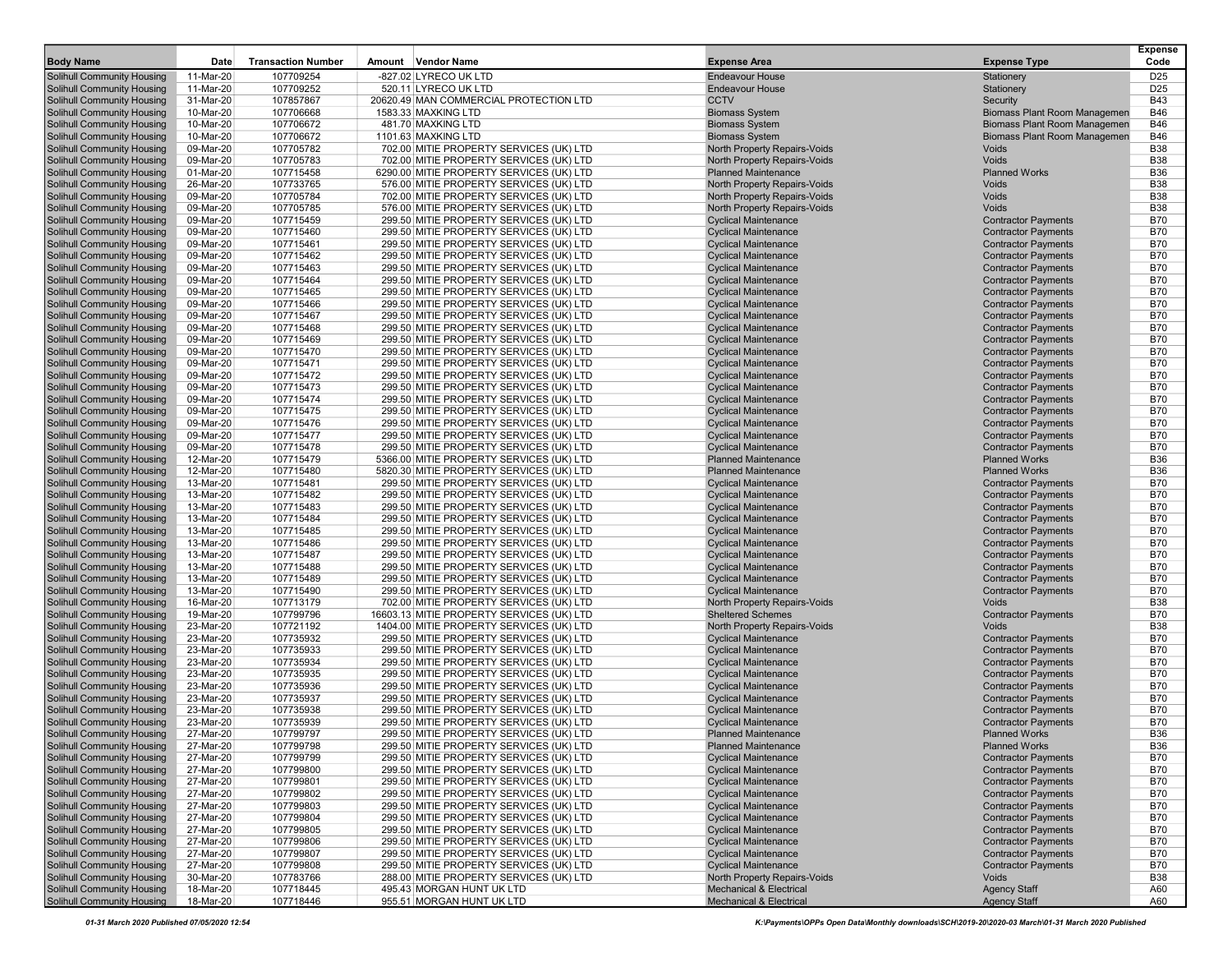| <b>Body Name</b>                                                       | Date                   | <b>Transaction Number</b> | <b>Vendor Name</b><br>Amount                                                     | <b>Expense Area</b>                                                      | <b>Expense Type</b>                                            | <b>Expense</b><br>Code   |
|------------------------------------------------------------------------|------------------------|---------------------------|----------------------------------------------------------------------------------|--------------------------------------------------------------------------|----------------------------------------------------------------|--------------------------|
| <b>Solihull Community Housing</b>                                      | 11-Mar-20              | 107707043                 | 667.80 MORGAN HUNT UK LTD                                                        | North Property Repairs-Day to day                                        | <b>Agency Staff</b>                                            | A60                      |
| <b>Solihull Community Housing</b>                                      | 11-Mar-20              | 107707052                 | 864.43 MORGAN HUNT UK LTD                                                        | North Property Repairs-Day to day                                        | <b>Agency Staff</b>                                            | A60                      |
| Solihull Community Housing                                             | 11-Mar-20              | 107707054                 | 832.11 MORGAN HUNT UK LTD                                                        | North Property Repairs-Day to day                                        | <b>Agency Staff</b>                                            | A60                      |
| <b>Solihull Community Housing</b>                                      | 11-Mar-20              | 107707053                 | 812.25 MORGAN HUNT UK LTD                                                        | North Property Repairs-Day to day                                        | <b>Agency Staff</b>                                            | A60                      |
| <b>Solihull Community Housing</b>                                      | 04-Mar-20              | 107701849                 | 439.11 MORGAN HUNT UK LTD                                                        | <b>Call Centre</b>                                                       | <b>Agency Staff</b>                                            | A60                      |
| <b>Solihull Community Housing</b>                                      | 11-Mar-20              | 107707049                 | 864.43 MORGAN HUNT UK LTD                                                        | North Property Repairs-Day to day                                        | <b>Agency Staff</b>                                            | A60                      |
| <b>Solihull Community Housing</b>                                      | 11-Mar-20              | 107707047                 | 396.67 MORGAN HUNT UK LTD                                                        | North Property Repairs-Day to day                                        | <b>Agency Staff</b>                                            | A60                      |
| <b>Solihull Community Housing</b><br><b>Solihull Community Housing</b> | 11-Mar-20<br>11-Mar-20 | 107707051<br>107707050    | 690.30 MORGAN HUNT UK LTD                                                        | North Property Repairs-Day to day<br>North Property Repairs-Day to day   | <b>Agency Staff</b><br><b>Agency Staff</b>                     | A60<br>A60               |
| <b>Solihull Community Housing</b>                                      | 12-Mar-20              | 107709532                 | 862.33 MORGAN HUNT UK LTD<br>566.25 MORGAN HUNT UK LTD                           | <b>Call Centre</b>                                                       | <b>Agency Staff</b>                                            | A60                      |
| <b>Solihull Community Housing</b>                                      | 12-Mar-20              | 107710034                 | 864.43 MORGAN HUNT UK LTD                                                        | North Property Repairs-Day to day                                        | <b>Agency Staff</b>                                            | A60                      |
| <b>Solihull Community Housing</b>                                      | 12-Mar-20              | 107710036                 | 795.92 MORGAN HUNT UK LTD                                                        | North Property Repairs-Day to day                                        | <b>Agency Staff</b>                                            | A60                      |
| <b>Solihull Community Housing</b>                                      | 12-Mar-20              | 107710000                 | 659.52 MORGAN HUNT UK LTD                                                        | North Property Repairs-Day to day                                        | <b>Agency Staff</b>                                            | A60                      |
| Solihull Community Housing                                             | 12-Mar-20              | 107710037                 | 802.80 MORGAN HUNT UK LTD                                                        | North Property Repairs-Day to day                                        | <b>Agency Staff</b>                                            | A60                      |
| <b>Solihull Community Housing</b>                                      | 12-Mar-20              | 107710035                 | 862.33 MORGAN HUNT UK LTD                                                        | North Property Repairs-Day to day                                        | <b>Agency Staff</b>                                            | A60                      |
| <b>Solihull Community Housing</b>                                      | 18-Mar-20              | 107718448                 | 566.25 MORGAN HUNT UK LTD                                                        | <b>Call Centre</b>                                                       | <b>Agency Staff</b>                                            | A60                      |
| <b>Solihull Community Housing</b>                                      | 19-Mar-20              | 107718775                 | 773.09 MORGAN HUNT UK LTD                                                        | North Property Repairs-Day to day                                        | <b>Agency Staff</b>                                            | A60                      |
| <b>Solihull Community Housing</b>                                      | 19-Mar-20              | 107718773                 | 799.62 MORGAN HUNT UK LTD                                                        | North Property Repairs-Day to day                                        | <b>Agency Staff</b>                                            | A60                      |
| <b>Solihull Community Housing</b>                                      | 19-Mar-20              | 107718771                 | 846.00 MORGAN HUNT UK LTD                                                        | North Property Repairs-Day to day                                        | <b>Agency Staff</b>                                            | A60                      |
| <b>Solihull Community Housing</b>                                      | 19-Mar-20              | 107718779                 | 862.33 MORGAN HUNT UK LTD                                                        | North Property Repairs-Day to day                                        | <b>Agency Staff</b>                                            | A60<br><b>B34</b>        |
| <b>Solihull Community Housing</b><br><b>Solihull Community Housing</b> | 09-Mar-20<br>01-Mar-20 | 107705303<br>107715438    | 2622.00 MORGAN LAMBERT LTD<br>988.98 MOSSVALE MAINTENANCE & SEALING SERVICES LTD | <b>Mechanical &amp; Electrical</b><br><b>Mechanical &amp; Electrical</b> | <b>Utility Related Works</b><br><b>Rev Contractor Payments</b> | <b>B71</b>               |
| <b>Solihull Community Housing</b>                                      | 01-Mar-20              | 107715439                 | 1126.67 MOSSVALE MAINTENANCE & SEALING SERVICES LTD                              | <b>Mechanical &amp; Electrical</b>                                       | <b>Rev Contractor Payments</b>                                 | <b>B71</b>               |
| <b>Solihull Community Housing</b>                                      | 01-Mar-20              | 107715441                 | 1689.26 MOSSVALE MAINTENANCE & SEALING SERVICES LTD                              | <b>Mechanical &amp; Electrical</b>                                       | <b>Rev Contractor Payments</b>                                 | <b>B71</b>               |
| <b>Solihull Community Housing</b>                                      | 01-Mar-20              | 107715442                 | 1546.12 MOSSVALE MAINTENANCE & SEALING SERVICES LTD                              | <b>Mechanical &amp; Electrical</b>                                       | <b>Rev Contractor Payments</b>                                 | <b>B71</b>               |
| <b>Solihull Community Housing</b>                                      | 01-Mar-20              | 107718397                 | 39741.10 MOSSVALE MAINTENANCE & SEALING SERVICES LTD                             | <b>Feasibility Works</b>                                                 | <b>Contractor Payments</b>                                     | <b>B70</b>               |
| <b>Solihull Community Housing</b>                                      | 01-Mar-20              | 107735925                 | 1037.50 MOSSVALE MAINTENANCE & SEALING SERVICES LTD                              | <b>Feasibility Works</b>                                                 | <b>Contractor Payments</b>                                     | <b>B70</b>               |
| <b>Solihull Community Housing</b>                                      | 01-Mar-20              | 107735926                 | 2347.78 MOSSVALE MAINTENANCE & SEALING SERVICES LTD                              | <b>Mechanical &amp; Electrical</b>                                       | <b>Rev Contractor Payments</b>                                 | <b>B71</b>               |
| <b>Solihull Community Housing</b>                                      | 01-Mar-20              | 107735927                 | 447.11 MOSSVALE MAINTENANCE & SEALING SERVICES LTD                               | <b>Mechanical &amp; Electrical</b>                                       | <b>Rev Contractor Payments</b>                                 | <b>B71</b>               |
| <b>Solihull Community Housing</b>                                      | 01-Mar-20              | 107715443                 | 1263.26 MOSSVALE MAINTENANCE & SEALING SERVICES LTD                              | <b>Mechanical &amp; Electrical</b>                                       | <b>Rev Contractor Payments</b>                                 | <b>B71</b>               |
| <b>Solihull Community Housing</b>                                      | 11-Mar-20              | 107709237                 | 1400.00 MOVERS ESTATE AGENTS                                                     | <b>Private Sector Leasing</b>                                            | <b>Materials</b>                                               | D <sub>13</sub>          |
| <b>Solihull Community Housing</b>                                      | 01-Mar-20              | 107715452                 | 366.12 N-CAP FLOORING LTD                                                        | <b>Public Sector - Minor Works</b>                                       | <b>Contractor Payments</b>                                     | <b>B70</b>               |
| <b>Solihull Community Housing</b>                                      | 02-Mar-20              | 107715453                 | 288.48 N-CAP FLOORING LTD                                                        | North Property Repairs-Day to day                                        | <b>Internal Works</b><br><b>Internal Works</b>                 | <b>B31</b><br><b>B31</b> |
| <b>Solihull Community Housing</b><br><b>Solihull Community Housing</b> | 05-Mar-20<br>05-Mar-20 | 107715454<br>107715454    | 620.04 N-CAP FLOORING LTD<br>-310.02 N-CAP FLOORING LTD                          | North Property Repairs-Day to day<br>North Property Repairs-Day to day   | <b>Internal Works</b>                                          | <b>B31</b>               |
| <b>Solihull Community Housing</b>                                      | 16-Mar-20              | 107715455                 | 331.75 N-CAP FLOORING LTD                                                        | North Property Repairs-Day to day                                        | <b>Internal Works</b>                                          | <b>B31</b>               |
| <b>Solihull Community Housing</b>                                      | 16-Mar-20              | 107715456                 | 1401.48 N-CAP FLOORING LTD                                                       | North Property Repairs-Voids                                             | Voids                                                          | <b>B38</b>               |
| <b>Solihull Community Housing</b>                                      | 18-Mar-20              | 107799792                 | 11765.75 N-CAP FLOORING LTD                                                      | <b>Sheltered Schemes</b>                                                 | <b>Contractor Payments</b>                                     | <b>B70</b>               |
| <b>Solihull Community Housing</b>                                      | 18-Mar-20              | 107799793                 | 396.00 N-CAP FLOORING LTD                                                        | North Property Repairs-Voids                                             | <b>Voids</b>                                                   | <b>B38</b>               |
| <b>Solihull Community Housing</b>                                      | 18-Mar-20              | 107799794                 | 360.60 N-CAP FLOORING LTD                                                        | <b>North Property Repairs-Voids</b>                                      | <b>Voids</b>                                                   | <b>B38</b>               |
| <b>Solihull Community Housing</b>                                      | 18-Mar-20              | 107799795                 | 498.96 N-CAP FLOORING LTD                                                        | North Property Repairs-Day to day                                        | <b>Internal Works</b>                                          | <b>B31</b>               |
| <b>Solihull Community Housing</b>                                      | 24-Mar-20              | 107735931                 | 1346.52 N-CAP FLOORING LTD                                                       | North Property Repairs-Voids                                             | Voids                                                          | <b>B38</b>               |
| <b>Solihull Community Housing</b>                                      | 23-Mar-20              | 107721369                 | 702.00 NEOPOST LTD                                                               | <b>Endeavour House</b>                                                   | Postages                                                       | D <sub>21</sub>          |
| <b>Solihull Community Housing</b>                                      | 01-Mar-20              | 107714564                 | 1468.88 NERG LTD                                                                 | <b>Biomass System</b>                                                    | <b>Biomass Boilers</b>                                         | <b>B45</b>               |
| <b>Solihull Community Housing</b><br><b>Solihull Community Housing</b> | 01-Mar-20<br>01-Mar-20 | 107714565<br>107714566    | 1878.80 NERG LTD<br>3494.08 NERG LTD                                             | <b>Biomass System</b><br><b>Biomass System</b>                           | <b>Biomass Boilers</b><br><b>Biomass Boilers</b>               | <b>B45</b><br><b>B45</b> |
| <b>Solihull Community Housing</b>                                      | 01-Mar-20              | 107714567                 | 1878.80 NERG LTD                                                                 | <b>Biomass System</b>                                                    | <b>Biomass Boilers</b>                                         | <b>B45</b>               |
| <b>Solihull Community Housing</b>                                      | 01-Mar-20              | 107714467                 | 1464.00 NERG LTD                                                                 | <b>Biomass System</b>                                                    | <b>Biomass Boilers</b>                                         | <b>B45</b>               |
| <b>Solihull Community Housing</b>                                      | 01-Mar-20              | 107714468                 | 3333.04 NERG LTD                                                                 | <b>Biomass System</b>                                                    | <b>Biomass Boilers</b>                                         | <b>B45</b>               |
| <b>Solihull Community Housing</b>                                      | 01-Mar-20              | 107714469                 | 2113.04 NERG LTD                                                                 | <b>Biomass System</b>                                                    | <b>Biomass Boilers</b>                                         | <b>B45</b>               |
| <b>Solihull Community Housing</b>                                      | 01-Mar-20              | 107714470                 | 1185.84 NERG LTD                                                                 | <b>Biomass System</b>                                                    | <b>Biomass Boilers</b>                                         | <b>B45</b>               |
| <b>Solihull Community Housing</b>                                      | 01-Mar-20              | 107714471                 | 3386.72 NERG LTD                                                                 | <b>Biomass System</b>                                                    | <b>Biomass Boilers</b>                                         | <b>B45</b>               |
| <b>Solihull Community Housing</b>                                      | 01-Mar-20              | 107714472                 | 1532.32 NERG LTD                                                                 | <b>Biomass System</b>                                                    | <b>Biomass Boilers</b>                                         | <b>B45</b>               |
| <b>Solihull Community Housing</b>                                      | 01-Mar-20              | 107714473                 | 1678.72 NERG LTD                                                                 | <b>Biomass System</b>                                                    | <b>Biomass Boilers</b>                                         | <b>B45</b>               |
| <b>Solihull Community Housing</b>                                      | 01-Mar-20              | 107714474                 | 1717.76 NERG LTD                                                                 | <b>Biomass System</b>                                                    | <b>Biomass Boilers</b>                                         | <b>B45</b>               |
| <b>Solihull Community Housing</b>                                      | 01-Mar-20              | 107714475                 | 1834.88 NERG LTD                                                                 | <b>Biomass System</b>                                                    | <b>Biomass Boilers</b>                                         | <b>B45</b>               |
| <b>Solihull Community Housing</b>                                      | 01-Mar-20              | 107714476                 | 2435.12 NERG LTD                                                                 | <b>Biomass System</b>                                                    | <b>Biomass Boilers</b>                                         | B45<br><b>B45</b>        |
| <b>Solihull Community Housing</b><br><b>Solihull Community Housing</b> | 01-Mar-20<br>01-Mar-20 | 107714477<br>107714478    | 1976.40 NERG LTD<br>3357.44 NERG LTD                                             | <b>Biomass System</b><br><b>Biomass System</b>                           | <b>Biomass Boilers</b><br><b>Biomass Boilers</b>               | <b>B45</b>               |
| <b>Solihull Community Housing</b>                                      | 01-Mar-20              | 107714479                 | 1220.00 NERG LTD                                                                 | <b>Biomass System</b>                                                    | <b>Biomass Boilers</b>                                         | <b>B45</b>               |
| <b>Solihull Community Housing</b>                                      | 05-Mar-20              | 107702886                 | 588.00 NIYAA PEOPLE                                                              | North Property Repairs-Day to day                                        | <b>Agency Staff</b>                                            | A60                      |
| <b>Solihull Community Housing</b>                                      | 09-Mar-20              | 107705652                 | 518.00 NIYAA PEOPLE                                                              | Anti Graffiti Team                                                       | <b>Agency Staff</b>                                            | A60                      |
| <b>Solihull Community Housing</b>                                      | 09-Mar-20              | 107705647                 | 525.00 NIYAA PEOPLE                                                              | Anti Graffiti Team                                                       | <b>Agency Staff</b>                                            | A60                      |
| <b>Solihull Community Housing</b>                                      | 13-Mar-20              | 107710597                 | 955.81 NIYAA PEOPLE                                                              | Housing Aid & Homelessness                                               | <b>Agency Staff</b>                                            | A60                      |
| <b>Solihull Community Housing</b>                                      | 10-Mar-20              | 107706679                 | 996.75 NIYAA PEOPLE                                                              | Procurement                                                              | Pay: APT & C                                                   | A10                      |
| <b>Solihull Community Housing</b>                                      | 26-Mar-20              | 107733766                 | 519.39 NIYAA PEOPLE                                                              | <b>Executive Team Support</b>                                            | <b>Agency Staff</b>                                            | A60                      |
| <b>Solihull Community Housing</b>                                      | 09-Mar-20              | 107705654                 | 518.00 NIYAA PEOPLE                                                              | Anti Graffiti Team                                                       | <b>Agency Staff</b>                                            | A60                      |
| <b>Solihull Community Housing</b>                                      | 04-Mar-20              | 107700234                 | 953.43 NIYAA PEOPLE                                                              | Housing Aid & Homelessness                                               | <b>Agency Staff</b>                                            | A60                      |
| <b>Solihull Community Housing</b>                                      | 05-Mar-20              | 107702889                 | 688.94 NIYAA PEOPLE                                                              | North Property Repairs-Day to day                                        | <b>Agency Staff</b>                                            | A60                      |
| <b>Solihull Community Housing</b>                                      | 04-Mar-20              | 107701944                 | 643.06 NIYAA PEOPLE                                                              | Business Support - MST Back Office Support                               | <b>Agency Staff</b>                                            | A60                      |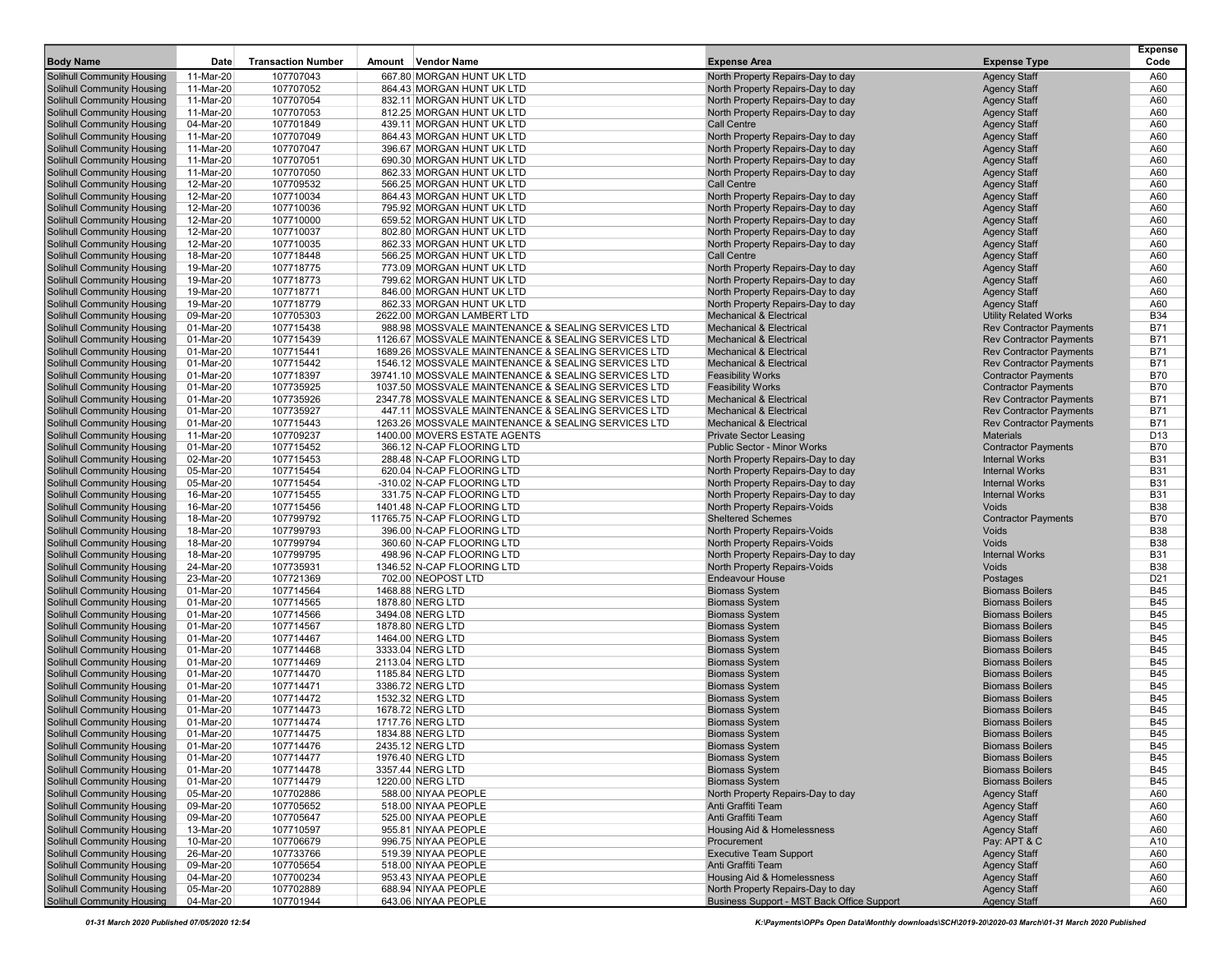| <b>Body Name</b>                                                       | Date                   | <b>Transaction Number</b> | Amount Vendor Name                                                                  | <b>Expense Area</b>                                                    | <b>Expense Type</b>                                 | <b>Expense</b><br>Code   |
|------------------------------------------------------------------------|------------------------|---------------------------|-------------------------------------------------------------------------------------|------------------------------------------------------------------------|-----------------------------------------------------|--------------------------|
| <b>Solihull Community Housing</b>                                      | 11-Mar-20              | 107709282                 | 662.67 NIYAA PEOPLE                                                                 | <b>Executive Team Support</b>                                          | <b>Agency Staff</b>                                 | A60                      |
| <b>Solihull Community Housing</b>                                      | 05-Mar-20              | 107702892                 | 572.00 NIYAA PEOPLE                                                                 | North Property Repairs-Day to day                                      | <b>Agency Staff</b>                                 | A60                      |
| <b>Solihull Community Housing</b>                                      | 04-Mar-20              | 107701958                 | 906.78 NIYAA PEOPLE                                                                 | <b>Housing Aid &amp; Homelessness</b>                                  | <b>Agency Staff</b>                                 | A60                      |
| <b>Solihull Community Housing</b>                                      | 05-Mar-20              | 107702891                 | 753.30 NIYAA PEOPLE                                                                 | North Property Repairs-Day to day                                      | <b>Agency Staff</b>                                 | A60                      |
| <b>Solihull Community Housing</b>                                      | 05-Mar-20              | 107703219                 | 410.20 NIYAA PEOPLE                                                                 | Anti Graffiti Team                                                     | <b>Agency Staff</b>                                 | A60                      |
| <b>Solihull Community Housing</b>                                      | 05-Mar-20              | 107702888                 | 472.00 NIYAA PEOPLE                                                                 | North Property Repairs-Day to day                                      | <b>Agency Staff</b>                                 | A60                      |
| <b>Solihull Community Housing</b>                                      | 30-Mar-20              | 107781776                 | 996.75 NIYAA PEOPLE                                                                 | Procurement                                                            | Pay: APT & C                                        | A10                      |
| <b>Solihull Community Housing</b>                                      | 12-Mar-20              | 107710100                 | 762.60 NIYAA PEOPLE                                                                 | North Property Repairs-Day to day                                      | <b>Agency Staff</b>                                 | A60                      |
| <b>Solihull Community Housing</b>                                      | 12-Mar-20              | 107709392                 | 518.00 NIYAA PEOPLE                                                                 | Anti Graffiti Team                                                     | <b>Agency Staff</b>                                 | A60                      |
| <b>Solihull Community Housing</b>                                      | 30-Mar-20              | 107772767                 | 334.15 NIYAA PEOPLE                                                                 | <b>Housing Aid &amp; Homelessness</b>                                  | <b>Agency Staff</b>                                 | A60<br>A60               |
| <b>Solihull Community Housing</b><br><b>Solihull Community Housing</b> | 12-Mar-20<br>12-Mar-20 | 107710098<br>107710099    | 549.29 NIYAA PEOPLE<br>592.00 NIYAA PEOPLE                                          | North Property Repairs-Day to day<br>North Property Repairs-Day to day | <b>Agency Staff</b><br><b>Agency Staff</b>          | A60                      |
| <b>Solihull Community Housing</b>                                      | 11-Mar-20              | 107709288                 | 644.76 NIYAA PEOPLE                                                                 | <b>Executive Team Support</b>                                          | <b>Agency Staff</b>                                 | A60                      |
| <b>Solihull Community Housing</b>                                      | 11-Mar-20              | 107709290                 | 643.06 NIYAA PEOPLE                                                                 | <b>Business Support - MST Back Office Support</b>                      | <b>Agency Staff</b>                                 | A60                      |
| <b>Solihull Community Housing</b>                                      | 30-Mar-20              | 107781775                 | 996.75 NIYAA PEOPLE                                                                 | Procurement                                                            | Pay: APT & C                                        | A10                      |
| <b>Solihull Community Housing</b>                                      | 12-Mar-20              | 107710096                 | 592.00 NIYAA PEOPLE                                                                 | North Property Repairs-Day to day                                      | <b>Agency Staff</b>                                 | A60                      |
| <b>Solihull Community Housing</b>                                      | 19-Mar-20              | 107718762                 | 688.20 NIYAA PEOPLE                                                                 | North Property Repairs-Day to day                                      | <b>Agency Staff</b>                                 | A60                      |
| <b>Solihull Community Housing</b>                                      | 19-Mar-20              | 107718743                 | 518.00 NIYAA PEOPLE                                                                 | Anti Graffiti Team                                                     | <b>Agency Staff</b>                                 | A60                      |
| <b>Solihull Community Housing</b>                                      | 19-Mar-20              | 107718451                 | 644.76 NIYAA PEOPLE                                                                 | <b>Executive Team Support</b>                                          | <b>Agency Staff</b>                                 | A60                      |
| <b>Solihull Community Housing</b>                                      | 20-Mar-20              | 107719327                 | 643.06 NIYAA PEOPLE                                                                 | Business Support - MST Back Office Support                             | <b>Agency Staff</b>                                 | A60                      |
| <b>Solihull Community Housing</b>                                      | 19-Mar-20              | 107718767                 | 604.00 NIYAA PEOPLE                                                                 | North Property Repairs-Day to day                                      | <b>Agency Staff</b>                                 | A60                      |
| <b>Solihull Community Housing</b>                                      | 19-Mar-20              | 107718763                 | 592.00 NIYAA PEOPLE                                                                 | North Property Repairs-Day to day                                      | <b>Agency Staff</b>                                 | A60                      |
| <b>Solihull Community Housing</b>                                      | 30-Mar-20              | 107781764                 | 797.40 NIYAA PEOPLE                                                                 | Procurement                                                            | Pay: APT & C                                        | A10                      |
| <b>Solihull Community Housing</b><br><b>Solihull Community Housing</b> | 19-Mar-20<br>26-Mar-20 | 107718765<br>107736161    | 688.94 NIYAA PEOPLE<br>642.39 NIYAA PEOPLE                                          | North Property Repairs-Day to day<br>North Property Repairs-Day to day | <b>Agency Staff</b><br><b>Agency Staff</b>          | A60<br>A60               |
| <b>Solihull Community Housing</b>                                      | 30-Mar-20              | 107783764                 | 643.06 NIYAA PEOPLE                                                                 | Business Support - MST Back Office Support                             | <b>Agency Staff</b>                                 | A60                      |
| <b>Solihull Community Housing</b>                                      | 24-Mar-20              | 107724620                 | 662.67 NIYAA PEOPLE                                                                 | <b>Executive Team Support</b>                                          | <b>Agency Staff</b>                                 | A60                      |
| <b>Solihull Community Housing</b>                                      | 26-Mar-20              | 107736171                 | 348.00 NIYAA PEOPLE                                                                 | North Property Repairs-Day to day                                      | <b>Agency Staff</b>                                 | A60                      |
| <b>Solihull Community Housing</b>                                      | 26-Mar-20              | 107736169                 | 688.20 NIYAA PEOPLE                                                                 | North Property Repairs-Day to day                                      | <b>Agency Staff</b>                                 | A60                      |
| <b>Solihull Community Housing</b>                                      | 26-Mar-20              | 107736167                 | 592.00 NIYAA PEOPLE                                                                 | North Property Repairs-Day to day                                      | <b>Agency Staff</b>                                 | A60                      |
| <b>Solihull Community Housing</b>                                      | 04-Mar-20              | 107705856                 | 570.42 OAKLEAF COMMERCIAL SERVICES LTD                                              | <b>North Property Repairs-Voids</b>                                    | Voids                                               | <b>B38</b>               |
| <b>Solihull Community Housing</b>                                      | 04-Mar-20              | 107705857                 | 570.42 OAKLEAF COMMERCIAL SERVICES LTD                                              | North Property Repairs-Day to day                                      | <b>Internal Works</b>                               | <b>B31</b>               |
| <b>Solihull Community Housing</b>                                      | 04-Mar-20              | 107705858                 | 264.92 OAKLEAF COMMERCIAL SERVICES LTD                                              | North Property Repairs-Day to day                                      | <b>Internal Works</b>                               | <b>B31</b>               |
| <b>Solihull Community Housing</b>                                      | 04-Mar-20              | 107722415                 | 2624.08 OAKLEAF COMMERCIAL SERVICES LTD                                             | North Property Repairs-Voids                                           | Voids                                               | <b>B38</b>               |
| <b>Solihull Community Housing</b>                                      | 04-Mar-20              | 107705868                 | 570.42 OAKLEAF COMMERCIAL SERVICES LTD                                              | Low Rise window Replacement                                            | <b>Contractor Payments</b>                          | <b>B70</b><br><b>B31</b> |
| <b>Solihull Community Housing</b><br><b>Solihull Community Housing</b> | 04-Mar-20<br>04-Mar-20 | 107705869<br>107714563    | 1569.58 OAKLEAF COMMERCIAL SERVICES LTD<br>14901.16 OAKLEAF COMMERCIAL SERVICES LTD | North Property Repairs-Day to day<br>Low Rise window Replacement       | <b>Internal Works</b><br><b>Contractor Payments</b> | <b>B70</b>               |
| <b>Solihull Community Housing</b>                                      | 04-Mar-20              | 107709702                 | 4702.99 OAKLEAF COMMERCIAL SERVICES LTD                                             | Low Rise window Replacement                                            | <b>Contractor Payments</b>                          | <b>B70</b>               |
| <b>Solihull Community Housing</b>                                      | 04-Mar-20              | 107709702                 | 5109.76 OAKLEAF COMMERCIAL SERVICES LTD                                             | Low Rise window Replacement                                            | <b>Contractor Payments</b>                          | <b>B70</b>               |
| <b>Solihull Community Housing</b>                                      | 04-Mar-20              | 107709702                 | 4765.12 OAKLEAF COMMERCIAL SERVICES LTD                                             | Low Rise window Replacement                                            | <b>Contractor Payments</b>                          | <b>B70</b>               |
| <b>Solihull Community Housing</b>                                      | 04-Mar-20              | 107709702                 | 5059.99 OAKLEAF COMMERCIAL SERVICES LTD                                             | Low Rise window Replacement                                            | <b>Contractor Payments</b>                          | <b>B70</b>               |
| <b>Solihull Community Housing</b>                                      | 04-Mar-20              | 107709702                 | 4123.78 OAKLEAF COMMERCIAL SERVICES LTD                                             | Low Rise window Replacement                                            | <b>Contractor Payments</b>                          | <b>B70</b>               |
| <b>Solihull Community Housing</b>                                      | 04-Mar-20              | 107709702                 | 4070.47 OAKLEAF COMMERCIAL SERVICES LTD                                             | Low Rise window Replacement                                            | <b>Contractor Payments</b>                          | <b>B70</b>               |
| <b>Solihull Community Housing</b>                                      | 04-Mar-20              | 107709702                 | 2918.02 OAKLEAF COMMERCIAL SERVICES LTD                                             | Low Rise window Replacement                                            | <b>Contractor Payments</b>                          | <b>B70</b>               |
| <b>Solihull Community Housing</b>                                      | 04-Mar-20              | 107709702                 | 4147.60 OAKLEAF COMMERCIAL SERVICES LTD                                             | Low Rise window Replacement                                            | <b>Contractor Payments</b>                          | <b>B70</b>               |
| <b>Solihull Community Housing</b>                                      | 04-Mar-20              | 107709702                 | 4317.09 OAKLEAF COMMERCIAL SERVICES LTD                                             | Low Rise window Replacement                                            | <b>Contractor Payments</b>                          | <b>B70</b>               |
| <b>Solihull Community Housing</b>                                      | 18-Mar-20              | 107722416                 | 570.42 OAKLEAF COMMERCIAL SERVICES LTD                                              | North Property Repairs-Day to day                                      | <b>Internal Works</b><br><b>Internal Works</b>      | <b>B31</b><br><b>B31</b> |
| <b>Solihull Community Housing</b><br><b>Solihull Community Housing</b> | 18-Mar-20<br>18-Mar-20 | 107722417<br>107722418    | 615.80 OAKLEAF COMMERCIAL SERVICES LTD<br>726.36 OAKLEAF COMMERCIAL SERVICES LTD    | North Property Repairs-Day to day<br>North Property Repairs-Day to day | <b>Internal Works</b>                               | <b>B31</b>               |
| <b>Solihull Community Housing</b>                                      | 18-Mar-20              | 107722422                 | 635.76 OAKLEAF COMMERCIAL SERVICES LTD                                              | North Property Repairs-Day to day                                      | <b>Internal Works</b>                               | <b>B31</b>               |
| <b>Solihull Community Housing</b>                                      | 18-Mar-20              | 107722425                 | 332.34 OAKLEAF COMMERCIAL SERVICES LTD                                              | North Property Repairs-Day to day                                      | <b>Internal Works</b>                               | <b>B31</b>               |
| <b>Solihull Community Housing</b>                                      | 18-Mar-20              | 107722426                 | 404.56 OAKLEAF COMMERCIAL SERVICES LTD                                              | North Property Repairs-Voids                                           | Voids                                               | <b>B38</b>               |
| <b>Solihull Community Housing</b>                                      | 18-Mar-20              | 107722435                 | 4595.32 OAKLEAF COMMERCIAL SERVICES LTD                                             | Low Rise window Replacement                                            | <b>Contractor Payments</b>                          | <b>B70</b>               |
| <b>Solihull Community Housing</b>                                      | 18-Mar-20              | 107722435                 | 3453.30 OAKLEAF COMMERCIAL SERVICES LTD                                             | Low Rise window Replacement                                            | <b>Contractor Payments</b>                          | <b>B70</b>               |
| <b>Solihull Community Housing</b>                                      | 18-Mar-20              | 107735771                 | 4677.80 OAKLEAF COMMERCIAL SERVICES LTD                                             | Low Rise window Replacement                                            | <b>Contractor Payments</b>                          | <b>B70</b>               |
| <b>Solihull Community Housing</b>                                      | 18-Mar-20              | 107735771                 | 4895.78 OAKLEAF COMMERCIAL SERVICES LTD                                             | Low Rise window Replacement                                            | <b>Contractor Payments</b>                          | <b>B70</b>               |
| <b>Solihull Community Housing</b>                                      | 16-Mar-20              | 107712658                 | 2810.00 OCEAN MEDIA GROUP LTD                                                       | <b>Central Administration</b>                                          | <b>Conference Costs</b>                             | D <sub>56</sub>          |
| <b>Solihull Community Housing</b>                                      | 11-Mar-20              | 107709256                 | 619.82 OFFICE DEPOT UK LTD                                                          | <b>Endeavour House</b>                                                 | Stationery                                          | D <sub>25</sub>          |
| <b>Solihull Community Housing</b>                                      | 11-Mar-20<br>11-Mar-20 | 107709256                 | 16.62 OFFICE DEPOT UK LTD<br>-301.60 OFFICE DEPOT UK LTD                            | <b>Endeavour House</b><br><b>Endeavour House</b>                       | <b>Catering Provisions</b>                          | D75                      |
| <b>Solihull Community Housing</b><br><b>Solihull Community Housing</b> | 11-Mar-20              | 107709256<br>107709256    | -16.62 OFFICE DEPOT UK LTD                                                          | <b>Endeavour House</b>                                                 | Stationery<br><b>Catering Provisions</b>            | D <sub>25</sub><br>D75   |
| Solihull Community Housing                                             | 30-Mar-20              | 107751763                 | 394.80 OLIVE BRANCH KITCHEN                                                         | <b>Endeavour House</b>                                                 | <b>Catering Provisions</b>                          | D75                      |
| <b>Solihull Community Housing</b>                                      | 19-Mar-20              | 107718754                 | 483.60 OLIVE BRANCH KITCHEN                                                         | <b>Endeavour House</b>                                                 | <b>Catering Provisions</b>                          | D75                      |
| <b>Solihull Community Housing</b>                                      | 11-Mar-20              | 107708897                 | 917.60 OMFAX SYSTEMS LTD                                                            | <b>IT Services</b>                                                     | <b>ICT Software</b>                                 | D31                      |
| <b>Solihull Community Housing</b>                                      | 11-Mar-20              | 107708897                 | 229.40 OMFAX SYSTEMS LTD                                                            | <b>IT Services</b>                                                     | <b>ICT Software</b>                                 | D31                      |
| <b>Solihull Community Housing</b>                                      | 01-Mar-20              | 107705871                 | 409.60 ORBIS PROTECT LIMITED                                                        | North Property Repairs-Voids                                           | Voids                                               | <b>B38</b>               |
| <b>Solihull Community Housing</b>                                      | 01-Mar-20              | 107705876                 | 268.93 ORBIS PROTECT LIMITED                                                        | North Property Repairs-Voids                                           | Voids                                               | <b>B38</b>               |
| Solihull Community Housing                                             | 01-Mar-20              | 107705886                 | 297.77 ORBIS PROTECT LIMITED                                                        | North Property Repairs-Voids                                           | Voids                                               | <b>B38</b>               |
| Solihull Community Housing                                             | 01-Mar-20              | 107705898                 | 237.68 ORBIS PROTECT LIMITED                                                        | North Property Repairs-Voids                                           | Voids                                               | <b>B38</b>               |
| Solihull Community Housing                                             | 01-Mar-20              | 107705901                 | 240.22 ORBIS PROTECT LIMITED                                                        | North Property Repairs-Voids                                           | Voids                                               | <b>B38</b>               |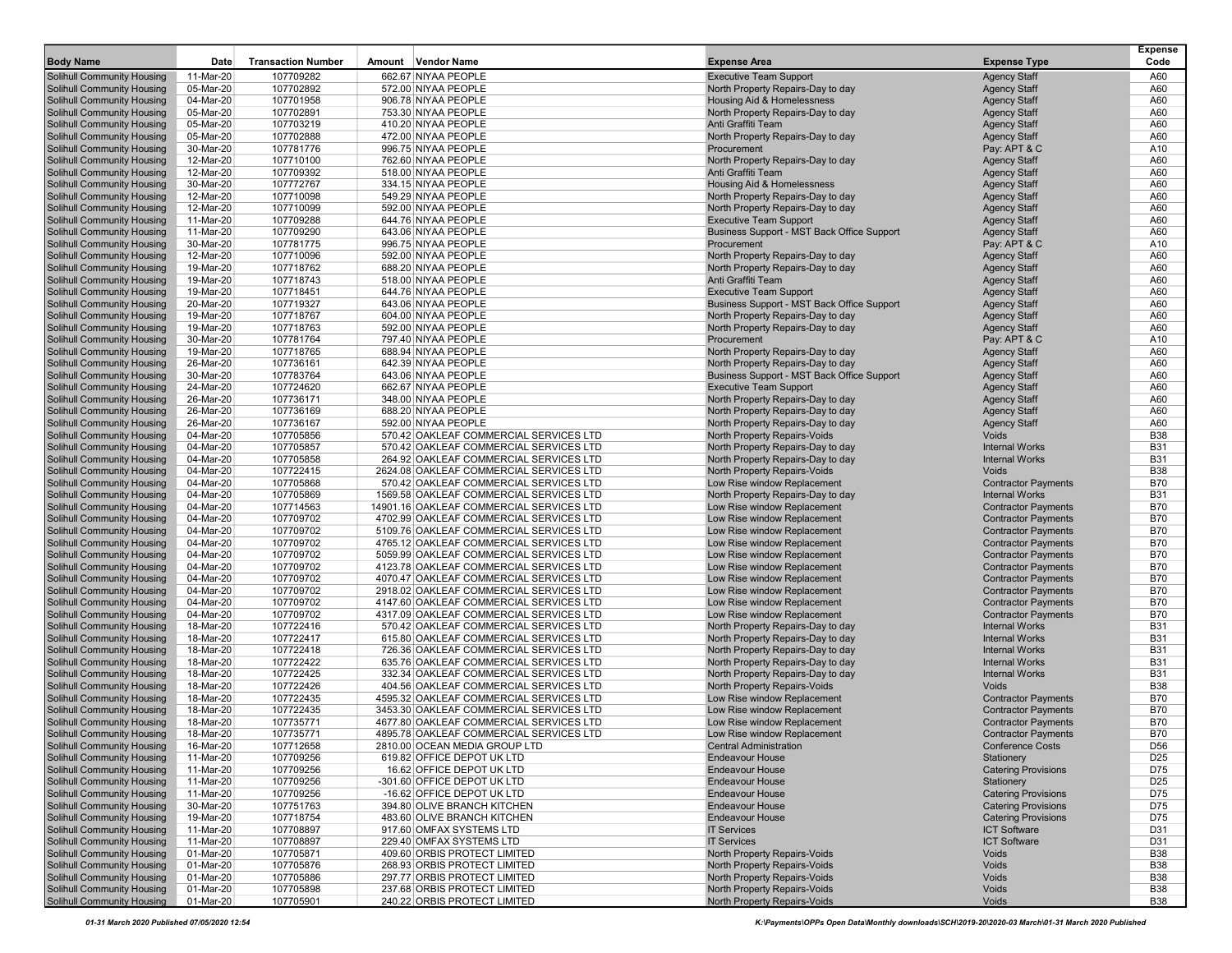| <b>Body Name</b>                                                       | Date                   | <b>Transaction Number</b> | Amount       | Vendor Name                                                                   | <b>Expense Area</b>                                                            | <b>Expense Type</b>                                           | <b>Expense</b><br>Code        |
|------------------------------------------------------------------------|------------------------|---------------------------|--------------|-------------------------------------------------------------------------------|--------------------------------------------------------------------------------|---------------------------------------------------------------|-------------------------------|
| <b>Solihull Community Housing</b>                                      | 01-Mar-20              | 107705909                 |              | 468.90 ORBIS PROTECT LIMITED                                                  | North Property Repairs-Voids                                                   | Voids                                                         | <b>B38</b>                    |
| <b>Solihull Community Housing</b>                                      | 01-Mar-20              | 107705914                 |              | 534.64 ORBIS PROTECT LIMITED                                                  | North Property Repairs-Voids                                                   | Voids                                                         | <b>B38</b>                    |
| Solihull Community Housing                                             | 01-Mar-20              | 107705917                 |              | 393.97 ORBIS PROTECT LIMITED                                                  | North Property Repairs-Voids                                                   | Voids                                                         | <b>B38</b>                    |
| <b>Solihull Community Housing</b>                                      | 01-Mar-20              | 107705920                 |              | 340.72 ORBIS PROTECT LIMITED                                                  | North Property Repairs-Voids                                                   | Voids                                                         | <b>B38</b>                    |
| <b>Solihull Community Housing</b>                                      | 01-Mar-20              | 107705927                 |              | 385.09 ORBIS PROTECT LIMITED                                                  | North Property Repairs-Voids                                                   | Voids                                                         | <b>B38</b>                    |
| <b>Solihull Community Housing</b>                                      | 01-Mar-20              | 107705930                 |              | 550.28 ORBIS PROTECT LIMITED                                                  | North Property Repairs-Voids                                                   | Voids                                                         | <b>B38</b>                    |
| <b>Solihull Community Housing</b>                                      | 01-Mar-20              | 107705946<br>107705959    |              | 534.64 ORBIS PROTECT LIMITED                                                  | North Property Repairs-Voids                                                   | Voids                                                         | <b>B38</b><br><b>B38</b>      |
| <b>Solihull Community Housing</b><br><b>Solihull Community Housing</b> | 01-Mar-20<br>04-Mar-20 | 107700237                 |              | 404.74 ORBIS PROTECT LIMITED<br>2760.00 ORBIS PROTECT LIMITED                 | North Property Repairs-Voids<br><b>Call Centre</b>                             | Voids<br>Other Fees & Charges                                 | D <sub>59</sub>               |
| Solihull Community Housing                                             | 01-Mar-20              | 107703323                 |              | 6801.69 PACE PETROLEUM LTD                                                    | Stores-Stores and delivery                                                     | <b>Stocks</b>                                                 | R <sub>10</sub>               |
| <b>Solihull Community Housing</b>                                      | 12-Mar-20              | 107709930                 |              | 685.94 PAKAWASTE LTD                                                          | Stores-Stores and delivery                                                     | <b>Waste Disposal</b>                                         | E20                           |
| Solihull Community Housing                                             | 12-Mar-20              | 107709927                 |              | 875.00 PARTRIDGE HOMES                                                        | <b>Syrian Family Properties</b>                                                | Rents                                                         | <b>B22</b>                    |
| Solihull Community Housing                                             | 06-Mar-20              | 107704237                 |              | 1017.12 PENNINGTON CHOICE LTD                                                 | <b>Energy Performance Certificates</b>                                         | Other Fees & Charges                                          | D <sub>59</sub>               |
| <b>Solihull Community Housing</b>                                      | 09-Mar-20              | 107705786                 | 265.05 PPL   |                                                                               | <b>Endeavour House</b>                                                         | <b>Other Premises Costs</b>                                   | <b>B90</b>                    |
| <b>Solihull Community Housing</b>                                      | 09-Mar-20              | 107705786                 | 342.17 PPL   |                                                                               | Business Support - MST Back Office Support                                     | <b>Other Premises Costs</b>                                   | <b>B90</b>                    |
| <b>Solihull Community Housing</b><br><b>Solihull Community Housing</b> | 06-Mar-20<br>06-Mar-20 | 107704248<br>107704248    |              | 535.98 QSP TRAINING LTD<br>-267.99 QSP TRAINING LTD                           | Training<br>Training                                                           | Training<br>Training                                          | A80<br>A80                    |
| <b>Solihull Community Housing</b>                                      | 01-Mar-20              | 107702438                 |              | 2479.74 R J HARTWELL LTD                                                      | <b>Tarmac &amp; Resurfacing Works</b>                                          | <b>Contractor Payments</b>                                    | <b>B70</b>                    |
| <b>Solihull Community Housing</b>                                      | 01-Mar-20              | 107702438                 |              | -198.38 R J HARTWELL LTD                                                      | <b>Sub Contractors Tax</b>                                                     | <b>Creditor: Inland Revenue</b>                               | <b>S02</b>                    |
| Solihull Community Housing                                             | 01-Mar-20              | 107715444                 |              | 9780.52 R J HARTWELL LTD                                                      | <b>Tarmac &amp; Resurfacing Works</b>                                          | <b>Contractor Payments</b>                                    | <b>B70</b>                    |
| <b>Solihull Community Housing</b>                                      | 01-Mar-20              | 107715444                 |              | -782.44 R J HARTWELL LTD                                                      | <b>Sub Contractors Tax</b>                                                     | <b>Creditor: Inland Revenue</b>                               | <b>S02</b>                    |
| <b>Solihull Community Housing</b>                                      | 02-Mar-20              | 107702439                 |              | 2535.84 R J HARTWELL LTD                                                      | <b>Tarmac &amp; Resurfacing Works</b>                                          | <b>Contractor Payments</b>                                    | <b>B70</b>                    |
| <b>Solihull Community Housing</b>                                      | 02-Mar-20              | 107702439                 |              | -202.87 R J HARTWELL LTD                                                      | <b>Sub Contractors Tax</b>                                                     | <b>Creditor: Inland Revenue</b>                               | S <sub>02</sub>               |
| <b>Solihull Community Housing</b>                                      | 02-Mar-20              | 107715445                 |              | 1942.14 R J HARTWELL LTD                                                      | <b>Tarmac &amp; Resurfacing Works</b>                                          | <b>Contractor Payments</b>                                    | <b>B70</b>                    |
| <b>Solihull Community Housing</b><br><b>Solihull Community Housing</b> | 02-Mar-20<br>03-Mar-20 | 107715445<br>107715446    |              | -155.37 R J HARTWELL LTD<br>9180.01 R J HARTWELL LTD                          | <b>Sub Contractors Tax</b><br><b>Tarmac &amp; Resurfacing Works</b>            | Creditor: Inland Revenue<br><b>Contractor Payments</b>        | S <sub>02</sub><br><b>B70</b> |
| <b>Solihull Community Housing</b>                                      | 03-Mar-20              | 107715446                 |              | -734.40 R J HARTWELL LTD                                                      | <b>Sub Contractors Tax</b>                                                     | <b>Creditor: Inland Revenue</b>                               | S <sub>02</sub>               |
| Solihull Community Housing                                             | 03-Mar-20              | 107715447                 |              | 6917.89 R J HARTWELL LTD                                                      | Tarmac & Resurfacing Works                                                     | <b>Contractor Payments</b>                                    | <b>B70</b>                    |
| <b>Solihull Community Housing</b>                                      | 03-Mar-20              | 107715447                 |              | -553.43 R J HARTWELL LTD                                                      | <b>Sub Contractors Tax</b>                                                     | <b>Creditor: Inland Revenue</b>                               | S <sub>02</sub>               |
| <b>Solihull Community Housing</b>                                      | 03-Mar-20              | 107715448                 |              | 7635.52 R J HARTWELL LTD                                                      | <b>Tarmac &amp; Resurfacing Works</b>                                          | <b>Contractor Payments</b>                                    | <b>B70</b>                    |
| <b>Solihull Community Housing</b>                                      | 03-Mar-20              | 107715448                 |              | -610.84 R J HARTWELL LTD                                                      | <b>Sub Contractors Tax</b>                                                     | <b>Creditor: Inland Revenue</b>                               | S <sub>02</sub>               |
| <b>Solihull Community Housing</b>                                      | 03-Mar-20              | 107715449                 |              | 7465.53 R J HARTWELL LTD                                                      | <b>Tarmac &amp; Resurfacing Works</b>                                          | <b>Contractor Payments</b>                                    | <b>B70</b>                    |
| <b>Solihull Community Housing</b><br><b>Solihull Community Housing</b> | 03-Mar-20<br>01-Mar-20 | 107715449<br>107736542    |              | -597.24 R J HARTWELL LTD<br>4074.00 R S MILLER ROOFING(WOLVERHAMPTON) LTD     | <b>Sub Contractors Tax</b><br><b>Pitched Re-roofing</b>                        | <b>Creditor: Inland Revenue</b><br><b>Contractor Payments</b> | <b>S02</b><br><b>B70</b>      |
| Solihull Community Housing                                             | 01-Mar-20              | 107736542                 |              | 3602.00 R S MILLER ROOFING(WOLVERHAMPTON) LTD                                 | <b>Pitched Re-roofing</b>                                                      | <b>Contractor Payments</b>                                    | <b>B70</b>                    |
| <b>Solihull Community Housing</b>                                      | 01-Mar-20              | 107736542                 |              | 3602.00 R S MILLER ROOFING(WOLVERHAMPTON) LTD                                 | <b>Pitched Re-roofing</b>                                                      | <b>Contractor Payments</b>                                    | <b>B70</b>                    |
| Solihull Community Housing                                             | 01-Mar-20              | 107736542                 |              | 6623.60 R S MILLER ROOFING(WOLVERHAMPTON) LTD                                 | <b>Pitched Re-roofing</b>                                                      | <b>Contractor Payments</b>                                    | <b>B70</b>                    |
| Solihull Community Housing                                             | 31-Mar-20              | 107857876                 |              | 209.65 RAPIDE COMMUNICATION LIMITED                                           | North Property Repairs-Day to day                                              | <b>Materials</b>                                              | D <sub>13</sub>               |
| <b>Solihull Community Housing</b>                                      | 16-Mar-20              | 107712664                 |              | 650.00 REDACTED PERSONAL INFORMATION                                          | <b>Private Sector Leasing</b>                                                  | Rents                                                         | <b>B22</b>                    |
| <b>Solihull Community Housing</b>                                      | 12-Mar-20              | 107709922                 |              | 2625.00 REDACTED PERSONAL INFORMATION                                         | <b>Syrian Family Properties</b>                                                | Rents                                                         | <b>B22</b>                    |
| <b>Solihull Community Housing</b><br><b>Solihull Community Housing</b> | 31-Mar-20<br>06-Mar-20 | 107858018<br>107704018    |              | 833.82 REDACTED PERSONAL INFORMATION<br>1497.27 REDACTED PERSONAL INFORMATION | <b>Housing Aid &amp; Homelessness</b><br><b>Housing Aid &amp; Homelessness</b> | <b>Tenant Medicals</b><br><b>Tenant Medicals</b>              | D63<br>D63                    |
| <b>Solihull Community Housing</b>                                      | 26-Mar-20              | 107736127                 |              | 669.23 REDACTED PERSONAL INFORMATION                                          | <b>Private Sector Leasing</b>                                                  | <b>Materials</b>                                              | D <sub>13</sub>               |
| <b>Solihull Community Housing</b>                                      | 11-Mar-20              | 107709213                 |              | 3327.24 REDACTED PERSONAL INFORMATION                                         | <b>Private Sector Leasing</b>                                                  | Rents                                                         | <b>B22</b>                    |
| Solihull Community Housing                                             | 26-Mar-20              | 107733764                 |              | 1500.00 REDACTED PERSONAL INFORMATION                                         | North Property Repairs-Voids                                                   | Voids                                                         | <b>B38</b>                    |
| <b>Solihull Community Housing</b>                                      | 09-Mar-20              | 107705736                 |              | 3038.10 REDACTED PERSONAL INFORMATION                                         | <b>Private Sector Leasing</b>                                                  | Rents                                                         | <b>B22</b>                    |
| <b>Solihull Community Housing</b>                                      | 16-Mar-20              | 107713240                 |              | 413.50 REDACTED PERSONAL INFORMATION                                          | <b>Private Sector - Disabled Facilities Grants</b>                             | <b>Contractor Payments</b>                                    | <b>B70</b>                    |
| <b>Solihull Community Housing</b>                                      | 12-Mar-20              | 107709929                 |              | 3544.68 REDACTED PERSONAL INFORMATION                                         | <b>Private Sector Leasing</b>                                                  | Rents                                                         | <b>B22</b>                    |
| <b>Solihull Community Housing</b>                                      | 02-Mar-20              | 107698674                 |              | 228.01 REED                                                                   | <b>Call Centre</b>                                                             | <b>Agency Staff</b>                                           | A60                           |
| <b>Solihull Community Housing</b><br><b>Solihull Community Housing</b> | 02-Mar-20<br>09-Mar-20 | 107698671<br>107705703    |              | 415.56 REED<br>496.46 REED                                                    | <b>Call Centre</b><br><b>Call Centre</b>                                       | <b>Agency Staff</b><br><b>Agency Staff</b>                    | A60<br>A60                    |
| <b>Solihull Community Housing</b>                                      | 09-Mar-20              | 107705706                 |              | 419.24 REED                                                                   | <b>Call Centre</b>                                                             | <b>Agency Staff</b>                                           | A60                           |
| <b>Solihull Community Housing</b>                                      | 09-Mar-20              | 107705708                 |              | 248.03 REED                                                                   | <b>Call Centre</b>                                                             | <b>Agency Staff</b>                                           | A60                           |
| <b>Solihull Community Housing</b>                                      | 19-Mar-20              | 107718454                 |              | 345.69 REED                                                                   | <b>Call Centre</b>                                                             | <b>Agency Staff</b>                                           | A60                           |
| <b>Solihull Community Housing</b>                                      | 19-Mar-20              | 107718457                 |              | 345.69 REED                                                                   | <b>Call Centre</b>                                                             | <b>Agency Staff</b>                                           | A60                           |
| <b>Solihull Community Housing</b>                                      | 19-Mar-20              | 107718458                 |              | 433.95 REED                                                                   | <b>Call Centre</b>                                                             | <b>Agency Staff</b>                                           | A60                           |
| <b>Solihull Community Housing</b>                                      | 19-Mar-20              | 107718459                 |              | 248.03 REED                                                                   | <b>Call Centre</b>                                                             | <b>Agency Staff</b>                                           | A60                           |
| Solihull Community Housing                                             | 30-Mar-20              | 107749764                 |              | 330.98 REED                                                                   | <b>Call Centre</b>                                                             | <b>Agency Staff</b>                                           | A60                           |
| <b>Solihull Community Housing</b><br><b>Solihull Community Housing</b> | 30-Mar-20<br>30-Mar-20 | 107749765<br>107750763    |              | 257.43 REED<br>248.03 REED                                                    | <b>Call Centre</b><br><b>Call Centre</b>                                       | <b>Agency Staff</b><br><b>Agency Staff</b>                    | A60<br>A60                    |
| <b>Solihull Community Housing</b>                                      | 31-Mar-20              | 107854763                 |              | 240.00 RESOURCE PRINT SOLUTIONS                                               | <b>Central Administration</b>                                                  | <b>Professional Fees</b>                                      | D <sub>50</sub>               |
| Solihull Community Housing                                             | 19-Mar-20              | 107718761                 | 1900.00 RG+P |                                                                               | New Build - Coleshill Heath School Extra Care                                  | <b>Contractor Payments</b>                                    | <b>B70</b>                    |
| Solihull Community Housing                                             | 04-Mar-20              | 107701522                 |              | 800.00 RG+P                                                                   | <b>Feasibility Works</b>                                                       | <b>Contractor Payments</b>                                    | <b>B70</b>                    |
| <b>Solihull Community Housing</b>                                      | 13-Mar-20              | 107710599                 |              | 1060.00 RH ENVIRONMENTAL LTD                                                  | <b>Estate Mgmt Team</b>                                                        | <b>ICT Software</b>                                           | D31                           |
| Solihull Community Housing                                             | 19-Mar-20              | 107718756                 |              | 1824.79 ROYAL MAIL                                                            | <b>Endeavour House</b>                                                         | Postages                                                      | D <sub>21</sub>               |
| <b>Solihull Community Housing</b>                                      | 23-Mar-20              | 107721316                 |              | 1332.87 ROYAL MAIL                                                            | <b>Endeavour House</b>                                                         | Postages                                                      | D <sub>21</sub>               |
| Solihull Community Housing<br><b>Solihull Community Housing</b>        | 30-Mar-20<br>03-Mar-20 | 107752763<br>107698886    |              | 1535.61 ROYAL MAIL<br>2140.00 RSM UK TAX & ACCOUNTING LTD                     | <b>Endeavour House</b><br><b>SMBC Support Services</b>                         | Postages<br><b>Audit Fees</b>                                 | D <sub>21</sub><br>D51        |
| <b>Solihull Community Housing</b>                                      | 24-Mar-20              | 107724619                 |              | 600.00 SELLICK PARTNERSHIP LTD                                                | <b>Welfare Reform Work</b>                                                     | <b>Agency Staff</b>                                           | A60                           |
| <b>Solihull Community Housing</b>                                      | 24-Mar-20              | 107724618                 |              | 600.00 SELLICK PARTNERSHIP LTD                                                | <b>Welfare Reform Work</b>                                                     | <b>Agency Staff</b>                                           | A60                           |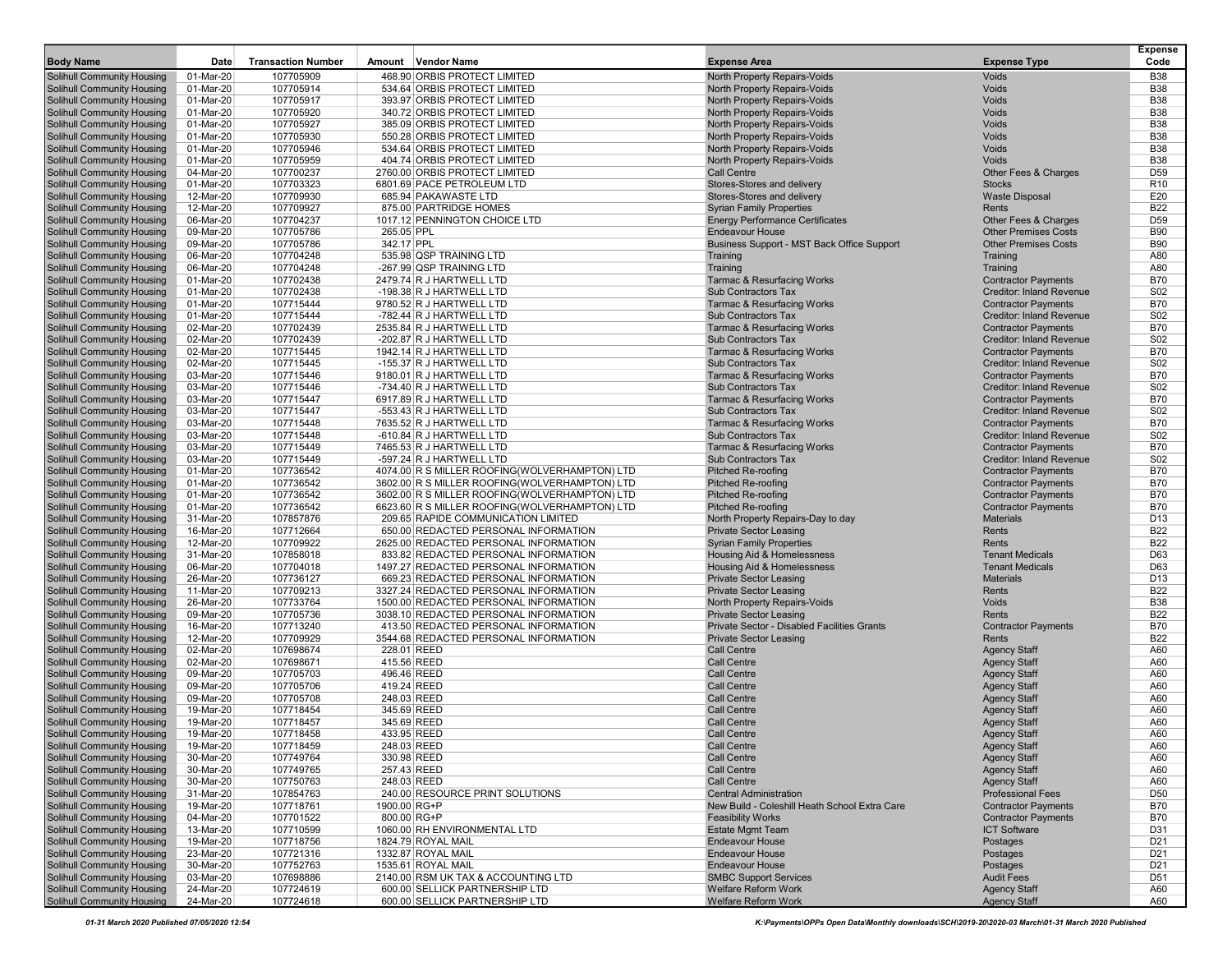| <b>Body Name</b>                                                       | Date                   | <b>Transaction Number</b> | Amount Vendor Name                                                       | <b>Expense Area</b>                                                        | <b>Expense Type</b>                      | <b>Expense</b><br>Code   |
|------------------------------------------------------------------------|------------------------|---------------------------|--------------------------------------------------------------------------|----------------------------------------------------------------------------|------------------------------------------|--------------------------|
| <b>Solihull Community Housing</b>                                      | 24-Mar-20              | 107724617                 | 600.00 SELLICK PARTNERSHIP LTD                                           | <b>Welfare Reform Work</b>                                                 | <b>Agency Staff</b>                      | A60                      |
| <b>Solihull Community Housing</b>                                      | 24-Mar-20              | 107724616                 | 600.00 SELLICK PARTNERSHIP LTD                                           | <b>Welfare Reform Work</b>                                                 | <b>Agency Staff</b>                      | A60                      |
| Solihull Community Housing                                             | 24-Mar-20              | 107724615                 | 600.00 SELLICK PARTNERSHIP LTD                                           | <b>Welfare Reform Work</b>                                                 | <b>Agency Staff</b>                      | A60                      |
| <b>Solihull Community Housing</b>                                      | 24-Mar-20              | 107724614                 | 600.00 SELLICK PARTNERSHIP LTD                                           | <b>Welfare Reform Work</b>                                                 | <b>Agency Staff</b>                      | A60                      |
| <b>Solihull Community Housing</b>                                      | 24-Mar-20              | 107724613                 | 600.00 SELLICK PARTNERSHIP LTD                                           | <b>Welfare Reform Work</b>                                                 | <b>Agency Staff</b>                      | A60                      |
| Solihull Community Housing                                             | 24-Mar-20              | 107724612                 | 600.00 SELLICK PARTNERSHIP LTD                                           | <b>Welfare Reform Work</b>                                                 | <b>Agency Staff</b>                      | A60                      |
| <b>Solihull Community Housing</b>                                      | 24-Mar-20              | 107724610                 | 600.00 SELLICK PARTNERSHIP LTD                                           | <b>Welfare Reform Work</b>                                                 | <b>Agency Staff</b>                      | A60                      |
| <b>Solihull Community Housing</b>                                      | 04-Mar-20              | 107701521                 | 380.15 SEVERN TRENT WATER LTD                                            | <b>Private Sector Leasing</b>                                              | Water                                    | <b>B12</b>               |
| <b>Solihull Community Housing</b><br><b>Solihull Community Housing</b> | 04-Mar-20<br>04-Mar-20 | 107701520<br>107701409    | 397.16 SEVERN TRENT WATER LTD<br>363.12 SEVERN TRENT WATER LTD           | <b>Private Sector Leasing</b><br><b>Private Sector Leasing</b>             | Water<br>Water                           | <b>B12</b><br><b>B12</b> |
| <b>Solihull Community Housing</b>                                      | 23-Mar-20              | 107721289                 | 1478.52 SOLIHULL MBC                                                     | Payroll - Payable to SMBC                                                  | <b>Creditor: Solihull MBC</b>            | S <sub>09</sub>          |
| <b>Solihull Community Housing</b>                                      | 23-Mar-20              | 107721278                 | 1000.00 SOLIHULL MBC                                                     | <b>Movement Incentive Scheme</b>                                           | <b>Other Building Costs</b>              | <b>B39</b>               |
| <b>Solihull Community Housing</b>                                      | 18-Mar-20              | 107715782                 | 2128.30 SOLIHULL MBC (COUNCIL TAX)                                       | <b>North Property Repairs-Voids</b>                                        | Council Tax                              | <b>B21</b>               |
| <b>Solihull Community Housing</b>                                      | 18-Mar-20              | 107715783                 | 2128.30 SOLIHULL MBC (COUNCIL TAX)                                       | <b>North Property Repairs-Voids</b>                                        | <b>Council Tax</b>                       | <b>B21</b>               |
| <b>Solihull Community Housing</b>                                      | 18-Mar-20              | 107715788                 | 2444.06 SOLIHULL MBC (COUNCIL TAX)                                       | <b>North Property Repairs-Voids</b>                                        | <b>Council Tax</b>                       | <b>B21</b>               |
| <b>Solihull Community Housing</b>                                      | 18-Mar-20              | 107715784                 | 2128.30 SOLIHULL MBC (COUNCIL TAX)                                       | North Property Repairs-Voids                                               | <b>Council Tax</b>                       | <b>B21</b>               |
| <b>Solihull Community Housing</b>                                      | 18-Mar-20              | 107715790                 | 2814.02 SOLIHULL MBC (COUNCIL TAX)                                       | North Property Repairs-Voids                                               | <b>Council Tax</b>                       | <b>B21</b>               |
| <b>Solihull Community Housing</b>                                      | 18-Mar-20              | 107715791                 | 3548.56 SOLIHULL MBC (COUNCIL TAX)                                       | North Property Repairs-Voids                                               | <b>Council Tax</b>                       | <b>B21</b>               |
| <b>Solihull Community Housing</b>                                      | 18-Mar-20              | 107715785                 | 2128.30 SOLIHULL MBC (COUNCIL TAX)                                       | <b>North Property Repairs-Voids</b>                                        | <b>Council Tax</b>                       | <b>B21</b>               |
| Solihull Community Housing                                             | 18-Mar-20              | 107715786                 | 2128.30 SOLIHULL MBC (COUNCIL TAX)                                       | North Property Repairs-Voids                                               | <b>Council Tax</b>                       | <b>B21</b>               |
| <b>Solihull Community Housing</b>                                      | 18-Mar-20              | 107715787                 | 2128.30 SOLIHULL MBC (COUNCIL TAX)                                       | <b>North Property Repairs-Voids</b>                                        | <b>Council Tax</b>                       | <b>B21</b>               |
| <b>Solihull Community Housing</b>                                      | 18-Mar-20              | 107715781                 | 1948.96 SOLIHULL MBC (COUNCIL TAX)                                       | North Property Repairs-Voids                                               | <b>Council Tax</b>                       | <b>B21</b>               |
| <b>Solihull Community Housing</b>                                      | 18-Mar-20              | 107715793                 | 2160.37 SOLIHULL MBC (COUNCIL TAX)                                       | <b>North Property Repairs-Voids</b>                                        | <b>Council Tax</b>                       | <b>B21</b><br><b>B21</b> |
| <b>Solihull Community Housing</b><br><b>Solihull Community Housing</b> | 18-Mar-20<br>18-Mar-20 | 107715780<br>107715792    | 1708.56 SOLIHULL MBC (COUNCIL TAX)<br>1285.89 SOLIHULL MBC (COUNCIL TAX) | North Property Repairs-Voids<br><b>North Property Repairs-Voids</b>        | <b>Council Tax</b><br><b>Council Tax</b> | <b>B21</b>               |
| <b>Solihull Community Housing</b>                                      | 18-Mar-20              | 107715776                 | 1288.03 SOLIHULL MBC (COUNCIL TAX)                                       | <b>North Property Repairs-Voids</b>                                        | <b>Council Tax</b>                       | <b>B21</b>               |
| <b>Solihull Community Housing</b>                                      | 18-Mar-20              | 107715775                 | 1267.83 SOLIHULL MBC (COUNCIL TAX)                                       | North Property Repairs-Voids                                               | <b>Council Tax</b>                       | <b>B21</b>               |
| <b>Solihull Community Housing</b>                                      | 18-Mar-20              | 107715774                 | 1267.68 SOLIHULL MBC (COUNCIL TAX)                                       | <b>North Property Repairs-Voids</b>                                        | <b>Council Tax</b>                       | <b>B21</b>               |
| <b>Solihull Community Housing</b>                                      | 18-Mar-20              | 107715769                 | 1064.15 SOLIHULL MBC (COUNCIL TAX)                                       | North Property Repairs-Voids                                               | <b>Council Tax</b>                       | <b>B21</b>               |
| <b>Solihull Community Housing</b>                                      | 18-Mar-20              | 107715770                 | 1064.15 SOLIHULL MBC (COUNCIL TAX)                                       | North Property Repairs-Voids                                               | <b>Council Tax</b>                       | <b>B21</b>               |
| Solihull Community Housing                                             | 18-Mar-20              | 107715764                 | 1047.46 SOLIHULL MBC (COUNCIL TAX)                                       | North Property Repairs-Voids                                               | <b>Council Tax</b>                       | <b>B21</b>               |
| <b>Solihull Community Housing</b>                                      | 18-Mar-20              | 107715765                 | 1047.46 SOLIHULL MBC (COUNCIL TAX)                                       | <b>North Property Repairs-Voids</b>                                        | <b>Council Tax</b>                       | <b>B21</b>               |
| <b>Solihull Community Housing</b>                                      | 18-Mar-20              | 107716633                 | 1309.33 SOLIHULL MBC (COUNCIL TAX)                                       | North Property Repairs-Voids                                               | <b>Council Tax</b>                       | <b>B21</b>               |
| <b>Solihull Community Housing</b>                                      | 18-Mar-20              | 107716632                 | 1047.46 SOLIHULL MBC (COUNCIL TAX)                                       | North Property Repairs-Voids                                               | <b>Council Tax</b>                       | <b>B21</b>               |
| Solihull Community Housing                                             | 18-Mar-20              | 107715766                 | 1047.46 SOLIHULL MBC (COUNCIL TAX)                                       | <b>North Property Repairs-Voids</b>                                        | <b>Council Tax</b>                       | <b>B21</b>               |
| <b>Solihull Community Housing</b>                                      | 18-Mar-20              | 107715767                 | 1047.46 SOLIHULL MBC (COUNCIL TAX)                                       | <b>North Property Repairs-Voids</b>                                        | <b>Council Tax</b>                       | <b>B21</b>               |
| <b>Solihull Community Housing</b>                                      | 18-Mar-20<br>18-Mar-20 | 107715778<br>107715773    | 1409.50 SOLIHULL MBC (COUNCIL TAX)                                       | North Property Repairs-Voids                                               | <b>Council Tax</b><br><b>Council Tax</b> | <b>B21</b><br><b>B21</b> |
| <b>Solihull Community Housing</b><br><b>Solihull Community Housing</b> | 18-Mar-20              | 107715768                 | 1229.75 SOLIHULL MBC (COUNCIL TAX)<br>1047.46 SOLIHULL MBC (COUNCIL TAX) | North Property Repairs-Voids<br><b>North Property Repairs-Voids</b>        | <b>Council Tax</b>                       | <b>B21</b>               |
| <b>Solihull Community Housing</b>                                      | 18-Mar-20              | 107715772                 | 1105.27 SOLIHULL MBC (COUNCIL TAX)                                       | <b>North Property Repairs-Voids</b>                                        | <b>Council Tax</b>                       | <b>B21</b>               |
| <b>Solihull Community Housing</b>                                      | 18-Mar-20              | 107715771                 | 1066.73 SOLIHULL MBC (COUNCIL TAX)                                       | North Property Repairs-Voids                                               | <b>Council Tax</b>                       | <b>B21</b>               |
| <b>Solihull Community Housing</b>                                      | 18-Mar-20              | 107715777                 | 1407.71 SOLIHULL MBC (COUNCIL TAX)                                       | North Property Repairs-Voids                                               | <b>Council Tax</b>                       | <b>B21</b>               |
| <b>Solihull Community Housing</b>                                      | 18-Mar-20              | 107715759                 | 799.57 SOLIHULL MBC (COUNCIL TAX)                                        | North Property Repairs-Voids                                               | <b>Council Tax</b>                       | <b>B21</b>               |
| <b>Solihull Community Housing</b>                                      | 18-Mar-20              | 107715762                 | 860.62 SOLIHULL MBC (COUNCIL TAX)                                        | <b>North Property Repairs-Voids</b>                                        | <b>Council Tax</b>                       | <b>B21</b>               |
| Solihull Community Housing                                             | 18-Mar-20              | 107715779                 | 1409.50 SOLIHULL MBC (COUNCIL TAX)                                       | North Property Repairs-Voids                                               | <b>Council Tax</b>                       | <b>B21</b>               |
| <b>Solihull Community Housing</b>                                      | 18-Mar-20              | 107715760                 | 827.09 SOLIHULL MBC (COUNCIL TAX)                                        | <b>North Property Repairs-Voids</b>                                        | <b>Council Tax</b>                       | <b>B21</b>               |
| <b>Solihull Community Housing</b>                                      | 18-Mar-20              | 107715761                 | 827.09 SOLIHULL MBC (COUNCIL TAX)                                        | North Property Repairs-Voids                                               | <b>Council Tax</b>                       | <b>B21</b>               |
| <b>Solihull Community Housing</b>                                      | 18-Mar-20              | 107715763                 | 995.94 SOLIHULL MBC (COUNCIL TAX)                                        | <b>North Property Repairs-Voids</b>                                        | <b>Council Tax</b>                       | <b>B21</b>               |
| <b>Solihull Community Housing</b>                                      | 18-Mar-20              | 107715758                 | 731.71 SOLIHULL MBC (COUNCIL TAX)                                        | North Property Repairs-Voids                                               | <b>Council Tax</b>                       | <b>B21</b>               |
| <b>Solihull Community Housing</b>                                      | 18-Mar-20              | 107715789                 | 2655.56 SOLIHULL MBC (COUNCIL TAX)                                       | <b>North Property Repairs-Voids</b><br><b>North Property Repairs-Voids</b> | <b>Council Tax</b>                       | <b>B21</b><br><b>B21</b> |
| <b>Solihull Community Housing</b><br><b>Solihull Community Housing</b> | 18-Mar-20<br>18-Mar-20 | 107715756<br>107715753    | 566.66 SOLIHULL MBC (COUNCIL TAX)<br>566.66 SOLIHULL MBC (COUNCIL TAX)   | North Property Repairs-Voids                                               | <b>Council Tax</b><br><b>Council Tax</b> | <b>B21</b>               |
| <b>Solihull Community Housing</b>                                      | 18-Mar-20              | 107715754                 | 380.63 SOLIHULL MBC (COUNCIL TAX)                                        | North Property Repairs-Voids                                               | <b>Council Tax</b>                       | <b>B21</b>               |
| <b>Solihull Community Housing</b>                                      | 18-Mar-20              | 107715755                 | 488.43 SOLIHULL MBC (COUNCIL TAX)                                        | <b>North Property Repairs-Voids</b>                                        | <b>Council Tax</b>                       | <b>B21</b>               |
| <b>Solihull Community Housing</b>                                      | 18-Mar-20              | 107715703                 | 252.96 SOLIHULL MBC (COUNCIL TAX)                                        | North Property Repairs-Voids                                               | <b>Council Tax</b>                       | <b>B21</b>               |
| <b>Solihull Community Housing</b>                                      | 18-Mar-20              | 107715751                 | 380.63 SOLIHULL MBC (COUNCIL TAX)                                        | North Property Repairs-Voids                                               | <b>Council Tax</b>                       | <b>B21</b>               |
| <b>Solihull Community Housing</b>                                      | 18-Mar-20              | 107715744                 | 286.19 SOLIHULL MBC (COUNCIL TAX)                                        | North Property Repairs-Voids                                               | <b>Council Tax</b>                       | B21                      |
| <b>Solihull Community Housing</b>                                      | 18-Mar-20              | 107715750                 | 376.82 SOLIHULL MBC (COUNCIL TAX)                                        | North Property Repairs-Voids                                               | <b>Council Tax</b>                       | <b>B21</b>               |
| <b>Solihull Community Housing</b>                                      | 18-Mar-20              | 107715745                 | 296.24 SOLIHULL MBC (COUNCIL TAX)                                        | North Property Repairs-Voids                                               | <b>Council Tax</b>                       | <b>B21</b>               |
| <b>Solihull Community Housing</b>                                      | 18-Mar-20              | 107715752                 | 381.59 SOLIHULL MBC (COUNCIL TAX)                                        | <b>North Property Repairs-Voids</b>                                        | <b>Council Tax</b>                       | <b>B21</b>               |
| <b>Solihull Community Housing</b>                                      | 18-Mar-20              | 107715747                 | 310.52 SOLIHULL MBC (COUNCIL TAX)                                        | North Property Repairs-Voids                                               | <b>Council Tax</b>                       | <b>B21</b>               |
| <b>Solihull Community Housing</b>                                      | 18-Mar-20              | 107715743                 | 275.50 SOLIHULL MBC (COUNCIL TAX)                                        | North Property Repairs-Voids                                               | <b>Council Tax</b>                       | <b>B21</b>               |
| Solihull Community Housing                                             | 18-Mar-20              | 107715741                 | 254.25 SOLIHULL MBC (COUNCIL TAX)                                        | North Property Repairs-Voids                                               | <b>Council Tax</b>                       | <b>B21</b>               |
| <b>Solihull Community Housing</b>                                      | 18-Mar-20              | 107715757                 | 730.42 SOLIHULL MBC (COUNCIL TAX)                                        | <b>North Property Repairs-Voids</b>                                        | <b>Council Tax</b>                       | <b>B21</b>               |
| <b>Solihull Community Housing</b>                                      | 18-Mar-20              | 107715749                 | 336.39 SOLIHULL MBC (COUNCIL TAX)                                        | <b>North Property Repairs-Voids</b>                                        | <b>Council Tax</b>                       | <b>B21</b>               |
| <b>Solihull Community Housing</b>                                      | 18-Mar-20              | 107715746                 | 301.45 SOLIHULL MBC (COUNCIL TAX)                                        | North Property Repairs-Voids                                               | <b>Council Tax</b>                       | <b>B21</b>               |
| <b>Solihull Community Housing</b><br>Solihull Community Housing        | 18-Mar-20              | 107715742                 | 263.77 SOLIHULL MBC (COUNCIL TAX)<br>301.45 SOLIHULL MBC (COUNCIL TAX)   | North Property Repairs-Voids<br>North Property Repairs-Voids               | <b>Council Tax</b><br><b>Council Tax</b> | <b>B21</b><br><b>B21</b> |
| <b>Solihull Community Housing</b>                                      | 18-Mar-20<br>31-Mar-20 | 107715748<br>107835764    | 775.00 SOLIHULL UNITED REFORMED CHURCH                                   | <b>Syrian Family Properties</b>                                            | Rents                                    | <b>B22</b>               |
| <b>Solihull Community Housing</b>                                      | 04-Mar-20              | 107710124                 | 2517.60 SUPRA UK LTD                                                     | Stores-Stores and delivery                                                 | <b>Stocks</b>                            | R <sub>10</sub>          |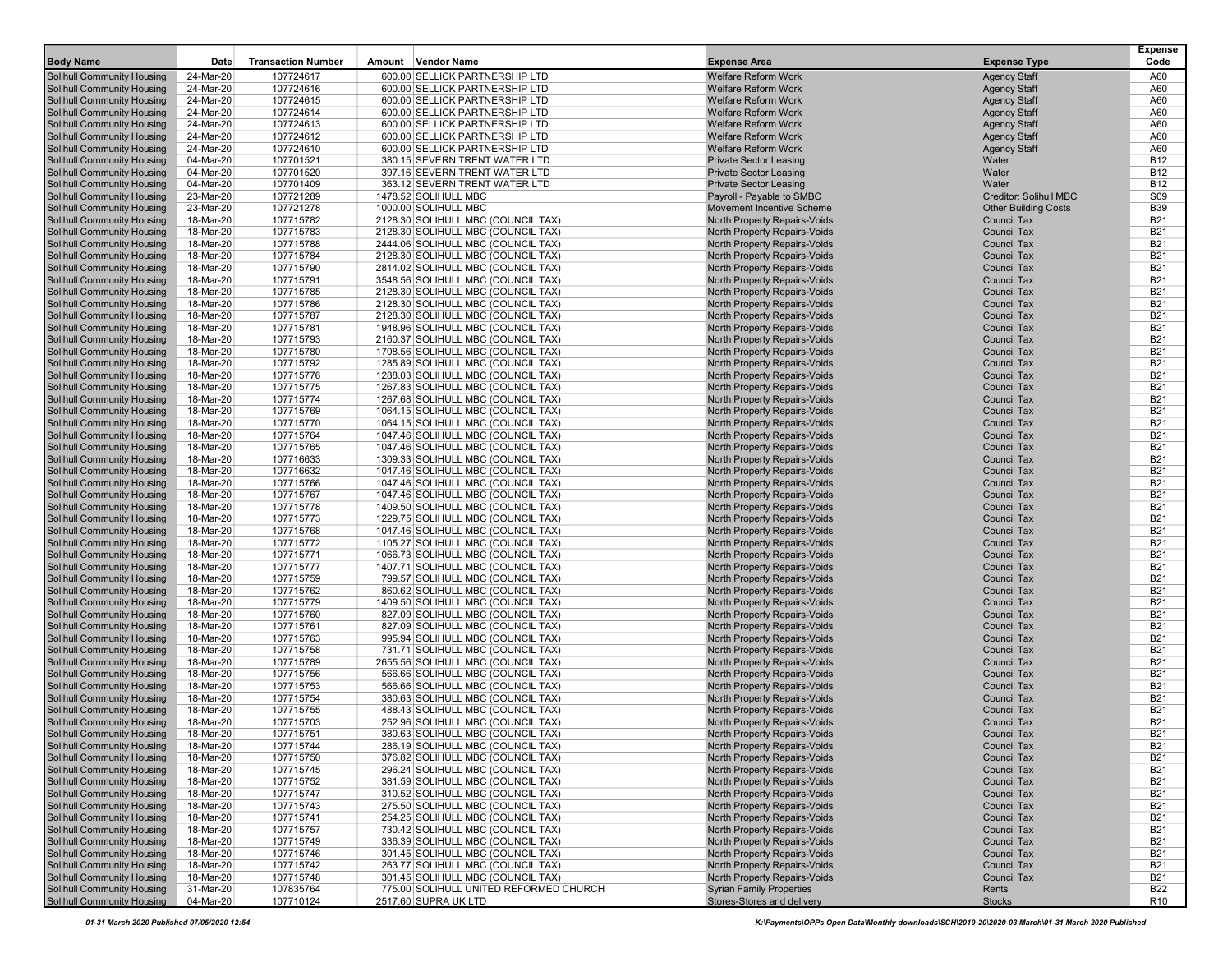| <b>Body Name</b>                                                       | Date                   | <b>Transaction Number</b> | Amount Vendor Name                                                 | <b>Expense Area</b>                                   | <b>Expense Type</b>        | <b>Expense</b><br>Code   |
|------------------------------------------------------------------------|------------------------|---------------------------|--------------------------------------------------------------------|-------------------------------------------------------|----------------------------|--------------------------|
| <b>Solihull Community Housing</b>                                      | 06-Mar-20              | 107703768                 | 245.00 T C CARS                                                    | Housing Aid & Homelessness                            | <b>Public Transport</b>    | C <sub>20</sub>          |
| Solihull Community Housing                                             | 30-Mar-20              | 107776790                 | 9910.00 THE OAKLEAF GROUP                                          | <b>Fire Protection Works</b>                          | <b>Contractor Payments</b> | <b>B70</b>               |
| <b>Solihull Community Housing</b>                                      | 04-Mar-20              | 107700235                 | 920.70 THE OYSTER PARTNERSHIP LTD                                  | <b>Housing Aid &amp; Homelessness</b>                 | <b>Agency Staff</b>        | A60                      |
| Solihull Community Housing                                             | 04-Mar-20              | 107700236                 | 542.60 THE OYSTER PARTNERSHIP LTD                                  | Housing Aid & Homelessness                            | <b>Agency Staff</b>        | A60                      |
| <b>Solihull Community Housing</b>                                      | 11-Mar-20              | 107709373                 | 657.43 THE OYSTER PARTNERSHIP LTD                                  | <b>Housing Aid &amp; Homelessness</b>                 | <b>Agency Staff</b>        | A60                      |
| Solihull Community Housing                                             | 12-Mar-20              | 107709933                 | 616.20 THE OYSTER PARTNERSHIP LTD                                  | Housing Aid & Homelessness                            | <b>Agency Staff</b>        | A60                      |
| <b>Solihull Community Housing</b>                                      | 30-Mar-20<br>16-Mar-20 | 107783773<br>107713013    | 609.00 THE OYSTER PARTNERSHIP LTD<br>2950.85 TOTAL GAS & POWER LTD | <b>Housing Aid &amp; Homelessness</b>                 | <b>Agency Staff</b>        | A60<br><b>B11</b>        |
| <b>Solihull Community Housing</b><br><b>Solihull Community Housing</b> | 10-Mar-20              | 107706669                 | 3317.98 TOTAL GAS & POWER LTD                                      | Low Rise (inc. Safe & Sound)<br><b>Biomass System</b> | Electricity<br>Gas         | <b>B10</b>               |
| <b>Solihull Community Housing</b>                                      | 03-Mar-20              | 107698885                 | 1893.74 TOTAL GAS & POWER LTD                                      | <b>Endeavour House</b>                                | Electricity                | <b>B11</b>               |
| Solihull Community Housing                                             | 03-Mar-20              | 107698885                 | 88.50 TOTAL GAS & POWER LTD                                        | 137-139 Warwick Rd (Social Rent)                      | Electricity                | <b>B11</b>               |
| Solihull Community Housing                                             | 03-Mar-20              | 107698885                 | 998.25 TOTAL GAS & POWER LTD                                       | <b>CCTV</b>                                           | Electricity                | <b>B11</b>               |
| <b>Solihull Community Housing</b>                                      | 03-Mar-20              | 107698885                 | 586.93 TOTAL GAS & POWER LTD                                       | <b>Biomass System</b>                                 | Electricity                | <b>B11</b>               |
| <b>Solihull Community Housing</b>                                      | 03-Mar-20              | 107698885                 | 822.84 TOTAL GAS & POWER LTD                                       | Ipswich House                                         | Electricity                | <b>B11</b>               |
| <b>Solihull Community Housing</b>                                      | 03-Mar-20              | 107698885                 | 830.26 TOTAL GAS & POWER LTD                                       | <b>Saxon Court</b>                                    | Electricity                | <b>B11</b>               |
| <b>Solihull Community Housing</b>                                      | 03-Mar-20              | 107698885                 | 38720.71 TOTAL GAS & POWER LTD                                     | Low Rise (inc. Safe & Sound)                          | Electricity                | <b>B11</b>               |
| <b>Solihull Community Housing</b>                                      | 03-Mar-20              | 107698885                 | -15.84 TOTAL GAS & POWER LTD                                       | <b>Auckland Hall</b>                                  | Electricity                | <b>B11</b>               |
| <b>Solihull Community Housing</b>                                      | 03-Mar-20              | 107698885                 | 55.91 TOTAL GAS & POWER LTD                                        | <b>Crabtree Hall</b>                                  | Electricity                | <b>B11</b>               |
| <b>Solihull Community Housing</b><br><b>Solihull Community Housing</b> | 03-Mar-20<br>03-Mar-20 | 107698885<br>107698885    | 106.93 TOTAL GAS & POWER LTD<br>793.62 TOTAL GAS & POWER LTD       | Whar Hall Farm Community Hall<br>Homelessness         | Electricity                | <b>B11</b><br><b>B11</b> |
| <b>Solihull Community Housing</b>                                      | 03-Mar-20              | 107698885                 | 920.21 TOTAL GAS & POWER LTD                                       | <b>Frontline Offices</b>                              | Electricity<br>Electricity | <b>B11</b>               |
| Solihull Community Housing                                             | 03-Mar-20              | 107698885                 | 463.31 TOTAL GAS & POWER LTD                                       | <b>Kingshurst Office</b>                              | Electricity                | <b>B11</b>               |
| <b>Solihull Community Housing</b>                                      | 03-Mar-20              | 107698885                 | 167.93 TOTAL GAS & POWER LTD                                       | <b>Cesspool Emptying</b>                              | Electricity                | <b>B11</b>               |
| <b>Solihull Community Housing</b>                                      | 03-Mar-20              | 107698885                 | 1874.17 TOTAL GAS & POWER LTD                                      | <b>Business Support - MST Back Office Support</b>     | Electricity                | <b>B11</b>               |
| <b>Solihull Community Housing</b>                                      | 03-Mar-20              | 107698885                 | 70.77 TOTAL GAS & POWER LTD                                        | North Property Repairs-Voids                          | Electricity                | <b>B11</b>               |
| <b>Solihull Community Housing</b>                                      | 11-Mar-20              | 107708910                 | 2549.01 TOTAL GAS & POWER LTD                                      | <b>Biomass System</b>                                 | Gas                        | <b>B10</b>               |
| <b>Solihull Community Housing</b>                                      | 10-Mar-20              | 107706242                 | 2105.30 TOTAL GAS & POWER LTD                                      | <b>Biomass System</b>                                 | Gas                        | <b>B10</b>               |
| <b>Solihull Community Housing</b>                                      | 10-Mar-20              | 107706671                 | 2685.33 TOTAL GAS & POWER LTD                                      | <b>Biomass System</b>                                 | Gas                        | <b>B10</b>               |
| Solihull Community Housing                                             | 10-Mar-20              | 107706194                 | 1007.47 TOTAL GAS & POWER LTD                                      | <b>Biomass System</b>                                 | Gas                        | <b>B10</b>               |
| <b>Solihull Community Housing</b>                                      | 03-Mar-20              | 107698876                 | 537.82 TOTAL GAS & POWER LTD                                       | <b>Endeavour House</b>                                | Gas                        | <b>B10</b>               |
| Solihull Community Housing<br><b>Solihull Community Housing</b>        | 03-Mar-20<br>03-Mar-20 | 107698876<br>107698876    | 1311.66 TOTAL GAS & POWER LTD<br>3667.41 TOTAL GAS & POWER LTD     | <b>Saxon Court</b><br>Low Rise (inc. Safe & Sound)    | Gas<br>Gas                 | <b>B10</b><br><b>B10</b> |
| <b>Solihull Community Housing</b>                                      | 03-Mar-20              | 107698876                 | 44.61 TOTAL GAS & POWER LTD                                        | <b>Crabtree Hall</b>                                  | Gas                        | <b>B10</b>               |
| <b>Solihull Community Housing</b>                                      | 03-Mar-20              | 107698876                 | 81.79 TOTAL GAS & POWER LTD                                        | Whar Hall Farm Community Hall                         | Gas                        | <b>B10</b>               |
| <b>Solihull Community Housing</b>                                      | 03-Mar-20              | 107698876                 | 186.52 TOTAL GAS & POWER LTD                                       | Homelessness                                          | Gas                        | <b>B10</b>               |
| Solihull Community Housing                                             | 03-Mar-20              | 107698876                 | 7.42 TOTAL GAS & POWER LTD                                         | <b>Kingshurst Office</b>                              | Gas                        | <b>B10</b>               |
| Solihull Community Housing                                             | 03-Mar-20              | 107698876                 | 130.80 TOTAL GAS & POWER LTD                                       | <b>Kingshurst Office</b>                              | Gas                        | <b>B10</b>               |
| <b>Solihull Community Housing</b>                                      | 03-Mar-20              | 107698876                 | 46.85 TOTAL GAS & POWER LTD                                        | Business Support - MST Back Office Support            | Gas                        | <b>B10</b>               |
| <b>Solihull Community Housing</b>                                      | 03-Mar-20              | 107698876                 | 406.04 TOTAL GAS & POWER LTD                                       | Business Support - MST Back Office Support            | Gas                        | <b>B10</b>               |
| <b>Solihull Community Housing</b>                                      | 03-Mar-20              | 107698876                 | 32.86 TOTAL GAS & POWER LTD                                        | <b>Feasibility Works</b>                              | Gas                        | <b>B10</b>               |
| <b>Solihull Community Housing</b>                                      | 12-Mar-20              | 107709399<br>107814764    | 3253.19 TOTAL GAS & POWER LTD<br>1780.36 TOTAL GAS & POWER LTD     | <b>Biomass System</b><br><b>Endeavour House</b>       | Gas                        | <b>B10</b><br><b>B11</b> |
| <b>Solihull Community Housing</b><br><b>Solihull Community Housing</b> | 31-Mar-20<br>31-Mar-20 | 107814764                 | 68.57 TOTAL GAS & POWER LTD                                        | 137-139 Warwick Rd (Social Rent)                      | Electricity<br>Electricity | <b>B11</b>               |
| <b>Solihull Community Housing</b>                                      | 31-Mar-20              | 107814764                 | 934.44 TOTAL GAS & POWER LTD                                       | <b>CCTV</b>                                           | Electricity                | <b>B11</b>               |
| <b>Solihull Community Housing</b>                                      | 31-Mar-20              | 107814764                 | 535.19 TOTAL GAS & POWER LTD                                       | <b>Biomass System</b>                                 | Electricity                | <b>B11</b>               |
| <b>Solihull Community Housing</b>                                      | 31-Mar-20              | 107814764                 | 739.47 TOTAL GAS & POWER LTD                                       | Ipswich House                                         | Electricity                | <b>B11</b>               |
| Solihull Community Housing                                             | 31-Mar-20              | 107814764                 | 777.19 TOTAL GAS & POWER LTD                                       | <b>Saxon Court</b>                                    | Electricity                | <b>B11</b>               |
| <b>Solihull Community Housing</b>                                      | 31-Mar-20              | 107814764                 | 34537.04 TOTAL GAS & POWER LTD                                     | Low Rise (inc. Safe & Sound)                          | Electricity                | <b>B11</b>               |
| <b>Solihull Community Housing</b>                                      | 31-Mar-20              | 107814764                 | 630.11 TOTAL GAS & POWER LTD                                       | <b>Auckland Hall</b>                                  | Electricity                | <b>B11</b>               |
| <b>Solihull Community Housing</b>                                      | 31-Mar-20              | 107814764                 | 53.95 TOTAL GAS & POWER LTD                                        | <b>Crabtree Hall</b>                                  | Electricity                | <b>B11</b>               |
| <b>Solihull Community Housing</b>                                      | 31-Mar-20              | 107814764                 | 100.08 TOTAL GAS & POWER LTD                                       | Whar Hall Farm Community Hall                         | Electricity                | <b>B11</b>               |
| Solihull Community Housing                                             | 31-Mar-20              | 107814764                 | 718.85 TOTAL GAS & POWER LTD                                       | Homelessness                                          | Electricity                | <b>B11</b><br><b>B11</b> |
| <b>Solihull Community Housing</b><br>Solihull Community Housing        | 31-Mar-20<br>31-Mar-20 | 107814764<br>107814764    | 816.36 TOTAL GAS & POWER LTD<br>48.20 TOTAL GAS & POWER LTD        | <b>Frontline Offices</b><br><b>Frontline Offices</b>  | Electricity<br>Electricity | <b>B11</b>               |
| <b>Solihull Community Housing</b>                                      | 31-Mar-20              | 107814764                 | 433.70 TOTAL GAS & POWER LTD                                       | <b>Kingshurst Office</b>                              | Electricity                | <b>B11</b>               |
| <b>Solihull Community Housing</b>                                      | 31-Mar-20              | 107814764                 | 154.07 TOTAL GAS & POWER LTD                                       | <b>Cesspool Emptying</b>                              | Electricity                | <b>B11</b>               |
| Solihull Community Housing                                             | 31-Mar-20              | 107814764                 | 1653.85 TOTAL GAS & POWER LTD                                      | <b>Business Support - MST Back Office Support</b>     | Electricity                | <b>B11</b>               |
| <b>Solihull Community Housing</b>                                      | 31-Mar-20              | 107814764                 | 149.90 TOTAL GAS & POWER LTD                                       | Business Support - MST Back Office Support            | Electricity                | <b>B11</b>               |
| <b>Solihull Community Housing</b>                                      | 31-Mar-20              | 107814764                 | 43.35 TOTAL GAS & POWER LTD                                        | North Property Repairs-Voids                          | Electricity                | <b>B11</b>               |
| <b>Solihull Community Housing</b>                                      | 31-Mar-20              | 107805766                 | 19.86 TOTAL GAS & POWER LTD                                        | <b>Endeavour House</b>                                | Gas                        | <b>B10</b>               |
| <b>Solihull Community Housing</b>                                      | 31-Mar-20              | 107805766                 | 470.12 TOTAL GAS & POWER LTD                                       | <b>Endeavour House</b>                                | Gas                        | <b>B10</b>               |
| Solihull Community Housing                                             | 31-Mar-20              | 107805766                 | 1404.10 TOTAL GAS & POWER LTD                                      | <b>Saxon Court</b>                                    | Gas                        | <b>B10</b>               |
| <b>Solihull Community Housing</b>                                      | 31-Mar-20              | 107805766                 | 63.43 TOTAL GAS & POWER LTD                                        | Saxon Court                                           | Gas                        | <b>B10</b>               |
| Solihull Community Housing<br>Solihull Community Housing               | 31-Mar-20<br>31-Mar-20 | 107805766<br>107805766    | 3235.94 TOTAL GAS & POWER LTD<br>40.33 TOTAL GAS & POWER LTD       | Low Rise (inc. Safe & Sound)<br><b>Crabtree Hall</b>  | Gas<br>Gas                 | <b>B10</b><br><b>B10</b> |
| <b>Solihull Community Housing</b>                                      | 31-Mar-20              | 107805766                 | 62.58 TOTAL GAS & POWER LTD                                        | Whar Hall Farm Community Hall                         | Gas                        | <b>B10</b>               |
| Solihull Community Housing                                             | 31-Mar-20              | 107805766                 | 12.28 TOTAL GAS & POWER LTD                                        | Whar Hall Farm Community Hall                         | Gas                        | <b>B10</b>               |
| Solihull Community Housing                                             | 31-Mar-20              | 107805766                 | 27.70 TOTAL GAS & POWER LTD                                        | Homelessness                                          | Gas                        | <b>B10</b>               |
| <b>Solihull Community Housing</b>                                      | 31-Mar-20              | 107805766                 | 159.72 TOTAL GAS & POWER LTD                                       | Homelessness                                          | Gas                        | <b>B10</b>               |
| <b>Solihull Community Housing</b>                                      | 31-Mar-20              | 107805766                 | 56.05 TOTAL GAS & POWER LTD                                        | Kingshurst Office                                     | Gas                        | <b>B10</b>               |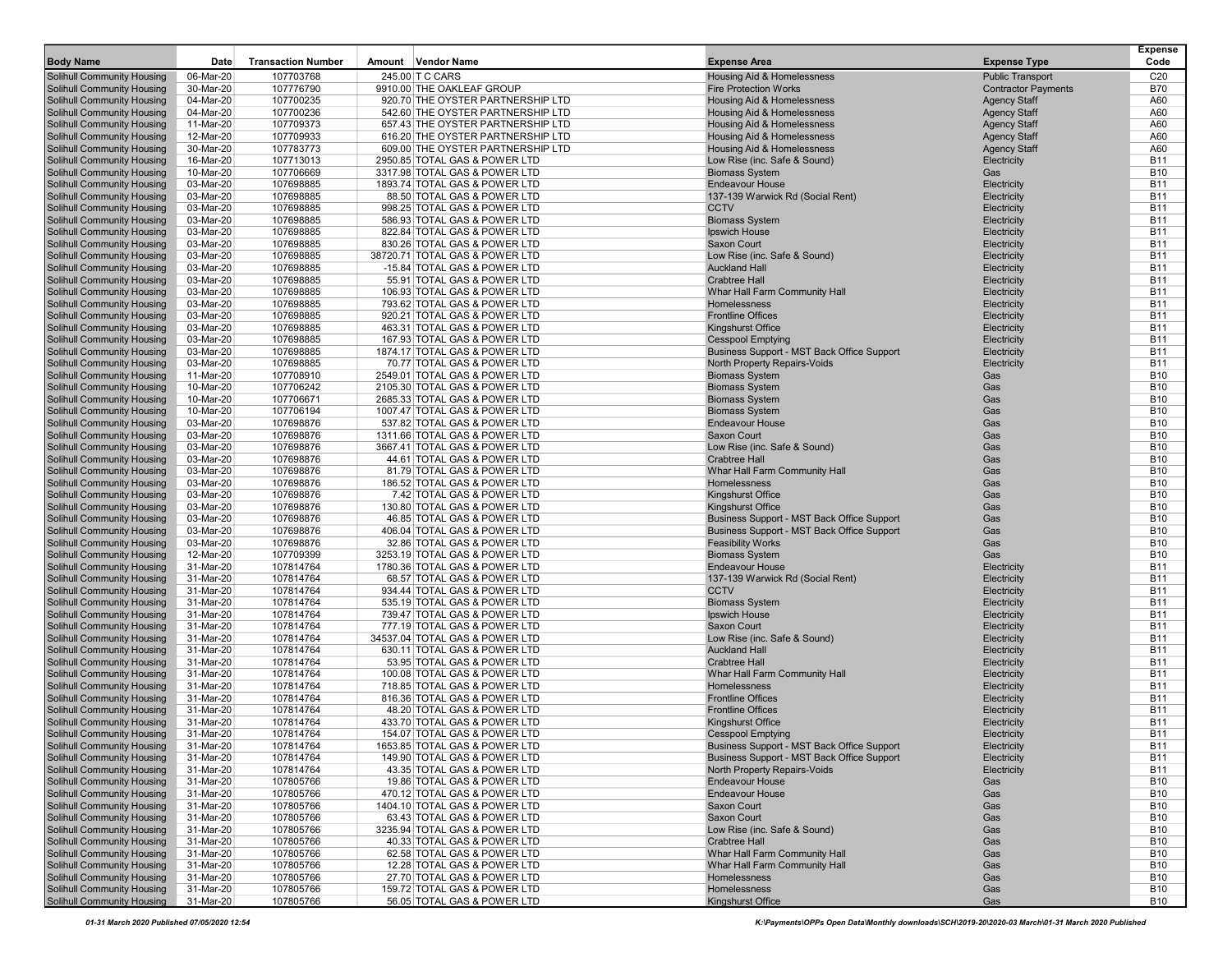| <b>Body Name</b>                                                       | Date                   | <b>Transaction Number</b> | Amount Vendor Name                                                       | <b>Expense Area</b>                                                           | <b>Expense Type</b>                                            | <b>Expense</b><br>Code             |
|------------------------------------------------------------------------|------------------------|---------------------------|--------------------------------------------------------------------------|-------------------------------------------------------------------------------|----------------------------------------------------------------|------------------------------------|
| <b>Solihull Community Housing</b>                                      | 31-Mar-20              | 107805766                 | 69.20 TOTAL GAS & POWER LTD                                              | <b>Kingshurst Office</b>                                                      | Gas                                                            | <b>B10</b>                         |
| <b>Solihull Community Housing</b>                                      | 31-Mar-20              | 107805766                 | 229.17 TOTAL GAS & POWER LTD                                             | Business Support - MST Back Office Support                                    | Gas                                                            | <b>B10</b>                         |
| Solihull Community Housing                                             | 31-Mar-20              | 107805766                 | 253.15 TOTAL GAS & POWER LTD                                             | Business Support - MST Back Office Support                                    | Gas                                                            | <b>B10</b>                         |
| <b>Solihull Community Housing</b>                                      | 31-Mar-20              | 107805766                 | 30.74 TOTAL GAS & POWER LTD                                              | <b>Feasibility Works</b>                                                      | Gas                                                            | <b>B10</b>                         |
| <b>Solihull Community Housing</b>                                      | 12-Mar-20              | 107709925                 | 825.00 TOUCHWOOD LETTINGS                                                | <b>Syrian Family Properties</b>                                               | <b>Rents</b>                                                   | <b>B22</b>                         |
| <b>Solihull Community Housing</b><br><b>Solihull Community Housing</b> | 31-Mar-20<br>31-Mar-20 | 107857863<br>107857865    | 223.20 TYNETEC LTD<br>251.10 TYNETEC LTD                                 | Safe and Sound Operational<br>Safe and Sound Operational                      | <b>Equipment Rental/Lease</b><br><b>Equipment Rental/Lease</b> | D <sub>18</sub><br>D <sub>18</sub> |
| <b>Solihull Community Housing</b>                                      | 01-Mar-20              | 107715491                 | 4164.47 TYRER BUILDING CONTRACTORS                                       | <b>Public Sector - Major Adaptations</b>                                      | <b>Contractor Payments</b>                                     | <b>B70</b>                         |
| <b>Solihull Community Housing</b>                                      | 01-Mar-20              | 107715492                 | 5271.52 TYRER BUILDING CONTRACTORS                                       | Public Sector - Major Adaptations                                             | <b>Contractor Payments</b>                                     | <b>B70</b>                         |
| <b>Solihull Community Housing</b>                                      | 01-Mar-20              | 107723636                 | 4443.36 TYRER BUILDING CONTRACTORS                                       | <b>Public Sector - Major Adaptations</b>                                      | <b>Contractor Payments</b>                                     | <b>B70</b>                         |
| <b>Solihull Community Housing</b>                                      | 03-Mar-20              | 107715493                 | 6714.02 TYRER BUILDING CONTRACTORS                                       | <b>MST-Structural Works</b>                                                   | <b>Contractor Payments</b>                                     | <b>B70</b>                         |
| <b>Solihull Community Housing</b>                                      | 03-Mar-20              | 107715494                 | 34836.34 TYRER BUILDING CONTRACTORS                                      | <b>MST-Structural Works</b>                                                   | <b>Contractor Payments</b>                                     | <b>B70</b>                         |
| <b>Solihull Community Housing</b>                                      | 09-Mar-20              | 107715495                 | 1328.67 TYRER BUILDING CONTRACTORS                                       | <b>MST-Structural Works</b>                                                   | <b>Contractor Payments</b>                                     | <b>B70</b>                         |
| <b>Solihull Community Housing</b>                                      | 18-Mar-20              | 107735952                 | 3769.31 TYRER BUILDING CONTRACTORS                                       | Public Sector - Major Adaptations                                             | <b>Contractor Payments</b>                                     | <b>B70</b>                         |
| <b>Solihull Community Housing</b>                                      | 18-Mar-20              | 107735953                 | 4042.12 TYRER BUILDING CONTRACTORS                                       | <b>Public Sector - Major Adaptations</b>                                      | <b>Contractor Payments</b>                                     | <b>B70</b>                         |
| <b>Solihull Community Housing</b>                                      | 18-Mar-20              | 107735954                 | 4363.88 TYRER BUILDING CONTRACTORS                                       | Public Sector - Major Adaptations                                             | <b>Contractor Payments</b>                                     | <b>B70</b>                         |
| <b>Solihull Community Housing</b><br><b>Solihull Community Housing</b> | 18-Mar-20<br>18-Mar-20 | 107735955<br>107735956    | 3845.22 TYRER BUILDING CONTRACTORS<br>3320.55 TYRER BUILDING CONTRACTORS | Public Sector - Major Adaptations<br><b>Public Sector - Major Adaptations</b> | <b>Contractor Payments</b><br><b>Contractor Payments</b>       | <b>B70</b><br><b>B70</b>           |
| <b>Solihull Community Housing</b>                                      | 18-Mar-20              | 107735957                 | 3679.34 TYRER BUILDING CONTRACTORS                                       | Private Sector - Disabled Facilities Grants                                   | <b>Contractor Payments</b>                                     | <b>B70</b>                         |
| <b>Solihull Community Housing</b>                                      | 18-Mar-20              | 107735958                 | 4601.91 TYRER BUILDING CONTRACTORS                                       | <b>Public Sector - Major Adaptations</b>                                      | <b>Contractor Payments</b>                                     | <b>B70</b>                         |
| <b>Solihull Community Housing</b>                                      | 18-Mar-20              | 107735959                 | 3853.83 TYRER BUILDING CONTRACTORS                                       | Public Sector - Major Adaptations                                             | <b>Contractor Payments</b>                                     | <b>B70</b>                         |
| <b>Solihull Community Housing</b>                                      | 24-Mar-20              | 107735960                 | 4049.32 TYRER BUILDING CONTRACTORS                                       | Public Sector - Major Adaptations                                             | <b>Contractor Payments</b>                                     | <b>B70</b>                         |
| <b>Solihull Community Housing</b>                                      | 24-Mar-20              | 107799811                 | 1301.79 TYRER BUILDING CONTRACTORS                                       | Kitchens                                                                      | <b>Contractor Payments</b>                                     | <b>B70</b>                         |
| <b>Solihull Community Housing</b>                                      | 24-Mar-20              | 107799812                 | 1397.29 TYRER BUILDING CONTRACTORS                                       | Kitchens                                                                      | <b>Contractor Payments</b>                                     | <b>B70</b>                         |
| <b>Solihull Community Housing</b>                                      | 24-Mar-20              | 107799813                 | 1557.63 TYRER BUILDING CONTRACTORS                                       | Kitchens                                                                      | <b>Contractor Payments</b>                                     | <b>B70</b>                         |
| <b>Solihull Community Housing</b>                                      | 24-Mar-20              | 107799814                 | 4054.31 TYRER BUILDING CONTRACTORS                                       | Private Sector - Disabled Facilities Grants                                   | <b>Contractor Payments</b>                                     | <b>B70</b>                         |
| <b>Solihull Community Housing</b>                                      | 24-Mar-20              | 107735961                 | 4201.33 TYRER BUILDING CONTRACTORS                                       | <b>Public Sector - Major Adaptations</b>                                      | <b>Contractor Payments</b>                                     | <b>B70</b>                         |
| Solihull Community Housing                                             | 24-Mar-20              | 107735962                 | 3396.81 TYRER BUILDING CONTRACTORS                                       | <b>Public Sector - Major Adaptations</b>                                      | <b>Contractor Payments</b>                                     | <b>B70</b>                         |
| <b>Solihull Community Housing</b><br><b>Solihull Community Housing</b> | 24-Mar-20<br>27-Mar-20 | 107735963<br>107799815    | 3263.30 TYRER BUILDING CONTRACTORS<br>2315.56 TYRER BUILDING CONTRACTORS | Public Sector - Major Adaptations<br><b>Kitchens</b>                          | <b>Contractor Payments</b><br><b>Contractor Payments</b>       | <b>B70</b><br><b>B70</b>           |
| <b>Solihull Community Housing</b>                                      | 06-Mar-20              | 107704068                 | 404.74 UTILITA ENERGY LTD                                                | Homelessness                                                                  | Electricity                                                    | <b>B11</b>                         |
| <b>Solihull Community Housing</b>                                      | 20-Mar-20              | 107719285                 | 269.46 UTILITA ENERGY LTD                                                | Homelessness                                                                  | Gas                                                            | <b>B10</b>                         |
| <b>Solihull Community Housing</b>                                      | 04-Mar-20              | 107701790                 | 43.52 UTILITA ENERGY LTD                                                 | <b>Private Sector Leasing</b>                                                 | Gas                                                            | <b>B10</b>                         |
| <b>Solihull Community Housing</b>                                      | 04-Mar-20              | 107701790                 | 1605.62 UTILITA ENERGY LTD                                               | <b>Private Sector Leasing</b>                                                 | Electricity                                                    | <b>B11</b>                         |
| <b>Solihull Community Housing</b>                                      | 20-Mar-20              | 107719287                 | 294.76 UTILITA ENERGY LTD                                                | Homelessness                                                                  | Electricity                                                    | <b>B11</b>                         |
| <b>Solihull Community Housing</b>                                      | 30-Mar-20              | 107741765                 | 795.50 VENNGROUP RECRUITMENT SOLUTIONS                                   | <b>Estate Mgmt Team</b>                                                       | <b>Agency Staff</b>                                            | A60                                |
| <b>Solihull Community Housing</b>                                      | 30-Mar-20              | 107742763                 | 795.50 VENNGROUP RECRUITMENT SOLUTIONS                                   | <b>Estate Mgmt Team</b>                                                       | <b>Agency Staff</b>                                            | A60                                |
| <b>Solihull Community Housing</b>                                      | 18-Mar-20              | 107718427                 | 690.00 VISIONARY LANGUAGE                                                | Customer, Communication & Information Team                                    | <b>Other Communication Costs</b>                               | D49                                |
| <b>Solihull Community Housing</b><br><b>Solihull Community Housing</b> | 02-Mar-20<br>04-Mar-20 | 107698799<br>107701523    | 696.36 VOICESCAPE<br>11980.00 WALKER COTTER                              | Income Collection Team<br><b>Feasibility Works</b>                            | <b>ICT Software</b><br><b>Contractor Payments</b>              | D31<br><b>B70</b>                  |
| <b>Solihull Community Housing</b>                                      | 13-Mar-20              | 107789662                 | 449.02 WATES CONSTRUCTION LTD                                            | <b>Cyclical Maintenance</b>                                                   | <b>Contractor Payments</b>                                     | <b>B70</b>                         |
| <b>Solihull Community Housing</b>                                      | 13-Mar-20              | 107789663                 | 449.02 WATES CONSTRUCTION LTD                                            | <b>Cyclical Maintenance</b>                                                   | <b>Contractor Payments</b>                                     | <b>B70</b>                         |
| <b>Solihull Community Housing</b>                                      | 13-Mar-20              | 107789664                 | 450.12 WATES CONSTRUCTION LTD                                            | <b>Cyclical Maintenance</b>                                                   | <b>Contractor Payments</b>                                     | <b>B70</b>                         |
| <b>Solihull Community Housing</b>                                      | 13-Mar-20              | 107789665                 | 3871.55 WATES CONSTRUCTION LTD                                           | <b>Cyclical Maintenance</b>                                                   | <b>Contractor Payments</b>                                     | <b>B70</b>                         |
| <b>Solihull Community Housing</b>                                      | 13-Mar-20              | 107789666                 | 4165.20 WATES CONSTRUCTION LTD                                           | <b>Cyclical Maintenance</b>                                                   | <b>Contractor Payments</b>                                     | <b>B70</b>                         |
| <b>Solihull Community Housing</b>                                      | 13-Mar-20              | 107789667                 | 6773.61 WATES CONSTRUCTION LTD                                           | <b>Cyclical Maintenance</b>                                                   | <b>Contractor Payments</b>                                     | <b>B70</b>                         |
| <b>Solihull Community Housing</b>                                      | 13-Mar-20              | 107789668                 | 3263.61 WATES CONSTRUCTION LTD                                           | <b>Cyclical Maintenance</b>                                                   | <b>Contractor Payments</b>                                     | <b>B70</b>                         |
| <b>Solihull Community Housing</b>                                      | 13-Mar-20              | 107789669                 | 2583.84 WATES CONSTRUCTION LTD                                           | <b>Cyclical Maintenance</b>                                                   | <b>Contractor Payments</b>                                     | <b>B70</b>                         |
| <b>Solihull Community Housing</b>                                      | 13-Mar-20              | 107789670                 | 5534.65 WATES CONSTRUCTION LTD                                           | <b>Cyclical Maintenance</b>                                                   | <b>Contractor Payments</b>                                     | <b>B70</b>                         |
| <b>Solihull Community Housing</b><br><b>Solihull Community Housing</b> | 13-Mar-20<br>13-Mar-20 | 107789671<br>107789672    | 5322.30 WATES CONSTRUCTION LTD<br>3293.03 WATES CONSTRUCTION LTD         | <b>Cyclical Maintenance</b><br><b>Cyclical Maintenance</b>                    | <b>Contractor Payments</b><br><b>Contractor Payments</b>       | <b>B70</b><br><b>B70</b>           |
| <b>Solihull Community Housing</b>                                      | 13-Mar-20              | 107789673                 | 7066.38 WATES CONSTRUCTION LTD                                           | <b>Cyclical Maintenance</b>                                                   | <b>Contractor Payments</b>                                     | <b>B70</b>                         |
| Solihull Community Housing                                             | 13-Mar-20              | 107789674                 | 5426.23 WATES CONSTRUCTION LTD                                           | <b>Cyclical Maintenance</b>                                                   | <b>Contractor Payments</b>                                     | <b>B70</b>                         |
| <b>Solihull Community Housing</b>                                      | 13-Mar-20              | 107789675                 | 6278.23 WATES CONSTRUCTION LTD                                           | <b>Cyclical Maintenance</b>                                                   | <b>Contractor Payments</b>                                     | <b>B70</b>                         |
| <b>Solihull Community Housing</b>                                      | 01-Mar-20              | 107718486                 | 7013.37 WATES CONSTRUCTION LTD                                           | <b>Cyclical Maintenance</b>                                                   | <b>Contractor Payments</b>                                     | <b>B70</b>                         |
| <b>Solihull Community Housing</b>                                      | 13-Mar-20              | 107789676                 | 1944.84 WATES CONSTRUCTION LTD                                           | <b>Cyclical Maintenance</b>                                                   | <b>Contractor Payments</b>                                     | <b>B70</b>                         |
| <b>Solihull Community Housing</b>                                      | 13-Mar-20              | 107789677                 | 1785.88 WATES CONSTRUCTION LTD                                           | <b>Cyclical Maintenance</b>                                                   | <b>Contractor Payments</b>                                     | <b>B70</b>                         |
| <b>Solihull Community Housing</b>                                      | 01-Mar-20              | 107718487                 | 5499.01 WATES CONSTRUCTION LTD                                           | <b>Cyclical Maintenance</b>                                                   | <b>Contractor Payments</b>                                     | <b>B70</b>                         |
| <b>Solihull Community Housing</b>                                      | 01-Mar-20              | 107718488                 | 9137.44 WATES CONSTRUCTION LTD                                           | <b>Cyclical Maintenance</b>                                                   | <b>Contractor Payments</b>                                     | <b>B70</b>                         |
| <b>Solihull Community Housing</b>                                      | 01-Mar-20              | 107718489                 | 10649.27 WATES CONSTRUCTION LTD                                          | <b>Cyclical Maintenance</b>                                                   | <b>Contractor Payments</b>                                     | <b>B70</b>                         |
| <b>Solihull Community Housing</b><br><b>Solihull Community Housing</b> | 01-Mar-20<br>06-Mar-20 | 107718490<br>107718491    | 7231.15 WATES CONSTRUCTION LTD<br>9530.41 WATES CONSTRUCTION LTD         | <b>Cyclical Maintenance</b><br><b>Cyclical Maintenance</b>                    | <b>Contractor Payments</b><br><b>Contractor Payments</b>       | <b>B70</b><br><b>B70</b>           |
| <b>Solihull Community Housing</b>                                      | 01-Mar-20              | 107718492                 | 2461.43 WATES CONSTRUCTION LTD                                           | <b>Cyclical Maintenance</b>                                                   | <b>Contractor Payments</b>                                     | <b>B70</b>                         |
| <b>Solihull Community Housing</b>                                      | 01-Mar-20              | 107718493                 | 7669.15 WATES CONSTRUCTION LTD                                           | <b>Cyclical Maintenance</b>                                                   | <b>Contractor Payments</b>                                     | <b>B70</b>                         |
| <b>Solihull Community Housing</b>                                      | 13-Mar-20              | 107789678                 | 4056.48 WATES CONSTRUCTION LTD                                           | <b>Cyclical Maintenance</b>                                                   | <b>Contractor Payments</b>                                     | <b>B70</b>                         |
| <b>Solihull Community Housing</b>                                      | 13-Mar-20              | 107789679                 | 7017.80 WATES CONSTRUCTION LTD                                           | <b>Cyclical Maintenance</b>                                                   | <b>Contractor Payments</b>                                     | <b>B70</b>                         |
| <b>Solihull Community Housing</b>                                      | 13-Mar-20              | 107789680                 | 4837.51 WATES CONSTRUCTION LTD                                           | <b>Cyclical Maintenance</b>                                                   | <b>Contractor Payments</b>                                     | <b>B70</b>                         |
| <b>Solihull Community Housing</b>                                      | 13-Mar-20              | 107789681                 | 6248.15 WATES CONSTRUCTION LTD                                           | <b>Cyclical Maintenance</b>                                                   | <b>Contractor Payments</b>                                     | <b>B70</b>                         |
| <b>Solihull Community Housing</b>                                      | 13-Mar-20              | 107789682                 | 4945.89 WATES CONSTRUCTION LTD                                           | <b>Cyclical Maintenance</b>                                                   | <b>Contractor Payments</b>                                     | <b>B70</b>                         |
| <b>Solihull Community Housing</b>                                      | 01-Mar-20              | 107718494                 | 8043.37 WATES CONSTRUCTION LTD                                           | <b>Cyclical Maintenance</b>                                                   | <b>Contractor Payments</b>                                     | <b>B70</b>                         |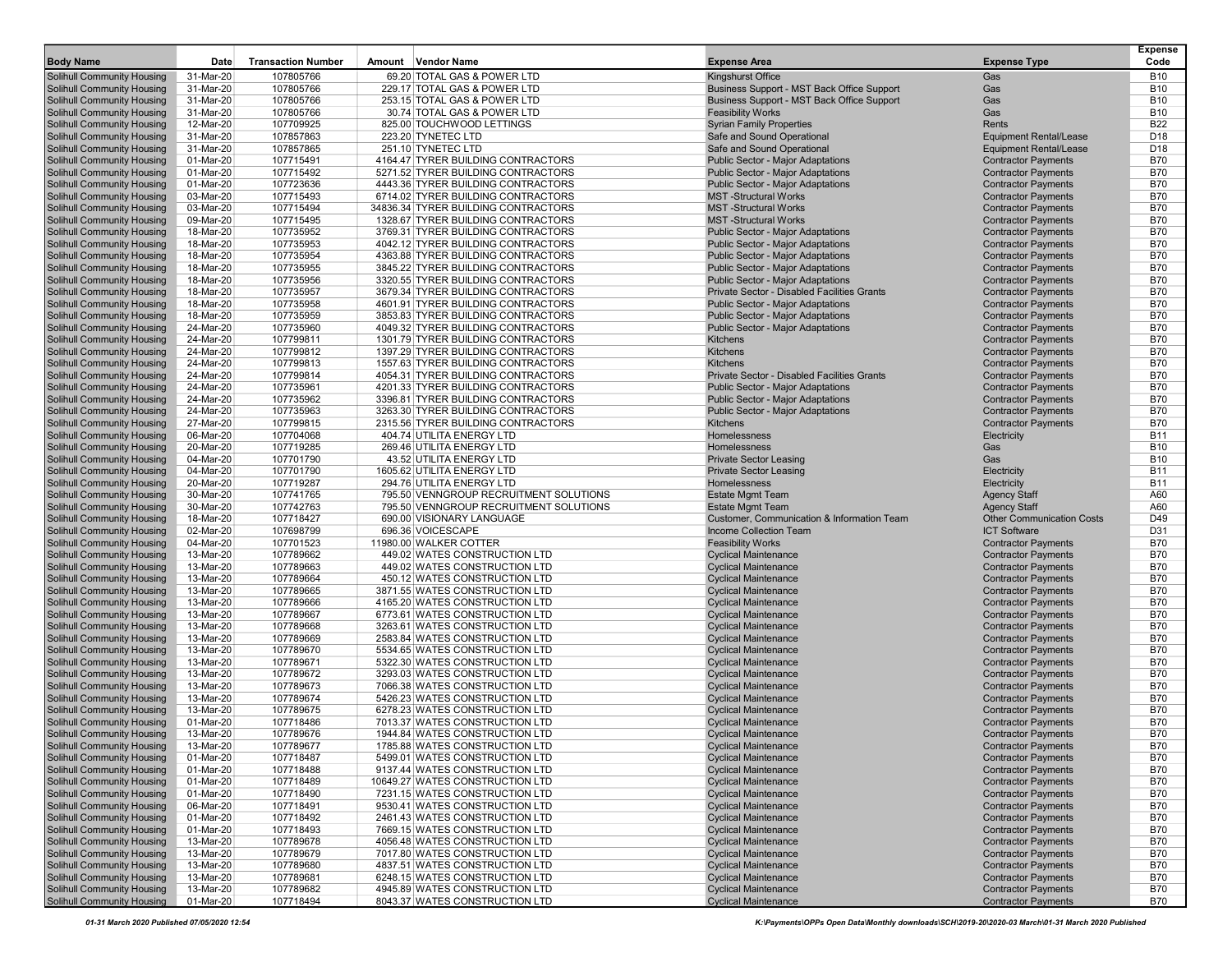| <b>Body Name</b>                                                       | Date                   | <b>Transaction Number</b> | <b>Vendor Name</b><br>Amount                                       | <b>Expense Area</b>                                                    | <b>Expense Type</b>                                      | <b>Expense</b><br>Code   |
|------------------------------------------------------------------------|------------------------|---------------------------|--------------------------------------------------------------------|------------------------------------------------------------------------|----------------------------------------------------------|--------------------------|
| <b>Solihull Community Housing</b>                                      | 01-Mar-20              | 107718495                 | 6303.95 WATES CONSTRUCTION LTD                                     | <b>Cyclical Maintenance</b>                                            | <b>Contractor Payments</b>                               | <b>B70</b>               |
| <b>Solihull Community Housing</b>                                      | 01-Mar-20              | 107718496                 | 4840.51 WATES CONSTRUCTION LTD                                     | <b>Cyclical Maintenance</b>                                            | <b>Contractor Payments</b>                               | <b>B70</b>               |
| <b>Solihull Community Housing</b>                                      | 01-Mar-20              | 107718496                 | 2461.43 WATES CONSTRUCTION LTD                                     | <b>Cyclical Maintenance</b>                                            | <b>Contractor Payments</b>                               | <b>B70</b>               |
| <b>Solihull Community Housing</b>                                      | 01-Mar-20              | 107718497                 | 15843.88 WATES CONSTRUCTION LTD                                    | <b>Cyclical Maintenance</b><br><b>Cyclical Maintenance</b>             | <b>Contractor Payments</b>                               | <b>B70</b><br><b>B70</b> |
| <b>Solihull Community Housing</b><br><b>Solihull Community Housing</b> | 01-Mar-20<br>01-Mar-20 | 107718498<br>107718499    | 14184.25 WATES CONSTRUCTION LTD<br>17074.35 WATES CONSTRUCTION LTD | <b>Cyclical Maintenance</b>                                            | <b>Contractor Payments</b><br><b>Contractor Payments</b> | <b>B70</b>               |
| <b>Solihull Community Housing</b>                                      | 01-Mar-20              | 107718500                 | 3655.11 WATES CONSTRUCTION LTD                                     | <b>Cyclical Maintenance</b>                                            | <b>Contractor Payments</b>                               | <b>B70</b>               |
| <b>Solihull Community Housing</b>                                      | 01-Mar-20              | 107718500                 | 2461.43 WATES CONSTRUCTION LTD                                     | <b>Cyclical Maintenance</b>                                            | <b>Contractor Payments</b>                               | <b>B70</b>               |
| <b>Solihull Community Housing</b>                                      | 01-Mar-20              | 107709701                 | 23815.72 WATES CONSTRUCTION LTD                                    | Low Rise - Envelope Programme                                          | <b>Contractor Payments</b>                               | <b>B70</b>               |
| <b>Solihull Community Housing</b>                                      | 01-Mar-20              | 107718501                 | 5326.12 WATES CONSTRUCTION LTD                                     | <b>Cyclical Maintenance</b>                                            | <b>Contractor Payments</b>                               | <b>B70</b>               |
| <b>Solihull Community Housing</b>                                      | 01-Mar-20              | 107718501                 | 2819.74 WATES CONSTRUCTION LTD                                     | <b>Cyclical Maintenance</b>                                            | <b>Contractor Payments</b>                               | <b>B70</b>               |
| <b>Solihull Community Housing</b>                                      | 01-Mar-20              | 107718502                 | 3146.77 WATES CONSTRUCTION LTD                                     | <b>Cyclical Maintenance</b>                                            | <b>Contractor Payments</b><br><b>Contractor Payments</b> | <b>B70</b>               |
| <b>Solihull Community Housing</b><br><b>Solihull Community Housing</b> | 01-Mar-20<br>01-Mar-20 | 107718503<br>107718504    | 15737.45 WATES CONSTRUCTION LTD<br>8257.64 WATES CONSTRUCTION LTD  | <b>Cyclical Maintenance</b><br><b>Cyclical Maintenance</b>             | <b>Contractor Payments</b>                               | <b>B70</b><br><b>B70</b> |
| <b>Solihull Community Housing</b>                                      | 01-Mar-20              | 107718504                 | 2461.43 WATES CONSTRUCTION LTD                                     | <b>Cyclical Maintenance</b>                                            | <b>Contractor Payments</b>                               | <b>B70</b>               |
| <b>Solihull Community Housing</b>                                      | 01-Mar-20              | 107718505                 | 3178.05 WATES CONSTRUCTION LTD                                     | <b>Cyclical Maintenance</b>                                            | <b>Contractor Payments</b>                               | <b>B70</b>               |
| <b>Solihull Community Housing</b>                                      | 01-Mar-20              | 107718505                 | 2461.43 WATES CONSTRUCTION LTD                                     | <b>Cyclical Maintenance</b>                                            | <b>Contractor Payments</b>                               | <b>B70</b>               |
| <b>Solihull Community Housing</b>                                      | 01-Mar-20              | 107718506                 | 11164.57 WATES CONSTRUCTION LTD                                    | <b>Cyclical Maintenance</b>                                            | <b>Contractor Payments</b>                               | <b>B70</b>               |
| <b>Solihull Community Housing</b>                                      | 01-Mar-20              | 107718506                 | 2461.43 WATES CONSTRUCTION LTD                                     | <b>Cyclical Maintenance</b>                                            | <b>Contractor Payments</b>                               | <b>B70</b>               |
| <b>Solihull Community Housing</b>                                      | 01-Mar-20              | 107718507                 | 3001.30 WATES CONSTRUCTION LTD                                     | <b>Cyclical Maintenance</b>                                            | <b>Contractor Payments</b>                               | <b>B70</b>               |
| <b>Solihull Community Housing</b>                                      | 01-Mar-20<br>06-Mar-20 | 107718507<br>107718508    | 2461.43 WATES CONSTRUCTION LTD<br>2461.43 WATES CONSTRUCTION LTD   | <b>Cyclical Maintenance</b><br><b>Cyclical Maintenance</b>             | <b>Contractor Payments</b>                               | <b>B70</b><br><b>B70</b> |
| <b>Solihull Community Housing</b><br><b>Solihull Community Housing</b> | 01-Mar-20              | 107718509                 | 3790.30 WATES CONSTRUCTION LTD                                     | <b>Cyclical Maintenance</b>                                            | <b>Contractor Payments</b><br><b>Contractor Payments</b> | <b>B70</b>               |
| <b>Solihull Community Housing</b>                                      | 17-Mar-20              | 107734637                 | 38429.52 WATES CONSTRUCTION LTD                                    | Low Rise - Envelope Programme                                          | <b>Contractor Payments</b>                               | <b>B70</b>               |
| <b>Solihull Community Housing</b>                                      | 13-Mar-20              | 107789683                 | 5950.43 WATES CONSTRUCTION LTD                                     | <b>Cyclical Maintenance</b>                                            | <b>Contractor Payments</b>                               | <b>B70</b>               |
| <b>Solihull Community Housing</b>                                      | 17-Mar-20              | 107734638                 | 35074.90 WATES CONSTRUCTION LTD                                    | Low Rise - Envelope Programme                                          | <b>Contractor Payments</b>                               | <b>B70</b>               |
| <b>Solihull Community Housing</b>                                      | 13-Mar-20              | 107789684                 | 2627.03 WATES CONSTRUCTION LTD                                     | <b>Cyclical Maintenance</b>                                            | <b>Contractor Payments</b>                               | <b>B70</b>               |
| <b>Solihull Community Housing</b>                                      | 13-Mar-20              | 107789685                 | 2596.00 WATES CONSTRUCTION LTD                                     | <b>Cyclical Maintenance</b>                                            | <b>Contractor Payments</b>                               | <b>B70</b>               |
| <b>Solihull Community Housing</b>                                      | 13-Mar-20              | 107789686                 | 6561.47 WATES CONSTRUCTION LTD                                     | <b>Cyclical Maintenance</b>                                            | <b>Contractor Payments</b>                               | <b>B70</b>               |
| <b>Solihull Community Housing</b><br><b>Solihull Community Housing</b> | 13-Mar-20<br>13-Mar-20 | 107789687<br>107789688    | 5457.28 WATES CONSTRUCTION LTD<br>7430.58 WATES CONSTRUCTION LTD   | <b>Cyclical Maintenance</b><br><b>Cyclical Maintenance</b>             | <b>Contractor Payments</b><br><b>Contractor Payments</b> | <b>B70</b><br><b>B70</b> |
| <b>Solihull Community Housing</b>                                      | 13-Mar-20              | 107789689                 | 2648.19 WATES CONSTRUCTION LTD                                     | <b>Cyclical Maintenance</b>                                            | <b>Contractor Payments</b>                               | <b>B70</b>               |
| <b>Solihull Community Housing</b>                                      | 04-Mar-20              | 107700238                 | 276.19 WETTONS CLEANING SERVICES LTD                               | <b>Private Sector Leasing</b>                                          | Cleaning                                                 | <b>B50</b>               |
| <b>Solihull Community Housing</b>                                      | 11-Mar-20              | 107709251                 | 60375.21 WETTONS CLEANING SERVICES LTD                             | Low Rise (inc. Safe & Sound)                                           | Cleaning                                                 | <b>B50</b>               |
| <b>Solihull Community Housing</b>                                      | 02-Mar-20              | 107698821                 | 2593.51 WETTONS CLEANING SERVICES LTD                              | <b>Saxon Court</b>                                                     | Cleaning                                                 | <b>B50</b>               |
| <b>Solihull Community Housing</b>                                      | 10-Mar-20              | 107706189                 | 1202.00 WHITE CASTLE LETTINGS LTD                                  | <b>Private Sector Leasing</b>                                          | <b>Materials</b>                                         | D <sub>13</sub>          |
| <b>Solihull Community Housing</b>                                      | 01-Mar-20              | 107702445                 | 482.04 WIRELESS LOGIC                                              | <b>Mechanical &amp; Electrical</b>                                     | <b>Utility Related Works</b>                             | <b>B34</b>               |
| <b>Solihull Community Housing</b><br><b>Solihull Community Housing</b> | 01-Mar-20<br>01-Mar-20 | 107702422<br>107702424    | 791.48 WOODHULL ROOFING LTD<br>407.53 WOODHULL ROOFING LTD         | North Property Repairs-Day to day<br>North Property Repairs-Day to day | <b>External Structures</b><br><b>External Structures</b> | <b>B33</b><br><b>B33</b> |
| <b>Solihull Community Housing</b>                                      | 01-Mar-20              | 107702426                 | 261.97 WOODHULL ROOFING LTD                                        | North Property Repairs-Day to day                                      | <b>External Structures</b>                               | <b>B33</b>               |
| <b>Solihull Community Housing</b>                                      | 01-Mar-20              | 107702427                 | 756.22 WOODHULL ROOFING LTD                                        | North Property Repairs-Day to day                                      | <b>External Structures</b>                               | <b>B33</b>               |
| <b>Solihull Community Housing</b>                                      | 01-Mar-20              | 107702428                 | 812.78 WOODHULL ROOFING LTD                                        | North Property Repairs-Day to day                                      | <b>External Structures</b>                               | <b>B33</b>               |
| <b>Solihull Community Housing</b>                                      | 01-Mar-20              | 107702430                 | 996.87 WOODHULL ROOFING LTD                                        | North Property Repairs-Day to day                                      | <b>External Structures</b>                               | <b>B33</b>               |
| <b>Solihull Community Housing</b>                                      | 01-Mar-20              | 107706055                 | 374.16 WOODHULL ROOFING LTD                                        | North Property Repairs-Day to day                                      | <b>External Structures</b>                               | <b>B33</b>               |
| <b>Solihull Community Housing</b>                                      | 01-Mar-20              | 107702431                 | 747.05 WOODHULL ROOFING LTD                                        | North Property Repairs-Day to day                                      | <b>External Structures</b>                               | <b>B33</b>               |
| <b>Solihull Community Housing</b><br><b>Solihull Community Housing</b> | 01-Mar-20<br>01-Mar-20 | 107702432<br>107702433    | 904.33 WOODHULL ROOFING LTD<br>424.76 WOODHULL ROOFING LTD         | North Property Repairs-Day to day<br>North Property Repairs-Day to day | <b>External Structures</b><br><b>External Structures</b> | <b>B33</b><br><b>B33</b> |
| <b>Solihull Community Housing</b>                                      | 01-Mar-20              | 107702435                 | 575.13 WOODHULL ROOFING LTD                                        | North Property Repairs-Day to day                                      | <b>External Structures</b>                               | <b>B33</b>               |
| <b>Solihull Community Housing</b>                                      | 01-Mar-20              | 107702436                 | 667.20 WOODHULL ROOFING LTD                                        | North Property Repairs-Day to day                                      | <b>External Structures</b>                               | <b>B33</b>               |
| <b>Solihull Community Housing</b>                                      | 01-Mar-20              | 107706056                 | 804.23 WOODHULL ROOFING LTD                                        | North Property Repairs-Day to day                                      | <b>External Structures</b>                               | <b>B33</b>               |
| <b>Solihull Community Housing</b>                                      | 01-Mar-20              | 107706057                 | 877.39 WOODHULL ROOFING LTD                                        | North Property Repairs-Day to day                                      | <b>External Structures</b>                               | <b>B33</b>               |
| <b>Solihull Community Housing</b>                                      | 01-Mar-20              | 107706058                 | 1201.41 WOODHULL ROOFING LTD                                       | North Property Repairs-Day to day                                      | <b>External Structures</b>                               | <b>B33</b>               |
| <b>Solihull Community Housing</b>                                      | 01-Mar-20              | 107706059                 | 1592.47 WOODHULL ROOFING LTD                                       | North Property Repairs-Day to day                                      | <b>External Structures</b>                               | <b>B33</b>               |
| <b>Solihull Community Housing</b><br><b>Solihull Community Housing</b> | 02-Mar-20<br>02-Mar-20 | 107706060<br>107706061    | 1241.86 WOODHULL ROOFING LTD<br>1092.73 WOODHULL ROOFING LTD       | North Property Repairs-Day to day<br>North Property Repairs-Day to day | <b>External Structures</b><br><b>External Structures</b> | <b>B33</b><br><b>B33</b> |
| <b>Solihull Community Housing</b>                                      | 01-Mar-20              | 107706062                 | 759.57 WOODHULL ROOFING LTD                                        | North Property Repairs-Day to day                                      | <b>External Structures</b>                               | <b>B33</b>               |
| <b>Solihull Community Housing</b>                                      | 01-Mar-20              | 107706064                 | 261.97 WOODHULL ROOFING LTD                                        | North Property Repairs-Day to day                                      | <b>External Structures</b>                               | <b>B33</b>               |
| <b>Solihull Community Housing</b>                                      | 01-Mar-20              | 107706066                 | 731.45 WOODHULL ROOFING LTD                                        | North Property Repairs-Day to day                                      | <b>External Structures</b>                               | <b>B33</b>               |
| <b>Solihull Community Housing</b>                                      | 01-Mar-20              | 107706067                 | 862.15 WOODHULL ROOFING LTD                                        | North Property Repairs-Day to day                                      | <b>External Structures</b>                               | <b>B33</b>               |
| <b>Solihull Community Housing</b>                                      | 01-Mar-20              | 107706068                 | 720.18 WOODHULL ROOFING LTD                                        | North Property Repairs-Day to day                                      | <b>External Structures</b>                               | <b>B33</b>               |
| <b>Solihull Community Housing</b>                                      | 01-Mar-20              | 107706070                 | 669.04 WOODHULL ROOFING LTD                                        | North Property Repairs-Day to day                                      | <b>External Structures</b>                               | <b>B33</b>               |
| <b>Solihull Community Housing</b>                                      | 01-Mar-20              | 107706072                 | 606.30 WOODHULL ROOFING LTD                                        | North Property Repairs-Day to day                                      | <b>External Structures</b>                               | <b>B33</b>               |
| <b>Solihull Community Housing</b><br>Solihull Community Housing        | 02-Mar-20<br>02-Mar-20 | 107715406<br>107715408    | 3522.30 WOODHULL ROOFING LTD<br>339.10 WOODHULL ROOFING LTD        | <b>Pitched Re-roofing</b><br>North Property Repairs-Day to day         | <b>Contractor Payments</b><br><b>External Structures</b> | <b>B70</b><br><b>B33</b> |
| <b>Solihull Community Housing</b>                                      | 01-Mar-20              | 107715409                 | 326.25 WOODHULL ROOFING LTD                                        | North Property Repairs-Day to day                                      | <b>External Structures</b>                               | <b>B33</b>               |
| <b>Solihull Community Housing</b>                                      | 01-Mar-20              | 107715411                 | 885.23 WOODHULL ROOFING LTD                                        | North Property Repairs-Day to day                                      | <b>External Structures</b>                               | <b>B33</b>               |
| <b>Solihull Community Housing</b>                                      | 04-Mar-20              | 107715412                 | 730.05 WOODHULL ROOFING LTD                                        | North Property Repairs-Day to day                                      | <b>External Structures</b>                               | <b>B33</b>               |
| <b>Solihull Community Housing</b>                                      | 10-Mar-20              | 107735921                 | 1915.54 WOODHULL ROOFING LTD                                       | North Property Repairs-Day to day                                      | <b>External Structures</b>                               | <b>B33</b>               |
| <b>Solihull Community Housing</b>                                      | 10-Mar-20              | 107715413                 | 1465.99 WOODHULL ROOFING LTD                                       | North Property Repairs-Day to day                                      | <b>External Structures</b>                               | <b>B33</b>               |
| Solihull Community Housing                                             | 10-Mar-20              | 107715414                 | 2950.51 WOODHULL ROOFING LTD                                       | North Property Repairs-Day to day                                      | <b>External Structures</b>                               | <b>B33</b>               |